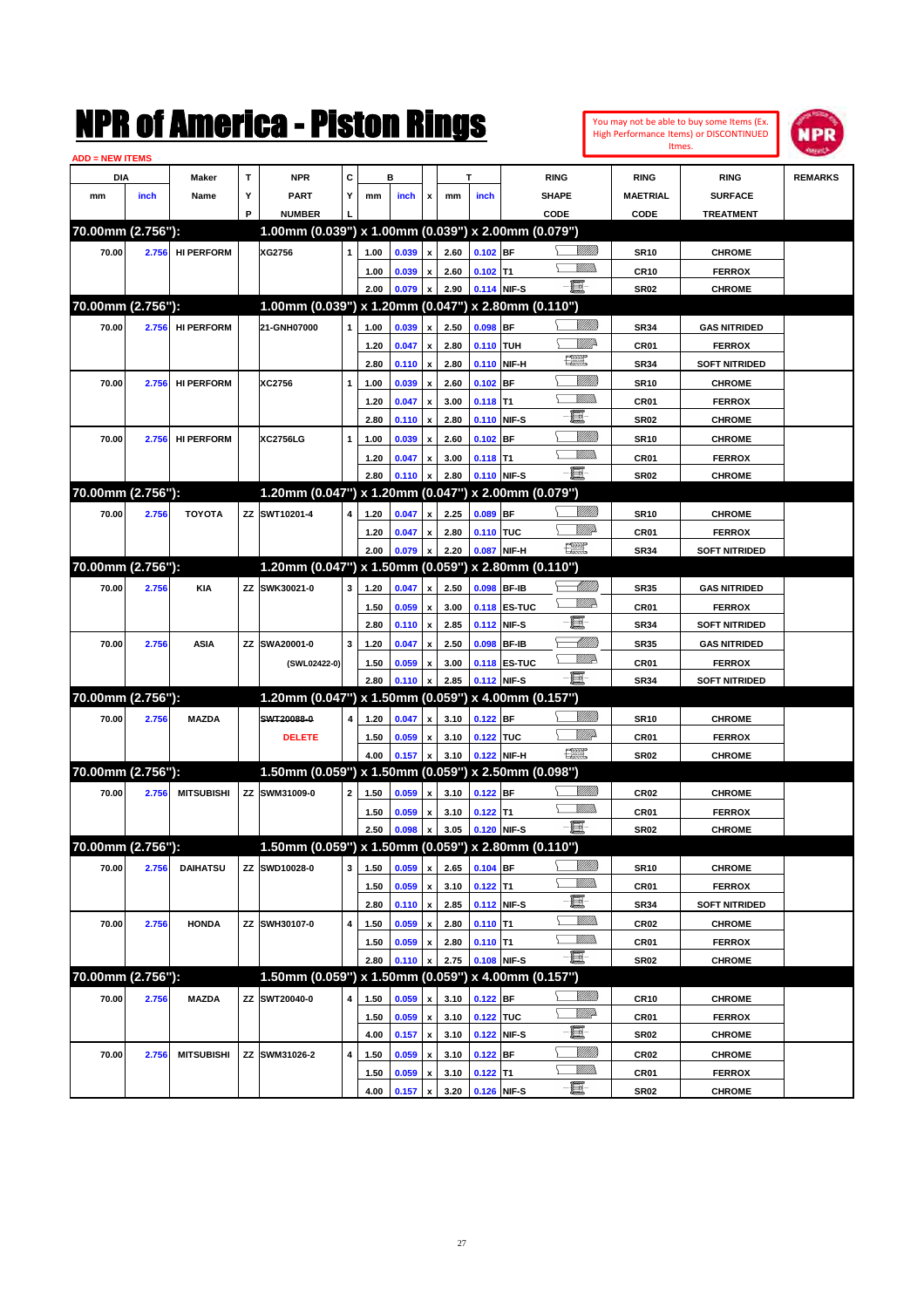| <b>ADD = NEW ITEMS</b><br>C<br>$\mathbf T$<br><b>NPR</b><br>в<br>DIA<br>т<br><b>RING</b><br><b>RING</b><br><b>REMARKS</b><br>Maker<br><b>RING</b><br>Υ<br>Υ<br><b>PART</b><br>SHAPE<br><b>SURFACE</b><br>mm<br>inch<br>Name<br>mm<br>inch<br>x<br>mm<br>inch<br><b>MAETRIAL</b><br>P<br><b>NUMBER</b><br>CODE<br>CODE<br><b>TREATMENT</b><br>2.00mm (0.079") x 2.00mm (0.079") x 4.00mm (0.157")<br>70.00mm (2.756"):<br>UM)<br><b>MAZDA</b><br>SXT20009-0<br>$\pmb{\mathsf{x}}$<br>3.10<br>$0.122$ T1<br>70.00<br>2.756<br>4<br>2.00<br>0.079<br><b>CR10</b><br><b>CHROME</b><br><u>MM</u> D<br>0.122 TUC<br>2.00<br>0.079<br>$\pmb{\mathsf{x}}$<br>3.10<br>CR01<br><b>FERROX</b><br>e.<br>3.10<br>0.122 NIF-S<br><b>SR02</b><br>4.00<br>0.157<br>$\boldsymbol{\mathsf{x}}$<br><b>CHROME</b><br>2.50mm (0.098") x 2.50mm (0.098") x 4.00mm (0.157")<br>70.00mm (2.756"):<br>UM)<br><b>MAZDA</b><br>ZZ SCT20007-0<br>$0.122$ T1<br>70.00<br>2.756<br>4<br>2.50<br>0.098<br>$\pmb{\mathsf{x}}$<br>3.10<br>CR <sub>02</sub><br><b>CHROME</b><br><u>Willia</u><br>0.122 TUC<br>2.50<br>0.098<br>$\pmb{\mathsf{x}}$<br>3.10<br>CR01<br><b>FERROX</b><br>$\Xi^{\mathbb{Z}}$<br>3.10<br>0.122 BC1<br><b>CR10</b><br>4.00<br>0.157<br>x<br><b>CHROME</b><br>1.20mm (0.047") x 1.20mm (0.047") x 2.00mm (0.079")<br>70.20mm (2.764"):<br><u> UMB</u><br>ZZ SWG10033-2<br>$\pmb{\mathsf{x}}$<br>2.65<br>0.104 BF-IB<br>70.20<br>2.764<br><b>GMC</b><br>4<br>1.20<br>0.047<br><b>SR10</b><br><b>CHROME</b><br>UM)<br>2.80<br>$0.110$ T1<br>1.20<br>0.047<br>$\pmb{\mathsf{x}}$<br>CR01<br><b>FERROX</b><br>æ<br>2.00<br>2.40<br>0.094<br>0.079<br>$\pmb{\mathsf{x}}$<br>NIF-H<br><b>SR02</b><br><b>CHROME</b><br>ZZ SWG10047-2<br>$0.098$ BF<br><b>GAS NITRIDED</b><br>70.20<br>2.764<br><b>GMC</b><br>4<br>1.20<br>0.047<br>$\pmb{\mathsf{x}}$<br>2.50<br><b>SR35</b><br>MM)<br>1.20<br>0.047<br>$\pmb{\mathsf{x}}$<br>2.80<br>$0.110$ T1<br>CR <sub>10</sub><br><b>FERROX</b><br>$\begin{picture}(20,20) \put(0,0){\dashbox{0.5}(20,0){ }} \put(15,0){\circle{10}} \put(25,0){\circle{10}} \put(25,0){\circle{10}} \put(25,0){\circle{10}} \put(25,0){\circle{10}} \put(25,0){\circle{10}} \put(25,0){\circle{10}} \put(25,0){\circle{10}} \put(25,0){\circle{10}} \put(25,0){\circle{10}} \put(25,0){\circle{10}} \put(25,0){\circle{10}} \put(25,0){\circle{10}} \put(25,$<br>2.00<br>2.50<br>0.098 NIF-H<br><b>SR34</b><br>0.079<br>x<br><b>SOFT NITRIDED</b><br>1.20mm (0.047") x 1.50mm (0.059") x 2.80mm (0.110")<br>70.25mm (2.766"):<br><u> UMB</u><br>ZZ<br>SWK30021-1<br>3<br>$\pmb{\mathsf{x}}$<br>2.50<br>0.098 BF-IB<br><b>GAS NITRIDED</b><br>70.25<br>2.766<br>KIA<br>1.20<br>0.047<br><b>SR35</b><br><u>MM</u> P<br><b>0.118 ES-TUC</b><br>1.50<br>0.059<br>$\pmb{\mathsf{x}}$<br>3.00<br>CR01<br><b>FERROX</b><br>E-<br>2.80<br>2.85<br>0.112 NIF-S<br>0.110<br>$\boldsymbol{\mathsf{x}}$<br><b>SR34</b><br><b>SOFT NITRIDED</b><br><u> MMN</u><br>SWA20001-1<br>3<br>0.098 BF-IB<br>70.25<br>2.766<br>ASIA<br>ZZ<br>1.20<br>0.047<br>$\pmb{\mathsf{x}}$<br>2.50<br><b>SR35</b><br><b>GAS NITRIDED</b><br>₩₩<br><b>0.118 ES-TUC</b><br>1.50<br>0.059<br>$\pmb{\mathsf{x}}$<br>3.00<br>CR01<br><b>FERROX</b><br>(SWL02422-1)<br>ei-<br>2.80<br>2.85<br>0.112 NIF-S<br><b>SR34</b><br>0.110<br>$\boldsymbol{\mathsf{x}}$<br><b>SOFT NITRIDED</b><br>70.25mm (2.766"):<br>1.20mm (0.047") x 1.50mm (0.059") x 4.00mm (0.157")<br><u>Millitti</u><br>SWT20088-1<br>3.10<br>$0.122$ BF<br>70.25<br>2.766<br><b>MAZDA</b><br>4<br>1.20<br>0.047<br>$\pmb{\mathsf{x}}$<br><b>SR10</b><br><b>CHROME</b><br><u>MM</u><br>0.122 TUC<br><b>DELETE</b><br>1.50<br>0.059<br>$\pmb{\mathsf{x}}$<br>3.10<br>CR01<br><b>FERROX</b><br>$\begin{picture}(20,20) \put(0,0){\dashbox{0.5}(20,0){ }} \put(15,0){\circle{10}} \put(25,0){\circle{10}} \put(25,0){\circle{10}} \put(25,0){\circle{10}} \put(25,0){\circle{10}} \put(25,0){\circle{10}} \put(25,0){\circle{10}} \put(25,0){\circle{10}} \put(25,0){\circle{10}} \put(25,0){\circle{10}} \put(25,0){\circle{10}} \put(25,0){\circle{10}} \put(25,0){\circle{10}} \put(25,$<br>4.00<br>3.10<br>0.122 NIF-H<br>0.157<br>$\boldsymbol{\mathsf{x}}$<br><b>SR02</b><br><b>CHROME</b><br>1.50mm (0.059") x 1.50mm (0.059") x 2.50mm (0.098")<br>70.25mm (2.766"):<br><u>Millitti</u><br><b>MITSUBISHI</b><br>ZZ SWM31009-1<br>$\overline{\mathbf{2}}$<br>0.059<br>3.10<br>$0.122$ BF<br><b>CR02</b><br>70.25<br>2.766<br>1.50<br>$\pmb{\mathsf{x}}$<br><b>CHROME</b><br><br>Villida<br>1.50<br>0.059<br>$\pmb{\mathsf{x}}$<br>3.10<br>$0.122$ T1<br>CR01<br><b>FERROX</b><br>ei-<br>2.50<br>3.05<br>0.120 NIF-S<br><b>SR02</b><br>0.098<br>x<br><b>CHROME</b><br>70.25mm (2.766"):<br>1.50mm (0.059") x 1.50mm (0.059") x 2.80mm (0.110")<br>UMB<br>ZZ SWD10028-1<br>$\mathbf{3}$<br>0.059<br>$\mathbf{x}$<br>2.65 0.104 BF<br>70.25<br><b>DAIHATSU</b><br>1.50<br>2.766<br><b>SR10</b><br><b>CHROME</b><br><u>Willib</u><br>$0.122$ T1<br>1.50<br>0.059<br>$\pmb{\mathsf{x}}$<br>3.10<br>CR01<br><b>FERROX</b><br>E<br><b>SR34</b><br>2.80<br>0.110 x<br>2.85<br>0.112 NIF-S<br><b>SOFT NITRIDED</b><br><u>MMD</u><br>ZZ SWH30107-1<br>4<br>$\pmb{\mathsf{x}}$<br>$0.110$ T1<br>CR02<br>70.25<br>2.766<br><b>HONDA</b><br>1.50<br>0.059<br>2.80<br><b>CHROME</b><br><u>VMM</u><br>2.80<br>$0.110$ T1<br>CR01<br>1.50<br>0.059<br>$\pmb{\mathsf{x}}$<br><b>FERROX</b><br>E<br>0.108 NIF-S<br>2.80<br>2.75<br>0.110<br>$\pmb{\mathsf{x}}$<br><b>SR02</b><br><b>CHROME</b><br>70.25mm (2.766"):<br>1.50mm (0.059") x 1.50mm (0.059") x 4.00mm (0.157")<br><u>Sillilli</u><br>ZZ SWT20040-1<br>0.122 BF<br>70.25<br>2.766<br><b>MAZDA</b><br>4<br>0.059<br>$\pmb{\mathsf{x}}$<br>3.10<br>1.50<br>CR <sub>10</sub><br><b>CHROME</b><br><u>VMD</u><br>$\pmb{\mathsf{x}}$<br>3.10<br>0.122 TUC<br>CR01<br>1.50<br>0.059<br><b>FERROX</b><br>E<br>3.10<br>0.122 NIF-S<br>4.00<br>0.157<br>$\mathbf{x}$<br><b>SR02</b><br><b>CHROME</b><br><u>VIIII)</u><br><b>MITSUBISHI</b><br>ZZ SWM31026-3<br>4<br>0.059<br>$\pmb{\mathsf{x}}$<br>3.10<br>0.122 BF<br><b>CR02</b><br><b>CHROME</b><br>70.25<br>2.766<br>1.50<br><u>WMW</u><br>3.10<br>$0.122$ T1<br>CR01<br><b>FERROX</b><br>1.50<br>0.059<br>$\pmb{\mathsf{x}}$<br>e.<br>3.20<br>0.126 NIF-S<br>4.00<br>0.157<br>$\pmb{\mathsf{x}}$<br>SR <sub>02</sub><br><b>CHROME</b><br>70.25mm (2.766"):<br>2.00mm (0.079") x 2.00mm (0.079") x 4.00mm (0.157")<br><u>MMD</u><br>70.25<br><b>MAZDA</b><br>SXT20009-1<br>4<br>3.10<br>$0.122$ T1<br><b>CHROME</b><br>2.766<br>2.00<br>0.079<br>$\pmb{\mathsf{x}}$<br>CR <sub>10</sub><br><u>VMD</u><br>$\boldsymbol{\mathsf{x}}$<br>3.10<br>0.122 TUC<br>CR01<br><b>FERROX</b><br>2.00<br>0.079<br>e.<br>0.122 NIF-S<br>$0.157 \, x$ |  |  | NMK OI AMCMICA - MISTON KINGS |      |  |      |  |  | Itmes.      | You may not be able to buy some Items (Ex.<br>High Performance Items) or DISCONTINUED | <b>NPR</b> |
|-----------------------------------------------------------------------------------------------------------------------------------------------------------------------------------------------------------------------------------------------------------------------------------------------------------------------------------------------------------------------------------------------------------------------------------------------------------------------------------------------------------------------------------------------------------------------------------------------------------------------------------------------------------------------------------------------------------------------------------------------------------------------------------------------------------------------------------------------------------------------------------------------------------------------------------------------------------------------------------------------------------------------------------------------------------------------------------------------------------------------------------------------------------------------------------------------------------------------------------------------------------------------------------------------------------------------------------------------------------------------------------------------------------------------------------------------------------------------------------------------------------------------------------------------------------------------------------------------------------------------------------------------------------------------------------------------------------------------------------------------------------------------------------------------------------------------------------------------------------------------------------------------------------------------------------------------------------------------------------------------------------------------------------------------------------------------------------------------------------------------------------------------------------------------------------------------------------------------------------------------------------------------------------------------------------------------------------------------------------------------------------------------------------------------------------------------------------------------------------------------------------------------------------------------------------------------------------------------------------------------------------------------------------------------------------------------------------------------------------------------------------------------------------------------------------------------------------------------------------------------------------------------------------------------------------------------------------------------------------------------------------------------------------------------------------------------------------------------------------------------------------------------------------------------------------------------------------------------------------------------------------------------------------------------------------------------------------------------------------------------------------------------------------------------------------------------------------------------------------------------------------------------------------------------------------------------------------------------------------------------------------------------------------------------------------------------------------------------------------------------------------------------------------------------------------------------------------------------------------------------------------------------------------------------------------------------------------------------------------------------------------------------------------------------------------------------------------------------------------------------------------------------------------------------------------------------------------------------------------------------------------------------------------------------------------------------------------------------------------------------------------------------------------------------------------------------------------------------------------------------------------------------------------------------------------------------------------------------------------------------------------------------------------------------------------------------------------------------------------------------------------------------------------------------------------------------------------------------------------------------------------------------------------------------------------------------------------------------------------------------------------------------------------------------------------------------------------------------------------------------------------------------------------------------------------------------------------------------------------------------------------------------------------------------------------------------------------------------------------------------------------------------------------------------------------------------------------------------------------------------------------------------------------------------------------------------------------------------------------------------------------------------------------------------------------------------------------------------------------------------------------------------------------------------------------------------------------------------------------------------------------------------------------------------------------------------------------------------------------------------------------------------------------------------------------------------------------------------------------------------------------------------------------------------------------------------------------------------------------------------------------------------------------------------------------------------------------------------------------------------------------------------------------------------------------------------------------------------------------------------------------------------------------------------------------------------------------------------------------------------------------------------------------------------------------------------------------------------------------------------------------------|--|--|-------------------------------|------|--|------|--|--|-------------|---------------------------------------------------------------------------------------|------------|
|                                                                                                                                                                                                                                                                                                                                                                                                                                                                                                                                                                                                                                                                                                                                                                                                                                                                                                                                                                                                                                                                                                                                                                                                                                                                                                                                                                                                                                                                                                                                                                                                                                                                                                                                                                                                                                                                                                                                                                                                                                                                                                                                                                                                                                                                                                                                                                                                                                                                                                                                                                                                                                                                                                                                                                                                                                                                                                                                                                                                                                                                                                                                                                                                                                                                                                                                                                                                                                                                                                                                                                                                                                                                                                                                                                                                                                                                                                                                                                                                                                                                                                                                                                                                                                                                                                                                                                                                                                                                                                                                                                                                                                                                                                                                                                                                                                                                                                                                                                                                                                                                                                                                                                                                                                                                                                                                                                                                                                                                                                                                                                                                                                                                                                                                                                                                                                                                                                                                                                                                                                                                                                                                                                                                                                                                                                                                                                                                                                                                                                                                                                                                                                                                                                                                                                 |  |  |                               |      |  |      |  |  |             |                                                                                       |            |
|                                                                                                                                                                                                                                                                                                                                                                                                                                                                                                                                                                                                                                                                                                                                                                                                                                                                                                                                                                                                                                                                                                                                                                                                                                                                                                                                                                                                                                                                                                                                                                                                                                                                                                                                                                                                                                                                                                                                                                                                                                                                                                                                                                                                                                                                                                                                                                                                                                                                                                                                                                                                                                                                                                                                                                                                                                                                                                                                                                                                                                                                                                                                                                                                                                                                                                                                                                                                                                                                                                                                                                                                                                                                                                                                                                                                                                                                                                                                                                                                                                                                                                                                                                                                                                                                                                                                                                                                                                                                                                                                                                                                                                                                                                                                                                                                                                                                                                                                                                                                                                                                                                                                                                                                                                                                                                                                                                                                                                                                                                                                                                                                                                                                                                                                                                                                                                                                                                                                                                                                                                                                                                                                                                                                                                                                                                                                                                                                                                                                                                                                                                                                                                                                                                                                                                 |  |  |                               |      |  |      |  |  |             |                                                                                       |            |
|                                                                                                                                                                                                                                                                                                                                                                                                                                                                                                                                                                                                                                                                                                                                                                                                                                                                                                                                                                                                                                                                                                                                                                                                                                                                                                                                                                                                                                                                                                                                                                                                                                                                                                                                                                                                                                                                                                                                                                                                                                                                                                                                                                                                                                                                                                                                                                                                                                                                                                                                                                                                                                                                                                                                                                                                                                                                                                                                                                                                                                                                                                                                                                                                                                                                                                                                                                                                                                                                                                                                                                                                                                                                                                                                                                                                                                                                                                                                                                                                                                                                                                                                                                                                                                                                                                                                                                                                                                                                                                                                                                                                                                                                                                                                                                                                                                                                                                                                                                                                                                                                                                                                                                                                                                                                                                                                                                                                                                                                                                                                                                                                                                                                                                                                                                                                                                                                                                                                                                                                                                                                                                                                                                                                                                                                                                                                                                                                                                                                                                                                                                                                                                                                                                                                                                 |  |  |                               |      |  |      |  |  |             |                                                                                       |            |
|                                                                                                                                                                                                                                                                                                                                                                                                                                                                                                                                                                                                                                                                                                                                                                                                                                                                                                                                                                                                                                                                                                                                                                                                                                                                                                                                                                                                                                                                                                                                                                                                                                                                                                                                                                                                                                                                                                                                                                                                                                                                                                                                                                                                                                                                                                                                                                                                                                                                                                                                                                                                                                                                                                                                                                                                                                                                                                                                                                                                                                                                                                                                                                                                                                                                                                                                                                                                                                                                                                                                                                                                                                                                                                                                                                                                                                                                                                                                                                                                                                                                                                                                                                                                                                                                                                                                                                                                                                                                                                                                                                                                                                                                                                                                                                                                                                                                                                                                                                                                                                                                                                                                                                                                                                                                                                                                                                                                                                                                                                                                                                                                                                                                                                                                                                                                                                                                                                                                                                                                                                                                                                                                                                                                                                                                                                                                                                                                                                                                                                                                                                                                                                                                                                                                                                 |  |  |                               |      |  |      |  |  |             |                                                                                       |            |
|                                                                                                                                                                                                                                                                                                                                                                                                                                                                                                                                                                                                                                                                                                                                                                                                                                                                                                                                                                                                                                                                                                                                                                                                                                                                                                                                                                                                                                                                                                                                                                                                                                                                                                                                                                                                                                                                                                                                                                                                                                                                                                                                                                                                                                                                                                                                                                                                                                                                                                                                                                                                                                                                                                                                                                                                                                                                                                                                                                                                                                                                                                                                                                                                                                                                                                                                                                                                                                                                                                                                                                                                                                                                                                                                                                                                                                                                                                                                                                                                                                                                                                                                                                                                                                                                                                                                                                                                                                                                                                                                                                                                                                                                                                                                                                                                                                                                                                                                                                                                                                                                                                                                                                                                                                                                                                                                                                                                                                                                                                                                                                                                                                                                                                                                                                                                                                                                                                                                                                                                                                                                                                                                                                                                                                                                                                                                                                                                                                                                                                                                                                                                                                                                                                                                                                 |  |  |                               |      |  |      |  |  |             |                                                                                       |            |
|                                                                                                                                                                                                                                                                                                                                                                                                                                                                                                                                                                                                                                                                                                                                                                                                                                                                                                                                                                                                                                                                                                                                                                                                                                                                                                                                                                                                                                                                                                                                                                                                                                                                                                                                                                                                                                                                                                                                                                                                                                                                                                                                                                                                                                                                                                                                                                                                                                                                                                                                                                                                                                                                                                                                                                                                                                                                                                                                                                                                                                                                                                                                                                                                                                                                                                                                                                                                                                                                                                                                                                                                                                                                                                                                                                                                                                                                                                                                                                                                                                                                                                                                                                                                                                                                                                                                                                                                                                                                                                                                                                                                                                                                                                                                                                                                                                                                                                                                                                                                                                                                                                                                                                                                                                                                                                                                                                                                                                                                                                                                                                                                                                                                                                                                                                                                                                                                                                                                                                                                                                                                                                                                                                                                                                                                                                                                                                                                                                                                                                                                                                                                                                                                                                                                                                 |  |  |                               |      |  |      |  |  |             |                                                                                       |            |
|                                                                                                                                                                                                                                                                                                                                                                                                                                                                                                                                                                                                                                                                                                                                                                                                                                                                                                                                                                                                                                                                                                                                                                                                                                                                                                                                                                                                                                                                                                                                                                                                                                                                                                                                                                                                                                                                                                                                                                                                                                                                                                                                                                                                                                                                                                                                                                                                                                                                                                                                                                                                                                                                                                                                                                                                                                                                                                                                                                                                                                                                                                                                                                                                                                                                                                                                                                                                                                                                                                                                                                                                                                                                                                                                                                                                                                                                                                                                                                                                                                                                                                                                                                                                                                                                                                                                                                                                                                                                                                                                                                                                                                                                                                                                                                                                                                                                                                                                                                                                                                                                                                                                                                                                                                                                                                                                                                                                                                                                                                                                                                                                                                                                                                                                                                                                                                                                                                                                                                                                                                                                                                                                                                                                                                                                                                                                                                                                                                                                                                                                                                                                                                                                                                                                                                 |  |  |                               |      |  |      |  |  |             |                                                                                       |            |
|                                                                                                                                                                                                                                                                                                                                                                                                                                                                                                                                                                                                                                                                                                                                                                                                                                                                                                                                                                                                                                                                                                                                                                                                                                                                                                                                                                                                                                                                                                                                                                                                                                                                                                                                                                                                                                                                                                                                                                                                                                                                                                                                                                                                                                                                                                                                                                                                                                                                                                                                                                                                                                                                                                                                                                                                                                                                                                                                                                                                                                                                                                                                                                                                                                                                                                                                                                                                                                                                                                                                                                                                                                                                                                                                                                                                                                                                                                                                                                                                                                                                                                                                                                                                                                                                                                                                                                                                                                                                                                                                                                                                                                                                                                                                                                                                                                                                                                                                                                                                                                                                                                                                                                                                                                                                                                                                                                                                                                                                                                                                                                                                                                                                                                                                                                                                                                                                                                                                                                                                                                                                                                                                                                                                                                                                                                                                                                                                                                                                                                                                                                                                                                                                                                                                                                 |  |  |                               |      |  |      |  |  |             |                                                                                       |            |
|                                                                                                                                                                                                                                                                                                                                                                                                                                                                                                                                                                                                                                                                                                                                                                                                                                                                                                                                                                                                                                                                                                                                                                                                                                                                                                                                                                                                                                                                                                                                                                                                                                                                                                                                                                                                                                                                                                                                                                                                                                                                                                                                                                                                                                                                                                                                                                                                                                                                                                                                                                                                                                                                                                                                                                                                                                                                                                                                                                                                                                                                                                                                                                                                                                                                                                                                                                                                                                                                                                                                                                                                                                                                                                                                                                                                                                                                                                                                                                                                                                                                                                                                                                                                                                                                                                                                                                                                                                                                                                                                                                                                                                                                                                                                                                                                                                                                                                                                                                                                                                                                                                                                                                                                                                                                                                                                                                                                                                                                                                                                                                                                                                                                                                                                                                                                                                                                                                                                                                                                                                                                                                                                                                                                                                                                                                                                                                                                                                                                                                                                                                                                                                                                                                                                                                 |  |  |                               |      |  |      |  |  |             |                                                                                       |            |
|                                                                                                                                                                                                                                                                                                                                                                                                                                                                                                                                                                                                                                                                                                                                                                                                                                                                                                                                                                                                                                                                                                                                                                                                                                                                                                                                                                                                                                                                                                                                                                                                                                                                                                                                                                                                                                                                                                                                                                                                                                                                                                                                                                                                                                                                                                                                                                                                                                                                                                                                                                                                                                                                                                                                                                                                                                                                                                                                                                                                                                                                                                                                                                                                                                                                                                                                                                                                                                                                                                                                                                                                                                                                                                                                                                                                                                                                                                                                                                                                                                                                                                                                                                                                                                                                                                                                                                                                                                                                                                                                                                                                                                                                                                                                                                                                                                                                                                                                                                                                                                                                                                                                                                                                                                                                                                                                                                                                                                                                                                                                                                                                                                                                                                                                                                                                                                                                                                                                                                                                                                                                                                                                                                                                                                                                                                                                                                                                                                                                                                                                                                                                                                                                                                                                                                 |  |  |                               |      |  |      |  |  |             |                                                                                       |            |
|                                                                                                                                                                                                                                                                                                                                                                                                                                                                                                                                                                                                                                                                                                                                                                                                                                                                                                                                                                                                                                                                                                                                                                                                                                                                                                                                                                                                                                                                                                                                                                                                                                                                                                                                                                                                                                                                                                                                                                                                                                                                                                                                                                                                                                                                                                                                                                                                                                                                                                                                                                                                                                                                                                                                                                                                                                                                                                                                                                                                                                                                                                                                                                                                                                                                                                                                                                                                                                                                                                                                                                                                                                                                                                                                                                                                                                                                                                                                                                                                                                                                                                                                                                                                                                                                                                                                                                                                                                                                                                                                                                                                                                                                                                                                                                                                                                                                                                                                                                                                                                                                                                                                                                                                                                                                                                                                                                                                                                                                                                                                                                                                                                                                                                                                                                                                                                                                                                                                                                                                                                                                                                                                                                                                                                                                                                                                                                                                                                                                                                                                                                                                                                                                                                                                                                 |  |  |                               |      |  |      |  |  |             |                                                                                       |            |
|                                                                                                                                                                                                                                                                                                                                                                                                                                                                                                                                                                                                                                                                                                                                                                                                                                                                                                                                                                                                                                                                                                                                                                                                                                                                                                                                                                                                                                                                                                                                                                                                                                                                                                                                                                                                                                                                                                                                                                                                                                                                                                                                                                                                                                                                                                                                                                                                                                                                                                                                                                                                                                                                                                                                                                                                                                                                                                                                                                                                                                                                                                                                                                                                                                                                                                                                                                                                                                                                                                                                                                                                                                                                                                                                                                                                                                                                                                                                                                                                                                                                                                                                                                                                                                                                                                                                                                                                                                                                                                                                                                                                                                                                                                                                                                                                                                                                                                                                                                                                                                                                                                                                                                                                                                                                                                                                                                                                                                                                                                                                                                                                                                                                                                                                                                                                                                                                                                                                                                                                                                                                                                                                                                                                                                                                                                                                                                                                                                                                                                                                                                                                                                                                                                                                                                 |  |  |                               |      |  |      |  |  |             |                                                                                       |            |
|                                                                                                                                                                                                                                                                                                                                                                                                                                                                                                                                                                                                                                                                                                                                                                                                                                                                                                                                                                                                                                                                                                                                                                                                                                                                                                                                                                                                                                                                                                                                                                                                                                                                                                                                                                                                                                                                                                                                                                                                                                                                                                                                                                                                                                                                                                                                                                                                                                                                                                                                                                                                                                                                                                                                                                                                                                                                                                                                                                                                                                                                                                                                                                                                                                                                                                                                                                                                                                                                                                                                                                                                                                                                                                                                                                                                                                                                                                                                                                                                                                                                                                                                                                                                                                                                                                                                                                                                                                                                                                                                                                                                                                                                                                                                                                                                                                                                                                                                                                                                                                                                                                                                                                                                                                                                                                                                                                                                                                                                                                                                                                                                                                                                                                                                                                                                                                                                                                                                                                                                                                                                                                                                                                                                                                                                                                                                                                                                                                                                                                                                                                                                                                                                                                                                                                 |  |  |                               |      |  |      |  |  |             |                                                                                       |            |
|                                                                                                                                                                                                                                                                                                                                                                                                                                                                                                                                                                                                                                                                                                                                                                                                                                                                                                                                                                                                                                                                                                                                                                                                                                                                                                                                                                                                                                                                                                                                                                                                                                                                                                                                                                                                                                                                                                                                                                                                                                                                                                                                                                                                                                                                                                                                                                                                                                                                                                                                                                                                                                                                                                                                                                                                                                                                                                                                                                                                                                                                                                                                                                                                                                                                                                                                                                                                                                                                                                                                                                                                                                                                                                                                                                                                                                                                                                                                                                                                                                                                                                                                                                                                                                                                                                                                                                                                                                                                                                                                                                                                                                                                                                                                                                                                                                                                                                                                                                                                                                                                                                                                                                                                                                                                                                                                                                                                                                                                                                                                                                                                                                                                                                                                                                                                                                                                                                                                                                                                                                                                                                                                                                                                                                                                                                                                                                                                                                                                                                                                                                                                                                                                                                                                                                 |  |  |                               |      |  |      |  |  |             |                                                                                       |            |
|                                                                                                                                                                                                                                                                                                                                                                                                                                                                                                                                                                                                                                                                                                                                                                                                                                                                                                                                                                                                                                                                                                                                                                                                                                                                                                                                                                                                                                                                                                                                                                                                                                                                                                                                                                                                                                                                                                                                                                                                                                                                                                                                                                                                                                                                                                                                                                                                                                                                                                                                                                                                                                                                                                                                                                                                                                                                                                                                                                                                                                                                                                                                                                                                                                                                                                                                                                                                                                                                                                                                                                                                                                                                                                                                                                                                                                                                                                                                                                                                                                                                                                                                                                                                                                                                                                                                                                                                                                                                                                                                                                                                                                                                                                                                                                                                                                                                                                                                                                                                                                                                                                                                                                                                                                                                                                                                                                                                                                                                                                                                                                                                                                                                                                                                                                                                                                                                                                                                                                                                                                                                                                                                                                                                                                                                                                                                                                                                                                                                                                                                                                                                                                                                                                                                                                 |  |  |                               |      |  |      |  |  |             |                                                                                       |            |
|                                                                                                                                                                                                                                                                                                                                                                                                                                                                                                                                                                                                                                                                                                                                                                                                                                                                                                                                                                                                                                                                                                                                                                                                                                                                                                                                                                                                                                                                                                                                                                                                                                                                                                                                                                                                                                                                                                                                                                                                                                                                                                                                                                                                                                                                                                                                                                                                                                                                                                                                                                                                                                                                                                                                                                                                                                                                                                                                                                                                                                                                                                                                                                                                                                                                                                                                                                                                                                                                                                                                                                                                                                                                                                                                                                                                                                                                                                                                                                                                                                                                                                                                                                                                                                                                                                                                                                                                                                                                                                                                                                                                                                                                                                                                                                                                                                                                                                                                                                                                                                                                                                                                                                                                                                                                                                                                                                                                                                                                                                                                                                                                                                                                                                                                                                                                                                                                                                                                                                                                                                                                                                                                                                                                                                                                                                                                                                                                                                                                                                                                                                                                                                                                                                                                                                 |  |  |                               |      |  |      |  |  |             |                                                                                       |            |
|                                                                                                                                                                                                                                                                                                                                                                                                                                                                                                                                                                                                                                                                                                                                                                                                                                                                                                                                                                                                                                                                                                                                                                                                                                                                                                                                                                                                                                                                                                                                                                                                                                                                                                                                                                                                                                                                                                                                                                                                                                                                                                                                                                                                                                                                                                                                                                                                                                                                                                                                                                                                                                                                                                                                                                                                                                                                                                                                                                                                                                                                                                                                                                                                                                                                                                                                                                                                                                                                                                                                                                                                                                                                                                                                                                                                                                                                                                                                                                                                                                                                                                                                                                                                                                                                                                                                                                                                                                                                                                                                                                                                                                                                                                                                                                                                                                                                                                                                                                                                                                                                                                                                                                                                                                                                                                                                                                                                                                                                                                                                                                                                                                                                                                                                                                                                                                                                                                                                                                                                                                                                                                                                                                                                                                                                                                                                                                                                                                                                                                                                                                                                                                                                                                                                                                 |  |  |                               |      |  |      |  |  |             |                                                                                       |            |
|                                                                                                                                                                                                                                                                                                                                                                                                                                                                                                                                                                                                                                                                                                                                                                                                                                                                                                                                                                                                                                                                                                                                                                                                                                                                                                                                                                                                                                                                                                                                                                                                                                                                                                                                                                                                                                                                                                                                                                                                                                                                                                                                                                                                                                                                                                                                                                                                                                                                                                                                                                                                                                                                                                                                                                                                                                                                                                                                                                                                                                                                                                                                                                                                                                                                                                                                                                                                                                                                                                                                                                                                                                                                                                                                                                                                                                                                                                                                                                                                                                                                                                                                                                                                                                                                                                                                                                                                                                                                                                                                                                                                                                                                                                                                                                                                                                                                                                                                                                                                                                                                                                                                                                                                                                                                                                                                                                                                                                                                                                                                                                                                                                                                                                                                                                                                                                                                                                                                                                                                                                                                                                                                                                                                                                                                                                                                                                                                                                                                                                                                                                                                                                                                                                                                                                 |  |  |                               |      |  |      |  |  |             |                                                                                       |            |
|                                                                                                                                                                                                                                                                                                                                                                                                                                                                                                                                                                                                                                                                                                                                                                                                                                                                                                                                                                                                                                                                                                                                                                                                                                                                                                                                                                                                                                                                                                                                                                                                                                                                                                                                                                                                                                                                                                                                                                                                                                                                                                                                                                                                                                                                                                                                                                                                                                                                                                                                                                                                                                                                                                                                                                                                                                                                                                                                                                                                                                                                                                                                                                                                                                                                                                                                                                                                                                                                                                                                                                                                                                                                                                                                                                                                                                                                                                                                                                                                                                                                                                                                                                                                                                                                                                                                                                                                                                                                                                                                                                                                                                                                                                                                                                                                                                                                                                                                                                                                                                                                                                                                                                                                                                                                                                                                                                                                                                                                                                                                                                                                                                                                                                                                                                                                                                                                                                                                                                                                                                                                                                                                                                                                                                                                                                                                                                                                                                                                                                                                                                                                                                                                                                                                                                 |  |  |                               |      |  |      |  |  |             |                                                                                       |            |
|                                                                                                                                                                                                                                                                                                                                                                                                                                                                                                                                                                                                                                                                                                                                                                                                                                                                                                                                                                                                                                                                                                                                                                                                                                                                                                                                                                                                                                                                                                                                                                                                                                                                                                                                                                                                                                                                                                                                                                                                                                                                                                                                                                                                                                                                                                                                                                                                                                                                                                                                                                                                                                                                                                                                                                                                                                                                                                                                                                                                                                                                                                                                                                                                                                                                                                                                                                                                                                                                                                                                                                                                                                                                                                                                                                                                                                                                                                                                                                                                                                                                                                                                                                                                                                                                                                                                                                                                                                                                                                                                                                                                                                                                                                                                                                                                                                                                                                                                                                                                                                                                                                                                                                                                                                                                                                                                                                                                                                                                                                                                                                                                                                                                                                                                                                                                                                                                                                                                                                                                                                                                                                                                                                                                                                                                                                                                                                                                                                                                                                                                                                                                                                                                                                                                                                 |  |  |                               |      |  |      |  |  |             |                                                                                       |            |
|                                                                                                                                                                                                                                                                                                                                                                                                                                                                                                                                                                                                                                                                                                                                                                                                                                                                                                                                                                                                                                                                                                                                                                                                                                                                                                                                                                                                                                                                                                                                                                                                                                                                                                                                                                                                                                                                                                                                                                                                                                                                                                                                                                                                                                                                                                                                                                                                                                                                                                                                                                                                                                                                                                                                                                                                                                                                                                                                                                                                                                                                                                                                                                                                                                                                                                                                                                                                                                                                                                                                                                                                                                                                                                                                                                                                                                                                                                                                                                                                                                                                                                                                                                                                                                                                                                                                                                                                                                                                                                                                                                                                                                                                                                                                                                                                                                                                                                                                                                                                                                                                                                                                                                                                                                                                                                                                                                                                                                                                                                                                                                                                                                                                                                                                                                                                                                                                                                                                                                                                                                                                                                                                                                                                                                                                                                                                                                                                                                                                                                                                                                                                                                                                                                                                                                 |  |  |                               |      |  |      |  |  |             |                                                                                       |            |
|                                                                                                                                                                                                                                                                                                                                                                                                                                                                                                                                                                                                                                                                                                                                                                                                                                                                                                                                                                                                                                                                                                                                                                                                                                                                                                                                                                                                                                                                                                                                                                                                                                                                                                                                                                                                                                                                                                                                                                                                                                                                                                                                                                                                                                                                                                                                                                                                                                                                                                                                                                                                                                                                                                                                                                                                                                                                                                                                                                                                                                                                                                                                                                                                                                                                                                                                                                                                                                                                                                                                                                                                                                                                                                                                                                                                                                                                                                                                                                                                                                                                                                                                                                                                                                                                                                                                                                                                                                                                                                                                                                                                                                                                                                                                                                                                                                                                                                                                                                                                                                                                                                                                                                                                                                                                                                                                                                                                                                                                                                                                                                                                                                                                                                                                                                                                                                                                                                                                                                                                                                                                                                                                                                                                                                                                                                                                                                                                                                                                                                                                                                                                                                                                                                                                                                 |  |  |                               |      |  |      |  |  |             |                                                                                       |            |
|                                                                                                                                                                                                                                                                                                                                                                                                                                                                                                                                                                                                                                                                                                                                                                                                                                                                                                                                                                                                                                                                                                                                                                                                                                                                                                                                                                                                                                                                                                                                                                                                                                                                                                                                                                                                                                                                                                                                                                                                                                                                                                                                                                                                                                                                                                                                                                                                                                                                                                                                                                                                                                                                                                                                                                                                                                                                                                                                                                                                                                                                                                                                                                                                                                                                                                                                                                                                                                                                                                                                                                                                                                                                                                                                                                                                                                                                                                                                                                                                                                                                                                                                                                                                                                                                                                                                                                                                                                                                                                                                                                                                                                                                                                                                                                                                                                                                                                                                                                                                                                                                                                                                                                                                                                                                                                                                                                                                                                                                                                                                                                                                                                                                                                                                                                                                                                                                                                                                                                                                                                                                                                                                                                                                                                                                                                                                                                                                                                                                                                                                                                                                                                                                                                                                                                 |  |  |                               |      |  |      |  |  |             |                                                                                       |            |
|                                                                                                                                                                                                                                                                                                                                                                                                                                                                                                                                                                                                                                                                                                                                                                                                                                                                                                                                                                                                                                                                                                                                                                                                                                                                                                                                                                                                                                                                                                                                                                                                                                                                                                                                                                                                                                                                                                                                                                                                                                                                                                                                                                                                                                                                                                                                                                                                                                                                                                                                                                                                                                                                                                                                                                                                                                                                                                                                                                                                                                                                                                                                                                                                                                                                                                                                                                                                                                                                                                                                                                                                                                                                                                                                                                                                                                                                                                                                                                                                                                                                                                                                                                                                                                                                                                                                                                                                                                                                                                                                                                                                                                                                                                                                                                                                                                                                                                                                                                                                                                                                                                                                                                                                                                                                                                                                                                                                                                                                                                                                                                                                                                                                                                                                                                                                                                                                                                                                                                                                                                                                                                                                                                                                                                                                                                                                                                                                                                                                                                                                                                                                                                                                                                                                                                 |  |  |                               |      |  |      |  |  |             |                                                                                       |            |
|                                                                                                                                                                                                                                                                                                                                                                                                                                                                                                                                                                                                                                                                                                                                                                                                                                                                                                                                                                                                                                                                                                                                                                                                                                                                                                                                                                                                                                                                                                                                                                                                                                                                                                                                                                                                                                                                                                                                                                                                                                                                                                                                                                                                                                                                                                                                                                                                                                                                                                                                                                                                                                                                                                                                                                                                                                                                                                                                                                                                                                                                                                                                                                                                                                                                                                                                                                                                                                                                                                                                                                                                                                                                                                                                                                                                                                                                                                                                                                                                                                                                                                                                                                                                                                                                                                                                                                                                                                                                                                                                                                                                                                                                                                                                                                                                                                                                                                                                                                                                                                                                                                                                                                                                                                                                                                                                                                                                                                                                                                                                                                                                                                                                                                                                                                                                                                                                                                                                                                                                                                                                                                                                                                                                                                                                                                                                                                                                                                                                                                                                                                                                                                                                                                                                                                 |  |  |                               |      |  |      |  |  |             |                                                                                       |            |
|                                                                                                                                                                                                                                                                                                                                                                                                                                                                                                                                                                                                                                                                                                                                                                                                                                                                                                                                                                                                                                                                                                                                                                                                                                                                                                                                                                                                                                                                                                                                                                                                                                                                                                                                                                                                                                                                                                                                                                                                                                                                                                                                                                                                                                                                                                                                                                                                                                                                                                                                                                                                                                                                                                                                                                                                                                                                                                                                                                                                                                                                                                                                                                                                                                                                                                                                                                                                                                                                                                                                                                                                                                                                                                                                                                                                                                                                                                                                                                                                                                                                                                                                                                                                                                                                                                                                                                                                                                                                                                                                                                                                                                                                                                                                                                                                                                                                                                                                                                                                                                                                                                                                                                                                                                                                                                                                                                                                                                                                                                                                                                                                                                                                                                                                                                                                                                                                                                                                                                                                                                                                                                                                                                                                                                                                                                                                                                                                                                                                                                                                                                                                                                                                                                                                                                 |  |  |                               |      |  |      |  |  |             |                                                                                       |            |
|                                                                                                                                                                                                                                                                                                                                                                                                                                                                                                                                                                                                                                                                                                                                                                                                                                                                                                                                                                                                                                                                                                                                                                                                                                                                                                                                                                                                                                                                                                                                                                                                                                                                                                                                                                                                                                                                                                                                                                                                                                                                                                                                                                                                                                                                                                                                                                                                                                                                                                                                                                                                                                                                                                                                                                                                                                                                                                                                                                                                                                                                                                                                                                                                                                                                                                                                                                                                                                                                                                                                                                                                                                                                                                                                                                                                                                                                                                                                                                                                                                                                                                                                                                                                                                                                                                                                                                                                                                                                                                                                                                                                                                                                                                                                                                                                                                                                                                                                                                                                                                                                                                                                                                                                                                                                                                                                                                                                                                                                                                                                                                                                                                                                                                                                                                                                                                                                                                                                                                                                                                                                                                                                                                                                                                                                                                                                                                                                                                                                                                                                                                                                                                                                                                                                                                 |  |  |                               |      |  |      |  |  |             |                                                                                       |            |
|                                                                                                                                                                                                                                                                                                                                                                                                                                                                                                                                                                                                                                                                                                                                                                                                                                                                                                                                                                                                                                                                                                                                                                                                                                                                                                                                                                                                                                                                                                                                                                                                                                                                                                                                                                                                                                                                                                                                                                                                                                                                                                                                                                                                                                                                                                                                                                                                                                                                                                                                                                                                                                                                                                                                                                                                                                                                                                                                                                                                                                                                                                                                                                                                                                                                                                                                                                                                                                                                                                                                                                                                                                                                                                                                                                                                                                                                                                                                                                                                                                                                                                                                                                                                                                                                                                                                                                                                                                                                                                                                                                                                                                                                                                                                                                                                                                                                                                                                                                                                                                                                                                                                                                                                                                                                                                                                                                                                                                                                                                                                                                                                                                                                                                                                                                                                                                                                                                                                                                                                                                                                                                                                                                                                                                                                                                                                                                                                                                                                                                                                                                                                                                                                                                                                                                 |  |  |                               |      |  |      |  |  |             |                                                                                       |            |
|                                                                                                                                                                                                                                                                                                                                                                                                                                                                                                                                                                                                                                                                                                                                                                                                                                                                                                                                                                                                                                                                                                                                                                                                                                                                                                                                                                                                                                                                                                                                                                                                                                                                                                                                                                                                                                                                                                                                                                                                                                                                                                                                                                                                                                                                                                                                                                                                                                                                                                                                                                                                                                                                                                                                                                                                                                                                                                                                                                                                                                                                                                                                                                                                                                                                                                                                                                                                                                                                                                                                                                                                                                                                                                                                                                                                                                                                                                                                                                                                                                                                                                                                                                                                                                                                                                                                                                                                                                                                                                                                                                                                                                                                                                                                                                                                                                                                                                                                                                                                                                                                                                                                                                                                                                                                                                                                                                                                                                                                                                                                                                                                                                                                                                                                                                                                                                                                                                                                                                                                                                                                                                                                                                                                                                                                                                                                                                                                                                                                                                                                                                                                                                                                                                                                                                 |  |  |                               |      |  |      |  |  |             |                                                                                       |            |
|                                                                                                                                                                                                                                                                                                                                                                                                                                                                                                                                                                                                                                                                                                                                                                                                                                                                                                                                                                                                                                                                                                                                                                                                                                                                                                                                                                                                                                                                                                                                                                                                                                                                                                                                                                                                                                                                                                                                                                                                                                                                                                                                                                                                                                                                                                                                                                                                                                                                                                                                                                                                                                                                                                                                                                                                                                                                                                                                                                                                                                                                                                                                                                                                                                                                                                                                                                                                                                                                                                                                                                                                                                                                                                                                                                                                                                                                                                                                                                                                                                                                                                                                                                                                                                                                                                                                                                                                                                                                                                                                                                                                                                                                                                                                                                                                                                                                                                                                                                                                                                                                                                                                                                                                                                                                                                                                                                                                                                                                                                                                                                                                                                                                                                                                                                                                                                                                                                                                                                                                                                                                                                                                                                                                                                                                                                                                                                                                                                                                                                                                                                                                                                                                                                                                                                 |  |  |                               |      |  |      |  |  |             |                                                                                       |            |
|                                                                                                                                                                                                                                                                                                                                                                                                                                                                                                                                                                                                                                                                                                                                                                                                                                                                                                                                                                                                                                                                                                                                                                                                                                                                                                                                                                                                                                                                                                                                                                                                                                                                                                                                                                                                                                                                                                                                                                                                                                                                                                                                                                                                                                                                                                                                                                                                                                                                                                                                                                                                                                                                                                                                                                                                                                                                                                                                                                                                                                                                                                                                                                                                                                                                                                                                                                                                                                                                                                                                                                                                                                                                                                                                                                                                                                                                                                                                                                                                                                                                                                                                                                                                                                                                                                                                                                                                                                                                                                                                                                                                                                                                                                                                                                                                                                                                                                                                                                                                                                                                                                                                                                                                                                                                                                                                                                                                                                                                                                                                                                                                                                                                                                                                                                                                                                                                                                                                                                                                                                                                                                                                                                                                                                                                                                                                                                                                                                                                                                                                                                                                                                                                                                                                                                 |  |  |                               |      |  |      |  |  |             |                                                                                       |            |
|                                                                                                                                                                                                                                                                                                                                                                                                                                                                                                                                                                                                                                                                                                                                                                                                                                                                                                                                                                                                                                                                                                                                                                                                                                                                                                                                                                                                                                                                                                                                                                                                                                                                                                                                                                                                                                                                                                                                                                                                                                                                                                                                                                                                                                                                                                                                                                                                                                                                                                                                                                                                                                                                                                                                                                                                                                                                                                                                                                                                                                                                                                                                                                                                                                                                                                                                                                                                                                                                                                                                                                                                                                                                                                                                                                                                                                                                                                                                                                                                                                                                                                                                                                                                                                                                                                                                                                                                                                                                                                                                                                                                                                                                                                                                                                                                                                                                                                                                                                                                                                                                                                                                                                                                                                                                                                                                                                                                                                                                                                                                                                                                                                                                                                                                                                                                                                                                                                                                                                                                                                                                                                                                                                                                                                                                                                                                                                                                                                                                                                                                                                                                                                                                                                                                                                 |  |  |                               |      |  |      |  |  |             |                                                                                       |            |
|                                                                                                                                                                                                                                                                                                                                                                                                                                                                                                                                                                                                                                                                                                                                                                                                                                                                                                                                                                                                                                                                                                                                                                                                                                                                                                                                                                                                                                                                                                                                                                                                                                                                                                                                                                                                                                                                                                                                                                                                                                                                                                                                                                                                                                                                                                                                                                                                                                                                                                                                                                                                                                                                                                                                                                                                                                                                                                                                                                                                                                                                                                                                                                                                                                                                                                                                                                                                                                                                                                                                                                                                                                                                                                                                                                                                                                                                                                                                                                                                                                                                                                                                                                                                                                                                                                                                                                                                                                                                                                                                                                                                                                                                                                                                                                                                                                                                                                                                                                                                                                                                                                                                                                                                                                                                                                                                                                                                                                                                                                                                                                                                                                                                                                                                                                                                                                                                                                                                                                                                                                                                                                                                                                                                                                                                                                                                                                                                                                                                                                                                                                                                                                                                                                                                                                 |  |  |                               |      |  |      |  |  |             |                                                                                       |            |
|                                                                                                                                                                                                                                                                                                                                                                                                                                                                                                                                                                                                                                                                                                                                                                                                                                                                                                                                                                                                                                                                                                                                                                                                                                                                                                                                                                                                                                                                                                                                                                                                                                                                                                                                                                                                                                                                                                                                                                                                                                                                                                                                                                                                                                                                                                                                                                                                                                                                                                                                                                                                                                                                                                                                                                                                                                                                                                                                                                                                                                                                                                                                                                                                                                                                                                                                                                                                                                                                                                                                                                                                                                                                                                                                                                                                                                                                                                                                                                                                                                                                                                                                                                                                                                                                                                                                                                                                                                                                                                                                                                                                                                                                                                                                                                                                                                                                                                                                                                                                                                                                                                                                                                                                                                                                                                                                                                                                                                                                                                                                                                                                                                                                                                                                                                                                                                                                                                                                                                                                                                                                                                                                                                                                                                                                                                                                                                                                                                                                                                                                                                                                                                                                                                                                                                 |  |  |                               |      |  |      |  |  |             |                                                                                       |            |
|                                                                                                                                                                                                                                                                                                                                                                                                                                                                                                                                                                                                                                                                                                                                                                                                                                                                                                                                                                                                                                                                                                                                                                                                                                                                                                                                                                                                                                                                                                                                                                                                                                                                                                                                                                                                                                                                                                                                                                                                                                                                                                                                                                                                                                                                                                                                                                                                                                                                                                                                                                                                                                                                                                                                                                                                                                                                                                                                                                                                                                                                                                                                                                                                                                                                                                                                                                                                                                                                                                                                                                                                                                                                                                                                                                                                                                                                                                                                                                                                                                                                                                                                                                                                                                                                                                                                                                                                                                                                                                                                                                                                                                                                                                                                                                                                                                                                                                                                                                                                                                                                                                                                                                                                                                                                                                                                                                                                                                                                                                                                                                                                                                                                                                                                                                                                                                                                                                                                                                                                                                                                                                                                                                                                                                                                                                                                                                                                                                                                                                                                                                                                                                                                                                                                                                 |  |  |                               |      |  |      |  |  |             |                                                                                       |            |
|                                                                                                                                                                                                                                                                                                                                                                                                                                                                                                                                                                                                                                                                                                                                                                                                                                                                                                                                                                                                                                                                                                                                                                                                                                                                                                                                                                                                                                                                                                                                                                                                                                                                                                                                                                                                                                                                                                                                                                                                                                                                                                                                                                                                                                                                                                                                                                                                                                                                                                                                                                                                                                                                                                                                                                                                                                                                                                                                                                                                                                                                                                                                                                                                                                                                                                                                                                                                                                                                                                                                                                                                                                                                                                                                                                                                                                                                                                                                                                                                                                                                                                                                                                                                                                                                                                                                                                                                                                                                                                                                                                                                                                                                                                                                                                                                                                                                                                                                                                                                                                                                                                                                                                                                                                                                                                                                                                                                                                                                                                                                                                                                                                                                                                                                                                                                                                                                                                                                                                                                                                                                                                                                                                                                                                                                                                                                                                                                                                                                                                                                                                                                                                                                                                                                                                 |  |  |                               |      |  |      |  |  |             |                                                                                       |            |
|                                                                                                                                                                                                                                                                                                                                                                                                                                                                                                                                                                                                                                                                                                                                                                                                                                                                                                                                                                                                                                                                                                                                                                                                                                                                                                                                                                                                                                                                                                                                                                                                                                                                                                                                                                                                                                                                                                                                                                                                                                                                                                                                                                                                                                                                                                                                                                                                                                                                                                                                                                                                                                                                                                                                                                                                                                                                                                                                                                                                                                                                                                                                                                                                                                                                                                                                                                                                                                                                                                                                                                                                                                                                                                                                                                                                                                                                                                                                                                                                                                                                                                                                                                                                                                                                                                                                                                                                                                                                                                                                                                                                                                                                                                                                                                                                                                                                                                                                                                                                                                                                                                                                                                                                                                                                                                                                                                                                                                                                                                                                                                                                                                                                                                                                                                                                                                                                                                                                                                                                                                                                                                                                                                                                                                                                                                                                                                                                                                                                                                                                                                                                                                                                                                                                                                 |  |  |                               |      |  |      |  |  |             |                                                                                       |            |
|                                                                                                                                                                                                                                                                                                                                                                                                                                                                                                                                                                                                                                                                                                                                                                                                                                                                                                                                                                                                                                                                                                                                                                                                                                                                                                                                                                                                                                                                                                                                                                                                                                                                                                                                                                                                                                                                                                                                                                                                                                                                                                                                                                                                                                                                                                                                                                                                                                                                                                                                                                                                                                                                                                                                                                                                                                                                                                                                                                                                                                                                                                                                                                                                                                                                                                                                                                                                                                                                                                                                                                                                                                                                                                                                                                                                                                                                                                                                                                                                                                                                                                                                                                                                                                                                                                                                                                                                                                                                                                                                                                                                                                                                                                                                                                                                                                                                                                                                                                                                                                                                                                                                                                                                                                                                                                                                                                                                                                                                                                                                                                                                                                                                                                                                                                                                                                                                                                                                                                                                                                                                                                                                                                                                                                                                                                                                                                                                                                                                                                                                                                                                                                                                                                                                                                 |  |  |                               |      |  |      |  |  |             |                                                                                       |            |
|                                                                                                                                                                                                                                                                                                                                                                                                                                                                                                                                                                                                                                                                                                                                                                                                                                                                                                                                                                                                                                                                                                                                                                                                                                                                                                                                                                                                                                                                                                                                                                                                                                                                                                                                                                                                                                                                                                                                                                                                                                                                                                                                                                                                                                                                                                                                                                                                                                                                                                                                                                                                                                                                                                                                                                                                                                                                                                                                                                                                                                                                                                                                                                                                                                                                                                                                                                                                                                                                                                                                                                                                                                                                                                                                                                                                                                                                                                                                                                                                                                                                                                                                                                                                                                                                                                                                                                                                                                                                                                                                                                                                                                                                                                                                                                                                                                                                                                                                                                                                                                                                                                                                                                                                                                                                                                                                                                                                                                                                                                                                                                                                                                                                                                                                                                                                                                                                                                                                                                                                                                                                                                                                                                                                                                                                                                                                                                                                                                                                                                                                                                                                                                                                                                                                                                 |  |  |                               |      |  |      |  |  |             |                                                                                       |            |
|                                                                                                                                                                                                                                                                                                                                                                                                                                                                                                                                                                                                                                                                                                                                                                                                                                                                                                                                                                                                                                                                                                                                                                                                                                                                                                                                                                                                                                                                                                                                                                                                                                                                                                                                                                                                                                                                                                                                                                                                                                                                                                                                                                                                                                                                                                                                                                                                                                                                                                                                                                                                                                                                                                                                                                                                                                                                                                                                                                                                                                                                                                                                                                                                                                                                                                                                                                                                                                                                                                                                                                                                                                                                                                                                                                                                                                                                                                                                                                                                                                                                                                                                                                                                                                                                                                                                                                                                                                                                                                                                                                                                                                                                                                                                                                                                                                                                                                                                                                                                                                                                                                                                                                                                                                                                                                                                                                                                                                                                                                                                                                                                                                                                                                                                                                                                                                                                                                                                                                                                                                                                                                                                                                                                                                                                                                                                                                                                                                                                                                                                                                                                                                                                                                                                                                 |  |  |                               |      |  |      |  |  |             |                                                                                       |            |
|                                                                                                                                                                                                                                                                                                                                                                                                                                                                                                                                                                                                                                                                                                                                                                                                                                                                                                                                                                                                                                                                                                                                                                                                                                                                                                                                                                                                                                                                                                                                                                                                                                                                                                                                                                                                                                                                                                                                                                                                                                                                                                                                                                                                                                                                                                                                                                                                                                                                                                                                                                                                                                                                                                                                                                                                                                                                                                                                                                                                                                                                                                                                                                                                                                                                                                                                                                                                                                                                                                                                                                                                                                                                                                                                                                                                                                                                                                                                                                                                                                                                                                                                                                                                                                                                                                                                                                                                                                                                                                                                                                                                                                                                                                                                                                                                                                                                                                                                                                                                                                                                                                                                                                                                                                                                                                                                                                                                                                                                                                                                                                                                                                                                                                                                                                                                                                                                                                                                                                                                                                                                                                                                                                                                                                                                                                                                                                                                                                                                                                                                                                                                                                                                                                                                                                 |  |  |                               |      |  |      |  |  |             |                                                                                       |            |
|                                                                                                                                                                                                                                                                                                                                                                                                                                                                                                                                                                                                                                                                                                                                                                                                                                                                                                                                                                                                                                                                                                                                                                                                                                                                                                                                                                                                                                                                                                                                                                                                                                                                                                                                                                                                                                                                                                                                                                                                                                                                                                                                                                                                                                                                                                                                                                                                                                                                                                                                                                                                                                                                                                                                                                                                                                                                                                                                                                                                                                                                                                                                                                                                                                                                                                                                                                                                                                                                                                                                                                                                                                                                                                                                                                                                                                                                                                                                                                                                                                                                                                                                                                                                                                                                                                                                                                                                                                                                                                                                                                                                                                                                                                                                                                                                                                                                                                                                                                                                                                                                                                                                                                                                                                                                                                                                                                                                                                                                                                                                                                                                                                                                                                                                                                                                                                                                                                                                                                                                                                                                                                                                                                                                                                                                                                                                                                                                                                                                                                                                                                                                                                                                                                                                                                 |  |  |                               |      |  |      |  |  |             |                                                                                       |            |
|                                                                                                                                                                                                                                                                                                                                                                                                                                                                                                                                                                                                                                                                                                                                                                                                                                                                                                                                                                                                                                                                                                                                                                                                                                                                                                                                                                                                                                                                                                                                                                                                                                                                                                                                                                                                                                                                                                                                                                                                                                                                                                                                                                                                                                                                                                                                                                                                                                                                                                                                                                                                                                                                                                                                                                                                                                                                                                                                                                                                                                                                                                                                                                                                                                                                                                                                                                                                                                                                                                                                                                                                                                                                                                                                                                                                                                                                                                                                                                                                                                                                                                                                                                                                                                                                                                                                                                                                                                                                                                                                                                                                                                                                                                                                                                                                                                                                                                                                                                                                                                                                                                                                                                                                                                                                                                                                                                                                                                                                                                                                                                                                                                                                                                                                                                                                                                                                                                                                                                                                                                                                                                                                                                                                                                                                                                                                                                                                                                                                                                                                                                                                                                                                                                                                                                 |  |  |                               |      |  |      |  |  |             |                                                                                       |            |
|                                                                                                                                                                                                                                                                                                                                                                                                                                                                                                                                                                                                                                                                                                                                                                                                                                                                                                                                                                                                                                                                                                                                                                                                                                                                                                                                                                                                                                                                                                                                                                                                                                                                                                                                                                                                                                                                                                                                                                                                                                                                                                                                                                                                                                                                                                                                                                                                                                                                                                                                                                                                                                                                                                                                                                                                                                                                                                                                                                                                                                                                                                                                                                                                                                                                                                                                                                                                                                                                                                                                                                                                                                                                                                                                                                                                                                                                                                                                                                                                                                                                                                                                                                                                                                                                                                                                                                                                                                                                                                                                                                                                                                                                                                                                                                                                                                                                                                                                                                                                                                                                                                                                                                                                                                                                                                                                                                                                                                                                                                                                                                                                                                                                                                                                                                                                                                                                                                                                                                                                                                                                                                                                                                                                                                                                                                                                                                                                                                                                                                                                                                                                                                                                                                                                                                 |  |  |                               |      |  |      |  |  |             |                                                                                       |            |
|                                                                                                                                                                                                                                                                                                                                                                                                                                                                                                                                                                                                                                                                                                                                                                                                                                                                                                                                                                                                                                                                                                                                                                                                                                                                                                                                                                                                                                                                                                                                                                                                                                                                                                                                                                                                                                                                                                                                                                                                                                                                                                                                                                                                                                                                                                                                                                                                                                                                                                                                                                                                                                                                                                                                                                                                                                                                                                                                                                                                                                                                                                                                                                                                                                                                                                                                                                                                                                                                                                                                                                                                                                                                                                                                                                                                                                                                                                                                                                                                                                                                                                                                                                                                                                                                                                                                                                                                                                                                                                                                                                                                                                                                                                                                                                                                                                                                                                                                                                                                                                                                                                                                                                                                                                                                                                                                                                                                                                                                                                                                                                                                                                                                                                                                                                                                                                                                                                                                                                                                                                                                                                                                                                                                                                                                                                                                                                                                                                                                                                                                                                                                                                                                                                                                                                 |  |  |                               |      |  |      |  |  |             |                                                                                       |            |
|                                                                                                                                                                                                                                                                                                                                                                                                                                                                                                                                                                                                                                                                                                                                                                                                                                                                                                                                                                                                                                                                                                                                                                                                                                                                                                                                                                                                                                                                                                                                                                                                                                                                                                                                                                                                                                                                                                                                                                                                                                                                                                                                                                                                                                                                                                                                                                                                                                                                                                                                                                                                                                                                                                                                                                                                                                                                                                                                                                                                                                                                                                                                                                                                                                                                                                                                                                                                                                                                                                                                                                                                                                                                                                                                                                                                                                                                                                                                                                                                                                                                                                                                                                                                                                                                                                                                                                                                                                                                                                                                                                                                                                                                                                                                                                                                                                                                                                                                                                                                                                                                                                                                                                                                                                                                                                                                                                                                                                                                                                                                                                                                                                                                                                                                                                                                                                                                                                                                                                                                                                                                                                                                                                                                                                                                                                                                                                                                                                                                                                                                                                                                                                                                                                                                                                 |  |  |                               |      |  |      |  |  |             |                                                                                       |            |
|                                                                                                                                                                                                                                                                                                                                                                                                                                                                                                                                                                                                                                                                                                                                                                                                                                                                                                                                                                                                                                                                                                                                                                                                                                                                                                                                                                                                                                                                                                                                                                                                                                                                                                                                                                                                                                                                                                                                                                                                                                                                                                                                                                                                                                                                                                                                                                                                                                                                                                                                                                                                                                                                                                                                                                                                                                                                                                                                                                                                                                                                                                                                                                                                                                                                                                                                                                                                                                                                                                                                                                                                                                                                                                                                                                                                                                                                                                                                                                                                                                                                                                                                                                                                                                                                                                                                                                                                                                                                                                                                                                                                                                                                                                                                                                                                                                                                                                                                                                                                                                                                                                                                                                                                                                                                                                                                                                                                                                                                                                                                                                                                                                                                                                                                                                                                                                                                                                                                                                                                                                                                                                                                                                                                                                                                                                                                                                                                                                                                                                                                                                                                                                                                                                                                                                 |  |  |                               |      |  |      |  |  |             |                                                                                       |            |
|                                                                                                                                                                                                                                                                                                                                                                                                                                                                                                                                                                                                                                                                                                                                                                                                                                                                                                                                                                                                                                                                                                                                                                                                                                                                                                                                                                                                                                                                                                                                                                                                                                                                                                                                                                                                                                                                                                                                                                                                                                                                                                                                                                                                                                                                                                                                                                                                                                                                                                                                                                                                                                                                                                                                                                                                                                                                                                                                                                                                                                                                                                                                                                                                                                                                                                                                                                                                                                                                                                                                                                                                                                                                                                                                                                                                                                                                                                                                                                                                                                                                                                                                                                                                                                                                                                                                                                                                                                                                                                                                                                                                                                                                                                                                                                                                                                                                                                                                                                                                                                                                                                                                                                                                                                                                                                                                                                                                                                                                                                                                                                                                                                                                                                                                                                                                                                                                                                                                                                                                                                                                                                                                                                                                                                                                                                                                                                                                                                                                                                                                                                                                                                                                                                                                                                 |  |  |                               |      |  |      |  |  |             |                                                                                       |            |
|                                                                                                                                                                                                                                                                                                                                                                                                                                                                                                                                                                                                                                                                                                                                                                                                                                                                                                                                                                                                                                                                                                                                                                                                                                                                                                                                                                                                                                                                                                                                                                                                                                                                                                                                                                                                                                                                                                                                                                                                                                                                                                                                                                                                                                                                                                                                                                                                                                                                                                                                                                                                                                                                                                                                                                                                                                                                                                                                                                                                                                                                                                                                                                                                                                                                                                                                                                                                                                                                                                                                                                                                                                                                                                                                                                                                                                                                                                                                                                                                                                                                                                                                                                                                                                                                                                                                                                                                                                                                                                                                                                                                                                                                                                                                                                                                                                                                                                                                                                                                                                                                                                                                                                                                                                                                                                                                                                                                                                                                                                                                                                                                                                                                                                                                                                                                                                                                                                                                                                                                                                                                                                                                                                                                                                                                                                                                                                                                                                                                                                                                                                                                                                                                                                                                                                 |  |  |                               |      |  |      |  |  |             |                                                                                       |            |
|                                                                                                                                                                                                                                                                                                                                                                                                                                                                                                                                                                                                                                                                                                                                                                                                                                                                                                                                                                                                                                                                                                                                                                                                                                                                                                                                                                                                                                                                                                                                                                                                                                                                                                                                                                                                                                                                                                                                                                                                                                                                                                                                                                                                                                                                                                                                                                                                                                                                                                                                                                                                                                                                                                                                                                                                                                                                                                                                                                                                                                                                                                                                                                                                                                                                                                                                                                                                                                                                                                                                                                                                                                                                                                                                                                                                                                                                                                                                                                                                                                                                                                                                                                                                                                                                                                                                                                                                                                                                                                                                                                                                                                                                                                                                                                                                                                                                                                                                                                                                                                                                                                                                                                                                                                                                                                                                                                                                                                                                                                                                                                                                                                                                                                                                                                                                                                                                                                                                                                                                                                                                                                                                                                                                                                                                                                                                                                                                                                                                                                                                                                                                                                                                                                                                                                 |  |  |                               |      |  |      |  |  |             |                                                                                       |            |
|                                                                                                                                                                                                                                                                                                                                                                                                                                                                                                                                                                                                                                                                                                                                                                                                                                                                                                                                                                                                                                                                                                                                                                                                                                                                                                                                                                                                                                                                                                                                                                                                                                                                                                                                                                                                                                                                                                                                                                                                                                                                                                                                                                                                                                                                                                                                                                                                                                                                                                                                                                                                                                                                                                                                                                                                                                                                                                                                                                                                                                                                                                                                                                                                                                                                                                                                                                                                                                                                                                                                                                                                                                                                                                                                                                                                                                                                                                                                                                                                                                                                                                                                                                                                                                                                                                                                                                                                                                                                                                                                                                                                                                                                                                                                                                                                                                                                                                                                                                                                                                                                                                                                                                                                                                                                                                                                                                                                                                                                                                                                                                                                                                                                                                                                                                                                                                                                                                                                                                                                                                                                                                                                                                                                                                                                                                                                                                                                                                                                                                                                                                                                                                                                                                                                                                 |  |  |                               |      |  |      |  |  |             |                                                                                       |            |
|                                                                                                                                                                                                                                                                                                                                                                                                                                                                                                                                                                                                                                                                                                                                                                                                                                                                                                                                                                                                                                                                                                                                                                                                                                                                                                                                                                                                                                                                                                                                                                                                                                                                                                                                                                                                                                                                                                                                                                                                                                                                                                                                                                                                                                                                                                                                                                                                                                                                                                                                                                                                                                                                                                                                                                                                                                                                                                                                                                                                                                                                                                                                                                                                                                                                                                                                                                                                                                                                                                                                                                                                                                                                                                                                                                                                                                                                                                                                                                                                                                                                                                                                                                                                                                                                                                                                                                                                                                                                                                                                                                                                                                                                                                                                                                                                                                                                                                                                                                                                                                                                                                                                                                                                                                                                                                                                                                                                                                                                                                                                                                                                                                                                                                                                                                                                                                                                                                                                                                                                                                                                                                                                                                                                                                                                                                                                                                                                                                                                                                                                                                                                                                                                                                                                                                 |  |  |                               | 4.00 |  | 3.10 |  |  | <b>SR02</b> | <b>CHROME</b>                                                                         |            |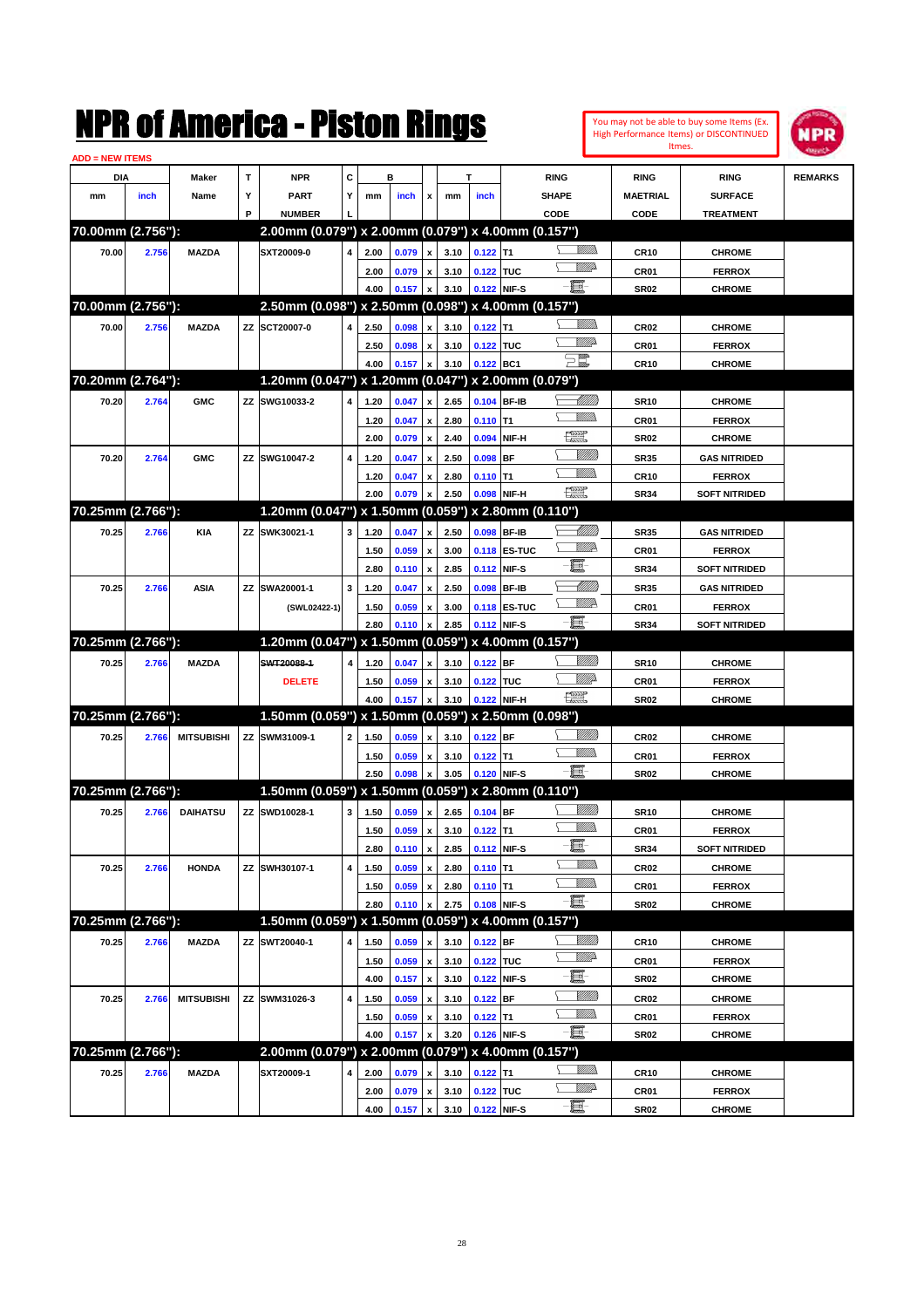|                        |       |                   |   | NMK OI AINCrica - Miston Kings                      |             |      |                |                           |      |                  |              |                         |                |                  | You may not be able to buy some Items (Ex.<br>High Performance Items) or DISCONTINUED | IPR            |
|------------------------|-------|-------------------|---|-----------------------------------------------------|-------------|------|----------------|---------------------------|------|------------------|--------------|-------------------------|----------------|------------------|---------------------------------------------------------------------------------------|----------------|
| <b>ADD = NEW ITEMS</b> |       |                   |   |                                                     |             |      |                |                           |      |                  |              |                         |                |                  | Itmes.                                                                                |                |
| DIA                    |       | Maker             | T | <b>NPR</b>                                          | C           |      | в              |                           |      | T                |              | <b>RING</b>             |                | <b>RING</b>      | <b>RING</b>                                                                           | <b>REMARKS</b> |
| mm                     | inch  | Name              | Υ | <b>PART</b>                                         | Υ           | mm   | inch           | x                         | mm   | inch             |              | <b>SHAPE</b>            |                | <b>MAETRIAL</b>  | <b>SURFACE</b>                                                                        |                |
|                        |       |                   | P | <b>NUMBER</b>                                       |             |      |                |                           |      |                  |              | CODE                    |                | CODE             | <b>TREATMENT</b>                                                                      |                |
| 70.25mm (2.766"):      |       |                   |   | 2.50mm (0.098") x 2.50mm (0.098") x 4.00mm (0.157") |             |      |                |                           |      |                  |              |                         |                |                  |                                                                                       |                |
| 70.25                  | 2.766 | <b>MAZDA</b>      |   | ZZ SCT20007-1                                       | 4           | 2.50 | 0.098          | $\pmb{\mathsf{x}}$        | 3.10 | $0.122$ T1       |              |                         | <br>Militar    | CR <sub>02</sub> | <b>CHROME</b>                                                                         |                |
|                        |       |                   |   |                                                     |             | 2.50 | 0.098          | $\pmb{\mathsf{x}}$        | 3.10 | 0.122 TUC        |              |                         | <u>MMs</u>     | CR01             | <b>FERROX</b>                                                                         |                |
|                        |       |                   |   |                                                     |             | 4.00 | 0.157          | x                         | 3.10 | 0.122 BC1        |              | $\Xi$                   |                | <b>CR10</b>      | <b>CHROME</b>                                                                         |                |
| 70.45mm (2.774"):      |       |                   |   | 1.20mm (0.047") x 1.20mm (0.047") x 2.00mm (0.079") |             |      |                |                           |      |                  |              |                         |                |                  |                                                                                       |                |
| 70.45                  | 2.774 | <b>GMC</b>        |   | ZZ SWG10033-3                                       | 4           | 1.20 | 0.047          | $\pmb{\mathsf{x}}$        | 2.65 |                  | 0.104 BF-IB  |                         | <u> MM)</u>    | <b>SR10</b>      | <b>CHROME</b>                                                                         |                |
|                        |       |                   |   |                                                     |             | 1.20 | 0.047          | $\pmb{\mathsf{x}}$        | 2.80 | $0.110$ T1       |              |                         | 9777)          | CR01             | <b>FERROX</b>                                                                         |                |
|                        |       |                   |   |                                                     |             | 2.00 | 0.079          | $\pmb{\mathsf{x}}$        | 2.40 | 0.094            | NIF-H        | œ                       |                | <b>SR02</b>      | <b>CHROME</b>                                                                         |                |
| 70.45                  | 2.774 | <b>GMC</b>        |   | ZZ SWG10047-3                                       | 4           | 1.20 | 0.047          | $\pmb{\mathsf{x}}$        | 2.50 | 0.098            | IBF          |                         | WM)            | <b>SR35</b>      | <b>GAS NITRIDED</b>                                                                   |                |
|                        |       |                   |   |                                                     |             | 1.20 | 0.047          | $\pmb{\mathsf{x}}$        | 2.80 | $0.110$ T1       |              |                         | .<br>Villid    | <b>CR10</b>      | <b>FERROX</b>                                                                         |                |
|                        |       |                   |   |                                                     |             | 2.00 | 0.079          | x                         | 2.50 |                  | 0.098 NIF-H  | $\frac{1}{2}$           |                | <b>SR34</b>      | <b>SOFT NITRIDED</b>                                                                  |                |
| 70.50mm (2.776"):      |       |                   |   | 1.00mm (0.039") x 1.00mm (0.039") x 2.00mm (0.079") |             |      |                |                           |      |                  |              |                         |                |                  |                                                                                       |                |
| 70.50                  | 2.776 | <b>HI PERFORM</b> |   | XG2776                                              |             | 1.00 | 0.039          | $\pmb{\mathsf{x}}$        | 2.60 | $0.102$ BF       |              |                         | <u>VIIIIn</u>  | <b>SR10</b>      | <b>CHROME</b>                                                                         |                |
|                        |       |                   |   |                                                     |             | 1.00 | 0.039          | $\pmb{\mathsf{x}}$        | 2.60 | $0.102$ T1       |              |                         | <br>Villida    | <b>CR10</b>      | <b>FERROX</b>                                                                         |                |
|                        |       |                   |   |                                                     |             | 2.00 | 0.079          | $\pmb{\mathsf{x}}$        | 2.90 |                  | 0.114 NIF-S  | e et                    |                | <b>SR02</b>      | <b>CHROME</b>                                                                         |                |
| 70.50mm (2.776"):      |       |                   |   | 1.00mm (0.039") x 1.20mm (0.047") x 2.00mm (0.079") |             |      |                |                           |      |                  |              |                         |                |                  |                                                                                       |                |
| 70.50                  | 2.776 | <b>GMC</b>        |   | ZZ SWG10051-0                                       | 4           | 1.00 | 0.039          | $\pmb{\mathsf{x}}$        | 2.30 | 0.091            | <b>BF</b>    |                         | <u>VIIIIn</u>  | <b>SR35</b>      | <b>GAS NITRIDED</b>                                                                   |                |
|                        |       |                   |   |                                                     |             | 1.20 | 0.047          | $\pmb{\mathsf{x}}$        | 2.55 | 0.100 TUC        |              |                         | WW 2           | CR01             | <b>FERROX</b>                                                                         |                |
|                        |       |                   |   |                                                     |             | 2.00 | 0.079          | $\pmb{\mathsf{x}}$        | 1.95 |                  | 0.077 NIF-H  | $f_{\rm max}^{\rm exp}$ |                | <b>SR34</b>      | <b>SOFT NITRIDED</b>                                                                  |                |
| 70.50mm (2.776"):      |       |                   |   | 1.00mm (0.039") x 1.20mm (0.047")                   |             |      |                |                           |      |                  |              | x 2.80mm (0.110")       |                |                  |                                                                                       |                |
| 70.50                  | 2.776 | <b>HI PERFORM</b> |   | 21-GNH07050                                         | 1           | 1.00 | 0.039          | $\pmb{\mathsf{x}}$        | 2.50 | $0.098$ BF       |              |                         | <u>VIIIIn</u>  | <b>SR34</b>      | <b>GAS NITRIDED</b>                                                                   |                |
|                        |       |                   |   |                                                     |             | 1.20 | 0.047          | $\pmb{\mathsf{x}}$        | 2.80 | 0.110 TUH        |              |                         | ₩₩             | CR01             | <b>FERROX</b>                                                                         |                |
|                        |       |                   |   |                                                     |             | 2.80 | 0.110          | $\pmb{\mathsf{x}}$        | 2.80 |                  | 0.110 NIF-H  | $f_{\rm max}^{\rm exp}$ |                | <b>SR34</b>      | <b>SOFT NITRIDED</b>                                                                  |                |
| 70.50                  | 2.776 | <b>HI PERFORM</b> |   | XC2776                                              | 1           | 1.00 | 0.039          | $\pmb{\mathsf{x}}$        | 2.60 | $0.102$ BF       |              |                         | <u>VIIII)</u>  | <b>SR10</b>      | <b>CHROME</b>                                                                         |                |
|                        |       |                   |   |                                                     |             | 1.20 | 0.047          | $\pmb{\mathsf{x}}$        | 3.00 | $0.118$ T1       |              |                         | <br>Milli      | CR01             | <b>FERROX</b>                                                                         |                |
|                        |       |                   |   |                                                     |             | 2.80 | 0.110          | $\pmb{\mathsf{x}}$        | 2.80 |                  | 0.110 NIF-S  | E                       |                | <b>SR02</b>      | <b>CHROME</b>                                                                         |                |
| 70.50                  | 2.776 | <b>HI PERFORM</b> |   | <b>XC2776LG</b>                                     | 1           | 1.00 | 0.039          | $\pmb{\mathsf{x}}$        | 2.60 | $0.102$ BF       |              |                         | <u>Villida</u> | <b>SR10</b>      | <b>CHROME</b>                                                                         |                |
|                        |       |                   |   |                                                     |             | 1.20 | 0.047          | $\pmb{\mathsf{x}}$        | 3.00 | $0.118$ T1       |              |                         | <br>Villida    | CR01             | <b>FERROX</b>                                                                         |                |
|                        |       |                   |   |                                                     |             | 2.80 | 0.110          | x                         | 2.80 |                  | 0.110 NIF-S  | $-\mathbf{E}$           |                | <b>SR02</b>      | <b>CHROME</b>                                                                         |                |
| 70.50mm (2.776"):      |       |                   |   | 1.20mm (0.047") x 1.50mm (0.059") x 2.80mm (0.110") |             |      |                |                           |      |                  |              |                         |                |                  |                                                                                       |                |
| 70.50                  | 2.776 | KIA               |   | ZZ SWK30021-2                                       | 3           | 1.20 | 0.047          | $\pmb{\mathsf{x}}$        | 2.50 |                  | 0.098 BF-IB  |                         | <u> IMM</u> )  | SR35             | <b>GAS NITRIDED</b>                                                                   |                |
|                        |       |                   |   |                                                     |             | 1.50 | 0.059 x        |                           | 3.00 |                  | 0.118 ES-TUC |                         | <u>MM</u> D    | CR01             | <b>FERROX</b>                                                                         |                |
|                        |       |                   |   |                                                     |             | 2.80 | $0.110 \mid x$ |                           | 2.85 |                  | 0.112 NIF-S  | E                       |                | SR34             | <b>SOFT NITRIDED</b>                                                                  |                |
| 70.50                  | 2.776 | ASIA              |   | ZZ SWA20001-2                                       | 3           | 1.20 | 0.047          | $\pmb{\mathsf{x}}$        | 2.50 |                  | 0.098 BF-IB  |                         | <u> UMB</u>    | SR35             | <b>GAS NITRIDED</b>                                                                   |                |
|                        |       |                   |   | (SWL02422-2)                                        |             | 1.50 | 0.059          | $\pmb{\mathsf{x}}$        | 3.00 |                  | 0.118 ES-TUC |                         | <u>VM</u> D    | CR01             | <b>FERROX</b>                                                                         |                |
|                        |       |                   |   |                                                     |             | 2.80 | 0.110          | x                         | 2.85 |                  | 0.112 NIF-S  | $-\Xi$                  |                | <b>SR34</b>      | <b>SOFT NITRIDED</b>                                                                  |                |
| 70.50mm (2.776"):      |       |                   |   | 1.20mm (0.047") x 1.50mm (0.059") x 4.00mm (0.157") |             |      |                |                           |      |                  |              |                         |                |                  |                                                                                       |                |
| 70.50                  | 2.776 | <b>MAZDA</b>      |   | SWT20088-2                                          | 4           | 1.20 | 0.047          | x                         | 3.10 | $0.122$ BF       |              |                         | <u>Milli</u> b | <b>SR10</b>      | <b>CHROME</b>                                                                         |                |
|                        |       |                   |   | <b>DELETE</b>                                       |             | 1.50 | 0.059          | $\pmb{\mathsf{x}}$        | 3.10 | 0.122 TUC        |              |                         | <u>Willi</u> b | CR01             | <b>FERROX</b>                                                                         |                |
|                        |       |                   |   |                                                     |             | 4.00 | 0.157          | $\boldsymbol{\mathsf{x}}$ | 3.10 |                  | 0.122 NIF-H  | $f_{\rm max}^{\rm exp}$ |                | SR02             | <b>CHROME</b>                                                                         |                |
| 70.50mm (2.776"):      |       |                   |   | 1.50mm (0.059") x 1.50mm (0.059") x 2.50mm (0.098") |             |      |                |                           |      |                  |              |                         |                |                  |                                                                                       |                |
| 70.50                  | 2.776 | <b>MITSUBISHI</b> |   | ZZ SWM31009-2                                       | $\mathbf 2$ | 1.50 | 0.059          | X                         | 3.10 | $0.122$ BF       |              |                         | <u>Milli</u> b | CR02             | <b>CHROME</b>                                                                         |                |
|                        |       |                   |   |                                                     |             | 1.50 | 0.059          | $\pmb{\mathsf{x}}$        | 3.10 | $0.122$ T1       |              |                         | <u>Willib</u>  | CR01             | <b>FERROX</b>                                                                         |                |
|                        |       |                   |   |                                                     |             | 2.50 | 0.098          | $\mathbf{x}$              |      | 3.05 0.120 NIF-S |              | $-\blacksquare$         |                | SR02             | <b>CHROME</b>                                                                         |                |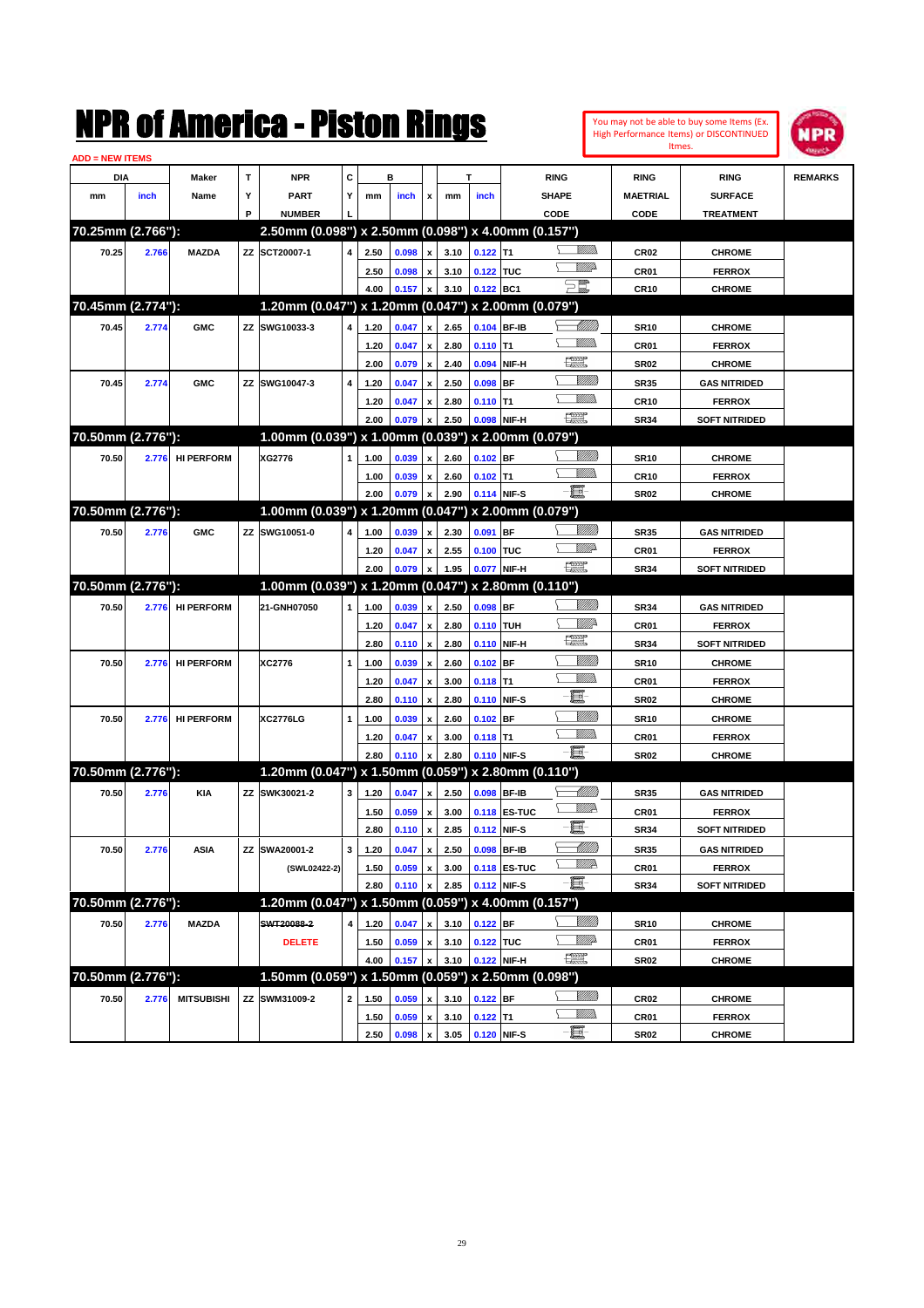| You may not be able to buy some Items (Ex. |
|--------------------------------------------|
| High Performance Items) or DISCONTINUED    |
| Itmes.                                     |



| <b>ADD = NEW ITEMS</b> |       |                   |   |                                                     |   |              |                |                       |              |                        |              |                               |                  |                      |                |
|------------------------|-------|-------------------|---|-----------------------------------------------------|---|--------------|----------------|-----------------------|--------------|------------------------|--------------|-------------------------------|------------------|----------------------|----------------|
| DIA                    |       | Maker             | Т | <b>NPR</b>                                          | С |              | в              |                       |              | T                      |              | <b>RING</b>                   | <b>RING</b>      | <b>RING</b>          | <b>REMARKS</b> |
| mm                     | inch  | Name              | Υ | <b>PART</b>                                         | Y | mm           | inch           | x                     | mm           | inch                   |              | <b>SHAPE</b>                  | <b>MAETRIAL</b>  | <b>SURFACE</b>       |                |
|                        |       |                   | P | <b>NUMBER</b>                                       |   |              |                |                       |              |                        |              | CODE                          | CODE             | <b>TREATMENT</b>     |                |
| 70.50mm (2.776"):      |       |                   |   | 1.50mm (0.059") x 1.50mm (0.059") x 2.80mm (0.110") |   |              |                |                       |              |                        |              |                               |                  |                      |                |
| 70.50                  | 2.776 | <b>DAIHATSU</b>   |   | ZZ SWD10028-2                                       | 3 | 1.50         | 0.059          | x                     | 2.65         | $0.104$ BF             |              | <u>Sillilli</u>               | <b>SR10</b>      | <b>CHROME</b>        |                |
|                        |       |                   |   |                                                     |   | 1.50         | 0.059          | x                     | 3.10         | $0.122$ T1             |              |                               | CR <sub>01</sub> | <b>FERROX</b>        |                |
|                        |       |                   |   |                                                     |   | 2.80         | 0.110          | $\pmb{\mathsf{x}}$    | 2.85         |                        | 0.112 NIF-S  | e                             | <b>SR34</b>      | <b>SOFT NITRIDED</b> |                |
| 70.50                  | 2.776 | <b>HONDA</b>      |   | ZZ SWH30107-2                                       | 4 | 1.50         | 0.059          | x                     | 2.80         | $0.110$ T1             |              |                               | <b>CR02</b>      | <b>CHROME</b>        |                |
|                        |       |                   |   |                                                     |   | 1.50         | 0.059          | x                     | 2.80         | $0.110$ T1             |              |                               | CR01             | <b>FERROX</b>        |                |
|                        |       |                   |   |                                                     |   | 2.80         | 0.110          | x                     | 2.75         |                        | 0.108 NIF-S  | -8                            | <b>SR02</b>      | <b>CHROME</b>        |                |
| 70.50mm (2.776"):      |       |                   |   | 1.50mm (0.059") x 1.50mm (0.059") x 3.00mm (0.118") |   |              |                |                       |              |                        |              |                               |                  |                      |                |
| 70.50                  | 2.776 | <b>TOYOTA</b>     |   | ZZ SWT10104-0                                       | 4 | 1.50         | 0.059          | x                     | 2.70         | 0.106 BF-IB            |              | <u> UMB</u>                   | <b>SR35</b>      | <b>GAS NITRIDED</b>  |                |
|                        |       |                   |   |                                                     |   | 1.50         | 0.059          | x                     | 2.90         | $0.114$ T1             |              |                               | CR01             | <b>FERROX</b>        |                |
|                        |       |                   |   |                                                     |   | 3.00         | 0.118          | x                     | 3.05         | 0.120 NIF-S            |              | -8                            | <b>SR34</b>      | <b>SOFT NITRIDED</b> |                |
| 70.50mm (2.776"):      |       |                   |   | 1.50mm (0.059") x 1.50mm (0.059") x 4.00mm (0.157") |   |              |                |                       |              |                        |              |                               |                  |                      |                |
| 70.50                  | 2.776 | <b>MAZDA</b>      |   | ZZ SWT20040-2                                       | 4 | 1.50         | 0.059          | x                     | 3.10         | $0.122$ BF             |              | <u>Sillilli</u>               | <b>CR10</b>      | <b>CHROME</b>        |                |
|                        |       |                   |   |                                                     |   | 1.50         | 0.059          | x                     | 3.10         | 0.122 TUC              |              | ₩₩                            | CR01             | <b>FERROX</b>        |                |
|                        |       |                   |   |                                                     |   | 4.00         | 0.157          | $\pmb{\mathsf{x}}$    | 3.10         |                        | 0.122 NIF-S  | E                             | <b>SR02</b>      | <b>CHROME</b>        |                |
| 70.50                  | 2.776 | <b>MITSUBISHI</b> |   | ZZ SWM31026-4                                       | 4 | 1.50         | 0.059          | x                     | 3.10         | $0.122$ BF             |              | <u>Sillilli</u>               | <b>CR02</b>      | <b>CHROME</b>        |                |
|                        |       |                   |   |                                                     |   | 1.50         | 0.059          | x                     | 3.10         | $0.122$ T1             |              |                               | CR01             | <b>FERROX</b>        |                |
|                        |       |                   |   |                                                     |   | 4.00         | 0.157          | x                     | 3.20         |                        | 0.126 NIF-S  | -8                            | <b>SR02</b>      | <b>CHROME</b>        |                |
| 70.50mm (2.776"):      |       |                   |   | 2.00mm (0.079") x 2.00mm (0.079") x 4.00mm (0.157") |   |              |                |                       |              |                        |              |                               |                  |                      |                |
| 70.50                  | 2.776 | <b>MAZDA</b>      |   | SXT20009-2                                          | 4 | 2.00         | 0.079          | x                     | 3.10         | $0.122$ T1             |              | .<br>VMD                      | <b>CR10</b>      | <b>CHROME</b>        |                |
|                        |       |                   |   |                                                     |   | 2.00         | 0.079          | x                     | 3.10         | 0.122 TUC              |              | <u>WW</u> A                   | CR01             | <b>FERROX</b>        |                |
|                        |       |                   |   |                                                     |   | 4.00         | 0.157          | x                     | 3.10         |                        | 0.122 NIF-S  | -8                            | <b>SR02</b>      | <b>CHROME</b>        |                |
| 70.50mm (2.776"):      |       |                   |   | 2.50mm (0.098") x 2.50mm (0.098") x 4.00mm (0.157") |   |              |                |                       |              |                        |              |                               |                  |                      |                |
| 70.50                  |       | <b>MAZDA</b>      |   | ZZ SCT20007-2                                       | 4 |              |                |                       |              |                        |              | .<br>VMD                      |                  |                      |                |
|                        | 2.776 |                   |   |                                                     |   | 2.50         | 0.098          | x                     | 3.10         | $0.122$ T1             |              | <u>WW</u> A                   | <b>CR02</b>      | <b>CHROME</b>        |                |
|                        |       |                   |   |                                                     |   | 2.50<br>4.00 | 0.098<br>0.157 | x<br>$\boldsymbol{x}$ | 3.10<br>3.10 | 0.122 TUC<br>0.122 BC1 |              | $\Xi^{\mathbb{Z}}$            | CR01             | <b>FERROX</b>        |                |
| 70.70mm (2.783"):      |       |                   |   | 1.20mm (0.047") x 1.20mm (0.047") x 2.00mm (0.079") |   |              |                |                       |              |                        |              |                               | <b>CR10</b>      | <b>CHROME</b>        |                |
|                        |       |                   |   |                                                     |   |              |                |                       |              |                        |              | <u>UMB</u>                    |                  |                      |                |
| 70.70                  | 2.783 | <b>GMC</b>        |   | ZZ SWG10033-4                                       | 4 | 1.20         | 0.047          | x                     | 2.65         | 0.104 BF-IB            |              |                               | <b>SR10</b>      | <b>CHROME</b>        |                |
|                        |       |                   |   |                                                     |   | 1.20         | 0.047          | x                     | 2.80         | $0.110$ T1             |              | $\frac{1}{2}$                 | CR01             | <b>FERROX</b>        |                |
|                        |       |                   |   |                                                     |   | 2.00         | 0.079          | x                     | 2.40         | 0.094                  | NIF-H        | <u>VIIII)</u>                 | <b>SR02</b>      | <b>CHROME</b>        |                |
| 70.70                  | 2.783 | <b>GMC</b>        |   | ZZ SWG10047-4                                       | 4 | 1.20         | 0.047          | x                     | 2.50         | $0.098$ BF             |              |                               | <b>SR35</b>      | <b>GAS NITRIDED</b>  |                |
|                        |       |                   |   |                                                     |   | 1.20         | 0.047          | x                     | 2.80         | $0.110$ T1             |              |                               | <b>CR10</b>      | <b>FERROX</b>        |                |
|                        |       |                   |   |                                                     |   | 2.00         | 0.079          | x                     | 2.50         |                        | 0.098 NIF-H  | 環                             | <b>SR34</b>      | <b>SOFT NITRIDED</b> |                |
| 70.75mm (2.785"):      |       |                   |   | 1.00mm (0.039") x 1.20mm (0.047") x 2.00mm (0.079") |   |              |                |                       |              |                        |              |                               |                  |                      |                |
| 70.75                  | 2.785 | <b>GMC</b>        |   | ZZ SWG10051-1                                       | 4 | 1.00         | 0.039          | $\pmb{\mathsf{x}}$    | 2.30         | $0.091$ BF             |              | <u>VIIII)</u>                 | <b>SR35</b>      | <b>GAS NITRIDED</b>  |                |
|                        |       |                   |   |                                                     |   | 1.20         | 0.047          | x                     | 2.55         | 0.100 TUC              |              | ₩₩                            | CR01             | <b>FERROX</b>        |                |
|                        |       |                   |   |                                                     |   | 2.00         | 0.079          | x                     | 1.95         |                        | 0.077 NIF-H  | $\frac{1}{2}$                 | <b>SR34</b>      | <b>SOFT NITRIDED</b> |                |
| 70.75mm (2.785"):      |       |                   |   | 1.20mm (0.047") x 1.50mm (0.059") x 2.80mm (0.110") |   |              |                |                       |              |                        |              |                               |                  |                      |                |
| 70.75                  | 2.785 | <b>KIA</b>        |   | ZZ SWK30021-3                                       | 3 | 1.20         | 0.047          | x                     | 2.50         |                        | 0.098 BF-IB  | <u>-M/////</u> )              | <b>SR35</b>      | <b>GAS NITRIDED</b>  |                |
|                        |       |                   |   |                                                     |   | 1.50         | 0.059          | x                     | 3.00         |                        | 0.118 ES-TUC | <u>W//P</u>                   | CR01             | <b>FERROX</b>        |                |
|                        |       |                   |   |                                                     |   | 2.80         | 0.110          | $\pmb{\mathsf{x}}$    | 2.85         |                        | 0.112 NIF-S  | e.                            | <b>SR34</b>      | <b>SOFT NITRIDED</b> |                |
| 70.75                  | 2.785 | <b>ASIA</b>       |   | ZZ SWA20001-3                                       | 3 | 1.20         | 0.047          | x                     | 2.50         |                        | 0.098 BF-IB  | <u>-1777)</u>                 | <b>SR35</b>      | <b>GAS NITRIDED</b>  |                |
|                        |       |                   |   | (SWL02422-3)                                        |   | 1.50         | 0.059          | x                     | 3.00         |                        | 0.118 ES-TUC | W//A                          | CR01             | <b>FERROX</b>        |                |
|                        |       |                   |   |                                                     |   | 2.80         | 0.110          | x                     | 2.85         |                        | 0.112 NIF-S  | -E-                           | <b>SR34</b>      | <b>SOFT NITRIDED</b> |                |
| 70.75mm (2.785"):      |       |                   |   | 1.20mm (0.047") x 1.50mm (0.059") x 4.00mm (0.157") |   |              |                |                       |              |                        |              |                               |                  |                      |                |
| 70.75                  | 2.785 | <b>MAZDA</b>      |   | SWT20088-3                                          | 4 | 1.20         | 0.047          | x                     | 3.10         | $0.122$ BF             |              | <u>Millit</u>                 | <b>SR10</b>      | <b>CHROME</b>        |                |
|                        |       |                   |   | <b>DELETE</b>                                       |   | 1.50         | 0.059          | x                     | 3.10         | 0.122 TUC              |              | <u>Willi</u> da               | CR01             | <b>FERROX</b>        |                |
|                        |       |                   |   |                                                     |   | 4.00         | 0.157          | $\pmb{\mathsf{x}}$    | 3.10         |                        | 0.122 NIF-H  | $f_{\text{max}}^{\text{exp}}$ | SR <sub>02</sub> | <b>CHROME</b>        |                |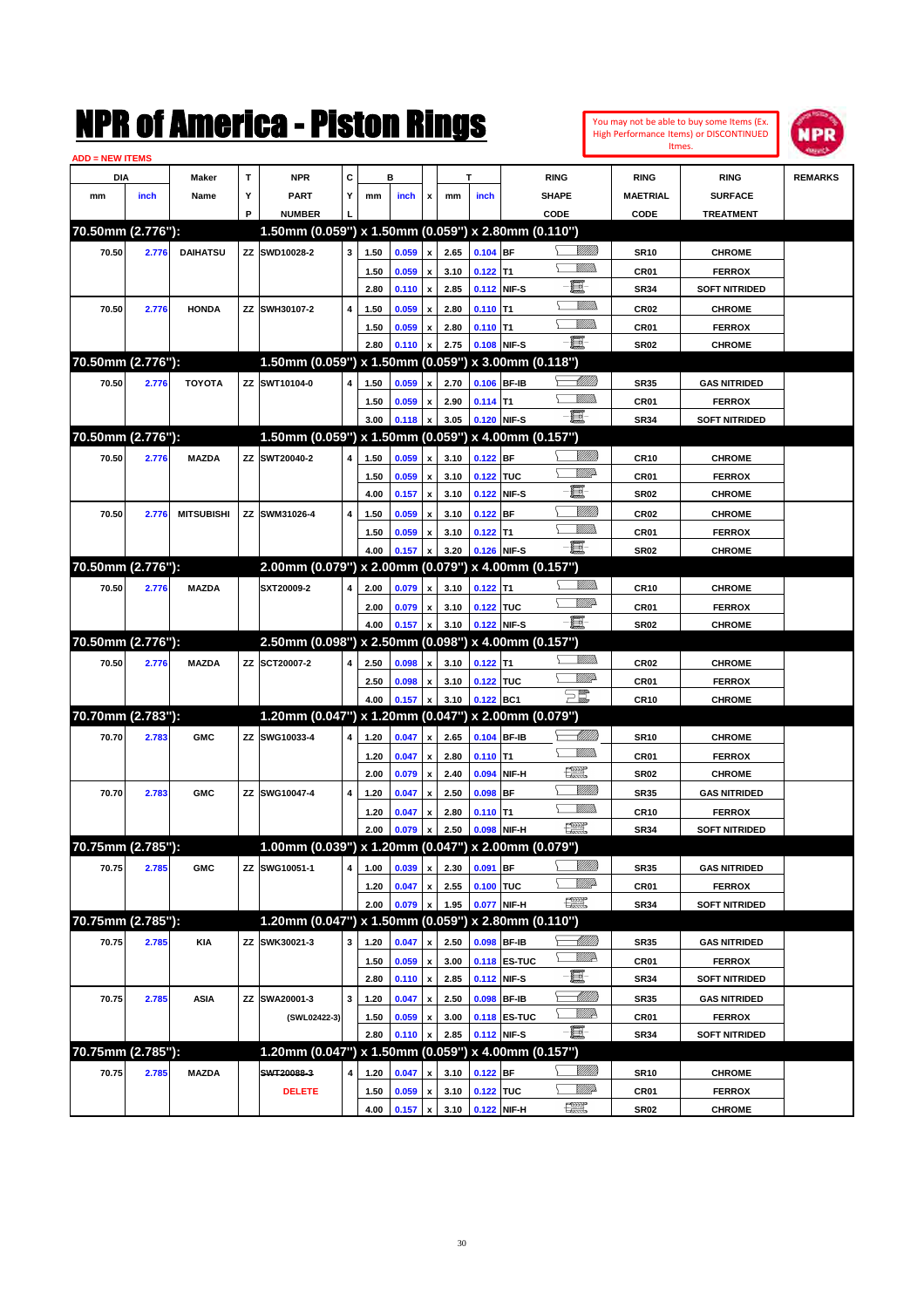|                                      |       |                   |   | NMK OI AINCrica - Miston Kings                      |                |      |       |                           |      |             |              |                              | <b>Itmes</b>    | You may not be able to buy some Items (Ex.<br><b>High Performance Items) or DISCONTINUED</b> | IPD            |
|--------------------------------------|-------|-------------------|---|-----------------------------------------------------|----------------|------|-------|---------------------------|------|-------------|--------------|------------------------------|-----------------|----------------------------------------------------------------------------------------------|----------------|
| <b>ADD = NEW ITEMS</b><br><b>DIA</b> |       | Maker             | т | <b>NPR</b>                                          | c              |      | в     |                           |      |             | <b>RING</b>  |                              | <b>RING</b>     | <b>RING</b>                                                                                  | <b>REMARKS</b> |
| mm                                   | inch  | Name              | Y | <b>PART</b>                                         | Y              | mm   | inch  | x                         | mm   | inch        | <b>SHAPE</b> |                              | <b>MAETRIAL</b> | <b>SURFACE</b>                                                                               |                |
|                                      |       |                   | P | <b>NUMBER</b>                                       |                |      |       |                           |      |             | CODE         |                              | CODE            | <b>TREATMENT</b>                                                                             |                |
| 70.75mm (2.785"):                    |       |                   |   | 1.50mm (0.059") x 1.50mm (0.059") x 2.50mm (0.098") |                |      |       |                           |      |             |              |                              |                 |                                                                                              |                |
| 70.75                                | 2.785 | <b>MITSUBISHI</b> |   | ZZ SWM31009-3                                       | $\overline{a}$ | 1.50 | 0.059 | x                         | 3.10 | $0.122$ BF  |              | VMM)                         | <b>CR02</b>     | <b>CHROME</b>                                                                                |                |
|                                      |       |                   |   |                                                     |                | 1.50 | 0.059 | $\pmb{\mathsf{x}}$        | 3.10 | $0.122$ T1  |              | 7777).                       | CR01            | <b>FERROX</b>                                                                                |                |
|                                      |       |                   |   |                                                     |                | 2.50 | 0.098 | x                         | 3.05 | 0.120 NIF-S |              | þ                            | <b>SR02</b>     | <b>CHROME</b>                                                                                |                |
| 70.75mm (2.785"):                    |       |                   |   | 1.50mm (0.059") x 1.50mm (0.059") x 2.80mm (0.110") |                |      |       |                           |      |             |              |                              |                 |                                                                                              |                |
| 70.75                                | 2.785 | <b>DAIHATSU</b>   |   | ZZ SWD10028-3                                       | 3              | 1.50 | 0.059 | $\boldsymbol{\mathsf{x}}$ | 2.65 | $0.104$ BF  |              | VMM)                         | <b>SR10</b>     | <b>CHROME</b>                                                                                |                |
|                                      |       |                   |   |                                                     |                | 1.50 | 0.059 | $\boldsymbol{\mathsf{x}}$ | 3.10 | $0.122$ T1  |              | VM))                         | CR01            | <b>FERROX</b>                                                                                |                |
|                                      |       |                   |   |                                                     |                | 2.80 | 0.110 | $\pmb{\mathsf{x}}$        | 2.85 | 0.112 NIF-S |              | E                            | <b>SR34</b>     | <b>SOFT NITRIDED</b>                                                                         |                |
| 70.75                                | 2.785 | <b>HONDA</b>      |   | ZZ SWH30107-3                                       | 4              | 1.50 | 0.059 | x                         | 2.80 | $0.110$ T1  |              | VM))                         | <b>CR02</b>     | <b>CHROME</b>                                                                                |                |
|                                      |       |                   |   |                                                     |                | 1.50 | 0.059 | $\pmb{\mathsf{x}}$        | 2.80 | $0.110$ T1  |              | VM)                          | CR01            | <b>FERROX</b>                                                                                |                |
|                                      |       |                   |   |                                                     |                | 2.80 | 0.110 | x                         | 2.75 | 0.108 NIF-S |              | - <b>寶</b> -                 | <b>SR02</b>     | <b>CHROME</b>                                                                                |                |
| 70.75mm (2.785"):                    |       |                   |   | 1.50mm (0.059") x 1.50mm (0.059") x 3.00mm (0.118") |                |      |       |                           |      |             |              |                              |                 |                                                                                              |                |
| 70.75                                | 2.785 | <b>TOYOTA</b>     |   | ZZ SWT10104-1                                       | 4              | 1.50 | 0.059 | $\boldsymbol{\mathsf{x}}$ | 2.70 | 0.106 BF-IB |              | <u>-MMB</u>                  | <b>SR35</b>     | <b>GAS NITRIDED</b>                                                                          |                |
|                                      |       |                   |   |                                                     |                | 1.50 | 0.059 | x                         | 2.90 | $0.114$ T1  |              | .<br>VMD                     | CR01            | <b>FERROX</b>                                                                                |                |
|                                      |       |                   |   |                                                     |                | 3.00 | 0.118 | $\pmb{\mathsf{x}}$        | 3.05 | 0.120 NIF-S |              | - 1                          | <b>SR34</b>     | <b>SOFT NITRIDED</b>                                                                         |                |
| 70.75mm (2.785"):                    |       |                   |   | 1.50mm (0.059") x 1.50mm (0.059") x 4.00mm (0.157") |                |      |       |                           |      |             |              |                              |                 |                                                                                              |                |
| 70.75                                | 2.785 | <b>MAZDA</b>      |   | ZZ SWT20040-3                                       |                | 1.50 | 0.059 | x                         | 3.10 | $0.122$ BF  |              | <u>VIIII)</u>                | <b>CR10</b>     | <b>CHROME</b>                                                                                |                |
|                                      |       |                   |   |                                                     |                | 1.50 | 0.059 | $\pmb{\mathsf{x}}$        | 3.10 | 0.122 TUC   |              | <u>Willia</u>                | CR01            | <b>FERROX</b>                                                                                |                |
|                                      |       |                   |   |                                                     |                | 4.00 | 0.157 | $\mathbf{x}$              | 3.10 | 0.122 NIF-S |              | -E-                          | <b>SR02</b>     | <b>CHROME</b>                                                                                |                |
| 70.75mm (2.785"):                    |       |                   |   | 2.00mm (0.079") x 2.00mm (0.079") x 4.00mm (0.157") |                |      |       |                           |      |             |              |                              |                 |                                                                                              |                |
| 70.75                                | 2.785 | <b>MAZDA</b>      |   | SXT20009-3                                          | 4              | 2.00 | 0.079 | $\mathbf{x}$              | 3.10 | $0.122$ T1  |              | <u>MMs</u>                   | <b>CR10</b>     | <b>CHROME</b>                                                                                |                |
|                                      |       |                   |   |                                                     |                | 2.00 | 0.079 | x                         | 3.10 | 0.122 TUC   |              | <u>WW</u> A                  | CR01            | <b>FERROX</b>                                                                                |                |
|                                      |       |                   |   |                                                     |                | 4.00 | 0.157 | $\mathbf{x}$              | 3.10 | 0.122 NIF-S |              | $-\Xi$                       | <b>SR02</b>     | <b>CHROME</b>                                                                                |                |
| 70.75mm (2.785"):                    |       |                   |   | 2.50mm (0.098") x 2.50mm (0.098") x 4.00mm (0.157") |                |      |       |                           |      |             |              |                              |                 |                                                                                              |                |
| 70.75                                | 2.785 | <b>MAZDA</b>      |   | ZZ SCT20007-3                                       | 4              | 2.50 | 0.098 | $\pmb{\mathsf{x}}$        | 3.10 | $0.122$ T1  |              | <u>Willib</u>                | <b>CR02</b>     | <b>CHROME</b>                                                                                |                |
|                                      |       |                   |   |                                                     |                | 2.50 | 0.098 |                           | 3.10 | 0.122 TUC   |              | <u>WW</u> A                  | CR01            | <b>FERROX</b>                                                                                |                |
|                                      |       |                   |   |                                                     |                | 4.00 | 0.157 |                           | 3.10 | 0.122 BC1   |              | $\mathcal{P}^{\mathbb{Z}^n}$ | <b>CR10</b>     | <b>CHROME</b>                                                                                |                |
| 71.00mm (2.795"):                    |       |                   |   | 1.00mm (0.039") x 1.00mm (0.039") x 1.50mm (0.059") |                |      |       |                           |      |             |              |                              |                 |                                                                                              |                |
| 71.00                                | 2.795 | <b>TOYOTA</b>     |   | ZZ SWT10223-0                                       | 3              | 1.00 | 0.039 | x                         | 2.30 | $0.091$ BF  |              | VMM)                         | <b>SR10</b>     | <b>CHROME</b>                                                                                |                |
|                                      |       |                   |   |                                                     |                | 1.00 | 0.039 | $\pmb{\mathsf{x}}$        | 2.30 | 0.091 TUC   |              | VIIIA                        | CR10            | <b>FERROX</b>                                                                                |                |
|                                      |       |                   |   |                                                     |                | 1.50 | 0.059 | x                         | 2.20 | 0.087 NIF-H |              | <u>ree</u>                   | <b>SR02</b>     | <b>CHROME</b>                                                                                |                |
| 71.00mm (2.795"):                    |       |                   |   | 1.00mm (0.039") x 1.00mm (0.039") x 2.00mm (0.079") |                |      |       |                           |      |             |              |                              |                 |                                                                                              |                |
| 71.00                                | 2.795 | <b>HI PERFORM</b> |   | XG2796                                              |                | 1.00 | 0.039 | $\boldsymbol{\mathsf{x}}$ | 2.60 | $0.102$ BF  |              | VMM)                         | <b>SR10</b>     | <b>CHROME</b>                                                                                |                |
|                                      |       |                   |   |                                                     |                | 1.00 | 0.039 | $\pmb{\mathsf{x}}$        | 2.60 | $0.102$ T1  |              | UM)                          | <b>CR10</b>     | <b>FERROX</b>                                                                                |                |
|                                      |       |                   |   |                                                     |                | 2.00 | 0.079 | $\mathbf{x}$              | 2.90 | 0.114 NIF-S |              | $\overline{\mathbf{H}}$      | <b>SR02</b>     | <b>CHROME</b>                                                                                |                |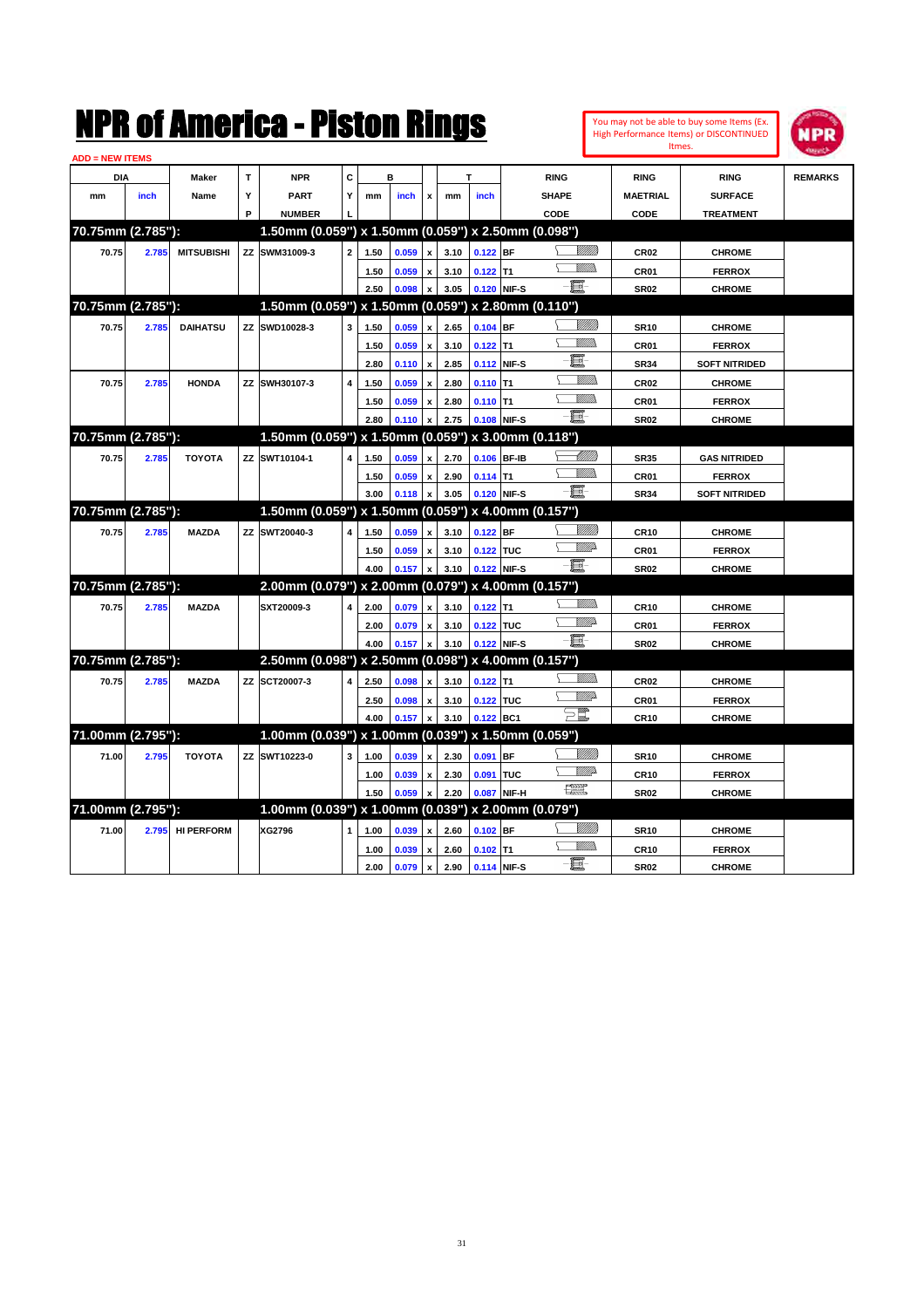

| <b>ADD = NEW ITEMS</b> |       |                   |    |                                                     |   |              |       |                           |      |            |                             |                   |                 |                      |                |
|------------------------|-------|-------------------|----|-----------------------------------------------------|---|--------------|-------|---------------------------|------|------------|-----------------------------|-------------------|-----------------|----------------------|----------------|
| DIA                    |       | Maker             | т  | <b>NPR</b>                                          | С |              | в     |                           |      | т          |                             | <b>RING</b>       | <b>RING</b>     | <b>RING</b>          | <b>REMARKS</b> |
| mm                     | inch  | Name              | Υ  | <b>PART</b>                                         | Y | mm           | inch  | x                         | mm   | inch       |                             | <b>SHAPE</b>      | <b>MAETRIAL</b> | <b>SURFACE</b>       |                |
|                        |       |                   | P  | <b>NUMBER</b>                                       |   |              |       |                           |      |            |                             | CODE              | CODE            | <b>TREATMENT</b>     |                |
| 71.00mm (2.795"):      |       |                   |    | 1.00mm (0.039") x 1.20mm (0.047") x 2.00mm (0.079") |   |              |       |                           |      |            |                             |                   |                 |                      |                |
| 71.00                  | 2.795 | <b>SUZUKI</b>     |    | ZZ SWS20205-0                                       | 4 | 1.00         | 0.039 | x                         | 2.50 |            | 0.098 BF-IB                 | <u> Millitt</u>   | <b>SR35</b>     | <b>GAS NITRIDED</b>  |                |
|                        |       |                   |    |                                                     |   | 1.20         | 0.047 | x                         | 2.80 | 0.110 TUC  |                             | VMD-              | CR01            | <b>FERROX</b>        |                |
|                        |       |                   |    |                                                     |   | 2.00         | 0.079 | x                         | 2.50 |            | 0.098 NIF-H                 | R                 | <b>SR34</b>     | <b>SOFT NITRIDED</b> |                |
| 71.00                  | 2.795 | <b>HONDA</b>      |    | ZZ SWH30473-0                                       | 3 | 1.00         | 0.039 |                           | 2.35 |            | 0.093 BF-IB                 | <u> UMB</u>       | <b>SR35</b>     | <b>GAS NITRIDED</b>  |                |
|                        |       |                   |    |                                                     |   | 1.20         | 0.047 | x                         | 2.80 | $0.110$ T1 |                             |                   | CR01            | <b>FERROX</b>        |                |
|                        |       |                   |    |                                                     |   | 2.00         | 0.079 | x                         | 2.25 | 0.089      | NIF-H                       | R                 | <b>SR34</b>     | <b>SOFT NITRIDED</b> |                |
| 71.00                  | 2.795 | <b>GMC</b>        |    | ZZ SWG10051-2                                       | 4 | 1.00         | 0.039 |                           | 2.30 | 0.091      | <b>BF</b>                   | <u>Sillilli</u>   | <b>SR35</b>     | <b>GAS NITRIDED</b>  |                |
|                        |       |                   |    |                                                     |   | 1.20         | 0.047 | x                         | 2.55 | 0.100 TUC  |                             | <u>MMP</u>        | CR01            | <b>FERROX</b>        |                |
|                        |       |                   |    |                                                     |   | 2.00         | 0.079 | x                         | 1.95 | 0.077      | NIF-H                       | <u>1220</u>       | <b>SR34</b>     | <b>SOFT NITRIDED</b> |                |
| 71.00                  | 2.795 | <b>HYUNDAI</b>    |    | ZZ SWG30058-0                                       | 4 | 1.00         | 0.039 | x                         | 2.25 | 0.089      | <b>BF</b>                   | <u>Sillilli</u>   | <b>SR10</b>     | <b>CHROME</b>        |                |
|                        |       |                   |    |                                                     |   | 1.20         | 0.047 | x                         | 2.50 | 0.098      | <b>TUC</b>                  | <u>VMD</u>        | CR01            | <b>FERROX</b>        |                |
|                        |       |                   |    |                                                     |   | 2.00         | 0.079 | x                         | 1.95 | 0.077      | NIF-H                       | 鱱                 | <b>SR34</b>     | <b>SOFT NITRIDED</b> |                |
| 71.00                  | 2.795 | <b>HYUNDAI</b>    |    | ZZ SWK30028-0                                       | 4 | 1.00         | 0.039 | x                         | 2.30 | 0.091      | <b>BF</b>                   | <u>Sillilli</u>   | <b>SR34</b>     | <b>GAS NITRIDED</b>  |                |
|                        |       |                   |    |                                                     |   |              |       |                           | 2.50 | 0.098 TUC  |                             | <u>VMD</u>        |                 |                      |                |
|                        |       |                   |    |                                                     |   | 1.20<br>2.00 | 0.047 | x                         |      |            |                             | 鱱                 | CR01            | <b>FERROX</b>        |                |
| 71.00mm (2.795"):      |       |                   |    | 1.00mm (0.039") x 1.20mm (0.047") x 2.80mm (0.110") |   |              | 0.079 | $\boldsymbol{\mathsf{x}}$ | 1.95 |            | 0.077 NIF-H                 |                   | <b>SR34</b>     | <b>SOFT NITRIDED</b> |                |
|                        |       |                   |    |                                                     |   |              |       |                           |      |            |                             |                   |                 |                      |                |
| 71.00                  | 2.795 | <b>HI PERFORM</b> |    | 21-GNH07100                                         | 1 | 1.00         | 0.039 | x                         | 2.50 | $0.098$ BF |                             | <u> UMB</u>       | <b>SR34</b>     | <b>GAS NITRIDED</b>  |                |
|                        |       |                   |    |                                                     |   | 1.20         | 0.047 | x                         | 2.80 | 0.110 TUH  |                             | ₩₩<br>鱱           | CR01            | <b>FERROX</b>        |                |
|                        |       |                   |    |                                                     |   | 2.80         | 0.110 | x                         | 2.80 |            | 0.110 NIF-H                 |                   | <b>SR34</b>     | <b>SOFT NITRIDED</b> |                |
| 71.00                  | 2.795 | <b>HI PERFORM</b> |    | XC2795                                              | 1 | 1.00         | 0.039 | x                         | 2.60 | $0.102$ BF |                             | <u>Sillilli</u>   | <b>SR10</b>     | <b>CHROME</b>        |                |
|                        |       |                   |    |                                                     |   | 1.20         | 0.047 | x                         | 3.00 | $0.118$ T1 |                             | UM)               | CR01            | <b>FERROX</b>        |                |
|                        |       |                   |    |                                                     |   | 2.80         | 0.110 | x                         | 2.80 |            | 0.110 NIF-S                 | E                 | <b>SR02</b>     | <b>CHROME</b>        |                |
| 71.00                  | 2.795 | <b>HI PERFORM</b> |    | <b>XC2795LG</b>                                     | 1 | 1.00         | 0.039 | x                         | 2.60 | $0.102$ BF |                             | <u>Sillilli</u>   | <b>SR10</b>     | <b>CHROME</b>        |                |
|                        |       |                   |    |                                                     |   | 1.20         | 0.047 | x                         | 3.00 | $0.118$ T1 |                             | <br>Militar       | CR01            | <b>FERROX</b>        |                |
|                        |       |                   |    |                                                     |   | 2.80         | 0.110 | x                         | 2.80 |            | 0.110 NIF-S                 | -8                | <b>SR02</b>     | <b>CHROME</b>        |                |
| 71.00mm (2.795"):      |       |                   |    | 1.20mm (0.047") x 1.20mm (0.047") x 2.00mm (0.079") |   |              |       |                           |      |            |                             |                   |                 |                      |                |
| 71.00                  | 2.795 | <b>NISSAN</b>     |    | ZZ SWN30135-0                                       | 4 | 1.20         | 0.047 | x                         | 2.45 | 0.096 BF   |                             | <u>Sillilli</u>   | <b>SR10</b>     | <b>CHROME</b>        |                |
|                        |       |                   |    |                                                     |   | 1.20         | 0.047 | x                         | 2.70 | $0.106$ T1 |                             | UM)               | CR01            | <b>FERROX</b>        |                |
|                        |       |                   |    |                                                     |   | 2.00         | 0.079 | x                         | 2.20 |            | 0.087 NIF-H                 | <b>The Second</b> | <b>SR02</b>     | <b>CHROME</b>        |                |
| 71.00mm (2.795"):      |       |                   |    | 1.20mm (0.047") x 1.20mm (0.047") x 2.50mm (0.098") |   |              |       |                           |      |            |                             |                   |                 |                      |                |
| 71.00                  | 2.795 | <b>HONDA</b>      |    | ZZ YWH30442-0                                       | 1 | 1.20         | 0.047 | x                         | 2.55 |            | 0.100 BF-IB                 | <u> Millits</u>   | <b>SR35</b>     | <b>PVD</b>           |                |
|                        |       |                   |    |                                                     |   | 1.20         | 0.047 | x                         | 2.80 | $0.110$ T1 |                             |                   | CR01            | <b>FERROX</b>        |                |
|                        |       |                   |    |                                                     |   | 2.50         | 0.098 | $\pmb{\mathsf{x}}$        | 2.50 |            | 0.098 NIF-H                 | 鱱                 | SR02            | <b>PVD</b>           |                |
| 71.00                  | 2.795 | <b>HONDA</b>      | ΖY | YWH30442-0                                          | 1 | 1.20         | 0.047 | $\pmb{\mathsf{x}}$        | 2.45 |            | 0.096 BF-IB                 | <u> UMM</u>       | <b>SR10</b>     | <b>CHROME</b>        |                |
|                        |       |                   |    |                                                     |   | 1.20         | 0.047 | x                         | 2.80 | $0.110$ T1 |                             | <br>Mar           | CR01            | <b>FERROX</b>        |                |
|                        |       |                   |    |                                                     |   | 2.50         | 0.098 |                           | 2.50 |            | 0.098 NIF-H                 | H                 | SR02            | <b>CHROME</b>        |                |
| 71.00mm (2.795"):      |       |                   |    | 1.20mm (0.047") x 1.50mm (0.059") x 2.80mm (0.110") |   |              |       |                           |      |            |                             |                   |                 |                      |                |
| 71.00                  | 2.795 | <b>KIA</b>        |    | ZZ SWK30021-4                                       | 3 | 1.20         | 0.047 |                           | 2.50 |            | 0.098 BF-IB                 | <u> MMB</u>       | <b>SR35</b>     | <b>GAS NITRIDED</b>  |                |
|                        |       |                   |    |                                                     |   |              | 0.059 | x                         | 3.00 |            |                             | <u>W//P</u>       |                 | <b>FERROX</b>        |                |
|                        |       |                   |    |                                                     |   | 1.50         |       | $\pmb{\mathsf{x}}$        | 2.85 |            | 0.118 ES-TUC<br>0.112 NIF-S | E-                | CR01            |                      |                |
|                        |       |                   |    |                                                     |   | 2.80         | 0.110 | $\pmb{\mathsf{x}}$        |      |            |                             | <u> Milli</u> lli | SR34            | <b>SOFT NITRIDED</b> |                |
| 71.00                  | 2.795 | <b>ASIA</b>       |    | ZZ SWA20001-4                                       | 3 | 1.20         | 0.047 | x                         | 2.50 |            | 0.098 BF-IB                 | <u>W//P</u>       | <b>SR35</b>     | <b>GAS NITRIDED</b>  |                |
|                        |       |                   |    | (SWL02422-4)                                        |   | 1.50         | 0.059 | x                         | 3.00 |            | <b>0.118 ES-TUC</b>         | E-                | CR01            | <b>FERROX</b>        |                |
|                        |       |                   |    |                                                     |   | 2.80         | 0.110 | $\pmb{\mathsf{x}}$        | 2.85 |            | 0.112 NIF-S                 | <u>Millit</u>     | <b>SR34</b>     | <b>SOFT NITRIDED</b> |                |
| 71.00                  | 2.795 | <b>MITSUBISHI</b> |    | ZZ SWM31141-0                                       | 4 | 1.20         | 0.047 | x                         | 2.50 | 0.098 BF   |                             | <u>Willib</u>     | SR35            | <b>GAS NITRIDED</b>  |                |
|                        |       |                   |    |                                                     |   | 1.50         | 0.059 |                           | 3.10 | $0.122$ T1 |                             |                   | CR01            | <b>FERROX</b>        |                |
|                        |       |                   |    |                                                     |   | 2.80         | 0.110 | x                         | 2.55 |            | 0.100 NIF-S                 | -8                | SR02            | <b>CHROME</b>        |                |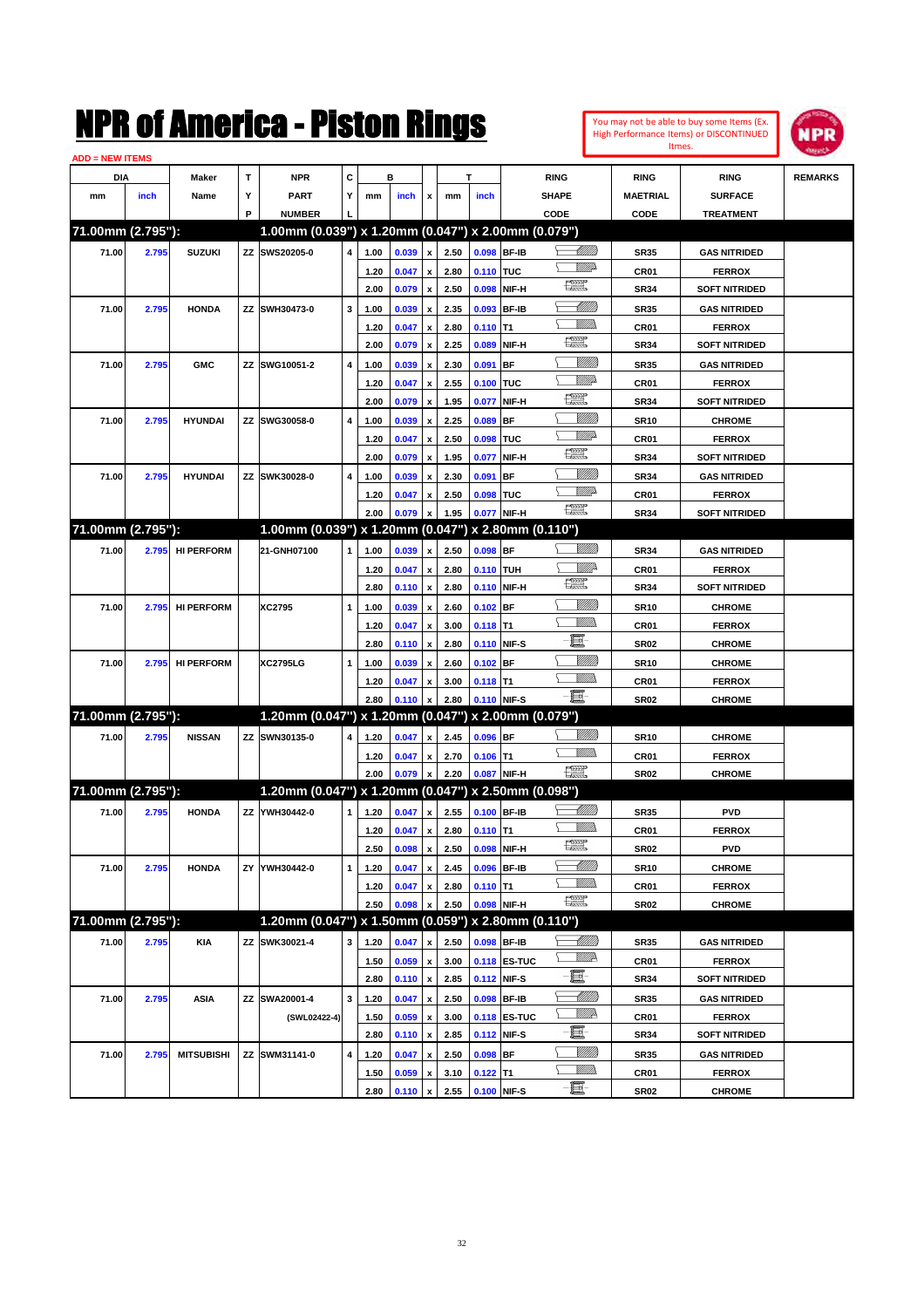| You may not be able to buy some Items (Ex. |
|--------------------------------------------|
| High Performance Items) or DISCONTINUED    |
| Itmes.                                     |



| <b>ADD = NEW ITEMS</b> |       |                   |    |                                                     |              |      |       |                           |      |             |             |                         |                  |                      |                |
|------------------------|-------|-------------------|----|-----------------------------------------------------|--------------|------|-------|---------------------------|------|-------------|-------------|-------------------------|------------------|----------------------|----------------|
| <b>DIA</b>             |       | <b>Maker</b>      | T  | <b>NPR</b>                                          | С            |      | в     |                           |      | т           |             | <b>RING</b>             | <b>RING</b>      | <b>RING</b>          | <b>REMARKS</b> |
| mm                     | inch  | Name              | Υ  | <b>PART</b>                                         | Y            | mm   | inch  | x                         | mm   | inch        |             | <b>SHAPE</b>            | <b>MAETRIAL</b>  | <b>SURFACE</b>       |                |
|                        |       |                   | P  | <b>NUMBER</b>                                       |              |      |       |                           |      |             |             | CODE                    | CODE             | <b>TREATMENT</b>     |                |
| 71.00mm (2.795"):      |       |                   |    | 1.20mm (0.047") x 1.50mm (0.059") x 3.00mm (0.118") |              |      |       |                           |      |             |             |                         |                  |                      |                |
| 71.00                  | 2.795 | <b>KIA</b>        |    | ZZ SWK30017-0                                       | 4            | 1.20 | 0.047 | $\pmb{\mathsf{x}}$        | 2.47 | 0.097 BF    |             | <u> UMB</u>             | <b>SR10</b>      | <b>CHROME</b>        |                |
|                        |       |                   |    | (SWL03048-0)                                        |              | 1.50 | 0.059 | x                         | 3.10 | 0.122 TUC   |             | <u>VMD</u>              | CR01             | <b>FERROX</b>        |                |
|                        |       |                   |    |                                                     |              | 3.00 | 0.118 | $\pmb{\mathsf{x}}$        | 2.92 |             | 0.115 NIF-S | e                       | <b>SR02</b>      | <b>CHROME</b>        |                |
| 71.00                  | 2.795 | <b>MAZDA</b>      |    | ZZ SWT20052-0                                       | 4            | 1.20 | 0.047 | x                         | 2.47 | 0.097 BF    |             | <u>Villitti</u>         | <b>SR10</b>      | <b>CHROME</b>        |                |
|                        |       |                   |    |                                                     |              | 1.50 | 0.059 | x                         | 3.10 | 0.122 TUC   |             | <u>VMD</u>              | CR <sub>01</sub> | <b>FERROX</b>        |                |
|                        |       |                   |    |                                                     |              | 3.00 | 0.118 | $\pmb{\mathsf{x}}$        | 2.92 |             | 0.115 NIF-S | e                       | <b>SR02</b>      | <b>CHROME</b>        |                |
| 71.00                  | 2.795 | <b>MITSUBISHI</b> |    | ZZ SWM31082-0                                       | 4            | 1.20 | 0.047 | x                         | 2.50 | $0.098$ BF  |             | <u>VIIII)</u>           | <b>SR35</b>      | <b>GAS NITRIDED</b>  |                |
|                        |       |                   |    |                                                     |              | 1.50 | 0.059 | x                         | 3.10 | $0.122$ T1  |             | .<br>VMD                | <b>CR01</b>      | <b>FERROX</b>        |                |
|                        |       |                   |    |                                                     |              | 3.00 | 0.118 | $\pmb{\mathsf{x}}$        | 2.80 |             | 0.110 NIF-S | E                       | <b>SR34</b>      | <b>SOFT NITRIDED</b> |                |
| 71.00                  | 2.795 | <b>MITSUBISHI</b> |    | ZX SWM31082-0                                       | 4            | 1.20 | 0.047 |                           | 2.47 | 0.097 BF    |             | <u>VIIII)</u>           | <b>SR10</b>      | <b>CHROME</b>        |                |
|                        |       |                   |    |                                                     |              | 1.50 | 0.059 | x                         | 3.10 | $0.122$ T1  |             | <br>Militar             | CR <sub>01</sub> | <b>FERROX</b>        |                |
|                        |       |                   |    |                                                     |              | 3.00 | 0.118 | $\pmb{\mathsf{x}}$        | 2.85 |             | 0.112 NIF-S | E                       | <b>SR02</b>      | <b>CHROME</b>        |                |
| 71.00                  | 2.795 | <b>NISSAN</b>     |    | ZZ SWN30110-0                                       | 4            | 1.20 | 0.047 |                           | 2.45 | $0.096$ BF  |             | <u>Sillilli</u>         | <b>SR10</b>      | <b>CHROME</b>        |                |
|                        |       |                   |    |                                                     |              | 1.50 | 0.059 | x                         | 3.10 | $0.122$ T1  |             | <br>Militar             | <b>CR01</b>      | <b>FERROX</b>        |                |
|                        |       |                   |    |                                                     |              | 3.00 | 0.118 |                           | 2.85 |             | 0.112 NIF-S | -日                      | <b>SR02</b>      | <b>CHROME</b>        |                |
| 71.00mm (2.795"):      |       |                   |    | 1.20mm (0.047") x 1.50mm (0.059") x 4.00mm (0.157") |              |      |       |                           |      |             |             |                         |                  |                      |                |
| 71.00                  | 2.795 | <b>MAZDA</b>      |    | SWT20088-4                                          | 4            | 1.20 | 0.047 | $\pmb{\mathsf{x}}$        | 3.10 | $0.122$ BF  |             | <u>VIIIIn</u>           | <b>SR10</b>      | <b>CHROME</b>        |                |
|                        |       |                   |    | <b>DELETE</b>                                       |              | 1.50 | 0.059 | x                         | 3.10 | 0.122 TUC   |             | <u>MM</u>               | CR01             | <b>FERROX</b>        |                |
|                        |       |                   |    |                                                     |              | 4.00 | 0.157 | x                         | 3.10 |             | 0.122 NIF-H | $f_{\rm max}^{\rm exp}$ | <b>SR02</b>      | <b>CHROME</b>        |                |
| 71.00mm (2.795"):      |       |                   |    | 1.50mm (0.059") x 1.50mm (0.059") x 2.50mm (0.098") |              |      |       |                           |      |             |             |                         |                  |                      |                |
| 71.00                  | 2.795 | <b>MITSUBISHI</b> |    | ZZ SWM31009-4                                       | $\mathbf{2}$ | 1.50 | 0.059 | x                         | 3.10 | 0.122 BF    |             | <u>Villida</u>          | <b>CR02</b>      | <b>CHROME</b>        |                |
|                        |       |                   |    |                                                     |              | 1.50 | 0.059 | x                         | 3.10 | $0.122$ T1  |             | <br>Militar             | <b>CR01</b>      | <b>FERROX</b>        |                |
|                        |       |                   |    |                                                     |              | 2.50 | 0.098 |                           | 3.05 |             | 0.120 NIF-S | -日                      | SR02             | <b>CHROME</b>        |                |
| 71.00mm (2.795"):      |       |                   |    | 1.50mm (0.059") x 1.50mm (0.059") x 2.80mm (0.110") |              |      |       |                           |      |             |             |                         |                  |                      |                |
| 71.00                  | 2.795 | <b>DAIHATSU</b>   |    | ZZ SWD10028-4                                       | 3            | 1.50 | 0.059 | $\pmb{\mathsf{x}}$        | 2.65 | $0.104$ BF  |             | <u>Villida</u>          | <b>SR10</b>      | <b>CHROME</b>        |                |
|                        |       |                   |    |                                                     |              | 1.50 | 0.059 | $\boldsymbol{\mathsf{x}}$ | 3.10 | $0.122$ T1  |             | VM))                    | <b>CR01</b>      | <b>FERROX</b>        |                |
|                        |       |                   |    |                                                     |              | 2.80 | 0.110 | $\pmb{\mathsf{x}}$        | 2.85 |             | 0.112 NIF-S | e                       | <b>SR34</b>      | <b>SOFT NITRIDED</b> |                |
| 71.00                  | 2.795 | <b>HONDA</b>      |    | ZZ SWH30107-4                                       | 4            | 1.50 | 0.059 | x                         | 2.80 | $0.110$ T1  |             | UM)                     | CR <sub>02</sub> | <b>CHROME</b>        |                |
|                        |       |                   |    |                                                     |              | 1.50 | 0.059 | x                         | 2.80 | $0.110$ T1  |             | <br>Militar             | <b>CR01</b>      | <b>FERROX</b>        |                |
|                        |       |                   |    |                                                     |              | 2.80 | 0.110 | $\pmb{\mathsf{x}}$        | 2.75 |             | 0.108 NIF-S | -ei                     | <b>SR02</b>      | <b>CHROME</b>        |                |
| 71.00                  | 2.795 | <b>NISSAN</b>     |    | ZZ SWN30074-0                                       | 4            | 1.50 | 0.059 |                           | 2.55 | $0.100$ BF  |             | <u>VIIII)</u>           | <b>SR10</b>      | <b>CHROME</b>        |                |
|                        |       |                   |    |                                                     |              | 1.50 | 0.059 | x                         | 3.25 | $0.128$ T1  |             |                         | CR01             | <b>FERROX</b>        |                |
|                        |       |                   |    |                                                     |              | 2.80 | 0.110 | $\pmb{\mathsf{x}}$        | 2.80 | 0.110 NIF-S |             | - 1                     | SR34             | <b>SOFT NITRIDED</b> |                |
| 71.00                  | 2.795 | <b>NISSAN</b>     | ΖZ | SWN30204-0                                          | 4            | 1.50 | 0.059 | $\pmb{\mathsf{x}}$        | 3.15 | $0.124$ BF  |             | <u>VIIII)</u>           | <b>CR10</b>      | <b>CHROME</b>        |                |
|                        |       |                   |    |                                                     |              | 1.50 | 0.059 | x                         | 3.10 | $0.122$ T1  |             | <u>MMs</u>              | CR01             | <b>FERROX</b>        |                |
|                        |       |                   |    |                                                     |              | 2.80 | 0.110 |                           | 2.80 |             | 0.110 NIF-S | $-\blacksquare$         | SR34             | <b>SOFT NITRIDED</b> |                |
| 71.00mm (2.795"):      |       |                   |    | 1.50mm (0.059") x 1.50mm (0.059") x 3.00mm (0.118") |              |      |       |                           |      |             |             |                         |                  |                      |                |
| 71.00                  | 2.795 | <b>TOYOTA</b>     |    | ZZ SWT10104-2                                       | 4            | 1.50 | 0.059 | x                         | 2.70 |             | 0.106 BF-IB | <u>- MMB</u>            | SR35             | <b>GAS NITRIDED</b>  |                |
|                        |       |                   |    |                                                     |              | 1.50 | 0.059 | $\pmb{\mathsf{x}}$        | 2.90 | $0.114$ T1  |             | <u>MM)</u>              | CR01             | <b>FERROX</b>        |                |
|                        |       |                   |    |                                                     |              | 3.00 | 0.118 | $\pmb{\mathsf{x}}$        | 3.05 | 0.120 NIF-S |             |                         | SR34             | <b>SOFT NITRIDED</b> |                |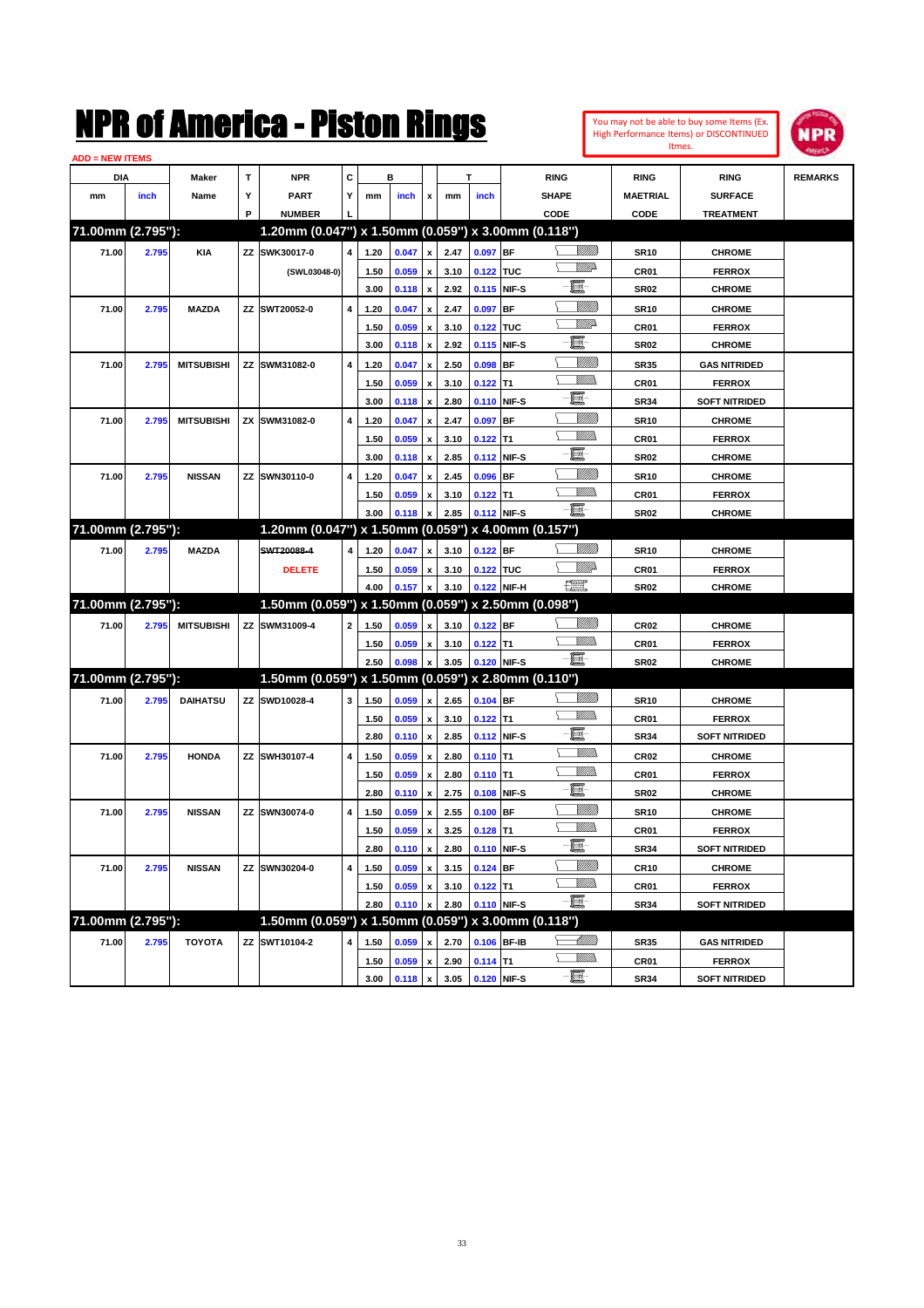**71.00mm (2.795''): 1.50mm (0.059'') x 1.50mm (0.059'') x 4.00mm (0.157'')**

**71.00mm (2.795''): 2.00mm (0.079'') x 2.00mm (0.079'') x 4.00mm (0.157'')**

**71.00mm (2.795''): 2.50mm (0.098'') x 2.50mm (0.098'') x 4.00mm (0.157'')**

**71.08mm (2.798''): 1.50mm (0.059'') x 1.50mm (0.059'') x 3.00mm (0.118'')**

**71.12mm (2.800''): 1.00mm (0.039") x 1.20mm (0.047") x 2.80mm (0.110")**

**71.20mm (2.803''): 1.20mm (0.047'') x 1.20mm (0.047'') x 2.00mm (0.079'')**

| ADD = NEW ITEMS                |       |                   |   |                                                     |                         |      |       |                    |      |             |           |                    |                 |                      |                |
|--------------------------------|-------|-------------------|---|-----------------------------------------------------|-------------------------|------|-------|--------------------|------|-------------|-----------|--------------------|-----------------|----------------------|----------------|
| DIA                            |       | <b>Maker</b>      | т | <b>NPR</b>                                          | С                       |      | в     |                    |      | т           |           | <b>RING</b>        | <b>RING</b>     | <b>RING</b>          | <b>REMARKS</b> |
| mm                             | inch  | Name              | Υ | <b>PART</b>                                         | Y                       | mm   | inch  | x                  | mm   | inch        |           | <b>SHAPE</b>       | <b>MAETRIAL</b> | <b>SURFACE</b>       |                |
|                                |       |                   | P | <b>NUMBER</b>                                       |                         |      |       |                    |      |             |           | CODE               | CODE            | <b>TREATMENT</b>     |                |
| 71.00mm (2.795"):              |       |                   |   | 1.50mm (0.059") x 1.50mm (0.059") x 4.00mm (0.157") |                         |      |       |                    |      |             |           |                    |                 |                      |                |
| 71.00                          | 2.795 | <b>HYUNDAI</b>    |   | ZZ SWG30022-0                                       | 4                       | 1.50 | 0.059 | $\mathbf{x}$       | 2.65 | $0.104$ BF  |           | <u>Villida</u>     | <b>SR10</b>     | <b>CHROME</b>        |                |
|                                |       |                   |   | (SWL03073-0)                                        |                         | 1.50 | 0.059 | $\pmb{\mathsf{x}}$ | 3.10 | $0.122$ T1  |           | <u>MMD</u>         | CR01            | <b>FERROX</b>        |                |
|                                |       |                   |   |                                                     |                         | 4.00 | 0.157 | $\pmb{\mathsf{x}}$ | 3.25 | 0.128 NIF-S |           | $\blacksquare$     | <b>SR02</b>     | <b>CHROME</b>        |                |
| 71.00                          | 2.795 | <b>MAZDA</b>      |   | ZZ SWT20040-4                                       | 4                       | 1.50 | 0.059 |                    | 3.10 | 0.122       | <b>BF</b> | VMM)               | <b>CR10</b>     | <b>CHROME</b>        |                |
|                                |       |                   |   |                                                     |                         | 1.50 | 0.059 | x                  | 3.10 | 0.122 TUC   |           | <u>VM</u> A        | CR01            | <b>FERROX</b>        |                |
|                                |       |                   |   |                                                     |                         | 4.00 | 0.157 | $\boldsymbol{x}$   | 3.10 | 0.122 NIF-S |           | E                  | <b>SR02</b>     | <b>CHROME</b>        |                |
| 71.00                          | 2.795 | <b>MITSUBISHI</b> |   | ZY SWM31062-0                                       | 4                       | 1.50 | 0.059 | x                  | 2.70 | $0.106$ BF  |           | <u>Villida</u>     | <b>CR10</b>     | <b>CHROME</b>        |                |
|                                |       |                   |   |                                                     |                         | 1.50 | 0.059 |                    | 3.10 | $0.122$ T1  |           | <u>MMS</u>         | CR01            | <b>FERROX</b>        |                |
|                                |       |                   |   |                                                     |                         | 4.00 | 0.157 | $\mathbf{x}$       | 3.20 | 0.126 NIF-S |           | E                  | <b>SR02</b>     | <b>CHROME</b>        |                |
| 71.00                          | 2.795 | <b>MITSUBISHI</b> |   | ZZ SWM31062-0                                       | 4                       | 1.50 | 0.059 | $\mathbf{x}$       | 2.65 | $0.104$ BF  |           | <u>VIIII)</u>      | <b>CR10</b>     | <b>CHROME</b>        |                |
|                                |       |                   |   | <b>DELETE</b>                                       |                         | 1.50 | 0.059 | $\boldsymbol{x}$   | 3.10 | $0.122$ T1  |           | <u>MMD</u>         | CR01            | <b>FERROX</b>        |                |
|                                |       |                   |   |                                                     |                         | 4.00 | 0.157 | $\pmb{\mathsf{x}}$ | 3.25 | 0.128 NIF-S |           | E                  | <b>SR02</b>     | <b>CHROME</b>        |                |
| 71.00mm (2.795"):              |       |                   |   | 2.00mm (0.079") x 2.00mm (0.079") x 4.00mm (0.157") |                         |      |       |                    |      |             |           |                    |                 |                      |                |
| 71.00                          | 2.795 | <b>MAZDA</b>      |   | SXT20009-4                                          | 4                       | 2.00 | 0.079 | $\mathbf{x}$       | 3.10 | $0.122$ T1  |           | VM))               | <b>CR10</b>     | <b>CHROME</b>        |                |
|                                |       |                   |   |                                                     |                         | 2.00 | 0.079 | $\pmb{\mathsf{x}}$ | 3.10 | 0.122 TUC   |           | <b>W///2</b>       | <b>CR01</b>     | <b>FERROX</b>        |                |
|                                |       |                   |   |                                                     |                         | 4.00 | 0.157 | $\mathbf{x}$       | 3.10 | 0.122       | NIF-S     | E                  | <b>SR02</b>     | <b>CHROME</b>        |                |
| 71.00                          | 2.795 | <b>MITSUBISHI</b> |   | ZZ SWM31012-0                                       | 4                       | 2.00 | 0.079 | $\pmb{\mathsf{x}}$ | 3.30 | $0.130$ BF  |           | <u>Villitti</u>    | <b>CR02</b>     | <b>CHROME</b>        |                |
|                                |       |                   |   |                                                     |                         | 2.00 | 0.079 | $\pmb{\mathsf{x}}$ | 3.30 | $0.130$ T1  |           | VM)                | CR01            | <b>FERROX</b>        |                |
|                                |       |                   |   |                                                     |                         | 4.00 | 0.157 | $\mathbf{x}$       | 3.85 | 0.152 NIF-S |           | $-\Xi$             | <b>SR02</b>     | <b>CHROME</b>        |                |
| 71.00mm (2.795"):              |       |                   |   | 2.50mm (0.098") x 2.50mm (0.098") x 4.00mm (0.157") |                         |      |       |                    |      |             |           |                    |                 |                      |                |
| 71.00                          | 2.795 | <b>MAZDA</b>      |   | ZZ SCT20007-4                                       | $\overline{\mathbf{4}}$ | 2.50 | 0.098 | x                  | 3.10 | $0.122$ T1  |           | VM).               | <b>CR02</b>     | <b>CHROME</b>        |                |
|                                |       |                   |   |                                                     |                         | 2.50 | 0.098 | x                  | 3.10 | 0.122 TUC   |           | WMD-               | <b>CR01</b>     | <b>FERROX</b>        |                |
|                                |       |                   |   |                                                     |                         | 4.00 | 0.157 |                    | 3.10 | 0.122 BC1   |           | $\Xi^{\text{max}}$ | <b>CR10</b>     | <b>CHROME</b>        |                |
| 71.08mm (2.798"):              |       |                   |   | 1.50mm (0.059") x 1.50mm (0.059") x 3.00mm (0.118") |                         |      |       |                    |      |             |           |                    |                 |                      |                |
| 71.08                          | 2.798 | <b>GMC</b>        |   | ZZ SWG10055-0                                       | 4                       | 1.50 | 0.059 |                    | 3.00 | 0.118 BF    |           | VIIII)             | <b>CR10</b>     | <b>CHROME</b>        |                |
|                                |       |                   |   |                                                     |                         | 1.50 | 0.059 | $\pmb{\mathsf{x}}$ | 3.00 | $0.118$ T1  |           | .<br>VMD           | CR01            | <b>FERROX</b>        |                |
|                                |       |                   |   |                                                     |                         | 3.00 | 0.118 |                    | 3.35 | 0.132 NIF-S |           | - 8                | <b>SR02</b>     | <b>CHROME</b>        |                |
| 71.12mm (2.800"):              |       |                   |   | 1.00mm (0.039") x 1.20mm (0.047") x 2.80mm (0.110") |                         |      |       |                    |      |             |           |                    |                 |                      |                |
| 71.12                          | 2.800 | <b>HI PERFORM</b> |   | 21-GNH07112                                         | 1                       | 1.00 | 0.039 |                    | 2.70 | $0.106$ BF  |           |                    | <b>SR34</b>     | <b>GAS NITRIDED</b>  |                |
|                                |       |                   |   |                                                     |                         | 1.20 | 0.047 | x                  | 3.00 | 0.118 TUH   |           | MMP                | CR01            | <b>FERROX</b>        |                |
|                                |       |                   |   |                                                     |                         | 2.80 | 0.110 |                    | 2.80 | 0.110 NIF-H |           | œ                  | <b>SR34</b>     | <b>SOFT NITRIDED</b> |                |
| 71.20mm (2.803"):              |       |                   |   | 1.20mm (0.047") x 1.20mm (0.047") x 2.00mm (0.079") |                         |      |       |                    |      |             |           |                    |                 |                      |                |
| 71.20                          | 2.803 | <b>NISSAN</b>     |   | SWN30136-0                                          | 4                       | 1.20 | 0.047 |                    | 2.45 | 0.096 BF    |           | VIIII)             | <b>SR10</b>     | <b>CHROME</b>        |                |
| <b>WARNING!!!: NO OVERSIZE</b> |       |                   |   | <b>DELETE</b>                                       |                         | 1.20 | 0.047 | $\pmb{\mathsf{x}}$ | 2.70 | $0.106$ T1  |           | .<br>VMD<br>Σ      | CR01            | <b>FERROX</b>        |                |
|                                |       |                   |   |                                                     |                         | 2.00 | 0.079 | $\boldsymbol{x}$   | 2.20 | 0.087 NIF-H |           | 矘                  | <b>SR02</b>     | <b>CHROME</b>        |                |
| 71.20mm (2.803"):              |       |                   |   | 1.20mm (0.047") x 1.50mm (0.059") x 3.00mm (0.118") |                         |      |       |                    |      |             |           |                    |                 |                      |                |
| 71.20                          | 2.803 | <b>NISSAN</b>     |   | ZZ SWN30112-0                                       | 4                       | 1.20 | 0.047 |                    | 2.45 | 0.096 BF    |           | <u>VIIII)</u>      | <b>SR10</b>     | <b>CHROME</b>        |                |
| <b>WARNING!!!: NO OVERSIZE</b> |       |                   |   |                                                     |                         |      | 0.059 |                    |      |             |           | <u>Willis</u><br>ℂ | CR01            |                      |                |
|                                |       |                   |   |                                                     |                         | 1.50 |       | $\pmb{\mathsf{x}}$ | 3.10 | $0.122$ T1  |           |                    |                 | <b>FERROX</b>        |                |

You may not be able to buy some Items (Ex. High Performance Items) or DISCONTINUED Itmes.

**NPR** 

| 1.2011111 (2.000)              |       |               | 1.2011.111 (0.0.1 $\lambda$ 1.3011.111 (0.033) A 3.001.1111 (0.110) |   |      |                |      |                  |               |                  |                      |  |
|--------------------------------|-------|---------------|---------------------------------------------------------------------|---|------|----------------|------|------------------|---------------|------------------|----------------------|--|
| 71.20                          | 2.803 | <b>NISSAN</b> | ZZ SWN30112-0                                                       | 4 | 1.20 | $0.047 \times$ | 2.45 | $0.096$ BF       | <br>Villida   | <b>SR10</b>      | <b>CHROME</b>        |  |
| <b>WARNING!!!: NO OVERSIZE</b> |       |               |                                                                     |   | 1.50 | 0.059 x        |      | $3.10$ 0.122 T1  | <u>Willis</u> | CR <sub>01</sub> | <b>FERROX</b>        |  |
|                                |       |               |                                                                     |   | 3.00 | $0.118 \times$ |      | 2.85 0.112 NIF-S | - 8           | SR02             | <b>CHROME</b>        |  |
| 71.20mm (2.803"):              |       |               | 1.50mm (0.059") x 1.50mm (0.059") x 2.80mm (0.110")                 |   |      |                |      |                  |               |                  |                      |  |
| 71.20                          | 2.803 | <b>NISSAN</b> | <b>ZZ SWN30087-0</b>                                                | 4 | 1.50 | 0.059 x        |      | 2.55 0.100 BF    | WMW 18        | <b>SR10</b>      | <b>CHROME</b>        |  |
| <b>WARNING!!!: NO OVERSIZE</b> |       |               |                                                                     |   | 1.50 | 0.059 x        |      | 3.25 0.128 T1    | <u>Willis</u> | CR <sub>01</sub> | <b>FERROX</b>        |  |
|                                |       |               |                                                                     |   | 2.80 | $0.110 \times$ |      | 2.80 0.110 NIF-S | -8            | <b>SR34</b>      | <b>SOFT NITRIDED</b> |  |
| 71.25mm (2.805"):              |       |               | 1.00mm (0.039") x 1.00mm (0.039") x 1.50mm (0.059")                 |   |      |                |      |                  |               |                  |                      |  |
| 71.25                          | 2.805 | <b>TOYOTA</b> | ZZ SWT10223-1                                                       | 3 | 1.00 | 0.039 x        |      | $2.30$ 0.091 BF  | VIIII))       | <b>SR10</b>      | <b>CHROME</b>        |  |
|                                |       |               |                                                                     |   | 1.00 | $0.039 \times$ |      | 2.30 0.091 TUC   | <u>WW</u> A   | CR <sub>10</sub> | <b>FERROX</b>        |  |
|                                |       |               |                                                                     |   | 1.50 | 0.059 x        | 2.20 | $0.087$ NIF-H    | 環             | SR02             | <b>CHROME</b>        |  |

34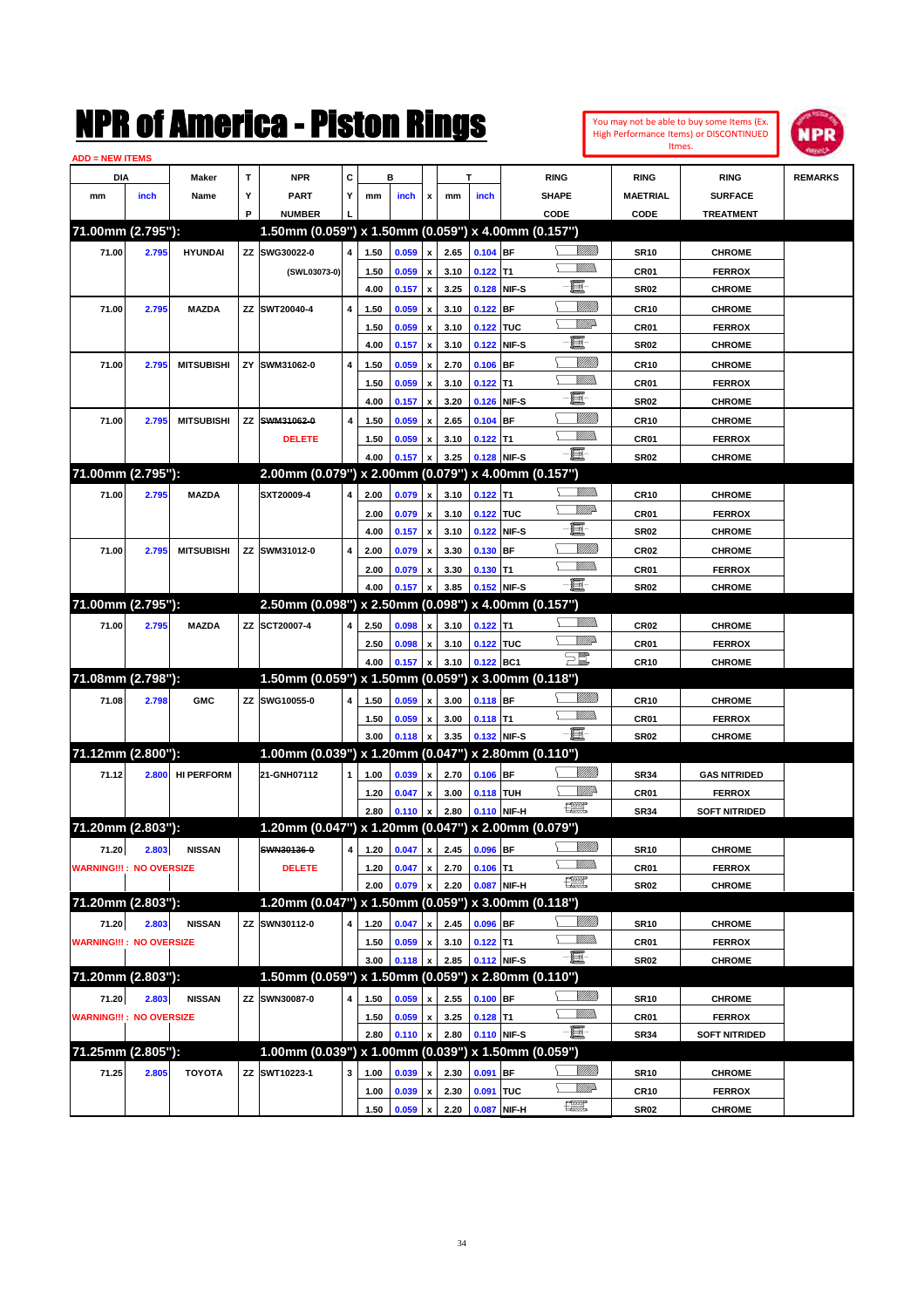

| <b>ADD = NEW ITEMS</b> |       |                   |    |                                                     |   |      |                     |                           |      |                |             |                                                                                                                                                                                                                                                                                                                                                                                             |                 |                      |                |
|------------------------|-------|-------------------|----|-----------------------------------------------------|---|------|---------------------|---------------------------|------|----------------|-------------|---------------------------------------------------------------------------------------------------------------------------------------------------------------------------------------------------------------------------------------------------------------------------------------------------------------------------------------------------------------------------------------------|-----------------|----------------------|----------------|
| DIA                    |       | Maker             | т  | <b>NPR</b>                                          | С |      | в                   |                           |      | T              |             | <b>RING</b>                                                                                                                                                                                                                                                                                                                                                                                 | <b>RING</b>     | <b>RING</b>          | <b>REMARKS</b> |
| mm                     | inch  | Name              | Υ  | <b>PART</b>                                         | Y | mm   | inch                | x                         | mm   | inch           |             | <b>SHAPE</b>                                                                                                                                                                                                                                                                                                                                                                                | <b>MAETRIAL</b> | <b>SURFACE</b>       |                |
|                        |       |                   | P  | <b>NUMBER</b>                                       |   |      |                     |                           |      |                |             | CODE                                                                                                                                                                                                                                                                                                                                                                                        | CODE            | <b>TREATMENT</b>     |                |
| 71.25mm (2.805"):      |       |                   |    | 1.00mm (0.039") x 1.20mm (0.047") x 2.00mm (0.079") |   |      |                     |                           |      |                |             |                                                                                                                                                                                                                                                                                                                                                                                             |                 |                      |                |
| 71.25                  | 2.805 | <b>SUZUKI</b>     |    | ZZ SWS20205-1                                       | 4 | 1.00 | 0.039               | $\pmb{\mathsf{x}}$        | 2.50 |                | 0.098 BF-IB | <u> Millitto</u>                                                                                                                                                                                                                                                                                                                                                                            | <b>SR35</b>     | <b>GAS NITRIDED</b>  |                |
|                        |       |                   |    |                                                     |   | 1.20 | 0.047               | $\pmb{\mathsf{x}}$        | 2.80 | 0.110 TUC      |             | <u>MMP</u>                                                                                                                                                                                                                                                                                                                                                                                  | CR01            | <b>FERROX</b>        |                |
|                        |       |                   |    |                                                     |   | 2.00 | 0.079               | $\pmb{\mathsf{x}}$        | 2.50 |                | 0.098 NIF-H | H                                                                                                                                                                                                                                                                                                                                                                                           | <b>SR34</b>     | <b>SOFT NITRIDED</b> |                |
| 71.25                  | 2.805 | <b>HONDA</b>      |    | ZZ SWH30473-1                                       | 3 | 1.00 | 0.039               | x                         | 2.35 |                | 0.093 BF-IB | <u> Millilli</u>                                                                                                                                                                                                                                                                                                                                                                            | <b>SR35</b>     | <b>GAS NITRIDED</b>  |                |
|                        |       |                   |    |                                                     |   | 1.20 | 0.047               | x                         | 2.80 | $0.110$ T1     |             | <br>Mad                                                                                                                                                                                                                                                                                                                                                                                     | CR01            | <b>FERROX</b>        |                |
|                        |       |                   |    |                                                     |   | 2.00 | 0.079               | $\pmb{\mathsf{x}}$        | 2.25 | 0.089          | NIF-H       | H                                                                                                                                                                                                                                                                                                                                                                                           | <b>SR34</b>     | <b>SOFT NITRIDED</b> |                |
| 71.25                  | 2.805 | <b>GMC</b>        |    | ZZ SWG10051-3                                       | 4 | 1.00 | 0.039               | x                         | 2.30 | 0.091          | <b>BF</b>   | <u>Sillilli</u>                                                                                                                                                                                                                                                                                                                                                                             | <b>SR35</b>     | <b>GAS NITRIDED</b>  |                |
|                        |       |                   |    |                                                     |   | 1.20 | 0.047               | x                         | 2.55 | 0.100 TUC      |             | <u>MMP</u>                                                                                                                                                                                                                                                                                                                                                                                  | CR01            | <b>FERROX</b>        |                |
|                        |       |                   |    |                                                     |   | 2.00 | 0.079               | x                         | 1.95 | 0.077          | NIF-H       | 環                                                                                                                                                                                                                                                                                                                                                                                           | <b>SR34</b>     | <b>SOFT NITRIDED</b> |                |
| 71.25                  | 2.805 | <b>HYUNDAI</b>    |    | ZZ SWG30058-1                                       | 4 | 1.00 | 0.039               | x                         | 2.25 | 0.089          | <b>BF</b>   | <u>VIIII)</u>                                                                                                                                                                                                                                                                                                                                                                               | <b>SR10</b>     | <b>CHROME</b>        |                |
|                        |       |                   |    |                                                     |   | 1.20 | 0.047               | x                         | 2.50 | 0.098 TUC      |             | <u>VMD</u>                                                                                                                                                                                                                                                                                                                                                                                  | CR01            | <b>FERROX</b>        |                |
|                        |       |                   |    |                                                     |   | 2.00 | 0.079               | x                         | 1.95 | 0.077          | NIF-H       | H                                                                                                                                                                                                                                                                                                                                                                                           | <b>SR34</b>     | <b>SOFT NITRIDED</b> |                |
| 71.25                  | 2.805 | <b>HYUNDAI</b>    |    | ZZ SWK30028-1                                       | 4 | 1.00 | 0.039               | x                         | 2.30 | 0.091          | <b>BF</b>   | <u>Sillilli</u>                                                                                                                                                                                                                                                                                                                                                                             | <b>SR34</b>     | <b>GAS NITRIDED</b>  |                |
|                        |       |                   |    |                                                     |   | 1.20 | 0.047               | x                         | 2.50 | 0.098 TUC      |             | <u>VMD</u>                                                                                                                                                                                                                                                                                                                                                                                  | CR01            | <b>FERROX</b>        |                |
|                        |       |                   |    |                                                     |   | 2.00 | 0.079               | x                         | 1.95 |                | 0.077 NIF-H | <b>The Control</b>                                                                                                                                                                                                                                                                                                                                                                          | <b>SR34</b>     | <b>SOFT NITRIDED</b> |                |
| 71.25mm (2.805"):      |       |                   |    | 1.20mm (0.047") x 1.20mm (0.047") x 2.00mm (0.079") |   |      |                     |                           |      |                |             |                                                                                                                                                                                                                                                                                                                                                                                             |                 |                      |                |
| 71.25                  | 2.805 | <b>NISSAN</b>     |    | ZZ SWN30135-1                                       | 4 | 1.20 | 0.047               | x                         | 2.45 | $0.096$ BF     |             | <u>Sillilli</u>                                                                                                                                                                                                                                                                                                                                                                             | <b>SR10</b>     | <b>CHROME</b>        |                |
|                        |       |                   |    |                                                     |   | 1.20 | 0.047               |                           | 2.70 | $0.106$ T1     |             |                                                                                                                                                                                                                                                                                                                                                                                             | CR01            | <b>FERROX</b>        |                |
|                        |       |                   |    |                                                     |   | 2.00 | 0.079               | x<br>$\pmb{\mathsf{x}}$   | 2.20 |                | 0.087 NIF-H | $\begin{picture}(20,20) \put(0,0){\dashbox{0.5}(20,0){ }} \put(15,0){\circle{10}} \put(25,0){\circle{10}} \put(25,0){\circle{10}} \put(25,0){\circle{10}} \put(25,0){\circle{10}} \put(25,0){\circle{10}} \put(25,0){\circle{10}} \put(25,0){\circle{10}} \put(25,0){\circle{10}} \put(25,0){\circle{10}} \put(25,0){\circle{10}} \put(25,0){\circle{10}} \put(25,0){\circle{10}} \put(25,$ | <b>SR02</b>     | <b>CHROME</b>        |                |
| 71.25mm (2.805"):      |       |                   |    | 1.20mm (0.047") x 1.20mm (0.047") x 2.50mm (0.098") |   |      |                     |                           |      |                |             |                                                                                                                                                                                                                                                                                                                                                                                             |                 |                      |                |
|                        |       |                   |    |                                                     |   |      |                     |                           |      |                |             | <u> Millito</u>                                                                                                                                                                                                                                                                                                                                                                             |                 |                      |                |
| 71.25                  | 2.805 | <b>HONDA</b>      |    | ZZ YWH30442-1                                       | 1 | 1.20 | 0.047               | x                         | 2.55 |                | 0.100 BF-IB | GMM)                                                                                                                                                                                                                                                                                                                                                                                        | <b>SR35</b>     | <b>PVD</b>           |                |
|                        |       |                   |    |                                                     |   | 1.20 | 0.047               | $\pmb{\mathsf{x}}$        | 2.80 | $0.110$ T1     | NIF-H       | <b>The Control</b>                                                                                                                                                                                                                                                                                                                                                                          | CR01            | <b>FERROX</b>        |                |
|                        |       |                   |    |                                                     |   | 2.50 | 0.098               | $\boldsymbol{\mathsf{x}}$ | 2.50 | 0.098          |             | <u>UMB</u>                                                                                                                                                                                                                                                                                                                                                                                  | <b>SR02</b>     | <b>PVD</b>           |                |
| 71.25                  | 2.805 | <b>HONDA</b>      | ΖY | YWH30442-1                                          | 1 | 1.20 | 0.047               | x                         | 2.45 |                | 0.096 BF-IB | <br>Militar                                                                                                                                                                                                                                                                                                                                                                                 | <b>SR10</b>     | <b>CHROME</b>        |                |
|                        |       |                   |    |                                                     |   | 1.20 | 0.047               | x                         | 2.80 | $0.110$ T1     |             | $\begin{picture}(20,20) \put(0,0){\dashbox{0.5}(20,0){ }} \put(15,0){\circle{10}} \put(25,0){\circle{10}} \put(25,0){\circle{10}} \put(25,0){\circle{10}} \put(25,0){\circle{10}} \put(25,0){\circle{10}} \put(25,0){\circle{10}} \put(25,0){\circle{10}} \put(25,0){\circle{10}} \put(25,0){\circle{10}} \put(25,0){\circle{10}} \put(25,0){\circle{10}} \put(25,0){\circle{10}} \put(25,$ | CR01            | <b>FERROX</b>        |                |
| 71.25mm (2.805"):      |       |                   |    | 1.20mm (0.047") x 1.50mm (0.059") x 2.80mm (0.110") |   | 2.50 | 0.098               | x                         | 2.50 |                | 0.098 NIF-H |                                                                                                                                                                                                                                                                                                                                                                                             | <b>SR02</b>     | <b>CHROME</b>        |                |
|                        |       |                   |    |                                                     |   |      |                     |                           |      |                |             | <u>VIIII)</u>                                                                                                                                                                                                                                                                                                                                                                               |                 |                      |                |
| 71.25                  | 2.805 | <b>MITSUBISHI</b> |    | ZZ SWM31141-1                                       | 4 | 1.20 | 0.047               | x                         | 2.50 | $0.098$ BF     |             | UM)                                                                                                                                                                                                                                                                                                                                                                                         | <b>SR35</b>     | <b>GAS NITRIDED</b>  |                |
|                        |       |                   |    |                                                     |   | 1.50 | 0.059               | x                         | 3.10 | $0.122$ T1     |             | -8                                                                                                                                                                                                                                                                                                                                                                                          | CR01            | <b>FERROX</b>        |                |
|                        |       |                   |    |                                                     |   | 2.80 | 0.110               | $\pmb{\mathsf{x}}$        | 2.55 | 0.100 NIF-S    |             |                                                                                                                                                                                                                                                                                                                                                                                             | <b>SR02</b>     | <b>CHROME</b>        |                |
| 71.25mm (2.805"):      |       |                   |    | 1.20mm (0.047") x 1.50mm (0.059") x 3.00mm (0.118") |   |      |                     |                           |      |                |             |                                                                                                                                                                                                                                                                                                                                                                                             |                 |                      |                |
| 71.25                  | 2.805 | KIA               |    | ZZ SWK30017-1                                       | 4 | 1.20 | 0.047               | $\pmb{\mathsf{x}}$        | 2.47 | 0.097 BF       |             | <u>Sillilli</u>                                                                                                                                                                                                                                                                                                                                                                             | <b>SR10</b>     | <b>CHROME</b>        |                |
|                        |       |                   |    | (SWL03048-1)                                        |   | 1.50 | $0.059 \mid x \mid$ |                           |      | 3.10 0.122 TUC |             | <u>VMD</u>                                                                                                                                                                                                                                                                                                                                                                                  | CR01            | <b>FERROX</b>        |                |
|                        |       |                   |    |                                                     |   | 3.00 | 0.118               | $\pmb{\mathsf{x}}$        | 2.92 |                | 0.115 NIF-S | e.                                                                                                                                                                                                                                                                                                                                                                                          | SR02            | <b>CHROME</b>        |                |
| 71.25                  | 2.805 | MAZDA             |    | ZZ SWT20052-1                                       | 4 | 1.20 | 0.047               | x                         | 2.47 | 0.097 BF       |             | <u>Milli</u>                                                                                                                                                                                                                                                                                                                                                                                | <b>SR10</b>     | <b>CHROME</b>        |                |
|                        |       |                   |    |                                                     |   | 1.50 | 0.059               | $\pmb{\mathsf{x}}$        | 3.10 | 0.122 TUC      |             | <u>WW</u> A                                                                                                                                                                                                                                                                                                                                                                                 | CR01            | <b>FERROX</b>        |                |
|                        |       |                   |    |                                                     |   | 3.00 | 0.118               | $\pmb{\mathsf{x}}$        | 2.92 |                | 0.115 NIF-S | E.                                                                                                                                                                                                                                                                                                                                                                                          | SR02            | <b>CHROME</b>        |                |
| 71.25                  | 2.805 | <b>MITSUBISHI</b> |    | ZZ SWM31082-1                                       | 4 | 1.20 | 0.047               | $\pmb{\mathsf{x}}$        | 2.50 | $0.098$ BF     |             | <u>Millit</u>                                                                                                                                                                                                                                                                                                                                                                               | SR35            | GAS NITRIDED         |                |
|                        |       |                   |    |                                                     |   | 1.50 | 0.059               | x                         | 3.10 | $0.122$ T1     |             | <u>MMW</u>                                                                                                                                                                                                                                                                                                                                                                                  | CR01            | <b>FERROX</b>        |                |
|                        |       |                   |    |                                                     |   | 3.00 | 0.118               | $\pmb{\mathsf{x}}$        | 2.80 |                | 0.110 NIF-S | e.                                                                                                                                                                                                                                                                                                                                                                                          | SR34            | <b>SOFT NITRIDED</b> |                |
| 71.25                  | 2.805 | <b>MITSUBISHI</b> |    | ZX SWM31082-1                                       | 4 | 1.20 | 0.047               | x                         | 2.47 | $0.097$ BF     |             | <u>Millit</u>                                                                                                                                                                                                                                                                                                                                                                               | <b>SR10</b>     | <b>CHROME</b>        |                |
|                        |       |                   |    |                                                     |   | 1.50 | 0.059               | x                         | 3.10 | $0.122$ T1     |             | <u>MM)</u>                                                                                                                                                                                                                                                                                                                                                                                  | CR01            | <b>FERROX</b>        |                |
|                        |       |                   |    |                                                     |   | 3.00 | 0.118               | $\pmb{\mathsf{x}}$        | 2.85 |                | 0.112 NIF-S | e.                                                                                                                                                                                                                                                                                                                                                                                          | SR02            | <b>CHROME</b>        |                |
| 71.25                  | 2.805 | <b>NISSAN</b>     |    | ZZ SWN30110-1                                       | 4 | 1.20 | 0.047               | x                         | 2.45 | 0.096 BF       |             | <u>Millit</u>                                                                                                                                                                                                                                                                                                                                                                               | SR10            | <b>CHROME</b>        |                |
|                        |       |                   |    |                                                     |   | 1.50 | 0.059               | x                         | 3.10 | $0.122$ T1     |             | <u>VMM)</u>                                                                                                                                                                                                                                                                                                                                                                                 | CR01            | <b>FERROX</b>        |                |
|                        |       |                   |    |                                                     |   | 3.00 | 0.118               | $\pmb{\mathsf{x}}$        | 2.85 | 0.112 NIF-S    |             | -0                                                                                                                                                                                                                                                                                                                                                                                          | SR02            | <b>CHROME</b>        |                |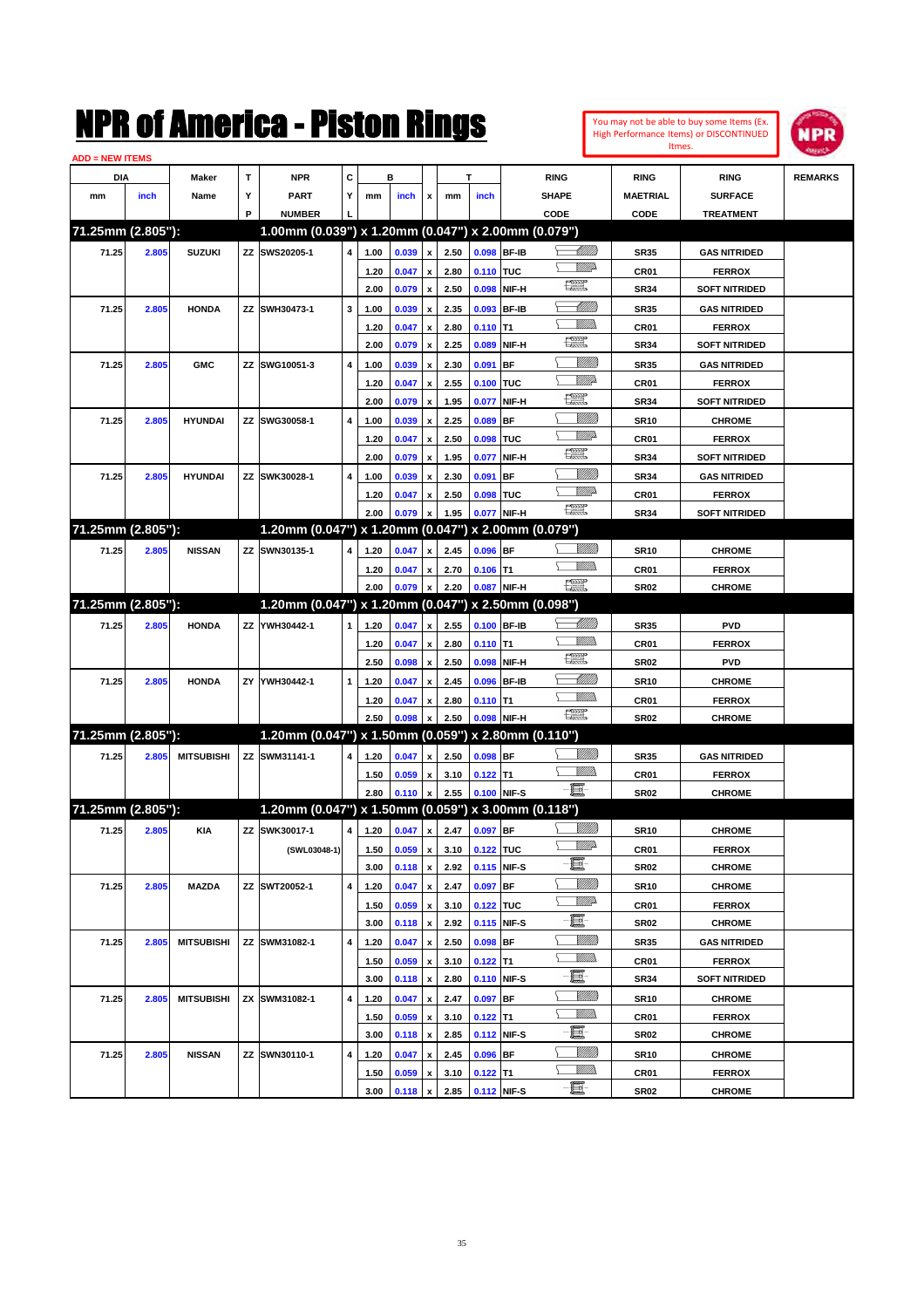

| <b>ADD = NEW ITEMS</b> |       |                   |   |                                                     |   |      |       |                           |      |            |             |                 |                 |                      |                |
|------------------------|-------|-------------------|---|-----------------------------------------------------|---|------|-------|---------------------------|------|------------|-------------|-----------------|-----------------|----------------------|----------------|
| <b>DIA</b>             |       | <b>Maker</b>      | T | <b>NPR</b>                                          | C |      | в     |                           |      | т          |             | <b>RING</b>     | <b>RING</b>     | <b>RING</b>          | <b>REMARKS</b> |
| mm                     | inch  | Name              | Y | <b>PART</b>                                         | Y | mm   | inch  | $\pmb{\mathsf{x}}$        | mm   | inch       |             | <b>SHAPE</b>    | <b>MAETRIAL</b> | <b>SURFACE</b>       |                |
|                        |       |                   | Þ | <b>NUMBER</b>                                       |   |      |       |                           |      |            |             | CODE            | CODE            | <b>TREATMENT</b>     |                |
| 71.25mm (2.805"):      |       |                   |   | 1.50mm (0.059") x 1.50mm (0.059") x 2.80mm (0.110") |   |      |       |                           |      |            |             |                 |                 |                      |                |
| 71.25                  | 2.805 | <b>NISSAN</b>     |   | ZZ SWN30074-1                                       |   | 1.50 | 0.059 | $\boldsymbol{x}$          | 2.55 | $0.100$ BF |             |                 | <b>SR10</b>     | <b>CHROME</b>        |                |
|                        |       |                   |   |                                                     |   | 1.50 | 0.059 | $\pmb{\mathsf{x}}$        | 3.25 | 0.128      | T1          | VM)))           | CR01            | <b>FERROX</b>        |                |
|                        |       |                   |   |                                                     |   | 2.80 | 0.110 | $\boldsymbol{\mathsf{x}}$ | 2.80 | 0.110      | NIF-S       | 圓               | <b>SR34</b>     | <b>SOFT NITRIDED</b> |                |
| 71.25                  | 2.805 | <b>NISSAN</b>     |   | ZZ SWN30204-1                                       | 4 | 1.50 | 0.059 | $\pmb{\mathsf{x}}$        | 3.15 | $0.124$ BF |             | <u>Sillilli</u> | <b>CR10</b>     | <b>CHROME</b>        |                |
|                        |       |                   |   |                                                     |   | 1.50 | 0.059 | $\, {\bf x}$              | 3.10 | $0.122$ T1 |             | VM)             | CR01            | <b>FERROX</b>        |                |
|                        |       |                   |   |                                                     |   | 2.80 | 0.110 |                           | 2.80 | 0.110      | NIF-S       | - 1             | <b>SR34</b>     | <b>SOFT NITRIDED</b> |                |
| 71.25mm (2.805"):      |       |                   |   | 1.50mm (0.059") x 1.50mm (0.059") x 3.00mm (0.118") |   |      |       |                           |      |            |             |                 |                 |                      |                |
| 71.25                  | 2.805 | <b>TOYOTA</b>     |   | ZZ SWT10104-3                                       | 4 | 1.50 | 0.059 | $\boldsymbol{\mathsf{x}}$ | 2.70 |            | 0.106 BF-IB | <u>UMM)</u>     | <b>SR35</b>     | <b>GAS NITRIDED</b>  |                |
|                        |       |                   |   |                                                     |   | 1.50 | 0.059 | x                         | 2.90 | $0.114$ T1 |             | VM)             | CR01            | <b>FERROX</b>        |                |
|                        |       |                   |   |                                                     |   | 3.00 | 0.118 | $\pmb{\mathsf{x}}$        | 3.05 | 0.120      | NIF-S       | -8              | <b>SR34</b>     | <b>SOFT NITRIDED</b> |                |
| 71.25mm (2.805"):      |       |                   |   | 1.50mm (0.059") x 1.50mm (0.059") x 4.00mm (0.157") |   |      |       |                           |      |            |             |                 |                 |                      |                |
| 71.25                  | 2.805 | <b>HYUNDAI</b>    |   | ZZ SWG30022-1                                       | 4 | 1.50 | 0.059 | x                         | 2.65 | $0.104$ BF |             | .<br>Willia     | <b>SR10</b>     | <b>CHROME</b>        |                |
|                        |       |                   |   | (SWL03073-1)                                        |   | 1.50 | 0.059 | $\boldsymbol{\mathsf{x}}$ | 3.10 | $0.122$ T1 |             | VM))<br>N       | <b>CR01</b>     | <b>FERROX</b>        |                |
|                        |       |                   |   |                                                     |   | 4.00 | 0.157 | $\boldsymbol{\mathsf{x}}$ | 3.25 | 0.128      | NIF-S       | E               | <b>SR02</b>     | <b>CHROME</b>        |                |
| 71.25                  | 2.805 | <b>MITSUBISHI</b> |   | ZY SWM31062-1                                       | 4 | 1.50 | 0.059 | x                         | 2.70 | 0.106      | <b>BF</b>   | <u>VIIII)</u>   | <b>CR10</b>     | <b>CHROME</b>        |                |
|                        |       |                   |   |                                                     |   | 1.50 | 0.059 | $\boldsymbol{\mathsf{x}}$ | 3.10 | 0.122      | T1          | VM)             | CR01            | <b>FERROX</b>        |                |
|                        |       |                   |   |                                                     |   | 4.00 | 0.157 | $\boldsymbol{\mathsf{x}}$ | 3.20 | 0.126      | NIF-S       | E               | <b>SR02</b>     | <b>CHROME</b>        |                |
| 71.25                  | 2.805 | <b>MITSUBISHI</b> |   | ZZ SWM31062-1                                       | 4 | 1.50 | 0.059 | $\pmb{\mathsf{x}}$        | 2.65 | $0.104$ BF |             | <u>Milli</u>    | <b>CR10</b>     | <b>CHROME</b>        |                |
|                        |       |                   |   | <b>DELETE</b>                                       |   | 1.50 | 0.059 |                           | 3.10 | 0.122      | T1          | VM).<br>N.      | CR01            | <b>FERROX</b>        |                |
|                        |       |                   |   |                                                     |   | 4.00 | 0.157 |                           | 3.25 | 0.128      | NIF-S       | - 1             | <b>SR02</b>     | <b>CHROME</b>        |                |
| 71.25mm (2.805"):      |       |                   |   | 2.00mm (0.079") x 2.00mm (0.079") x 4.00mm (0.157") |   |      |       |                           |      |            |             |                 |                 |                      |                |
| 71.25                  | 2.805 | <b>MITSUBISHI</b> |   | ZZ SWM31012-1                                       | 4 | 2.00 | 0.079 | x                         | 3.30 | 0.130 BF   |             | VM))            | <b>CR02</b>     | <b>CHROME</b>        |                |
|                        |       |                   |   |                                                     |   | 2.00 | 0.079 | $\pmb{\mathsf{x}}$        | 3.30 | $0.130$ T1 |             | <u>Willib</u>   | CR01            | <b>FERROX</b>        |                |
|                        |       |                   |   |                                                     |   | 4.00 | 0.157 | x                         | 3.85 | 0.152      | NIF-S       | -買-             | <b>SR02</b>     | <b>CHROME</b>        |                |
| 71.33mm (2.808"):      |       |                   |   | 1.50mm (0.059") x 1.50mm (0.059") x 3.00mm (0.118") |   |      |       |                           |      |            |             |                 |                 |                      |                |
| 71.33                  | 2.808 | <b>GMC</b>        |   | ZZ SWG10055-1                                       | 4 | 1.50 | 0.059 | $\mathbf{x}$              | 3.00 | 0.118 BF   |             | <u>Millib</u>   | <b>CR10</b>     | <b>CHROME</b>        |                |
|                        |       |                   |   |                                                     |   | 1.50 | 0.059 | $\boldsymbol{\mathsf{x}}$ | 3.00 | $0.118$ T1 |             | <u>Willis</u>   | CR01            | <b>FERROX</b>        |                |
|                        |       |                   |   |                                                     |   | 3.00 | 0.118 |                           | 3.35 | 0.132      | NIF-S       | - 1             | <b>SR02</b>     | <b>CHROME</b>        |                |
| 71.50mm (2.815"):      |       |                   |   | 1.00mm (0.039") x 1.00mm (0.039") x 1.50mm (0.059") |   |      |       |                           |      |            |             |                 |                 |                      |                |
| 71.50                  | 2.815 | <b>TOYOTA</b>     |   | ZZ SWT10223-2                                       | 3 | 1.00 | 0.039 | $\boldsymbol{\mathsf{x}}$ | 2.30 | 0.091      | <b>BF</b>   | VIIII))         | <b>SR10</b>     | <b>CHROME</b>        |                |
|                        |       |                   |   |                                                     |   | 1.00 | 0.039 | x                         | 2.30 | 0.091      | <b>TUC</b>  | <u>WW</u> A     | <b>CR10</b>     | <b>FERROX</b>        |                |
|                        |       |                   |   |                                                     |   | 1.50 | 0.059 |                           | 2.20 | 0.087      | NIF-H       | <b>Test</b>     | <b>SR02</b>     | <b>CHROME</b>        |                |
| 71.50mm (2.815"):      |       |                   |   | 1.00mm (0.039") x 1.00mm (0.039") x 2.00mm (0.079") |   |      |       |                           |      |            |             |                 |                 |                      |                |
| 71.50                  | 2.815 | <b>HI PERFORM</b> |   | XG2814                                              | 1 | 1.00 | 0.039 | x                         | 2.60 | $0.102$ BF |             | <u>UMB</u>      | <b>SR10</b>     | <b>CHROME</b>        |                |
|                        |       |                   |   |                                                     |   | 1.00 | 0.039 | $\boldsymbol{\mathsf{x}}$ | 2.60 | 0.102      | T1          | VM).            | <b>CR10</b>     | <b>FERROX</b>        |                |
|                        |       |                   |   |                                                     |   | 2.00 | 0.079 | $\pmb{\mathsf{x}}$        | 2.90 |            | 0.114 NIF-S | E               | <b>SR02</b>     | <b>CHROME</b>        |                |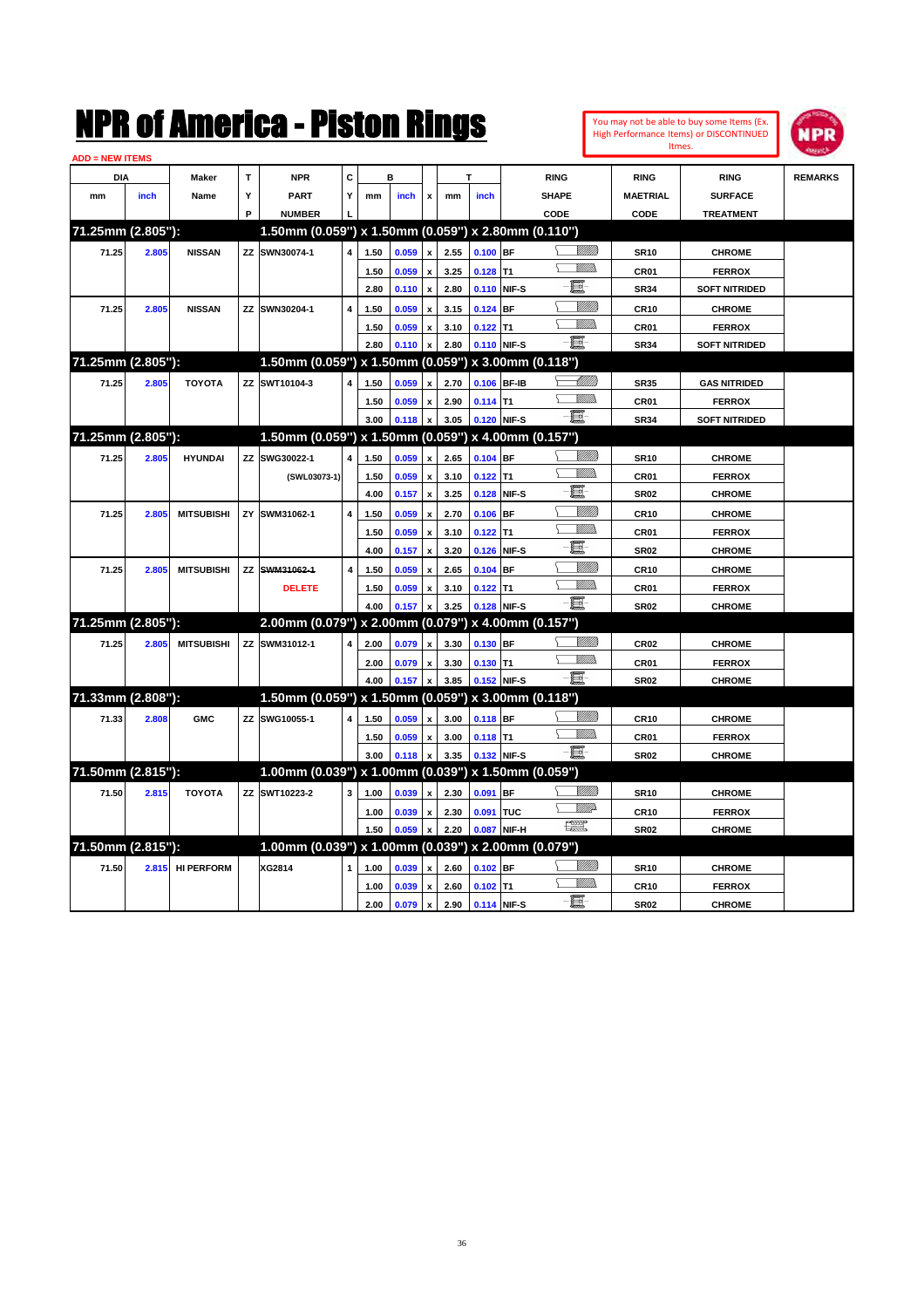| You may not be able to buy some Items (Ex. |
|--------------------------------------------|
| High Performance Items) or DISCONTINUED    |
| Itmes.                                     |



| <b>ADD = NEW ITEMS</b> |       |                   |    |                                                     |   |              |                |                           |              |             |              |                          |                 |                      |                |
|------------------------|-------|-------------------|----|-----------------------------------------------------|---|--------------|----------------|---------------------------|--------------|-------------|--------------|--------------------------|-----------------|----------------------|----------------|
| DIA                    |       | Maker             | т  | <b>NPR</b>                                          | С |              | в              |                           |              | T           |              | <b>RING</b>              | <b>RING</b>     | <b>RING</b>          | <b>REMARKS</b> |
| mm                     | inch  | Name              | Υ  | <b>PART</b>                                         | Y | mm           | inch           | x                         | mm           | inch        |              | <b>SHAPE</b>             | <b>MAETRIAL</b> | <b>SURFACE</b>       |                |
|                        |       |                   | P  | <b>NUMBER</b>                                       |   |              |                |                           |              |             |              | CODE                     | <b>CODE</b>     | <b>TREATMENT</b>     |                |
| 71.50mm (2.815"):      |       |                   |    | 1.00mm (0.039") x 1.20mm (0.047") x 2.00mm (0.079") |   |              |                |                           |              |             |              |                          |                 |                      |                |
| 71.50                  | 2.815 | <b>SUZUKI</b>     |    | ZZ SWS20205-2                                       | 4 | 1.00         | 0.039          | $\pmb{\mathsf{x}}$        | 2.50         | 0.098 BF-IB |              | <u> Millilli</u>         | <b>SR35</b>     | <b>GAS NITRIDED</b>  |                |
|                        |       |                   |    |                                                     |   | 1.20         | 0.047          | x                         | 2.80         | 0.110 TUC   |              | VMD-                     | CR01            | <b>FERROX</b>        |                |
|                        |       |                   |    |                                                     |   | 2.00         | 0.079          | $\pmb{\mathsf{x}}$        | 2.50         | 0.098       | NIF-H        | H                        | <b>SR34</b>     | <b>SOFT NITRIDED</b> |                |
| 71.50                  | 2.815 | <b>HONDA</b>      |    | ZZ SWH30473-2                                       | 3 | 1.00         | 0.039          | x                         | 2.35         | 0.093       | <b>BF-IB</b> | <u> UMB</u>              | <b>SR35</b>     | <b>GAS NITRIDED</b>  |                |
|                        |       |                   |    |                                                     |   | 1.20         | 0.047          | х                         | 2.80         | $0.110$ T1  |              | 9777)                    | CR01            | <b>FERROX</b>        |                |
|                        |       |                   |    |                                                     |   | 2.00         | 0.079          | $\pmb{\mathsf{x}}$        | 2.25         | 0.089       | NIF-H        | H                        | <b>SR34</b>     | <b>SOFT NITRIDED</b> |                |
| 71.50                  | 2.815 | <b>GMC</b>        |    | ZZ SWG10051-4                                       | 4 | 1.00         | 0.039          | x                         | 2.30         | 0.091       | <b>BF</b>    | <u>Sillilli</u>          | <b>SR35</b>     | <b>GAS NITRIDED</b>  |                |
|                        |       |                   |    |                                                     |   | 1.20         | 0.047          | х                         | 2.55         | 0.100 TUC   |              | <u>WW</u> A              | CR01            | <b>FERROX</b>        |                |
|                        |       |                   |    |                                                     |   | 2.00         | 0.079          | $\pmb{\mathsf{x}}$        | 1.95         | 0.077       | NIF-H        | $\frac{1}{2}$            | <b>SR34</b>     | <b>SOFT NITRIDED</b> |                |
| 71.50                  | 2.815 | <b>HYUNDAI</b>    |    | ZZ SWG30058-2                                       | 4 | 1.00         | 0.039          | x                         | 2.25         | 0.089       | BF           | <u>Sillilli</u>          | <b>SR10</b>     | <b>CHROME</b>        |                |
|                        |       |                   |    |                                                     |   | 1.20         | 0.047          | х                         | 2.50         | 0.098       | <b>TUC</b>   | <u>VMD</u>               | CR01            | <b>FERROX</b>        |                |
|                        |       |                   |    |                                                     |   | 2.00         | 0.079          | $\pmb{\mathsf{x}}$        | 1.95         | 0.077       | NIF-H        | H                        | <b>SR34</b>     | <b>SOFT NITRIDED</b> |                |
| 71.50                  | 2.815 | <b>HYUNDAI</b>    |    | ZZ SWK30028-2                                       | 4 | 1.00         | 0.039          | $\boldsymbol{\mathsf{x}}$ | 2.30         | 0.091       | BF           | <u>Sillilli</u>          | <b>SR34</b>     | <b>GAS NITRIDED</b>  |                |
|                        |       |                   |    |                                                     |   | 1.20         | 0.047          | х                         | 2.50         | 0.098       | <b>TUC</b>   | <u>WW</u> A              | CR01            | <b>FERROX</b>        |                |
|                        |       |                   |    |                                                     |   | 2.00         | 0.079          | $\boldsymbol{\mathsf{x}}$ | 1.95         | 0.077       | NIF-H        | <b>The Control</b>       | <b>SR34</b>     | <b>SOFT NITRIDED</b> |                |
| 71.50mm (2.815"):      |       |                   |    | 1.00mm (0.039") x 1.20mm (0.047") x 2.80mm (0.110") |   |              |                |                           |              |             |              |                          |                 |                      |                |
| 71.50                  | 2.815 | <b>HI PERFORM</b> |    | 21-GNH07150                                         | 1 | 1.00         | 0.039          | $\pmb{\mathsf{x}}$        | 2.70         | $0.106$ BF  |              | <u>UMB</u>               | <b>SR34</b>     | <b>GAS NITRIDED</b>  |                |
|                        |       |                   |    |                                                     |   | 1.20         | 0.047          | x                         | 3.00         | 0.118 TUH   |              | ₩₩                       | CR01            | <b>FERROX</b>        |                |
|                        |       |                   |    |                                                     |   | 2.80         | 0.110          | $\pmb{\mathsf{x}}$        | 2.80         |             | 0.110 NIF-H  | 鱱                        | <b>SR34</b>     | <b>SOFT NITRIDED</b> |                |
| 71.50                  | 2.815 | <b>HI PERFORM</b> |    | XC2815                                              | 1 | 1.00         | 0.039          | x                         | 2.60         | $0.102$ BF  |              | <u>Sillilli</u>          | <b>SR10</b>     | <b>CHROME</b>        |                |
|                        |       |                   |    |                                                     |   | 1.20         | 0.047          | x                         | 3.00         | $0.118$ T1  |              | VM)                      | CR01            | <b>FERROX</b>        |                |
|                        |       |                   |    |                                                     |   | 2.80         | 0.110          | $\pmb{\mathsf{x}}$        | 2.80         |             | 0.110 NIF-S  | e                        | <b>SR02</b>     | <b>CHROME</b>        |                |
| 71.50                  | 2.815 | <b>HI PERFORM</b> |    | <b>XC2815LG</b>                                     | 1 | 1.00         | 0.039          | $\boldsymbol{\mathsf{x}}$ | 2.60         | $0.102$ BF  |              | <u>VIIII)</u>            | <b>SR10</b>     | <b>CHROME</b>        |                |
|                        |       |                   |    |                                                     |   | 1.20         | 0.047          | х                         | 3.00         | $0.118$ T1  |              | <br>Milli                | CR01            | <b>FERROX</b>        |                |
|                        |       |                   |    |                                                     |   | 2.80         | 0.110          | $\pmb{\mathsf{x}}$        | 2.80         | 0.110 NIF-S |              | -8                       | <b>SR02</b>     | <b>CHROME</b>        |                |
| 71.50mm (2.815"):      |       |                   |    | 1.20mm (0.047") x 1.20mm (0.047") x 2.00mm (0.079") |   |              |                |                           |              |             |              |                          |                 |                      |                |
| 71.50                  | 2.815 | <b>HYUNDAI</b>    |    | ZZ SWG30036-0                                       | 4 | 1.20         | 0.047          | $\pmb{\mathsf{x}}$        | 2.65         | 0.104 BF-IB |              | <u> Millilli</u>         | <b>SR10</b>     | <b>CHROME</b>        |                |
|                        |       |                   |    |                                                     |   | 1.20         | 0.047          |                           | 3.00         | 0.118 TUC   |              | <u>WW</u> A              | CR01            | <b>FERROX</b>        |                |
|                        |       |                   |    |                                                     |   | 2.00         | 0.079          | x<br>$\pmb{\mathsf{x}}$   | 2.50         | 0.098       | NIF-S        | e                        | <b>SR02</b>     | <b>CHROME</b>        |                |
| 71.50                  | 2.815 | <b>NISSAN</b>     |    | ZZ SWN30135-2                                       | 4 | 1.20         | 0.047          |                           | 2.45         | 0.096 BF    |              | <u>VIIII)</u>            | <b>SR10</b>     | <b>CHROME</b>        |                |
|                        |       |                   |    |                                                     |   |              |                | $\boldsymbol{\mathsf{x}}$ |              |             |              |                          |                 | <b>FERROX</b>        |                |
|                        |       |                   |    |                                                     |   | 1.20<br>2.00 | 0.047<br>0.079 | х                         | 2.70<br>2.20 | $0.106$ T1  | 0.087 NIF-H  | <b>The Second</b>        | CR01            | <b>CHROME</b>        |                |
| 71.50mm (2.815"):      |       |                   |    | 1.20mm (0.047") x 1.20mm (0.047") x 2.50mm (0.098") |   |              |                | $\pmb{\mathsf{x}}$        |              |             |              |                          | <b>SR02</b>     |                      |                |
|                        |       |                   |    |                                                     |   |              |                |                           |              |             |              | <u> UMM</u>              |                 |                      |                |
| 71.50                  | 2.815 | <b>HONDA</b>      |    | ZZ YWH30442-2                                       | 1 | 1.20         | 0.047          | $\pmb{\mathsf{x}}$        | 2.55         | 0.100 BF-IB |              | UM)                      | <b>SR35</b>     | <b>PVD</b>           |                |
|                        |       |                   |    |                                                     |   | 1.20         | 0.047          | $\pmb{\mathsf{x}}$        | 2.80         | $0.110$ T1  |              | H                        | CR01            | <b>FERROX</b>        |                |
|                        |       |                   |    |                                                     |   | 2.50         | 0.098          | $\pmb{\mathsf{x}}$        | 2.50         | 0.098       | NIF-H        |                          | SR02            | <b>PVD</b>           |                |
| 71.50                  | 2.815 | <b>HONDA</b>      | ΖY | YWH30442-2                                          | 1 | 1.20         | 0.047          | $\pmb{\mathsf{x}}$        | 2.45         |             | 0.096 BF-IB  | <u>UMB</u><br><u>MMW</u> | <b>SR10</b>     | <b>CHROME</b>        |                |
|                        |       |                   |    |                                                     |   | 1.20         | 0.047          | x                         | 2.80         | $0.110$ T1  |              | H                        | CR01            | <b>FERROX</b>        |                |
|                        |       |                   |    |                                                     |   | 2.50         | 0.098          |                           | 2.50         |             | 0.098 NIF-H  |                          | SR02            | <b>CHROME</b>        |                |
| 71.50mm (2.815"):      |       |                   |    | 1.20mm (0.047") x 1.50mm (0.059") x 2.80mm (0.110") |   |              |                |                           |              |             |              |                          |                 |                      |                |
| 71.50                  | 2.815 | <b>MITSUBISHI</b> |    | ZZ SWM31141-2                                       | 4 | 1.20         | 0.047          | $\pmb{\mathsf{x}}$        | 2.50         | $0.098$ BF  |              | <u>Milli</u> b           | SR35            | <b>GAS NITRIDED</b>  |                |
|                        |       |                   |    |                                                     |   | 1.50         | 0.059          | $\pmb{\mathsf{x}}$        | 3.10         | $0.122$ T1  |              | <u>Willib</u>            | CR01            | <b>FERROX</b>        |                |
|                        |       |                   |    |                                                     |   | 2.80         | 0.110          | $\mathbf{x}$              | 2.55         | 0.100 NIF-S |              | $-\Xi$ -                 | <b>SR02</b>     | <b>CHROME</b>        |                |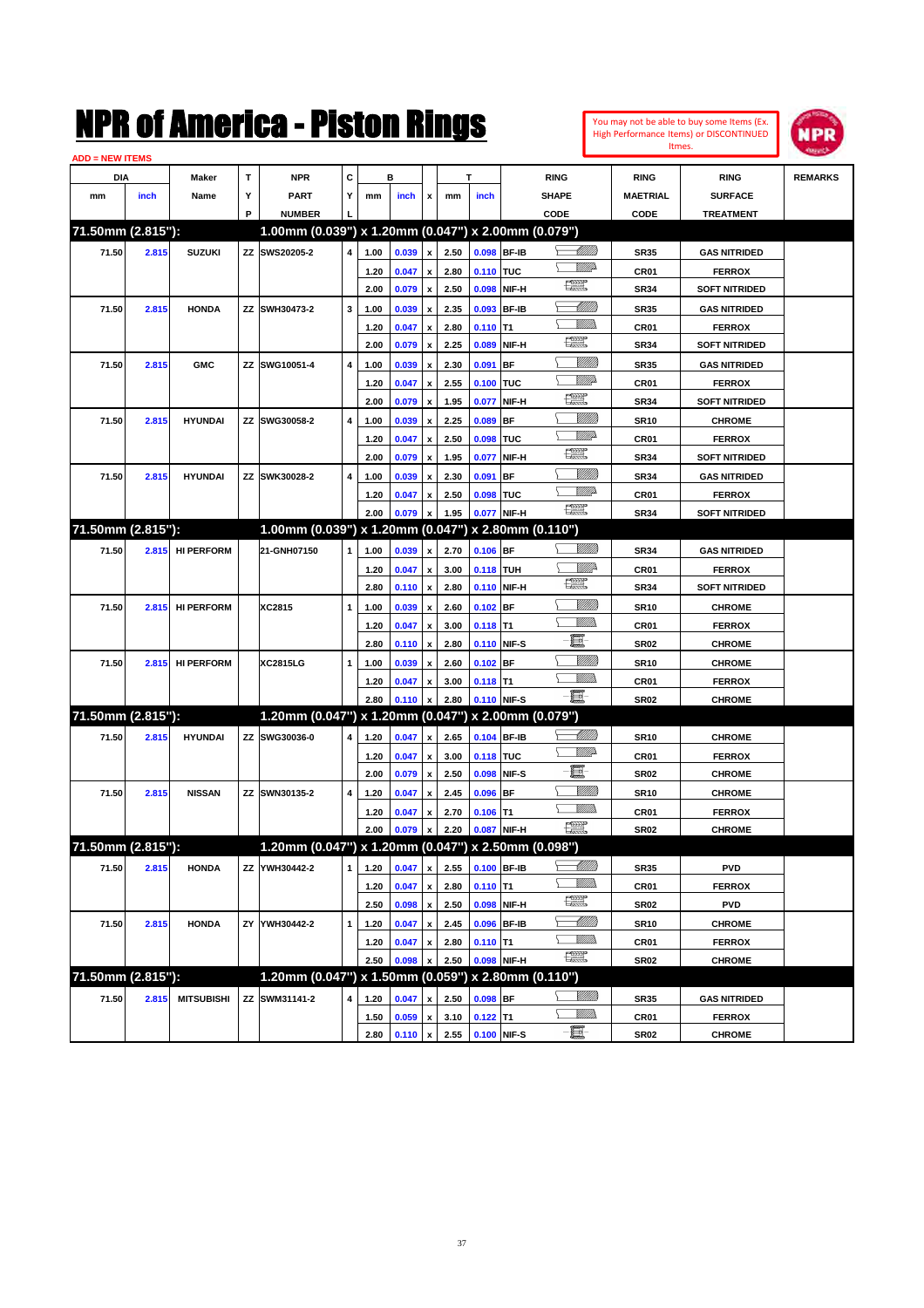| You may not be able to buy some Items (Ex. |
|--------------------------------------------|
| High Performance Items) or DISCONTINUED    |
| Itmes.                                     |



| С<br>DIA<br>Maker<br>т<br><b>NPR</b><br>в<br>T<br><b>RING</b><br><b>RING</b><br><b>RING</b><br><b>REMARKS</b><br>Υ<br><b>PART</b><br>Y<br><b>SHAPE</b><br>inch<br>Name<br><b>MAETRIAL</b><br><b>SURFACE</b><br>mm<br>mm<br>inch<br>x<br>mm<br>inch<br>P<br><b>NUMBER</b><br>CODE<br><b>CODE</b><br><b>TREATMENT</b><br>71.50mm (2.815"):<br>1.20mm (0.047") x 1.50mm (0.059") x 3.00mm (0.118")<br><u>Sillilli</u><br>ZZ SWK30017-2<br>0.097 BF<br>71.50<br>2.815<br><b>KIA</b><br>4<br>1.20<br>0.047<br>2.47<br><b>SR10</b><br><b>CHROME</b><br>$\pmb{\mathsf{x}}$<br><u>WW</u> A<br>0.059<br>3.10<br>0.122 TUC<br>(SWL03048-2)<br>1.50<br>CR01<br><b>FERROX</b><br>x<br>e<br>3.00<br>2.92<br>0.115 NIF-S<br>0.118<br>$\pmb{\mathsf{x}}$<br><b>SR02</b><br><b>CHROME</b><br><u>VIIII)</u><br>71.50<br>2.815<br><b>MAZDA</b><br>ZZ SWT20052-2<br>4<br>0.047<br>2.47<br>0.097<br><b>BF</b><br><b>SR10</b><br><b>CHROME</b><br>1.20<br>x<br><u>WW</u> A<br>0.122 TUC<br>1.50<br>0.059<br>3.10<br>CR01<br><b>FERROX</b><br>x<br>e<br>3.00<br>2.92<br>0.115 NIF-S<br>0.118<br><b>SR02</b><br><b>CHROME</b><br>$\pmb{\mathsf{x}}$<br><u>VIIII)</u><br><b>MITSUBISHI</b><br>ZZ SWM31082-2<br>4<br>0.047<br>2.50<br>0.098<br><b>BF</b><br><b>SR35</b><br><b>GAS NITRIDED</b><br>71.50<br>2.815<br>1.20<br>x<br>VM))<br>1.50<br>0.059<br>3.10<br>$0.122$ T1<br>CR01<br><b>FERROX</b><br>x<br>E<br>3.00<br>2.80<br>0.110 NIF-S<br>0.118<br><b>SR34</b><br><b>SOFT NITRIDED</b><br>$\pmb{\mathsf{x}}$<br><u>VIIII)</u><br><b>MITSUBISHI</b><br>ZX SWM31082-2<br>4<br>2.47<br>0.097<br><b>BF</b><br>71.50<br>2.815<br>1.20<br>0.047<br><b>SR10</b><br><b>CHROME</b><br>x<br>VM)<br>1.50<br>0.059<br>3.10<br>$0.122$ T1<br>CR01<br><b>FERROX</b><br>x<br>E<br>3.00<br>2.85<br>NIF-S<br>0.118<br>0.112<br><b>SR02</b><br><b>CHROME</b><br>$\pmb{\mathsf{x}}$<br><u>Sillilli</u><br>ZZ SWN30110-2<br>4<br>2.45<br>0.096<br><b>BF</b><br>71.50<br>2.815<br><b>NISSAN</b><br>1.20<br>0.047<br><b>SR10</b><br><b>CHROME</b><br>$\boldsymbol{\mathsf{x}}$<br>.<br>Milli<br>1.50<br>0.059<br>3.10<br>$0.122$ T1<br>CR01<br><b>FERROX</b><br>х<br>-8<br>3.00<br>0.118<br>2.85<br>0.112 NIF-S<br><b>SR02</b><br><b>CHROME</b><br>x<br>71.50mm (2.815"):<br>1.50mm (0.059") x 1.50mm (0.059") x 2.80mm (0.110")<br><u>UMB</u><br>$0.100$ BF<br>71.50<br>2.815<br><b>NISSAN</b><br>ZZ SWN30074-2<br>0.059<br>2.55<br><b>SR10</b><br><b>CHROME</b><br>4<br>1.50<br>$\pmb{\mathsf{x}}$<br><br>Militar<br>3.25<br>1.50<br>0.059<br>$0.128$ T1<br>CR01<br><b>FERROX</b><br>x<br>E<br>2.80<br>2.80<br>0.110 NIF-S<br>0.110<br>$\boldsymbol{\mathsf{x}}$<br><b>SR34</b><br><b>SOFT NITRIDED</b><br><u>VIIII)</u><br>71.50<br>2.815<br><b>NISSAN</b><br>ZZ SWN30204-2<br>4<br>0.059<br>0.124 BF<br><b>CR10</b><br><b>CHROME</b><br>1.50<br>3.15<br>x<br>VM)<br>1.50<br>0.059<br>3.10<br>$0.122$ T1<br>CR01<br><b>FERROX</b><br>x<br>-8<br>0.110 NIF-S<br>2.80<br>0.110<br>2.80<br><b>SOFT NITRIDED</b><br>$\pmb{\mathsf{x}}$<br><b>SR34</b><br>71.50mm (2.815"):<br>1.50mm (0.059") x 1.50mm (0.059") x 3.00mm (0.118")<br><u>UMB</u><br>ZZ SWG30016-0<br><b>HYUNDAI</b><br>0.059<br>2.65<br>0.104 BF<br><b>CHROME</b><br>71.50<br>2.815<br>4<br>1.50<br>$\pmb{\mathsf{x}}$<br><b>SR10</b><br>.<br>Milli<br>0.059<br>(SWL03028-0)<br>1.50<br>3.10<br>$0.122$ T1<br>CR01<br><b>FERROX</b><br>x<br>E<br>3.00<br>2.85<br>NIF-S<br>0.118<br>$\pmb{\mathsf{x}}$<br>0.112<br><b>SR02</b><br><b>CHROME</b><br><u> UMB</u><br><b>TOYOTA</b><br>ZZ SWT10104-4<br>$\overline{\mathbf{4}}$<br>0.059<br>0.106 BF-IB<br><b>GAS NITRIDED</b><br>71.50<br>2.815<br>1.50<br>2.70<br><b>SR35</b><br>$\boldsymbol{\mathsf{x}}$<br><br>Milli<br>2.90<br><b>FERROX</b><br>1.50<br>0.059<br>$0.114$ T1<br>CR01<br>x<br>-8<br>3.00<br>0.118<br>3.05<br>0.120 NIF-S<br><b>SOFT NITRIDED</b><br>$\pmb{\mathsf{x}}$<br><b>SR34</b><br>71.50mm (2.815"):<br>1.50mm (0.059") x 1.50mm (0.059") x 4.00mm (0.157")<br><u>VIIIIn</u><br>ZZ SWG30022-2<br>71.50<br>2.815<br><b>HYUNDAI</b><br>1.50<br>0.059<br>2.65<br>0.104 BF<br><b>SR10</b><br><b>CHROME</b><br>4<br>$\pmb{\mathsf{x}}$<br>3.10<br>(SWL03073-2)<br>1.50<br>0.059<br>$0.122$ T1<br>CR01<br><b>FERROX</b><br>x<br>- 1<br>0.128 NIF-S<br>4.00<br>0.157<br>$\pmb{\mathsf{x}}$<br>3.25<br>SR02<br><b>CHROME</b><br><u>Millitt</u><br><b>MITSUBISHI</b><br>SWM31062-2<br>4<br>$0.106$ BF<br><b>CR10</b><br><b>CHROME</b><br>71.50<br>2.815<br>ZY<br>1.50<br>0.059<br>$\pmb{\mathsf{x}}$<br>2.70<br><u>MMW</u><br>0.059<br>3.10<br>$0.122$ T1<br>CR01<br>1.50<br><b>FERROX</b><br>$\pmb{\mathsf{x}}$<br>E<br>0.126 NIF-S<br>3.20<br>4.00<br>0.157<br>$\pmb{\mathsf{x}}$<br><b>SR02</b><br><b>CHROME</b><br><u>VIIII)</u><br><b>MITSUBISHI</b><br>ZZ SWM31062-2<br>4<br>0.059<br>2.65<br>$0.104$ BF<br><b>CR10</b><br><b>CHROME</b><br>71.50<br>2.815<br>1.50<br>x<br><u>Willib</u><br><b>DELETE</b><br>$0.122$ T1<br>CR01<br>1.50<br>0.059<br>3.10<br><b>FERROX</b><br>x<br>$-\Xi$ -<br>0.128 NIF-S<br>3.25<br>4.00<br>0.157<br><b>SR02</b><br><b>CHROME</b><br>71.50mm (2.815"):<br>2.00mm (0.079") x 2.00mm (0.079") x 4.00mm (0.157")<br><u>UMB</u><br><b>MITSUBISHI</b><br>ZZ SWM31012-2<br>0.130 BF<br>71.50<br>2.815<br>2.00<br>0.079<br>3.30<br><b>CR02</b><br><b>CHROME</b><br>4<br>$\pmb{\mathsf{x}}$<br><u>VMM</u><br>0.079<br>3.30<br>$0.130$ T1<br>CR01<br><b>FERROX</b><br>2.00<br>$\pmb{\mathsf{x}}$<br>$-\Xi$<br>0.152 NIF-S<br>3.85<br>4.00<br>0.157<br>$\pmb{\mathsf{x}}$<br>SR02<br><b>CHROME</b><br>1.50mm (0.059") x 1.50mm (0.059") x 3.00mm (0.118")<br>71.58mm (2.818"):<br><u>Milli</u> b<br>SWG10055-2<br>$0.118$ BF<br>71.58<br>2.818<br><b>GMC</b><br>4<br>1.50<br>0.059<br>3.00<br><b>CHROME</b><br>ΖZ<br>CR <sub>10</sub><br>x<br><u>WMW</u><br>0.059<br>3.00<br>$0.118$ T1<br>CR01<br><b>FERROX</b><br>1.50<br>$\pmb{\mathsf{x}}$<br>0.132 NIF-S | <b>ADD = NEW ITEMS</b> |  |  |      |       |                    |      |  |          |             |               |  |
|-------------------------------------------------------------------------------------------------------------------------------------------------------------------------------------------------------------------------------------------------------------------------------------------------------------------------------------------------------------------------------------------------------------------------------------------------------------------------------------------------------------------------------------------------------------------------------------------------------------------------------------------------------------------------------------------------------------------------------------------------------------------------------------------------------------------------------------------------------------------------------------------------------------------------------------------------------------------------------------------------------------------------------------------------------------------------------------------------------------------------------------------------------------------------------------------------------------------------------------------------------------------------------------------------------------------------------------------------------------------------------------------------------------------------------------------------------------------------------------------------------------------------------------------------------------------------------------------------------------------------------------------------------------------------------------------------------------------------------------------------------------------------------------------------------------------------------------------------------------------------------------------------------------------------------------------------------------------------------------------------------------------------------------------------------------------------------------------------------------------------------------------------------------------------------------------------------------------------------------------------------------------------------------------------------------------------------------------------------------------------------------------------------------------------------------------------------------------------------------------------------------------------------------------------------------------------------------------------------------------------------------------------------------------------------------------------------------------------------------------------------------------------------------------------------------------------------------------------------------------------------------------------------------------------------------------------------------------------------------------------------------------------------------------------------------------------------------------------------------------------------------------------------------------------------------------------------------------------------------------------------------------------------------------------------------------------------------------------------------------------------------------------------------------------------------------------------------------------------------------------------------------------------------------------------------------------------------------------------------------------------------------------------------------------------------------------------------------------------------------------------------------------------------------------------------------------------------------------------------------------------------------------------------------------------------------------------------------------------------------------------------------------------------------------------------------------------------------------------------------------------------------------------------------------------------------------------------------------------------------------------------------------------------------------------------------------------------------------------------------------------------------------------------------------------------------------------------------------------------------------------------------------------------------------------------------------------------------------------------------------------------------------------------------------------------------------------------------------------------------------------------------------------------------------------------------------------------------------------------------------------------------------------------------------------------------------------------------------------------------------------------------------------------------------------------------------------------------------------------------------------------------------------------------------------------------------------------------------------------------------------------------------------------------------------------------------------------------------------------------------------------------------------------------------------------------------------------------------------------------------------------------------------------------------------------------------------------------------------------------------------------------------------------------------------------------------------------------------------------------------------------------------------------------------------------------------------------------------------------------------------|------------------------|--|--|------|-------|--------------------|------|--|----------|-------------|---------------|--|
|                                                                                                                                                                                                                                                                                                                                                                                                                                                                                                                                                                                                                                                                                                                                                                                                                                                                                                                                                                                                                                                                                                                                                                                                                                                                                                                                                                                                                                                                                                                                                                                                                                                                                                                                                                                                                                                                                                                                                                                                                                                                                                                                                                                                                                                                                                                                                                                                                                                                                                                                                                                                                                                                                                                                                                                                                                                                                                                                                                                                                                                                                                                                                                                                                                                                                                                                                                                                                                                                                                                                                                                                                                                                                                                                                                                                                                                                                                                                                                                                                                                                                                                                                                                                                                                                                                                                                                                                                                                                                                                                                                                                                                                                                                                                                                                                                                                                                                                                                                                                                                                                                                                                                                                                                                                                                                                                                                                                                                                                                                                                                                                                                                                                                                                                                                                                                                                                               |                        |  |  |      |       |                    |      |  |          |             |               |  |
|                                                                                                                                                                                                                                                                                                                                                                                                                                                                                                                                                                                                                                                                                                                                                                                                                                                                                                                                                                                                                                                                                                                                                                                                                                                                                                                                                                                                                                                                                                                                                                                                                                                                                                                                                                                                                                                                                                                                                                                                                                                                                                                                                                                                                                                                                                                                                                                                                                                                                                                                                                                                                                                                                                                                                                                                                                                                                                                                                                                                                                                                                                                                                                                                                                                                                                                                                                                                                                                                                                                                                                                                                                                                                                                                                                                                                                                                                                                                                                                                                                                                                                                                                                                                                                                                                                                                                                                                                                                                                                                                                                                                                                                                                                                                                                                                                                                                                                                                                                                                                                                                                                                                                                                                                                                                                                                                                                                                                                                                                                                                                                                                                                                                                                                                                                                                                                                                               |                        |  |  |      |       |                    |      |  |          |             |               |  |
|                                                                                                                                                                                                                                                                                                                                                                                                                                                                                                                                                                                                                                                                                                                                                                                                                                                                                                                                                                                                                                                                                                                                                                                                                                                                                                                                                                                                                                                                                                                                                                                                                                                                                                                                                                                                                                                                                                                                                                                                                                                                                                                                                                                                                                                                                                                                                                                                                                                                                                                                                                                                                                                                                                                                                                                                                                                                                                                                                                                                                                                                                                                                                                                                                                                                                                                                                                                                                                                                                                                                                                                                                                                                                                                                                                                                                                                                                                                                                                                                                                                                                                                                                                                                                                                                                                                                                                                                                                                                                                                                                                                                                                                                                                                                                                                                                                                                                                                                                                                                                                                                                                                                                                                                                                                                                                                                                                                                                                                                                                                                                                                                                                                                                                                                                                                                                                                                               |                        |  |  |      |       |                    |      |  |          |             |               |  |
|                                                                                                                                                                                                                                                                                                                                                                                                                                                                                                                                                                                                                                                                                                                                                                                                                                                                                                                                                                                                                                                                                                                                                                                                                                                                                                                                                                                                                                                                                                                                                                                                                                                                                                                                                                                                                                                                                                                                                                                                                                                                                                                                                                                                                                                                                                                                                                                                                                                                                                                                                                                                                                                                                                                                                                                                                                                                                                                                                                                                                                                                                                                                                                                                                                                                                                                                                                                                                                                                                                                                                                                                                                                                                                                                                                                                                                                                                                                                                                                                                                                                                                                                                                                                                                                                                                                                                                                                                                                                                                                                                                                                                                                                                                                                                                                                                                                                                                                                                                                                                                                                                                                                                                                                                                                                                                                                                                                                                                                                                                                                                                                                                                                                                                                                                                                                                                                                               |                        |  |  |      |       |                    |      |  |          |             |               |  |
|                                                                                                                                                                                                                                                                                                                                                                                                                                                                                                                                                                                                                                                                                                                                                                                                                                                                                                                                                                                                                                                                                                                                                                                                                                                                                                                                                                                                                                                                                                                                                                                                                                                                                                                                                                                                                                                                                                                                                                                                                                                                                                                                                                                                                                                                                                                                                                                                                                                                                                                                                                                                                                                                                                                                                                                                                                                                                                                                                                                                                                                                                                                                                                                                                                                                                                                                                                                                                                                                                                                                                                                                                                                                                                                                                                                                                                                                                                                                                                                                                                                                                                                                                                                                                                                                                                                                                                                                                                                                                                                                                                                                                                                                                                                                                                                                                                                                                                                                                                                                                                                                                                                                                                                                                                                                                                                                                                                                                                                                                                                                                                                                                                                                                                                                                                                                                                                                               |                        |  |  |      |       |                    |      |  |          |             |               |  |
|                                                                                                                                                                                                                                                                                                                                                                                                                                                                                                                                                                                                                                                                                                                                                                                                                                                                                                                                                                                                                                                                                                                                                                                                                                                                                                                                                                                                                                                                                                                                                                                                                                                                                                                                                                                                                                                                                                                                                                                                                                                                                                                                                                                                                                                                                                                                                                                                                                                                                                                                                                                                                                                                                                                                                                                                                                                                                                                                                                                                                                                                                                                                                                                                                                                                                                                                                                                                                                                                                                                                                                                                                                                                                                                                                                                                                                                                                                                                                                                                                                                                                                                                                                                                                                                                                                                                                                                                                                                                                                                                                                                                                                                                                                                                                                                                                                                                                                                                                                                                                                                                                                                                                                                                                                                                                                                                                                                                                                                                                                                                                                                                                                                                                                                                                                                                                                                                               |                        |  |  |      |       |                    |      |  |          |             |               |  |
|                                                                                                                                                                                                                                                                                                                                                                                                                                                                                                                                                                                                                                                                                                                                                                                                                                                                                                                                                                                                                                                                                                                                                                                                                                                                                                                                                                                                                                                                                                                                                                                                                                                                                                                                                                                                                                                                                                                                                                                                                                                                                                                                                                                                                                                                                                                                                                                                                                                                                                                                                                                                                                                                                                                                                                                                                                                                                                                                                                                                                                                                                                                                                                                                                                                                                                                                                                                                                                                                                                                                                                                                                                                                                                                                                                                                                                                                                                                                                                                                                                                                                                                                                                                                                                                                                                                                                                                                                                                                                                                                                                                                                                                                                                                                                                                                                                                                                                                                                                                                                                                                                                                                                                                                                                                                                                                                                                                                                                                                                                                                                                                                                                                                                                                                                                                                                                                                               |                        |  |  |      |       |                    |      |  |          |             |               |  |
|                                                                                                                                                                                                                                                                                                                                                                                                                                                                                                                                                                                                                                                                                                                                                                                                                                                                                                                                                                                                                                                                                                                                                                                                                                                                                                                                                                                                                                                                                                                                                                                                                                                                                                                                                                                                                                                                                                                                                                                                                                                                                                                                                                                                                                                                                                                                                                                                                                                                                                                                                                                                                                                                                                                                                                                                                                                                                                                                                                                                                                                                                                                                                                                                                                                                                                                                                                                                                                                                                                                                                                                                                                                                                                                                                                                                                                                                                                                                                                                                                                                                                                                                                                                                                                                                                                                                                                                                                                                                                                                                                                                                                                                                                                                                                                                                                                                                                                                                                                                                                                                                                                                                                                                                                                                                                                                                                                                                                                                                                                                                                                                                                                                                                                                                                                                                                                                                               |                        |  |  |      |       |                    |      |  |          |             |               |  |
|                                                                                                                                                                                                                                                                                                                                                                                                                                                                                                                                                                                                                                                                                                                                                                                                                                                                                                                                                                                                                                                                                                                                                                                                                                                                                                                                                                                                                                                                                                                                                                                                                                                                                                                                                                                                                                                                                                                                                                                                                                                                                                                                                                                                                                                                                                                                                                                                                                                                                                                                                                                                                                                                                                                                                                                                                                                                                                                                                                                                                                                                                                                                                                                                                                                                                                                                                                                                                                                                                                                                                                                                                                                                                                                                                                                                                                                                                                                                                                                                                                                                                                                                                                                                                                                                                                                                                                                                                                                                                                                                                                                                                                                                                                                                                                                                                                                                                                                                                                                                                                                                                                                                                                                                                                                                                                                                                                                                                                                                                                                                                                                                                                                                                                                                                                                                                                                                               |                        |  |  |      |       |                    |      |  |          |             |               |  |
|                                                                                                                                                                                                                                                                                                                                                                                                                                                                                                                                                                                                                                                                                                                                                                                                                                                                                                                                                                                                                                                                                                                                                                                                                                                                                                                                                                                                                                                                                                                                                                                                                                                                                                                                                                                                                                                                                                                                                                                                                                                                                                                                                                                                                                                                                                                                                                                                                                                                                                                                                                                                                                                                                                                                                                                                                                                                                                                                                                                                                                                                                                                                                                                                                                                                                                                                                                                                                                                                                                                                                                                                                                                                                                                                                                                                                                                                                                                                                                                                                                                                                                                                                                                                                                                                                                                                                                                                                                                                                                                                                                                                                                                                                                                                                                                                                                                                                                                                                                                                                                                                                                                                                                                                                                                                                                                                                                                                                                                                                                                                                                                                                                                                                                                                                                                                                                                                               |                        |  |  |      |       |                    |      |  |          |             |               |  |
|                                                                                                                                                                                                                                                                                                                                                                                                                                                                                                                                                                                                                                                                                                                                                                                                                                                                                                                                                                                                                                                                                                                                                                                                                                                                                                                                                                                                                                                                                                                                                                                                                                                                                                                                                                                                                                                                                                                                                                                                                                                                                                                                                                                                                                                                                                                                                                                                                                                                                                                                                                                                                                                                                                                                                                                                                                                                                                                                                                                                                                                                                                                                                                                                                                                                                                                                                                                                                                                                                                                                                                                                                                                                                                                                                                                                                                                                                                                                                                                                                                                                                                                                                                                                                                                                                                                                                                                                                                                                                                                                                                                                                                                                                                                                                                                                                                                                                                                                                                                                                                                                                                                                                                                                                                                                                                                                                                                                                                                                                                                                                                                                                                                                                                                                                                                                                                                                               |                        |  |  |      |       |                    |      |  |          |             |               |  |
|                                                                                                                                                                                                                                                                                                                                                                                                                                                                                                                                                                                                                                                                                                                                                                                                                                                                                                                                                                                                                                                                                                                                                                                                                                                                                                                                                                                                                                                                                                                                                                                                                                                                                                                                                                                                                                                                                                                                                                                                                                                                                                                                                                                                                                                                                                                                                                                                                                                                                                                                                                                                                                                                                                                                                                                                                                                                                                                                                                                                                                                                                                                                                                                                                                                                                                                                                                                                                                                                                                                                                                                                                                                                                                                                                                                                                                                                                                                                                                                                                                                                                                                                                                                                                                                                                                                                                                                                                                                                                                                                                                                                                                                                                                                                                                                                                                                                                                                                                                                                                                                                                                                                                                                                                                                                                                                                                                                                                                                                                                                                                                                                                                                                                                                                                                                                                                                                               |                        |  |  |      |       |                    |      |  |          |             |               |  |
|                                                                                                                                                                                                                                                                                                                                                                                                                                                                                                                                                                                                                                                                                                                                                                                                                                                                                                                                                                                                                                                                                                                                                                                                                                                                                                                                                                                                                                                                                                                                                                                                                                                                                                                                                                                                                                                                                                                                                                                                                                                                                                                                                                                                                                                                                                                                                                                                                                                                                                                                                                                                                                                                                                                                                                                                                                                                                                                                                                                                                                                                                                                                                                                                                                                                                                                                                                                                                                                                                                                                                                                                                                                                                                                                                                                                                                                                                                                                                                                                                                                                                                                                                                                                                                                                                                                                                                                                                                                                                                                                                                                                                                                                                                                                                                                                                                                                                                                                                                                                                                                                                                                                                                                                                                                                                                                                                                                                                                                                                                                                                                                                                                                                                                                                                                                                                                                                               |                        |  |  |      |       |                    |      |  |          |             |               |  |
|                                                                                                                                                                                                                                                                                                                                                                                                                                                                                                                                                                                                                                                                                                                                                                                                                                                                                                                                                                                                                                                                                                                                                                                                                                                                                                                                                                                                                                                                                                                                                                                                                                                                                                                                                                                                                                                                                                                                                                                                                                                                                                                                                                                                                                                                                                                                                                                                                                                                                                                                                                                                                                                                                                                                                                                                                                                                                                                                                                                                                                                                                                                                                                                                                                                                                                                                                                                                                                                                                                                                                                                                                                                                                                                                                                                                                                                                                                                                                                                                                                                                                                                                                                                                                                                                                                                                                                                                                                                                                                                                                                                                                                                                                                                                                                                                                                                                                                                                                                                                                                                                                                                                                                                                                                                                                                                                                                                                                                                                                                                                                                                                                                                                                                                                                                                                                                                                               |                        |  |  |      |       |                    |      |  |          |             |               |  |
|                                                                                                                                                                                                                                                                                                                                                                                                                                                                                                                                                                                                                                                                                                                                                                                                                                                                                                                                                                                                                                                                                                                                                                                                                                                                                                                                                                                                                                                                                                                                                                                                                                                                                                                                                                                                                                                                                                                                                                                                                                                                                                                                                                                                                                                                                                                                                                                                                                                                                                                                                                                                                                                                                                                                                                                                                                                                                                                                                                                                                                                                                                                                                                                                                                                                                                                                                                                                                                                                                                                                                                                                                                                                                                                                                                                                                                                                                                                                                                                                                                                                                                                                                                                                                                                                                                                                                                                                                                                                                                                                                                                                                                                                                                                                                                                                                                                                                                                                                                                                                                                                                                                                                                                                                                                                                                                                                                                                                                                                                                                                                                                                                                                                                                                                                                                                                                                                               |                        |  |  |      |       |                    |      |  |          |             |               |  |
|                                                                                                                                                                                                                                                                                                                                                                                                                                                                                                                                                                                                                                                                                                                                                                                                                                                                                                                                                                                                                                                                                                                                                                                                                                                                                                                                                                                                                                                                                                                                                                                                                                                                                                                                                                                                                                                                                                                                                                                                                                                                                                                                                                                                                                                                                                                                                                                                                                                                                                                                                                                                                                                                                                                                                                                                                                                                                                                                                                                                                                                                                                                                                                                                                                                                                                                                                                                                                                                                                                                                                                                                                                                                                                                                                                                                                                                                                                                                                                                                                                                                                                                                                                                                                                                                                                                                                                                                                                                                                                                                                                                                                                                                                                                                                                                                                                                                                                                                                                                                                                                                                                                                                                                                                                                                                                                                                                                                                                                                                                                                                                                                                                                                                                                                                                                                                                                                               |                        |  |  |      |       |                    |      |  |          |             |               |  |
|                                                                                                                                                                                                                                                                                                                                                                                                                                                                                                                                                                                                                                                                                                                                                                                                                                                                                                                                                                                                                                                                                                                                                                                                                                                                                                                                                                                                                                                                                                                                                                                                                                                                                                                                                                                                                                                                                                                                                                                                                                                                                                                                                                                                                                                                                                                                                                                                                                                                                                                                                                                                                                                                                                                                                                                                                                                                                                                                                                                                                                                                                                                                                                                                                                                                                                                                                                                                                                                                                                                                                                                                                                                                                                                                                                                                                                                                                                                                                                                                                                                                                                                                                                                                                                                                                                                                                                                                                                                                                                                                                                                                                                                                                                                                                                                                                                                                                                                                                                                                                                                                                                                                                                                                                                                                                                                                                                                                                                                                                                                                                                                                                                                                                                                                                                                                                                                                               |                        |  |  |      |       |                    |      |  |          |             |               |  |
|                                                                                                                                                                                                                                                                                                                                                                                                                                                                                                                                                                                                                                                                                                                                                                                                                                                                                                                                                                                                                                                                                                                                                                                                                                                                                                                                                                                                                                                                                                                                                                                                                                                                                                                                                                                                                                                                                                                                                                                                                                                                                                                                                                                                                                                                                                                                                                                                                                                                                                                                                                                                                                                                                                                                                                                                                                                                                                                                                                                                                                                                                                                                                                                                                                                                                                                                                                                                                                                                                                                                                                                                                                                                                                                                                                                                                                                                                                                                                                                                                                                                                                                                                                                                                                                                                                                                                                                                                                                                                                                                                                                                                                                                                                                                                                                                                                                                                                                                                                                                                                                                                                                                                                                                                                                                                                                                                                                                                                                                                                                                                                                                                                                                                                                                                                                                                                                                               |                        |  |  |      |       |                    |      |  |          |             |               |  |
|                                                                                                                                                                                                                                                                                                                                                                                                                                                                                                                                                                                                                                                                                                                                                                                                                                                                                                                                                                                                                                                                                                                                                                                                                                                                                                                                                                                                                                                                                                                                                                                                                                                                                                                                                                                                                                                                                                                                                                                                                                                                                                                                                                                                                                                                                                                                                                                                                                                                                                                                                                                                                                                                                                                                                                                                                                                                                                                                                                                                                                                                                                                                                                                                                                                                                                                                                                                                                                                                                                                                                                                                                                                                                                                                                                                                                                                                                                                                                                                                                                                                                                                                                                                                                                                                                                                                                                                                                                                                                                                                                                                                                                                                                                                                                                                                                                                                                                                                                                                                                                                                                                                                                                                                                                                                                                                                                                                                                                                                                                                                                                                                                                                                                                                                                                                                                                                                               |                        |  |  |      |       |                    |      |  |          |             |               |  |
|                                                                                                                                                                                                                                                                                                                                                                                                                                                                                                                                                                                                                                                                                                                                                                                                                                                                                                                                                                                                                                                                                                                                                                                                                                                                                                                                                                                                                                                                                                                                                                                                                                                                                                                                                                                                                                                                                                                                                                                                                                                                                                                                                                                                                                                                                                                                                                                                                                                                                                                                                                                                                                                                                                                                                                                                                                                                                                                                                                                                                                                                                                                                                                                                                                                                                                                                                                                                                                                                                                                                                                                                                                                                                                                                                                                                                                                                                                                                                                                                                                                                                                                                                                                                                                                                                                                                                                                                                                                                                                                                                                                                                                                                                                                                                                                                                                                                                                                                                                                                                                                                                                                                                                                                                                                                                                                                                                                                                                                                                                                                                                                                                                                                                                                                                                                                                                                                               |                        |  |  |      |       |                    |      |  |          |             |               |  |
|                                                                                                                                                                                                                                                                                                                                                                                                                                                                                                                                                                                                                                                                                                                                                                                                                                                                                                                                                                                                                                                                                                                                                                                                                                                                                                                                                                                                                                                                                                                                                                                                                                                                                                                                                                                                                                                                                                                                                                                                                                                                                                                                                                                                                                                                                                                                                                                                                                                                                                                                                                                                                                                                                                                                                                                                                                                                                                                                                                                                                                                                                                                                                                                                                                                                                                                                                                                                                                                                                                                                                                                                                                                                                                                                                                                                                                                                                                                                                                                                                                                                                                                                                                                                                                                                                                                                                                                                                                                                                                                                                                                                                                                                                                                                                                                                                                                                                                                                                                                                                                                                                                                                                                                                                                                                                                                                                                                                                                                                                                                                                                                                                                                                                                                                                                                                                                                                               |                        |  |  |      |       |                    |      |  |          |             |               |  |
|                                                                                                                                                                                                                                                                                                                                                                                                                                                                                                                                                                                                                                                                                                                                                                                                                                                                                                                                                                                                                                                                                                                                                                                                                                                                                                                                                                                                                                                                                                                                                                                                                                                                                                                                                                                                                                                                                                                                                                                                                                                                                                                                                                                                                                                                                                                                                                                                                                                                                                                                                                                                                                                                                                                                                                                                                                                                                                                                                                                                                                                                                                                                                                                                                                                                                                                                                                                                                                                                                                                                                                                                                                                                                                                                                                                                                                                                                                                                                                                                                                                                                                                                                                                                                                                                                                                                                                                                                                                                                                                                                                                                                                                                                                                                                                                                                                                                                                                                                                                                                                                                                                                                                                                                                                                                                                                                                                                                                                                                                                                                                                                                                                                                                                                                                                                                                                                                               |                        |  |  |      |       |                    |      |  |          |             |               |  |
|                                                                                                                                                                                                                                                                                                                                                                                                                                                                                                                                                                                                                                                                                                                                                                                                                                                                                                                                                                                                                                                                                                                                                                                                                                                                                                                                                                                                                                                                                                                                                                                                                                                                                                                                                                                                                                                                                                                                                                                                                                                                                                                                                                                                                                                                                                                                                                                                                                                                                                                                                                                                                                                                                                                                                                                                                                                                                                                                                                                                                                                                                                                                                                                                                                                                                                                                                                                                                                                                                                                                                                                                                                                                                                                                                                                                                                                                                                                                                                                                                                                                                                                                                                                                                                                                                                                                                                                                                                                                                                                                                                                                                                                                                                                                                                                                                                                                                                                                                                                                                                                                                                                                                                                                                                                                                                                                                                                                                                                                                                                                                                                                                                                                                                                                                                                                                                                                               |                        |  |  |      |       |                    |      |  |          |             |               |  |
|                                                                                                                                                                                                                                                                                                                                                                                                                                                                                                                                                                                                                                                                                                                                                                                                                                                                                                                                                                                                                                                                                                                                                                                                                                                                                                                                                                                                                                                                                                                                                                                                                                                                                                                                                                                                                                                                                                                                                                                                                                                                                                                                                                                                                                                                                                                                                                                                                                                                                                                                                                                                                                                                                                                                                                                                                                                                                                                                                                                                                                                                                                                                                                                                                                                                                                                                                                                                                                                                                                                                                                                                                                                                                                                                                                                                                                                                                                                                                                                                                                                                                                                                                                                                                                                                                                                                                                                                                                                                                                                                                                                                                                                                                                                                                                                                                                                                                                                                                                                                                                                                                                                                                                                                                                                                                                                                                                                                                                                                                                                                                                                                                                                                                                                                                                                                                                                                               |                        |  |  |      |       |                    |      |  |          |             |               |  |
|                                                                                                                                                                                                                                                                                                                                                                                                                                                                                                                                                                                                                                                                                                                                                                                                                                                                                                                                                                                                                                                                                                                                                                                                                                                                                                                                                                                                                                                                                                                                                                                                                                                                                                                                                                                                                                                                                                                                                                                                                                                                                                                                                                                                                                                                                                                                                                                                                                                                                                                                                                                                                                                                                                                                                                                                                                                                                                                                                                                                                                                                                                                                                                                                                                                                                                                                                                                                                                                                                                                                                                                                                                                                                                                                                                                                                                                                                                                                                                                                                                                                                                                                                                                                                                                                                                                                                                                                                                                                                                                                                                                                                                                                                                                                                                                                                                                                                                                                                                                                                                                                                                                                                                                                                                                                                                                                                                                                                                                                                                                                                                                                                                                                                                                                                                                                                                                                               |                        |  |  |      |       |                    |      |  |          |             |               |  |
|                                                                                                                                                                                                                                                                                                                                                                                                                                                                                                                                                                                                                                                                                                                                                                                                                                                                                                                                                                                                                                                                                                                                                                                                                                                                                                                                                                                                                                                                                                                                                                                                                                                                                                                                                                                                                                                                                                                                                                                                                                                                                                                                                                                                                                                                                                                                                                                                                                                                                                                                                                                                                                                                                                                                                                                                                                                                                                                                                                                                                                                                                                                                                                                                                                                                                                                                                                                                                                                                                                                                                                                                                                                                                                                                                                                                                                                                                                                                                                                                                                                                                                                                                                                                                                                                                                                                                                                                                                                                                                                                                                                                                                                                                                                                                                                                                                                                                                                                                                                                                                                                                                                                                                                                                                                                                                                                                                                                                                                                                                                                                                                                                                                                                                                                                                                                                                                                               |                        |  |  |      |       |                    |      |  |          |             |               |  |
|                                                                                                                                                                                                                                                                                                                                                                                                                                                                                                                                                                                                                                                                                                                                                                                                                                                                                                                                                                                                                                                                                                                                                                                                                                                                                                                                                                                                                                                                                                                                                                                                                                                                                                                                                                                                                                                                                                                                                                                                                                                                                                                                                                                                                                                                                                                                                                                                                                                                                                                                                                                                                                                                                                                                                                                                                                                                                                                                                                                                                                                                                                                                                                                                                                                                                                                                                                                                                                                                                                                                                                                                                                                                                                                                                                                                                                                                                                                                                                                                                                                                                                                                                                                                                                                                                                                                                                                                                                                                                                                                                                                                                                                                                                                                                                                                                                                                                                                                                                                                                                                                                                                                                                                                                                                                                                                                                                                                                                                                                                                                                                                                                                                                                                                                                                                                                                                                               |                        |  |  |      |       |                    |      |  |          |             |               |  |
|                                                                                                                                                                                                                                                                                                                                                                                                                                                                                                                                                                                                                                                                                                                                                                                                                                                                                                                                                                                                                                                                                                                                                                                                                                                                                                                                                                                                                                                                                                                                                                                                                                                                                                                                                                                                                                                                                                                                                                                                                                                                                                                                                                                                                                                                                                                                                                                                                                                                                                                                                                                                                                                                                                                                                                                                                                                                                                                                                                                                                                                                                                                                                                                                                                                                                                                                                                                                                                                                                                                                                                                                                                                                                                                                                                                                                                                                                                                                                                                                                                                                                                                                                                                                                                                                                                                                                                                                                                                                                                                                                                                                                                                                                                                                                                                                                                                                                                                                                                                                                                                                                                                                                                                                                                                                                                                                                                                                                                                                                                                                                                                                                                                                                                                                                                                                                                                                               |                        |  |  |      |       |                    |      |  |          |             |               |  |
|                                                                                                                                                                                                                                                                                                                                                                                                                                                                                                                                                                                                                                                                                                                                                                                                                                                                                                                                                                                                                                                                                                                                                                                                                                                                                                                                                                                                                                                                                                                                                                                                                                                                                                                                                                                                                                                                                                                                                                                                                                                                                                                                                                                                                                                                                                                                                                                                                                                                                                                                                                                                                                                                                                                                                                                                                                                                                                                                                                                                                                                                                                                                                                                                                                                                                                                                                                                                                                                                                                                                                                                                                                                                                                                                                                                                                                                                                                                                                                                                                                                                                                                                                                                                                                                                                                                                                                                                                                                                                                                                                                                                                                                                                                                                                                                                                                                                                                                                                                                                                                                                                                                                                                                                                                                                                                                                                                                                                                                                                                                                                                                                                                                                                                                                                                                                                                                                               |                        |  |  |      |       |                    |      |  |          |             |               |  |
|                                                                                                                                                                                                                                                                                                                                                                                                                                                                                                                                                                                                                                                                                                                                                                                                                                                                                                                                                                                                                                                                                                                                                                                                                                                                                                                                                                                                                                                                                                                                                                                                                                                                                                                                                                                                                                                                                                                                                                                                                                                                                                                                                                                                                                                                                                                                                                                                                                                                                                                                                                                                                                                                                                                                                                                                                                                                                                                                                                                                                                                                                                                                                                                                                                                                                                                                                                                                                                                                                                                                                                                                                                                                                                                                                                                                                                                                                                                                                                                                                                                                                                                                                                                                                                                                                                                                                                                                                                                                                                                                                                                                                                                                                                                                                                                                                                                                                                                                                                                                                                                                                                                                                                                                                                                                                                                                                                                                                                                                                                                                                                                                                                                                                                                                                                                                                                                                               |                        |  |  |      |       |                    |      |  |          |             |               |  |
|                                                                                                                                                                                                                                                                                                                                                                                                                                                                                                                                                                                                                                                                                                                                                                                                                                                                                                                                                                                                                                                                                                                                                                                                                                                                                                                                                                                                                                                                                                                                                                                                                                                                                                                                                                                                                                                                                                                                                                                                                                                                                                                                                                                                                                                                                                                                                                                                                                                                                                                                                                                                                                                                                                                                                                                                                                                                                                                                                                                                                                                                                                                                                                                                                                                                                                                                                                                                                                                                                                                                                                                                                                                                                                                                                                                                                                                                                                                                                                                                                                                                                                                                                                                                                                                                                                                                                                                                                                                                                                                                                                                                                                                                                                                                                                                                                                                                                                                                                                                                                                                                                                                                                                                                                                                                                                                                                                                                                                                                                                                                                                                                                                                                                                                                                                                                                                                                               |                        |  |  |      |       |                    |      |  |          |             |               |  |
|                                                                                                                                                                                                                                                                                                                                                                                                                                                                                                                                                                                                                                                                                                                                                                                                                                                                                                                                                                                                                                                                                                                                                                                                                                                                                                                                                                                                                                                                                                                                                                                                                                                                                                                                                                                                                                                                                                                                                                                                                                                                                                                                                                                                                                                                                                                                                                                                                                                                                                                                                                                                                                                                                                                                                                                                                                                                                                                                                                                                                                                                                                                                                                                                                                                                                                                                                                                                                                                                                                                                                                                                                                                                                                                                                                                                                                                                                                                                                                                                                                                                                                                                                                                                                                                                                                                                                                                                                                                                                                                                                                                                                                                                                                                                                                                                                                                                                                                                                                                                                                                                                                                                                                                                                                                                                                                                                                                                                                                                                                                                                                                                                                                                                                                                                                                                                                                                               |                        |  |  |      |       |                    |      |  |          |             |               |  |
|                                                                                                                                                                                                                                                                                                                                                                                                                                                                                                                                                                                                                                                                                                                                                                                                                                                                                                                                                                                                                                                                                                                                                                                                                                                                                                                                                                                                                                                                                                                                                                                                                                                                                                                                                                                                                                                                                                                                                                                                                                                                                                                                                                                                                                                                                                                                                                                                                                                                                                                                                                                                                                                                                                                                                                                                                                                                                                                                                                                                                                                                                                                                                                                                                                                                                                                                                                                                                                                                                                                                                                                                                                                                                                                                                                                                                                                                                                                                                                                                                                                                                                                                                                                                                                                                                                                                                                                                                                                                                                                                                                                                                                                                                                                                                                                                                                                                                                                                                                                                                                                                                                                                                                                                                                                                                                                                                                                                                                                                                                                                                                                                                                                                                                                                                                                                                                                                               |                        |  |  |      |       |                    |      |  |          |             |               |  |
|                                                                                                                                                                                                                                                                                                                                                                                                                                                                                                                                                                                                                                                                                                                                                                                                                                                                                                                                                                                                                                                                                                                                                                                                                                                                                                                                                                                                                                                                                                                                                                                                                                                                                                                                                                                                                                                                                                                                                                                                                                                                                                                                                                                                                                                                                                                                                                                                                                                                                                                                                                                                                                                                                                                                                                                                                                                                                                                                                                                                                                                                                                                                                                                                                                                                                                                                                                                                                                                                                                                                                                                                                                                                                                                                                                                                                                                                                                                                                                                                                                                                                                                                                                                                                                                                                                                                                                                                                                                                                                                                                                                                                                                                                                                                                                                                                                                                                                                                                                                                                                                                                                                                                                                                                                                                                                                                                                                                                                                                                                                                                                                                                                                                                                                                                                                                                                                                               |                        |  |  |      |       |                    |      |  |          |             |               |  |
|                                                                                                                                                                                                                                                                                                                                                                                                                                                                                                                                                                                                                                                                                                                                                                                                                                                                                                                                                                                                                                                                                                                                                                                                                                                                                                                                                                                                                                                                                                                                                                                                                                                                                                                                                                                                                                                                                                                                                                                                                                                                                                                                                                                                                                                                                                                                                                                                                                                                                                                                                                                                                                                                                                                                                                                                                                                                                                                                                                                                                                                                                                                                                                                                                                                                                                                                                                                                                                                                                                                                                                                                                                                                                                                                                                                                                                                                                                                                                                                                                                                                                                                                                                                                                                                                                                                                                                                                                                                                                                                                                                                                                                                                                                                                                                                                                                                                                                                                                                                                                                                                                                                                                                                                                                                                                                                                                                                                                                                                                                                                                                                                                                                                                                                                                                                                                                                                               |                        |  |  |      |       |                    |      |  |          |             |               |  |
|                                                                                                                                                                                                                                                                                                                                                                                                                                                                                                                                                                                                                                                                                                                                                                                                                                                                                                                                                                                                                                                                                                                                                                                                                                                                                                                                                                                                                                                                                                                                                                                                                                                                                                                                                                                                                                                                                                                                                                                                                                                                                                                                                                                                                                                                                                                                                                                                                                                                                                                                                                                                                                                                                                                                                                                                                                                                                                                                                                                                                                                                                                                                                                                                                                                                                                                                                                                                                                                                                                                                                                                                                                                                                                                                                                                                                                                                                                                                                                                                                                                                                                                                                                                                                                                                                                                                                                                                                                                                                                                                                                                                                                                                                                                                                                                                                                                                                                                                                                                                                                                                                                                                                                                                                                                                                                                                                                                                                                                                                                                                                                                                                                                                                                                                                                                                                                                                               |                        |  |  |      |       |                    |      |  |          |             |               |  |
|                                                                                                                                                                                                                                                                                                                                                                                                                                                                                                                                                                                                                                                                                                                                                                                                                                                                                                                                                                                                                                                                                                                                                                                                                                                                                                                                                                                                                                                                                                                                                                                                                                                                                                                                                                                                                                                                                                                                                                                                                                                                                                                                                                                                                                                                                                                                                                                                                                                                                                                                                                                                                                                                                                                                                                                                                                                                                                                                                                                                                                                                                                                                                                                                                                                                                                                                                                                                                                                                                                                                                                                                                                                                                                                                                                                                                                                                                                                                                                                                                                                                                                                                                                                                                                                                                                                                                                                                                                                                                                                                                                                                                                                                                                                                                                                                                                                                                                                                                                                                                                                                                                                                                                                                                                                                                                                                                                                                                                                                                                                                                                                                                                                                                                                                                                                                                                                                               |                        |  |  |      |       |                    |      |  |          |             |               |  |
|                                                                                                                                                                                                                                                                                                                                                                                                                                                                                                                                                                                                                                                                                                                                                                                                                                                                                                                                                                                                                                                                                                                                                                                                                                                                                                                                                                                                                                                                                                                                                                                                                                                                                                                                                                                                                                                                                                                                                                                                                                                                                                                                                                                                                                                                                                                                                                                                                                                                                                                                                                                                                                                                                                                                                                                                                                                                                                                                                                                                                                                                                                                                                                                                                                                                                                                                                                                                                                                                                                                                                                                                                                                                                                                                                                                                                                                                                                                                                                                                                                                                                                                                                                                                                                                                                                                                                                                                                                                                                                                                                                                                                                                                                                                                                                                                                                                                                                                                                                                                                                                                                                                                                                                                                                                                                                                                                                                                                                                                                                                                                                                                                                                                                                                                                                                                                                                                               |                        |  |  |      |       |                    |      |  |          |             |               |  |
|                                                                                                                                                                                                                                                                                                                                                                                                                                                                                                                                                                                                                                                                                                                                                                                                                                                                                                                                                                                                                                                                                                                                                                                                                                                                                                                                                                                                                                                                                                                                                                                                                                                                                                                                                                                                                                                                                                                                                                                                                                                                                                                                                                                                                                                                                                                                                                                                                                                                                                                                                                                                                                                                                                                                                                                                                                                                                                                                                                                                                                                                                                                                                                                                                                                                                                                                                                                                                                                                                                                                                                                                                                                                                                                                                                                                                                                                                                                                                                                                                                                                                                                                                                                                                                                                                                                                                                                                                                                                                                                                                                                                                                                                                                                                                                                                                                                                                                                                                                                                                                                                                                                                                                                                                                                                                                                                                                                                                                                                                                                                                                                                                                                                                                                                                                                                                                                                               |                        |  |  |      |       |                    |      |  |          |             |               |  |
|                                                                                                                                                                                                                                                                                                                                                                                                                                                                                                                                                                                                                                                                                                                                                                                                                                                                                                                                                                                                                                                                                                                                                                                                                                                                                                                                                                                                                                                                                                                                                                                                                                                                                                                                                                                                                                                                                                                                                                                                                                                                                                                                                                                                                                                                                                                                                                                                                                                                                                                                                                                                                                                                                                                                                                                                                                                                                                                                                                                                                                                                                                                                                                                                                                                                                                                                                                                                                                                                                                                                                                                                                                                                                                                                                                                                                                                                                                                                                                                                                                                                                                                                                                                                                                                                                                                                                                                                                                                                                                                                                                                                                                                                                                                                                                                                                                                                                                                                                                                                                                                                                                                                                                                                                                                                                                                                                                                                                                                                                                                                                                                                                                                                                                                                                                                                                                                                               |                        |  |  |      |       |                    |      |  |          |             |               |  |
|                                                                                                                                                                                                                                                                                                                                                                                                                                                                                                                                                                                                                                                                                                                                                                                                                                                                                                                                                                                                                                                                                                                                                                                                                                                                                                                                                                                                                                                                                                                                                                                                                                                                                                                                                                                                                                                                                                                                                                                                                                                                                                                                                                                                                                                                                                                                                                                                                                                                                                                                                                                                                                                                                                                                                                                                                                                                                                                                                                                                                                                                                                                                                                                                                                                                                                                                                                                                                                                                                                                                                                                                                                                                                                                                                                                                                                                                                                                                                                                                                                                                                                                                                                                                                                                                                                                                                                                                                                                                                                                                                                                                                                                                                                                                                                                                                                                                                                                                                                                                                                                                                                                                                                                                                                                                                                                                                                                                                                                                                                                                                                                                                                                                                                                                                                                                                                                                               |                        |  |  |      |       |                    |      |  |          |             |               |  |
|                                                                                                                                                                                                                                                                                                                                                                                                                                                                                                                                                                                                                                                                                                                                                                                                                                                                                                                                                                                                                                                                                                                                                                                                                                                                                                                                                                                                                                                                                                                                                                                                                                                                                                                                                                                                                                                                                                                                                                                                                                                                                                                                                                                                                                                                                                                                                                                                                                                                                                                                                                                                                                                                                                                                                                                                                                                                                                                                                                                                                                                                                                                                                                                                                                                                                                                                                                                                                                                                                                                                                                                                                                                                                                                                                                                                                                                                                                                                                                                                                                                                                                                                                                                                                                                                                                                                                                                                                                                                                                                                                                                                                                                                                                                                                                                                                                                                                                                                                                                                                                                                                                                                                                                                                                                                                                                                                                                                                                                                                                                                                                                                                                                                                                                                                                                                                                                                               |                        |  |  |      |       |                    |      |  |          |             |               |  |
|                                                                                                                                                                                                                                                                                                                                                                                                                                                                                                                                                                                                                                                                                                                                                                                                                                                                                                                                                                                                                                                                                                                                                                                                                                                                                                                                                                                                                                                                                                                                                                                                                                                                                                                                                                                                                                                                                                                                                                                                                                                                                                                                                                                                                                                                                                                                                                                                                                                                                                                                                                                                                                                                                                                                                                                                                                                                                                                                                                                                                                                                                                                                                                                                                                                                                                                                                                                                                                                                                                                                                                                                                                                                                                                                                                                                                                                                                                                                                                                                                                                                                                                                                                                                                                                                                                                                                                                                                                                                                                                                                                                                                                                                                                                                                                                                                                                                                                                                                                                                                                                                                                                                                                                                                                                                                                                                                                                                                                                                                                                                                                                                                                                                                                                                                                                                                                                                               |                        |  |  |      |       |                    |      |  |          |             |               |  |
|                                                                                                                                                                                                                                                                                                                                                                                                                                                                                                                                                                                                                                                                                                                                                                                                                                                                                                                                                                                                                                                                                                                                                                                                                                                                                                                                                                                                                                                                                                                                                                                                                                                                                                                                                                                                                                                                                                                                                                                                                                                                                                                                                                                                                                                                                                                                                                                                                                                                                                                                                                                                                                                                                                                                                                                                                                                                                                                                                                                                                                                                                                                                                                                                                                                                                                                                                                                                                                                                                                                                                                                                                                                                                                                                                                                                                                                                                                                                                                                                                                                                                                                                                                                                                                                                                                                                                                                                                                                                                                                                                                                                                                                                                                                                                                                                                                                                                                                                                                                                                                                                                                                                                                                                                                                                                                                                                                                                                                                                                                                                                                                                                                                                                                                                                                                                                                                                               |                        |  |  |      |       |                    |      |  |          |             |               |  |
|                                                                                                                                                                                                                                                                                                                                                                                                                                                                                                                                                                                                                                                                                                                                                                                                                                                                                                                                                                                                                                                                                                                                                                                                                                                                                                                                                                                                                                                                                                                                                                                                                                                                                                                                                                                                                                                                                                                                                                                                                                                                                                                                                                                                                                                                                                                                                                                                                                                                                                                                                                                                                                                                                                                                                                                                                                                                                                                                                                                                                                                                                                                                                                                                                                                                                                                                                                                                                                                                                                                                                                                                                                                                                                                                                                                                                                                                                                                                                                                                                                                                                                                                                                                                                                                                                                                                                                                                                                                                                                                                                                                                                                                                                                                                                                                                                                                                                                                                                                                                                                                                                                                                                                                                                                                                                                                                                                                                                                                                                                                                                                                                                                                                                                                                                                                                                                                                               |                        |  |  |      |       |                    |      |  |          |             |               |  |
|                                                                                                                                                                                                                                                                                                                                                                                                                                                                                                                                                                                                                                                                                                                                                                                                                                                                                                                                                                                                                                                                                                                                                                                                                                                                                                                                                                                                                                                                                                                                                                                                                                                                                                                                                                                                                                                                                                                                                                                                                                                                                                                                                                                                                                                                                                                                                                                                                                                                                                                                                                                                                                                                                                                                                                                                                                                                                                                                                                                                                                                                                                                                                                                                                                                                                                                                                                                                                                                                                                                                                                                                                                                                                                                                                                                                                                                                                                                                                                                                                                                                                                                                                                                                                                                                                                                                                                                                                                                                                                                                                                                                                                                                                                                                                                                                                                                                                                                                                                                                                                                                                                                                                                                                                                                                                                                                                                                                                                                                                                                                                                                                                                                                                                                                                                                                                                                                               |                        |  |  |      |       |                    |      |  |          |             |               |  |
|                                                                                                                                                                                                                                                                                                                                                                                                                                                                                                                                                                                                                                                                                                                                                                                                                                                                                                                                                                                                                                                                                                                                                                                                                                                                                                                                                                                                                                                                                                                                                                                                                                                                                                                                                                                                                                                                                                                                                                                                                                                                                                                                                                                                                                                                                                                                                                                                                                                                                                                                                                                                                                                                                                                                                                                                                                                                                                                                                                                                                                                                                                                                                                                                                                                                                                                                                                                                                                                                                                                                                                                                                                                                                                                                                                                                                                                                                                                                                                                                                                                                                                                                                                                                                                                                                                                                                                                                                                                                                                                                                                                                                                                                                                                                                                                                                                                                                                                                                                                                                                                                                                                                                                                                                                                                                                                                                                                                                                                                                                                                                                                                                                                                                                                                                                                                                                                                               |                        |  |  |      |       |                    |      |  |          |             |               |  |
|                                                                                                                                                                                                                                                                                                                                                                                                                                                                                                                                                                                                                                                                                                                                                                                                                                                                                                                                                                                                                                                                                                                                                                                                                                                                                                                                                                                                                                                                                                                                                                                                                                                                                                                                                                                                                                                                                                                                                                                                                                                                                                                                                                                                                                                                                                                                                                                                                                                                                                                                                                                                                                                                                                                                                                                                                                                                                                                                                                                                                                                                                                                                                                                                                                                                                                                                                                                                                                                                                                                                                                                                                                                                                                                                                                                                                                                                                                                                                                                                                                                                                                                                                                                                                                                                                                                                                                                                                                                                                                                                                                                                                                                                                                                                                                                                                                                                                                                                                                                                                                                                                                                                                                                                                                                                                                                                                                                                                                                                                                                                                                                                                                                                                                                                                                                                                                                                               |                        |  |  |      |       |                    |      |  |          |             |               |  |
|                                                                                                                                                                                                                                                                                                                                                                                                                                                                                                                                                                                                                                                                                                                                                                                                                                                                                                                                                                                                                                                                                                                                                                                                                                                                                                                                                                                                                                                                                                                                                                                                                                                                                                                                                                                                                                                                                                                                                                                                                                                                                                                                                                                                                                                                                                                                                                                                                                                                                                                                                                                                                                                                                                                                                                                                                                                                                                                                                                                                                                                                                                                                                                                                                                                                                                                                                                                                                                                                                                                                                                                                                                                                                                                                                                                                                                                                                                                                                                                                                                                                                                                                                                                                                                                                                                                                                                                                                                                                                                                                                                                                                                                                                                                                                                                                                                                                                                                                                                                                                                                                                                                                                                                                                                                                                                                                                                                                                                                                                                                                                                                                                                                                                                                                                                                                                                                                               |                        |  |  |      |       |                    |      |  |          |             |               |  |
|                                                                                                                                                                                                                                                                                                                                                                                                                                                                                                                                                                                                                                                                                                                                                                                                                                                                                                                                                                                                                                                                                                                                                                                                                                                                                                                                                                                                                                                                                                                                                                                                                                                                                                                                                                                                                                                                                                                                                                                                                                                                                                                                                                                                                                                                                                                                                                                                                                                                                                                                                                                                                                                                                                                                                                                                                                                                                                                                                                                                                                                                                                                                                                                                                                                                                                                                                                                                                                                                                                                                                                                                                                                                                                                                                                                                                                                                                                                                                                                                                                                                                                                                                                                                                                                                                                                                                                                                                                                                                                                                                                                                                                                                                                                                                                                                                                                                                                                                                                                                                                                                                                                                                                                                                                                                                                                                                                                                                                                                                                                                                                                                                                                                                                                                                                                                                                                                               |                        |  |  |      |       |                    |      |  |          |             |               |  |
|                                                                                                                                                                                                                                                                                                                                                                                                                                                                                                                                                                                                                                                                                                                                                                                                                                                                                                                                                                                                                                                                                                                                                                                                                                                                                                                                                                                                                                                                                                                                                                                                                                                                                                                                                                                                                                                                                                                                                                                                                                                                                                                                                                                                                                                                                                                                                                                                                                                                                                                                                                                                                                                                                                                                                                                                                                                                                                                                                                                                                                                                                                                                                                                                                                                                                                                                                                                                                                                                                                                                                                                                                                                                                                                                                                                                                                                                                                                                                                                                                                                                                                                                                                                                                                                                                                                                                                                                                                                                                                                                                                                                                                                                                                                                                                                                                                                                                                                                                                                                                                                                                                                                                                                                                                                                                                                                                                                                                                                                                                                                                                                                                                                                                                                                                                                                                                                                               |                        |  |  | 3.00 | 0.118 | $\pmb{\mathsf{x}}$ | 3.35 |  | $-\Xi$ - | <b>SR02</b> | <b>CHROME</b> |  |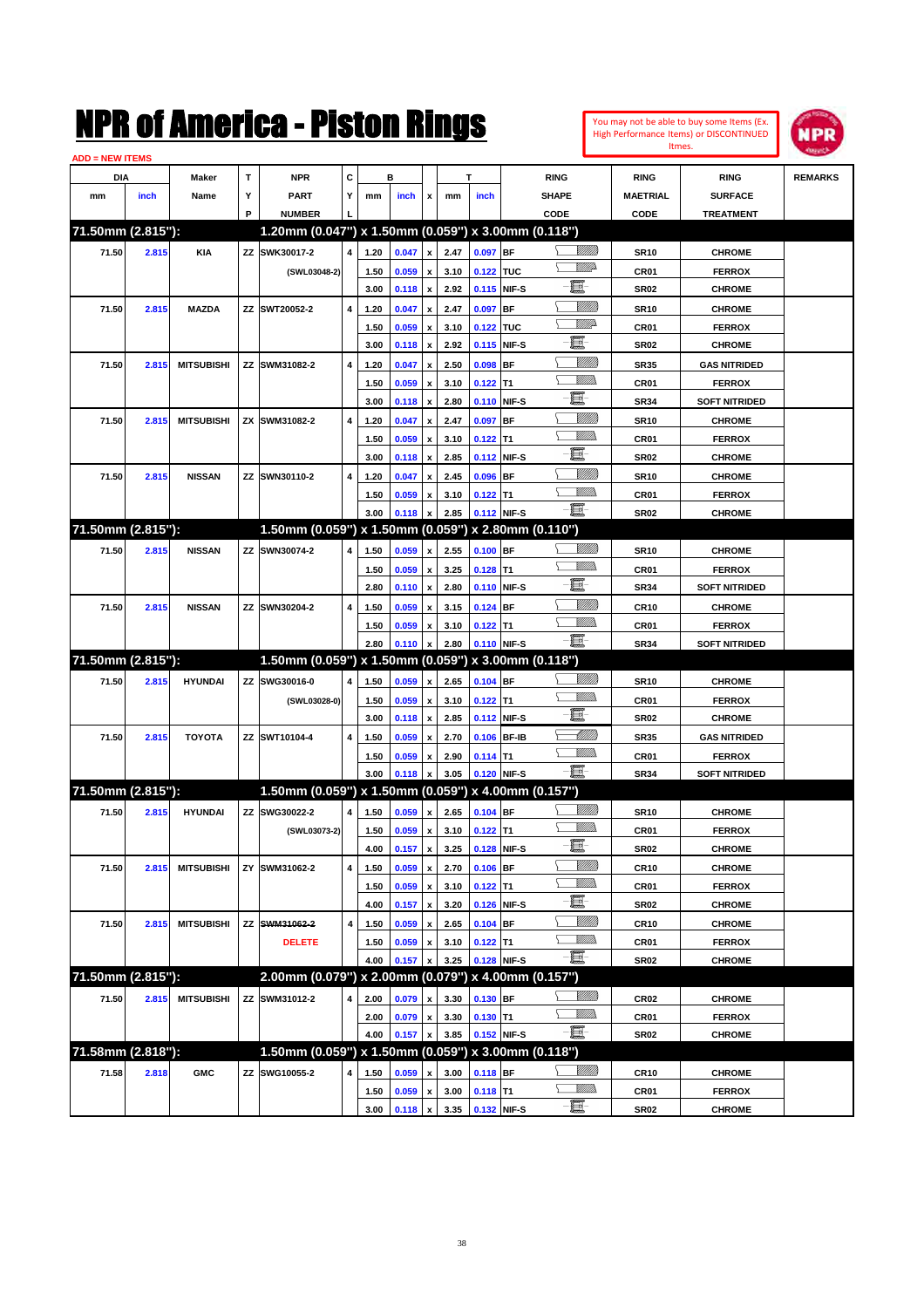| <b>ADD = NEW ITEMS</b> |       |                   |   |                                                     |                         |              |                |                                          |              |             |              |                               |                                 |                                |                |
|------------------------|-------|-------------------|---|-----------------------------------------------------|-------------------------|--------------|----------------|------------------------------------------|--------------|-------------|--------------|-------------------------------|---------------------------------|--------------------------------|----------------|
| <b>DIA</b>             |       | <b>Maker</b>      | т | <b>NPR</b>                                          | С                       |              | R              |                                          |              |             |              | <b>RING</b>                   | <b>RING</b>                     | <b>RING</b>                    | <b>REMARKS</b> |
| mm                     | inch  | Name              | Y | <b>PART</b>                                         | Y                       | mm           | inch           | x                                        | mm           | inch        |              | <b>SHAPE</b>                  | <b>MAETRIAL</b>                 | <b>SURFACE</b>                 |                |
|                        |       |                   | P | <b>NUMBER</b>                                       |                         |              |                |                                          |              |             |              | CODE                          | CODE                            | <b>TREATMENT</b>               |                |
| 71.60mm (2.819"):      |       |                   |   | 1.50mm (0.059") x 1.50mm (0.059") x 2.80mm (0.110") |                         |              |                |                                          |              |             |              |                               |                                 |                                |                |
| 71.60                  | 2.819 | <b>DAIHATSU</b>   |   | ZZ SWD10023-0                                       | $\mathbf{2}$            | 1.50         | 0.059          |                                          | 3.00         | $0.118$ BF  |              |                               | <b>CR02</b>                     | <b>CHROME</b>                  |                |
|                        |       |                   |   |                                                     |                         | 1.50         | 0.059          | $\boldsymbol{\mathsf{x}}$                | 3.00         | 0.118 TUC   |              | VIIIA                         | CR01                            | <b>FERROX</b>                  |                |
|                        |       |                   |   |                                                     |                         | 2.80         | 0.110          | $\pmb{\mathsf{x}}$                       | 3.35         | 0.132 NIF-S |              | - 8                           | <b>SR02</b>                     | <b>CHROME</b>                  |                |
| 71.75mm (2.825"):      |       |                   |   | 1.00mm (0.039") x 1.00mm (0.039") x 1.50mm (0.059") |                         |              |                |                                          |              |             |              |                               |                                 |                                |                |
| 71.75                  | 2.825 | <b>TOYOTA</b>     |   | ZZ SWT10223-3                                       | 3                       | 1.00         | 0.039          | $\mathbf{x}$                             | 2.30         | $0.091$ BF  |              |                               | <b>SR10</b>                     | <b>CHROME</b>                  |                |
|                        |       |                   |   |                                                     |                         | 1.00         | 0.039          | $\pmb{\mathsf{x}}$                       | 2.30         | 0.091 TUC   |              | <u>VM</u> D                   | <b>CR10</b>                     | <b>FERROX</b>                  |                |
|                        |       |                   |   |                                                     |                         | 1.50         | 0.059          |                                          | 2.20         |             | 0.087 NIF-H  | œ                             | <b>SR02</b>                     | <b>CHROME</b>                  |                |
| 71.75mm (2.825"):      |       |                   |   | 1.00mm (0.039") x 1.20mm (0.047") x 2.00mm (0.079") |                         |              |                |                                          |              |             |              |                               |                                 |                                |                |
| 71.75                  | 2.825 | <b>SUZUKI</b>     |   | ZZ SWS20205-3                                       | 4                       | 1.00         | 0.039          | $\pmb{\mathsf{x}}$                       | 2.50         | 0.098 BF-IB |              |                               | <b>SR35</b>                     | <b>GAS NITRIDED</b>            |                |
|                        |       |                   |   |                                                     |                         | 1.20         | 0.047          | $\pmb{\mathsf{x}}$                       | 2.80         | 0.110 TUC   |              | <u>VM</u> D                   | CR01                            | <b>FERROX</b>                  |                |
|                        |       |                   |   |                                                     |                         | 2.00         | 0.079          | $\pmb{\mathsf{x}}$                       | 2.50         |             | 0.098 NIF-H  | æ                             | <b>SR34</b>                     | <b>SOFT NITRIDED</b>           |                |
| 71.75                  | 2.825 | <b>HONDA</b>      |   | ZZ SWH30473-3                                       | 3                       | 1.00         | 0.039          | $\pmb{\mathsf{x}}$                       | 2.35         | 0.093       | <b>BF-IB</b> | <u> Millil</u>                | <b>SR35</b>                     | <b>GAS NITRIDED</b>            |                |
|                        |       |                   |   |                                                     |                         | 1.20         | 0.047          | x                                        | 2.80         | $0.110$ T1  |              | VM))                          | CR01                            | <b>FERROX</b>                  |                |
|                        |       |                   |   |                                                     |                         | 2.00         | 0.079          | $\boldsymbol{\mathsf{x}}$                | 2.25         | 0.089       | NIF-H        | 膘                             | <b>SR34</b>                     | <b>SOFT NITRIDED</b>           |                |
| 71.75                  | 2.825 | <b>HYUNDAI</b>    |   | ZZ SWG30058-3                                       | 4                       | 1.00         | 0.039          | $\boldsymbol{\mathsf{x}}$                | 2.25         | $0.089$ BF  |              | <u>Millil</u>                 | <b>SR10</b>                     | <b>CHROME</b>                  |                |
|                        |       |                   |   |                                                     |                         | 1.20         | 0.047          | $\boldsymbol{\mathsf{x}}$                | 2.50         | 0.098       | TUC          | VIIIA                         | CR <sub>01</sub>                | <b>FERROX</b>                  |                |
|                        |       |                   |   |                                                     |                         | 2.00         | 0.079          | $\boldsymbol{\mathsf{x}}$                | 1.95         | 0.077       | NIF-H        | 環                             | <b>SR34</b>                     | <b>SOFT NITRIDED</b>           |                |
| 71.75                  | 2.825 | <b>HYUNDAI</b>    |   | ZZ SWK30028-3                                       | 4                       | 1.00         | 0.039          | $\pmb{\mathsf{x}}$                       | 2.30         | $0.091$ BF  |              | VIIIII                        | <b>SR34</b>                     | <b>GAS NITRIDED</b>            |                |
|                        |       |                   |   |                                                     |                         | 1.20         | 0.047          | x                                        | 2.50         | 0.098 TUC   |              | <u>WW</u> A                   | CR01                            | <b>FERROX</b>                  |                |
|                        |       |                   |   |                                                     |                         | 2.00         | 0.079          | x                                        | 1.95         |             | 0.077 NIF-H  | œ                             | <b>SR34</b>                     | <b>SOFT NITRIDED</b>           |                |
| 71.75mm (2.825"):      |       |                   |   | 1.20mm (0.047") x 1.20mm (0.047") x 2.00mm (0.079") |                         |              |                |                                          |              |             |              |                               |                                 |                                |                |
| 71.75                  | 2.825 | <b>HYUNDAI</b>    |   | ZZ SWG30036-1                                       | 4                       | 1.20         | 0.047          | X                                        | 2.65         |             | 0.104 BF-IB  | <u>UMM</u>                    | <b>SR10</b>                     | <b>CHROME</b>                  |                |
|                        |       |                   |   |                                                     |                         | 1.20         | 0.047          |                                          | 3.00         | 0.118 TUC   |              | <u>VM</u> D                   |                                 |                                |                |
|                        |       |                   |   |                                                     |                         | 2.00         | 0.079          | $\pmb{\mathsf{x}}$<br>$\pmb{\mathsf{x}}$ | 2.50         |             | 0.098 NIF-S  | 圓                             | CR <sub>01</sub><br><b>SR02</b> | <b>FERROX</b><br><b>CHROME</b> |                |
|                        |       | <b>NISSAN</b>     |   | ZZ SWN30135-3                                       | $\overline{\mathbf{4}}$ | 1.20         | 0.047          | $\mathbf{x}$                             | 2.45         | 0.096       | <b>BF</b>    | 97777)                        |                                 |                                |                |
| 71.75                  | 2.825 |                   |   |                                                     |                         |              |                |                                          |              |             |              | VM))                          | <b>SR10</b>                     | <b>CHROME</b>                  |                |
|                        |       |                   |   |                                                     |                         | 1.20<br>2.00 | 0.047<br>0.079 | $\pmb{\mathsf{x}}$                       | 2.70<br>2.20 | $0.106$ T1  | 0.087 NIF-H  | $\frac{1}{2}$                 | CR01<br><b>SR02</b>             | <b>FERROX</b>                  |                |
| 71.75mm (2.825"):      |       |                   |   | 1.20mm (0.047") x 1.20mm (0.047") x 2.50mm (0.098") |                         |              |                |                                          |              |             |              |                               |                                 | <b>CHROME</b>                  |                |
|                        |       |                   |   |                                                     |                         |              |                |                                          |              |             |              | <u> Millitt</u>               |                                 |                                |                |
| 71.75                  | 2.825 | <b>HONDA</b>      |   | ZZ YWH30442-3                                       | $\mathbf{1}$            | 1.20         | 0.047          | $\pmb{\mathsf{x}}$                       | 2.55         |             | 0.100 BF-IB  | VMM)                          | <b>SR35</b>                     | <b>PVD</b>                     |                |
|                        |       |                   |   |                                                     |                         | 1.20         | 0.047          | $\pmb{\mathsf{x}}$                       | 2.80         | $0.110$ T1  |              | 鱸                             | CR01                            | <b>FERROX</b>                  |                |
|                        |       |                   |   |                                                     |                         | 2.50         | 0.098          | $\boldsymbol{\mathsf{x}}$                | 2.50         | 0.098       | NIF-H        | <u>UMB</u>                    | <b>SR02</b>                     | <b>PVD</b>                     |                |
| 71.75                  | 2.825 | <b>HONDA</b>      |   | ZY YWH30442-3                                       | 1                       | 1.20         | 0.047          | $\pmb{\mathsf{x}}$                       | 2.45         |             | 0.096 BF-IB  | <u>Willib</u><br>N.           | <b>SR10</b>                     | <b>CHROME</b>                  |                |
|                        |       |                   |   |                                                     |                         | 1.20         | 0.047          | x                                        | 2.80         | $0.110$ T1  |              | $f^{\text{exp}}_{\text{max}}$ | CR01                            | <b>FERROX</b>                  |                |
|                        |       |                   |   |                                                     |                         | 2.50         | 0.098          | $\pmb{\mathsf{x}}$                       | 2.50         |             | 0.098 NIF-H  |                               | <b>SR02</b>                     | <b>CHROME</b>                  |                |
| 71.75mm (2.825"):      |       |                   |   | 1.20mm (0.047") x 1.50mm (0.059") x 2.80mm (0.110") |                         |              |                |                                          |              |             |              |                               |                                 |                                |                |
| 71.75                  | 2.825 | <b>MITSUBISHI</b> |   | ZZ SWM31141-3                                       | 4                       | 1.20         | 0.047 x        |                                          | 2.50         | $0.098$ BF  |              | 97777).<br>VM).<br>Σ          | <b>SR35</b>                     | <b>GAS NITRIDED</b>            |                |
|                        |       |                   |   |                                                     |                         | 1.50         | 0.059          | $\pmb{\mathsf{x}}$                       | 3.10         | $0.122$ T1  |              | - 8                           | CR01                            | <b>FERROX</b>                  |                |
|                        |       |                   |   |                                                     |                         | 2.80         | $0.110 \times$ |                                          | 2.55         | 0.100 NIF-S |              |                               | <b>SR02</b>                     | <b>CHROME</b>                  |                |

You may not be able to buy some Items (Ex. High Performance Items) or DISCONTINUED Itmes.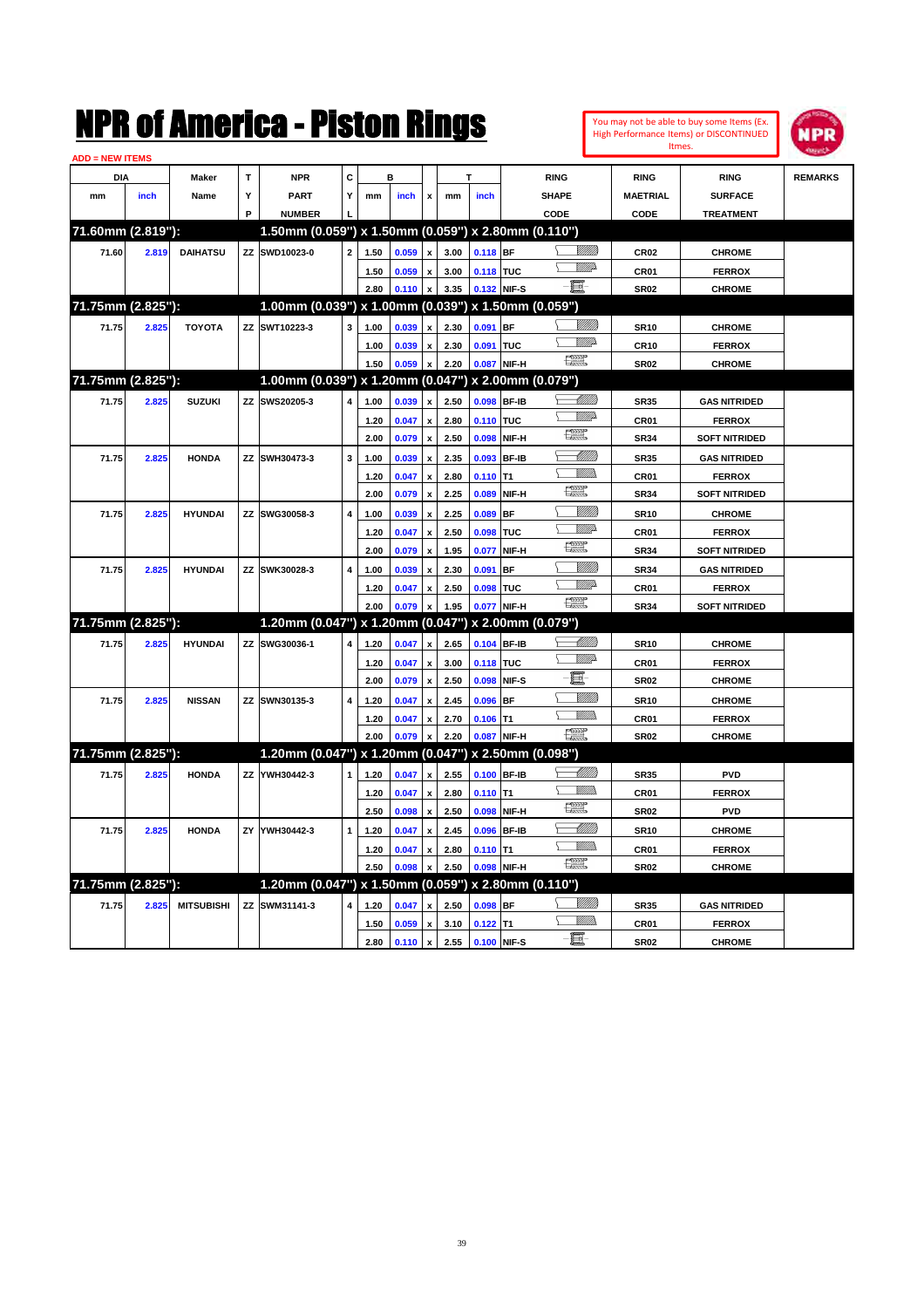| You may not be able to buy some Items (Ex. |
|--------------------------------------------|
| High Performance Items) or DISCONTINUED    |
| Itmes.                                     |



| <b>ADD = NEW ITEMS</b> |       |                   |    |                                                     |   |      |       |                           |      |             |             |                 |                  |                      |                |
|------------------------|-------|-------------------|----|-----------------------------------------------------|---|------|-------|---------------------------|------|-------------|-------------|-----------------|------------------|----------------------|----------------|
| <b>DIA</b>             |       | <b>Maker</b>      | T  | <b>NPR</b>                                          | С |      | в     |                           |      | т           |             | <b>RING</b>     | <b>RING</b>      | <b>RING</b>          | <b>REMARKS</b> |
| mm                     | inch  | Name              | Υ  | <b>PART</b>                                         | Y | mm   | inch  | x                         | mm   | inch        |             | <b>SHAPE</b>    | <b>MAETRIAL</b>  | <b>SURFACE</b>       |                |
|                        |       |                   | P  | <b>NUMBER</b>                                       |   |      |       |                           |      |             |             | CODE            | CODE             | <b>TREATMENT</b>     |                |
| 71.75mm (2.825"):      |       |                   |    | 1.20mm (0.047") x 1.50mm (0.059") x 3.00mm (0.118") |   |      |       |                           |      |             |             |                 |                  |                      |                |
| 71.75                  | 2.825 | <b>KIA</b>        |    | ZZ SWK30017-3                                       | 4 | 1.20 | 0.047 | $\pmb{\mathsf{x}}$        | 2.47 | 0.097 BF    |             | <u> UMB</u>     | <b>SR10</b>      | <b>CHROME</b>        |                |
|                        |       |                   |    | (SWL03048-3)                                        |   | 1.50 | 0.059 | x                         | 3.10 | 0.122 TUC   |             | <u>MMP</u>      | <b>CR01</b>      | <b>FERROX</b>        |                |
|                        |       |                   |    |                                                     |   | 3.00 | 0.118 | $\pmb{\mathsf{x}}$        | 2.92 |             | 0.115 NIF-S | e               | <b>SR02</b>      | <b>CHROME</b>        |                |
| 71.75                  | 2.825 | <b>MAZDA</b>      |    | ZZ SWT20052-3                                       | 4 | 1.20 | 0.047 | x                         | 2.47 | 0.097       | <b>BF</b>   | <u>VIIII)</u>   | <b>SR10</b>      | <b>CHROME</b>        |                |
|                        |       |                   |    |                                                     |   | 1.50 | 0.059 | x                         | 3.10 | 0.122 TUC   |             | <u>VMD</u>      | <b>CR01</b>      | <b>FERROX</b>        |                |
|                        |       |                   |    |                                                     |   | 3.00 | 0.118 | x                         | 2.92 |             | 0.115 NIF-S | e.              | <b>SR02</b>      | <b>CHROME</b>        |                |
| 71.75                  | 2.825 | <b>MITSUBISHI</b> |    | ZZ SWM31082-3                                       | 4 | 1.20 | 0.047 | x                         | 2.50 | $0.098$ BF  |             | <u>VIIII)</u>   | <b>SR35</b>      | <b>GAS NITRIDED</b>  |                |
|                        |       |                   |    |                                                     |   | 1.50 | 0.059 | x                         | 3.10 | $0.122$ T1  |             | .<br>VMD        | <b>CR01</b>      | <b>FERROX</b>        |                |
|                        |       |                   |    |                                                     |   | 3.00 | 0.118 | x                         | 2.80 |             | 0.110 NIF-S | E               | <b>SR34</b>      | <b>SOFT NITRIDED</b> |                |
| 71.75                  | 2.825 | <b>MITSUBISHI</b> |    | ZX SWM31082-3                                       | 4 | 1.20 | 0.047 |                           | 2.47 | 0.097 BF    |             | <u>VIIII)</u>   | <b>SR10</b>      | <b>CHROME</b>        |                |
|                        |       |                   |    |                                                     |   | 1.50 | 0.059 | x                         | 3.10 | $0.122$ T1  |             | .<br>VMD        | CR <sub>01</sub> | <b>FERROX</b>        |                |
|                        |       |                   |    |                                                     |   | 3.00 | 0.118 | x                         | 2.85 |             | 0.112 NIF-S | E               | <b>SR02</b>      | <b>CHROME</b>        |                |
| 71.75                  | 2.825 | <b>NISSAN</b>     |    | ZZ SWN30110-3                                       | 4 | 1.20 | 0.047 |                           | 2.45 | $0.096$ BF  |             | <u>VIIII)</u>   | <b>SR10</b>      | <b>CHROME</b>        |                |
|                        |       |                   |    |                                                     |   | 1.50 | 0.059 | x                         | 3.10 | $0.122$ T1  |             | <br>Militar     | <b>CR01</b>      | <b>FERROX</b>        |                |
|                        |       |                   |    |                                                     |   | 3.00 | 0.118 |                           | 2.85 |             | 0.112 NIF-S | -日              | <b>SR02</b>      | <b>CHROME</b>        |                |
| 71.75mm (2.825"):      |       |                   |    | 1.50mm (0.059") x 1.50mm (0.059") x 2.80mm (0.110") |   |      |       |                           |      |             |             |                 |                  |                      |                |
| 71.75                  | 2.825 | <b>NISSAN</b>     |    | ZZ SWN30074-3                                       | 4 | 1.50 | 0.059 | x                         | 2.55 | $0.100$ BF  |             | <u>Villida</u>  | <b>SR10</b>      | <b>CHROME</b>        |                |
|                        |       |                   |    |                                                     |   | 1.50 | 0.059 | x                         | 3.25 | $0.128$ T1  |             | VM))            | <b>CR01</b>      | <b>FERROX</b>        |                |
|                        |       |                   |    |                                                     |   | 2.80 | 0.110 | $\boldsymbol{\mathsf{x}}$ | 2.80 |             | 0.110 NIF-S | e.              | <b>SR34</b>      | <b>SOFT NITRIDED</b> |                |
| 71.75                  | 2.825 | <b>NISSAN</b>     |    | ZZ SWN30204-3                                       | 4 | 1.50 | 0.059 | x                         | 3.15 | $0.124$ BF  |             | <u>VIIII)</u>   | <b>CR10</b>      | <b>CHROME</b>        |                |
|                        |       |                   |    |                                                     |   | 1.50 | 0.059 | x                         | 3.10 | $0.122$ T1  |             | <br>Militar     | <b>CR01</b>      | <b>FERROX</b>        |                |
|                        |       |                   |    |                                                     |   | 2.80 | 0.110 | x                         | 2.80 |             | 0.110 NIF-S | -日              | <b>SR34</b>      | <b>SOFT NITRIDED</b> |                |
| 71.75mm (2.825"):      |       |                   |    | 1.50mm (0.059") x 1.50mm (0.059") x 3.00mm (0.118") |   |      |       |                           |      |             |             |                 |                  |                      |                |
| 71.75                  | 2.825 | <b>HYUNDAI</b>    |    | ZZ SWG30016-1                                       | 4 | 1.50 | 0.059 | x                         | 2.65 | $0.104$ BF  |             | <u>Villida</u>  | <b>SR10</b>      | <b>CHROME</b>        |                |
|                        |       |                   |    | (SWL03028-1)                                        |   | 1.50 | 0.059 | x                         | 3.10 | $0.122$ T1  |             | <br>Militar     | <b>CR01</b>      | <b>FERROX</b>        |                |
|                        |       |                   |    |                                                     |   | 3.00 | 0.118 |                           | 2.85 |             | 0.112 NIF-S | -8              | SR02             | <b>CHROME</b>        |                |
| 71.75mm (2.825"):      |       |                   |    | 1.50mm (0.059") x 1.50mm (0.059") x 4.00mm (0.157") |   |      |       |                           |      |             |             |                 |                  |                      |                |
| 71.75                  | 2.825 | <b>HYUNDAI</b>    |    | ZZ SWG30022-3                                       | 4 | 1.50 | 0.059 | x                         | 2.65 | $0.104$ BF  |             | <u>Villida</u>  | <b>SR10</b>      | <b>CHROME</b>        |                |
|                        |       |                   |    | (SWL03073-3)                                        |   | 1.50 | 0.059 | x                         | 3.10 | $0.122$ T1  |             | VM))            | <b>CR01</b>      | <b>FERROX</b>        |                |
|                        |       |                   |    |                                                     |   | 4.00 | 0.157 | $\pmb{\mathsf{x}}$        | 3.25 |             | 0.128 NIF-S | e.              | <b>SR02</b>      | <b>CHROME</b>        |                |
| 71.75                  | 2.825 | <b>MITSUBISHI</b> | ZY | SWM31062-3                                          | 4 | 1.50 | 0.059 |                           | 2.70 | $0.106$ BF  |             | <u>VIIII)</u>   | <b>CR10</b>      | <b>CHROME</b>        |                |
|                        |       |                   |    |                                                     |   | 1.50 | 0.059 | x                         | 3.10 | $0.122$ T1  |             |                 | CR01             | <b>FERROX</b>        |                |
|                        |       |                   |    |                                                     |   | 4.00 | 0.157 | $\pmb{\mathsf{x}}$        | 3.20 | 0.126 NIF-S |             | - 1             | SR02             | <b>CHROME</b>        |                |
| 71.75                  | 2.825 | <b>MITSUBISHI</b> | ΖZ | SWM31062-3                                          | 4 | 1.50 | 0.059 | $\pmb{\mathsf{x}}$        | 2.65 | $0.104$ BF  |             | <u>VIIII)</u>   | <b>CR10</b>      | <b>CHROME</b>        |                |
|                        |       |                   |    | <b>DELETE</b>                                       |   | 1.50 | 0.059 | x                         | 3.10 | $0.122$ T1  |             | <u>Millib</u>   | CR01             | <b>FERROX</b>        |                |
|                        |       |                   |    |                                                     |   | 4.00 | 0.157 |                           | 3.25 |             | 0.128 NIF-S | $-\blacksquare$ | SR02             | <b>CHROME</b>        |                |
| 71.75mm (2.825"):      |       |                   |    | 2.00mm (0.079") x 2.00mm (0.079") x 4.00mm (0.157") |   |      |       |                           |      |             |             |                 |                  |                      |                |
| 71.75                  | 2.825 | <b>MITSUBISHI</b> |    | ZZ SWM31012-3                                       | 4 | 2.00 | 0.079 | x                         | 3.30 | $0.130$ BF  |             | <u>Villida</u>  | CR02             | <b>CHROME</b>        |                |
|                        |       |                   |    |                                                     |   | 2.00 | 0.079 | $\pmb{\mathsf{x}}$        | 3.30 | $0.130$ T1  |             | <u>VMM</u>      | CR01             | <b>FERROX</b>        |                |
|                        |       |                   |    |                                                     |   | 4.00 | 0.157 | x                         | 3.85 |             | 0.152 NIF-S | $-\blacksquare$ | SR02             | <b>CHROME</b>        |                |
| 71.80mm (2.827"):      |       |                   |    | 1.50mm (0.059") x 1.50mm (0.059") x 4.00mm (0.157") |   |      |       |                           |      |             |             |                 |                  |                      |                |
| 71.80                  | 2.827 | <b>MITSUBISHI</b> |    | SWM31060-0                                          | 4 | 1.50 | 0.059 | x                         | 3.20 | $0.126$ BF  |             | <u>VIIII)</u>   | CR02             | <b>CHROME</b>        |                |
|                        |       |                   |    | <b>DELETE</b>                                       |   | 1.50 | 0.059 | x                         | 3.20 | $0.126$ T1  |             | <u>WMW</u>      | CR01             | <b>FERROX</b>        |                |
|                        |       |                   |    |                                                     |   | 4.00 | 0.157 | $\pmb{\mathsf{x}}$        | 3.15 | 0.124 NIF-S |             | $-\Xi$ -        | <b>SR02</b>      | <b>CHROME</b>        |                |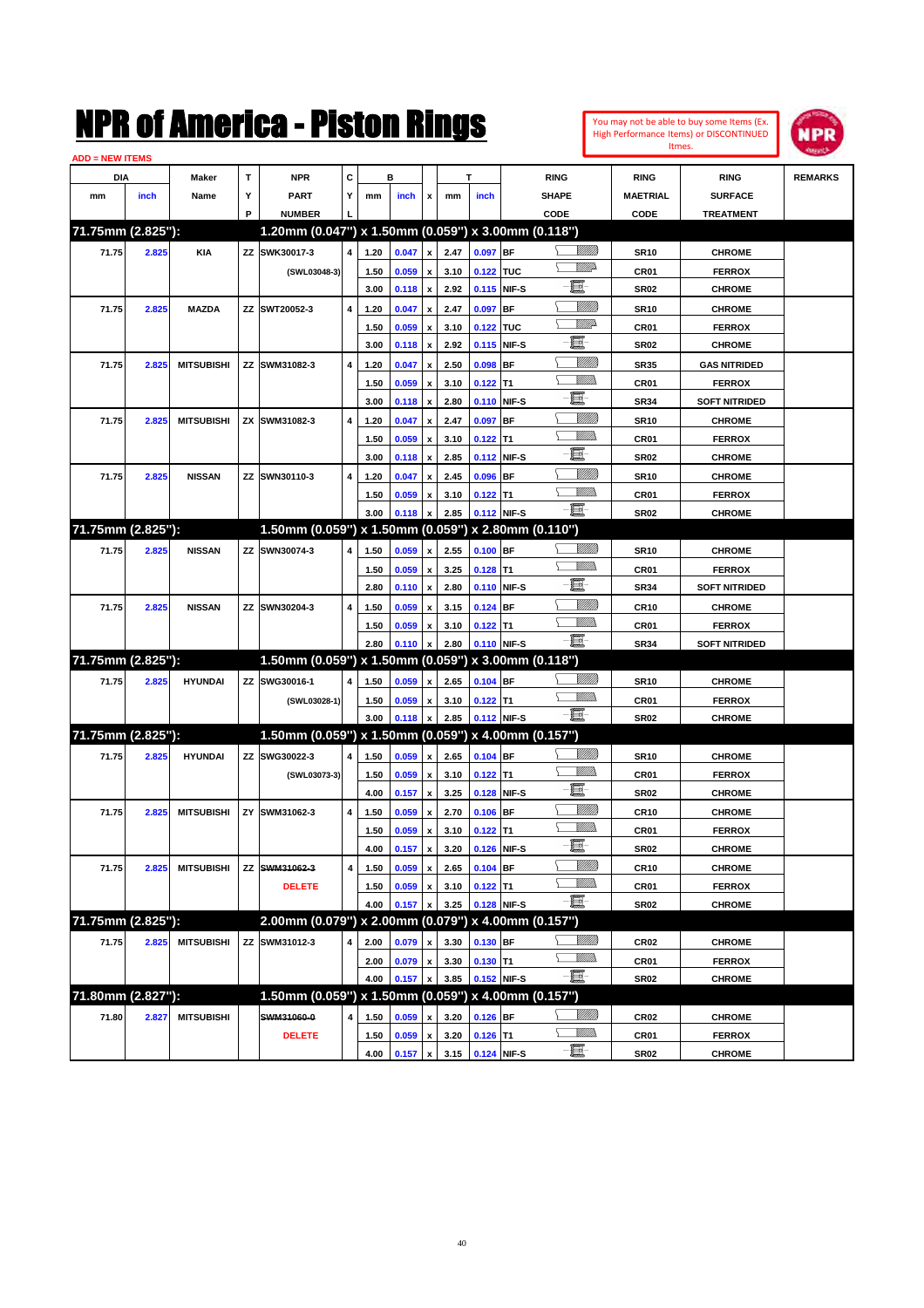| <b>ADD = NEW ITEMS</b> |       |                   |   | NMK OT AINCrica - Miston Kings                      |              |      |       |                                          |      |                  |                   |                         |                    |                  | You may not be able to buy some Items (Ex.<br>High Performance Items) or DISCONTINUED<br>Itmes. | IPR            |
|------------------------|-------|-------------------|---|-----------------------------------------------------|--------------|------|-------|------------------------------------------|------|------------------|-------------------|-------------------------|--------------------|------------------|-------------------------------------------------------------------------------------------------|----------------|
| DIA                    |       | Maker             | T | <b>NPR</b>                                          | C            |      | в     |                                          |      | T                |                   | <b>RING</b>             |                    | <b>RING</b>      | <b>RING</b>                                                                                     | <b>REMARKS</b> |
| mm                     | inch  | Name              | Υ | <b>PART</b>                                         | Y            | mm   | inch  | x                                        | mm   | inch             |                   | <b>SHAPE</b>            |                    | <b>MAETRIAL</b>  | <b>SURFACE</b>                                                                                  |                |
|                        |       |                   | P | <b>NUMBER</b>                                       |              |      |       |                                          |      |                  |                   | CODE                    |                    | CODE             | <b>TREATMENT</b>                                                                                |                |
| 71.83mm (2.828"):      |       |                   |   | 1.50mm (0.059") x 1.50mm (0.059") x 3.00mm (0.118") |              |      |       |                                          |      |                  |                   |                         |                    |                  |                                                                                                 |                |
| 71.83                  | 2.828 | <b>GMC</b>        |   | ZZ SWG10055-3                                       | 4            | 1.50 | 0.059 | $\pmb{\mathsf{x}}$                       | 3.00 | 0.118 BF         |                   |                         |                    | <b>CR10</b>      | <b>CHROME</b>                                                                                   |                |
|                        |       |                   |   |                                                     |              | 1.50 | 0.059 | $\pmb{\mathsf{x}}$                       | 3.00 | $0.118$ T1       |                   |                         | 9777)              | CR01             | <b>FERROX</b>                                                                                   |                |
|                        |       |                   |   |                                                     |              | 3.00 | 0.118 | x                                        | 3.35 |                  | 0.132 NIF-S       | E                       |                    | <b>SR02</b>      | <b>CHROME</b>                                                                                   |                |
| 71.85mm (2.829"):      |       |                   |   | 1.50mm (0.059") x 1.50mm (0.059") x 2.80mm (0.110") |              |      |       |                                          |      |                  |                   |                         |                    |                  |                                                                                                 |                |
| 71.85                  | 2.829 | <b>DAIHATSU</b>   |   | ZZ SWD10023-1                                       | $\mathbf{2}$ | 1.50 | 0.059 | x                                        | 3.00 | 0.118 BF         |                   |                         | <u> UMB</u>        | <b>CR02</b>      | <b>CHROME</b>                                                                                   |                |
|                        |       |                   |   |                                                     |              | 1.50 | 0.059 | $\pmb{\mathsf{x}}$                       | 3.00 | 0.118 TUC        |                   |                         | <u>VIII</u> D      | CR <sub>01</sub> | <b>FERROX</b>                                                                                   |                |
|                        |       |                   |   |                                                     |              | 2.80 | 0.110 | $\mathbf{x}$                             | 3.35 |                  | 0.132 NIF-S       | e.                      |                    | <b>SR02</b>      | <b>CHROME</b>                                                                                   |                |
| 72.00mm (2.835"):      |       |                   |   | 1.00mm (0.039") x 1.00mm (0.039") x 1.50mm (0.059") |              |      |       |                                          |      |                  |                   |                         |                    |                  |                                                                                                 |                |
| 72.00                  | 2.835 | <b>TOYOTA</b>     |   | ZZ SWT10223-4                                       | 3            | 1.00 | 0.039 | x                                        | 2.30 | 0.091            | <b>BF</b>         |                         | <u>Villitti</u>    | <b>SR10</b>      | <b>CHROME</b>                                                                                   |                |
|                        |       |                   |   |                                                     |              | 1.00 | 0.039 | $\pmb{\mathsf{x}}$                       | 2.30 | 0.091            | TUC               |                         | VM)                | <b>CR10</b>      | <b>FERROX</b>                                                                                   |                |
|                        |       |                   |   |                                                     |              | 1.50 | 0.059 | $\boldsymbol{\mathsf{x}}$                | 2.20 | 0.087            | NIF-H             | N                       |                    | <b>SR02</b>      | <b>CHROME</b>                                                                                   |                |
| 72.00                  | 2.835 | <b>TOYOTA</b>     |   | ZZ SWT10238-0                                       | 4            | 1.00 | 0.039 | x                                        | 2.25 | 0.089            | <b>BF-IB</b>      |                         | <u> UMM</u>        | <b>SR10</b>      | <b>CHROME</b>                                                                                   |                |
|                        |       |                   |   |                                                     |              |      |       |                                          |      |                  |                   |                         | <u>VMD</u>         |                  |                                                                                                 |                |
|                        |       |                   |   |                                                     |              | 1.00 | 0.039 | $\pmb{\mathsf{x}}$                       | 2.30 | 0.091            | TUC               | 漂                       |                    | <b>CR10</b>      | <b>FERROX</b>                                                                                   |                |
| 72.00mm (2.835"):      |       |                   |   | 1.00mm (0.039") x 1.00mm (0.039") x 2.50mm (0.098") |              | 1.50 | 0.059 | x                                        | 2.00 | 0.079            | NIF-H             |                         |                    | <b>SR02</b>      | <b>CHROME</b>                                                                                   |                |
|                        |       |                   |   |                                                     |              |      |       |                                          |      |                  |                   |                         |                    |                  |                                                                                                 |                |
| 72.00                  | 2.835 | <b>HONDA</b>      |   | SWH30414-0                                          | 4            | 1.00 | 0.039 | $\mathbf{x}$                             | 2.85 | 0.112 BF-IB      |                   |                         | <u> UMM</u><br>VM) | <b>SR10</b>      | <b>CHROME</b>                                                                                   |                |
|                        |       |                   |   | <b>DELETE</b>                                       |              | 1.00 | 0.039 | $\pmb{\mathsf{x}}$                       | 2.80 | $0.110$ T1       |                   | E                       |                    | CR <sub>01</sub> | <b>FERROX</b>                                                                                   |                |
|                        |       |                   |   |                                                     |              | 2.50 | 0.098 | $\boldsymbol{x}$                         | 2.50 |                  | 0.098 NIF-S       |                         |                    | <b>SR02</b>      | <b>CHROME</b>                                                                                   |                |
| 72.00mm (2.835"):      |       |                   |   | 1.00mm (0.039") x 1.20mm (0.047")                   |              |      |       |                                          |      |                  | x 2.00mm (0.079") |                         |                    |                  |                                                                                                 |                |
| 72.00                  | 2.835 | <b>SUZUKI</b>     |   | ZZ SWS20205-4                                       | 4            | 1.00 | 0.039 | $\boldsymbol{x}$                         | 2.50 |                  | 0.098 BF-IB       |                         | <u> UMB</u>        | <b>SR35</b>      | <b>GAS NITRIDED</b>                                                                             |                |
|                        |       |                   |   |                                                     |              | 1.20 | 0.047 | $\pmb{\mathsf{x}}$                       | 2.80 | 0.110 TUC        |                   |                         | <u>VMD</u>         | CR01             | <b>FERROX</b>                                                                                   |                |
|                        |       |                   |   |                                                     |              | 2.00 | 0.079 | $\boldsymbol{\mathsf{x}}$                | 2.50 | 0.098            | NIF-H             | 鱱                       |                    | <b>SR34</b>      | <b>SOFT NITRIDED</b>                                                                            |                |
| 72.00                  | 2.835 | <b>HONDA</b>      |   | ZZ SWH30473-4                                       | 3            | 1.00 | 0.039 | x                                        | 2.35 | 0.093            | <b>BF-IB</b>      |                         | <u> UMM</u>        | <b>SR35</b>      | <b>GAS NITRIDED</b>                                                                             |                |
|                        |       |                   |   |                                                     |              | 1.20 | 0.047 | $\pmb{\mathsf{x}}$                       | 2.80 | 0.110            | lT1               |                         | VM)                | CR01             | <b>FERROX</b>                                                                                   |                |
|                        |       |                   |   |                                                     |              | 2.00 | 0.079 | $\boldsymbol{\mathsf{x}}$                | 2.25 | 0.089            | NIF-H             | <b>THE</b>              |                    | <b>SR34</b>      | <b>SOFT NITRIDED</b>                                                                            |                |
| 72.00                  | 2.835 | <b>HYUNDAI</b>    |   | ZZ SWG30058-4                                       | 4            | 1.00 | 0.039 | x                                        | 2.25 | 0.089            | BF                |                         | <u>Millil</u>      | <b>SR10</b>      | <b>CHROME</b>                                                                                   |                |
|                        |       |                   |   |                                                     |              | 1.20 | 0.047 | $\pmb{\mathsf{x}}$                       | 2.50 | 0.098            | TUC               |                         | <u>VIII</u> D      | CR01             | <b>FERROX</b>                                                                                   |                |
|                        |       |                   |   |                                                     |              | 2.00 | 0.079 | $\boldsymbol{\mathsf{x}}$                | 1.95 | 0.077            | NIF-H             | œ                       |                    | <b>SR34</b>      | <b>SOFT NITRIDED</b>                                                                            |                |
| 72.00                  | 2.835 | <b>HYUNDAI</b>    |   | ZZ SWG30069-0                                       | 4            | 1.00 | 0.039 | x                                        | 2.25 | 0.089            | <b>BF-IB</b>      |                         | <u> UMM</u>        | <b>SR10</b>      | <b>CHROME</b>                                                                                   |                |
| <b>ADD</b>             |       |                   |   |                                                     |              | 1.20 | 0.047 | $\pmb{\mathsf{x}}$                       | 2.60 | 0.102 TUC        |                   |                         | <u>VMB</u>         | CR01             | <b>FERROX</b>                                                                                   |                |
|                        |       |                   |   |                                                     |              | 2.00 | 0.079 | $\pmb{\mathsf{x}}$                       | 1.95 |                  | 0.077 NIF-H       | $\mathbb{R}^n$          |                    | <b>SR34</b>      | <b>SOFT NITRIDED</b>                                                                            |                |
| 72.00                  | 2.835 | <b>HYUNDAI</b>    |   | ZZ SWK30028-4                                       | 4            | 1.00 | 0.039 | $\pmb{\mathsf{x}}$                       | 2.30 | 0.091            | <b>BF</b>         |                         | <u>Villida</u>     | <b>SR34</b>      | <b>GAS NITRIDED</b>                                                                             |                |
|                        |       |                   |   |                                                     |              | 1.20 | 0.047 | $\pmb{\mathsf{x}}$                       | 2.50 | <b>0.098 TUC</b> |                   |                         | <u>WW</u> A        | CR01             | <b>FERROX</b>                                                                                   |                |
|                        |       |                   |   |                                                     |              | 2.00 | 0.079 | $\boldsymbol{x}$                         | 1.95 |                  | 0.077 NIF-H       | $f_{\rm max}^{\rm exp}$ |                    | <b>SR34</b>      | <b>SOFT NITRIDED</b>                                                                            |                |
| 72.00mm (2.835"):      |       |                   |   | 1.00mm (0.039") x 1.20mm (0.047") x 2.80mm (0.110") |              |      |       |                                          |      |                  |                   |                         |                    |                  |                                                                                                 |                |
| 72.00                  | 2.835 | <b>HI PERFORM</b> |   | XC2835                                              | $\mathbf{1}$ | 1.00 | 0.039 | $\pmb{\mathsf{x}}$                       | 2.60 | $0.102$ BF       |                   |                         | <u>Millit</u>      | <b>SR10</b>      | <b>CHROME</b>                                                                                   |                |
|                        |       |                   |   |                                                     |              | 1.20 | 0.047 | $\pmb{\mathsf{x}}$                       | 3.20 | $0.126$ T1       |                   |                         | <u>VMMs</u>        | CR01             | <b>FERROX</b>                                                                                   |                |
|                        |       |                   |   |                                                     |              | 2.80 | 0.110 | $\pmb{\mathsf{x}}$                       | 2.80 |                  | 0.110 NIF-S       | e-                      |                    | <b>SR02</b>      | <b>CHROME</b>                                                                                   |                |
| 72.00                  | 2.835 | <b>HI PERFORM</b> |   | <b>XC2835LG</b>                                     | $\mathbf{1}$ | 1.00 | 0.039 | $\pmb{\mathsf{x}}$                       | 2.60 | $0.102$ BF       |                   |                         | <u>Milli</u> b     | <b>SR10</b>      | <b>CHROME</b>                                                                                   |                |
|                        |       |                   |   |                                                     |              | 1.20 | 0.047 |                                          | 3.20 | $0.126$ T1       |                   |                         | <u>Willib</u>      | CR01             | <b>FERROX</b>                                                                                   |                |
|                        |       |                   |   |                                                     |              | 2.80 | 0.110 | $\pmb{\mathsf{x}}$<br>$\pmb{\mathsf{x}}$ | 2.80 |                  | 0.110 NIF-S       | e.                      |                    | <b>SR02</b>      | <b>CHROME</b>                                                                                   |                |
|                        |       |                   |   |                                                     |              |      |       |                                          |      |                  |                   |                         | <u>Villitti</u>    |                  |                                                                                                 |                |
| 72.00                  | 2.835 | <b>HI PERFORM</b> |   | 21-GNH07200                                         | $\mathbf{1}$ | 1.00 | 0.039 | $\pmb{\mathsf{x}}$                       | 2.70 | 0.106 BF         |                   |                         | <u>Willi</u>       | <b>SR34</b>      | <b>GAS NITRIDED</b>                                                                             |                |
|                        |       |                   |   |                                                     |              | 1.20 | 0.047 | $\pmb{\mathsf{x}}$                       | 3.00 | 0.118 TUH        |                   | H                       |                    | CR01             | <b>FERROX</b>                                                                                   |                |
|                        |       |                   |   |                                                     |              | 2.80 | 0.110 | $\pmb{\mathsf{x}}$                       | 2.80 |                  | 0.110 NIF-H       |                         | <u>Millit</u>      | <b>SR34</b>      | <b>SOFT NITRIDED</b>                                                                            |                |
| 72.00                  | 2.835 | <b>HONDA</b>      |   | ZZ SWH30219-0                                       | 4            | 1.00 | 0.039 | $\pmb{\mathsf{x}}$                       | 2.80 | 0.110 BF         |                   |                         | <u>Willib</u>      | <b>SR10</b>      | <b>CHROME</b>                                                                                   |                |
|                        |       |                   |   |                                                     |              | 1.20 | 0.047 | x                                        | 3.20 | $0.126$ T1       |                   | e                       |                    | CR01             | <b>FERROX</b>                                                                                   |                |
|                        |       |                   |   |                                                     |              | 2.80 | 0.110 | $\pmb{\mathsf{x}}$                       | 3.00 |                  | 0.118 NIF-S       |                         |                    | <b>SR02</b>      | <b>CHROME</b>                                                                                   |                |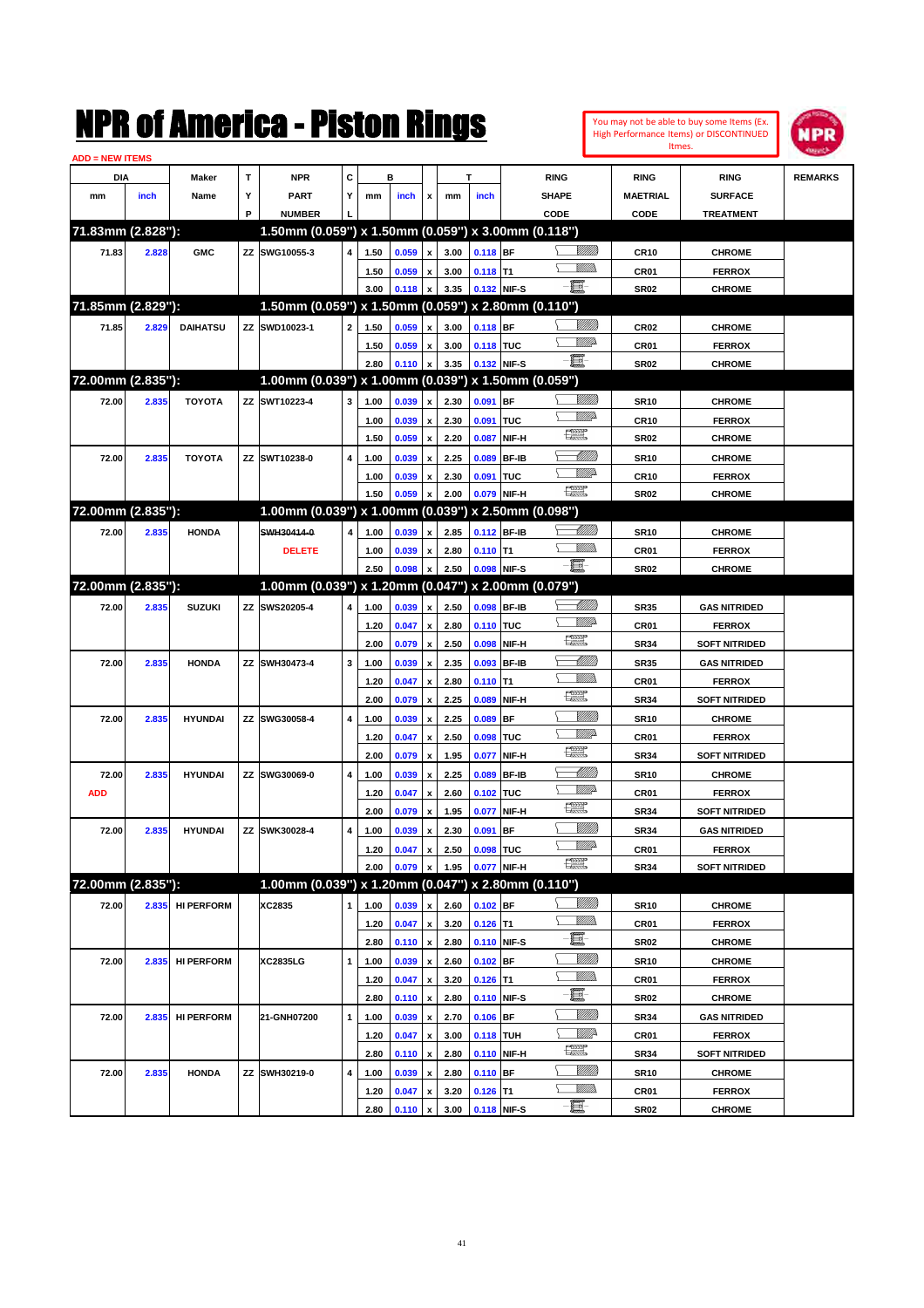

| <b>ADD = NEW ITEMS</b> |       |                   |   |                                                     |                |      |         |                           |      |                  |              |                                                                                                                                                                                                                                                                                                                                                                                                                          |                  |                      |                |
|------------------------|-------|-------------------|---|-----------------------------------------------------|----------------|------|---------|---------------------------|------|------------------|--------------|--------------------------------------------------------------------------------------------------------------------------------------------------------------------------------------------------------------------------------------------------------------------------------------------------------------------------------------------------------------------------------------------------------------------------|------------------|----------------------|----------------|
| <b>DIA</b>             |       | Maker             | T | <b>NPR</b>                                          | C              |      | в       |                           |      |                  |              | <b>RING</b>                                                                                                                                                                                                                                                                                                                                                                                                              | <b>RING</b>      | <b>RING</b>          | <b>REMARKS</b> |
| mm                     | inch  | Name              | Y | <b>PART</b>                                         | Y              | mm   | inch    | x                         | mm   | inch             |              | <b>SHAPE</b>                                                                                                                                                                                                                                                                                                                                                                                                             | <b>MAETRIAL</b>  | <b>SURFACE</b>       |                |
|                        |       |                   | P | <b>NUMBER</b>                                       |                |      |         |                           |      |                  |              | CODE                                                                                                                                                                                                                                                                                                                                                                                                                     | CODE             | <b>TREATMENT</b>     |                |
| 72.00mm (2.835"):      |       |                   |   | 1.20mm (0.047") x 1.20mm (0.047") x 2.00mm (0.079") |                |      |         |                           |      |                  |              |                                                                                                                                                                                                                                                                                                                                                                                                                          |                  |                      |                |
| 72.00                  | 2.835 | <b>DAIHATSU</b>   |   | ZZ SWD10050-0                                       | 4              | 1.20 | 0.047   | $\mathbf{x}$              | 2.45 |                  | 0.096 BF-IB  | <u> UMB</u>                                                                                                                                                                                                                                                                                                                                                                                                              | <b>SR10</b>      | <b>CHROME</b>        |                |
|                        |       |                   |   |                                                     |                | 1.20 | 0.047   | $\boldsymbol{x}$          | 2.60 | 0.102 TUC        |              | \ <i>\\\\\\\\</i> }                                                                                                                                                                                                                                                                                                                                                                                                      | <b>CR01</b>      | <b>FERROX</b>        |                |
|                        |       |                   |   |                                                     |                | 2.00 | 0.079   | $\pmb{\mathsf{x}}$        | 2.15 |                  | 0.085 NIF-S  | $-\blacksquare$                                                                                                                                                                                                                                                                                                                                                                                                          | <b>SR02</b>      | <b>CHROME</b>        |                |
| 72.00                  | 2.835 | <b>DAIHATSU</b>   |   | ZZ SWD10053-0                                       | 3              | 1.20 | 0.047   | $\pmb{\mathsf{x}}$        | 2.50 |                  | 0.098 BF-IB  |                                                                                                                                                                                                                                                                                                                                                                                                                          | <b>SR35</b>      | <b>GAS NITRIDED</b>  |                |
|                        |       |                   |   |                                                     |                | 1.20 | 0.047   | $\pmb{\mathsf{x}}$        | 2.30 | 0.091 TUC        |              | <u>Willia</u>                                                                                                                                                                                                                                                                                                                                                                                                            | <b>CR01</b>      | <b>FERROX</b>        |                |
|                        |       |                   |   |                                                     |                | 2.00 | 0.079   | $\pmb{\mathsf{x}}$        | 2.25 |                  | 0.089 NIF-H  | $\frac{1}{2}$                                                                                                                                                                                                                                                                                                                                                                                                            | <b>SR34</b>      | <b>SOFT NITRIDED</b> |                |
| 72.00                  | 2.835 | <b>HYUNDAI</b>    |   | ZZ SWG30036-2                                       | 4              | 1.20 | 0.047   | $\pmb{\mathsf{x}}$        | 2.65 |                  | 0.104 BF-IB  | $\begin{matrix} \begin{matrix} \end{matrix} \\ \end{matrix}$                                                                                                                                                                                                                                                                                                                                                             | <b>SR10</b>      | <b>CHROME</b>        |                |
|                        |       |                   |   |                                                     |                | 1.20 | 0.047   | $\pmb{\mathsf{x}}$        | 3.00 | <b>0.118 TUC</b> |              | <u>Willi</u> da                                                                                                                                                                                                                                                                                                                                                                                                          | CR01             | <b>FERROX</b>        |                |
|                        |       |                   |   |                                                     |                | 2.00 | 0.079   | $\pmb{\mathsf{x}}$        | 2.50 |                  | 0.098 NIF-S  | $-\blacksquare$                                                                                                                                                                                                                                                                                                                                                                                                          | <b>SR02</b>      | <b>CHROME</b>        |                |
| 71.75                  | 2.825 | <b>NISSAN</b>     |   | ZZ SWN30135-4                                       | 4              | 1.20 | 0.047   | $\boldsymbol{\mathsf{x}}$ | 2.45 | $0.096$ BF       |              | <u>Sillilli</u>                                                                                                                                                                                                                                                                                                                                                                                                          | <b>SR10</b>      | <b>CHROME</b>        |                |
|                        |       |                   |   |                                                     |                | 1.20 | 0.047   | $\pmb{\mathsf{x}}$        | 2.70 | $0.106$ T1       |              | WM).<br>↸                                                                                                                                                                                                                                                                                                                                                                                                                | <b>CR01</b>      | <b>FERROX</b>        |                |
|                        |       |                   |   |                                                     |                | 2.00 | 0.079   | $\pmb{\mathsf{x}}$        | 2.20 |                  | 0.087 NIF-H  | $\begin{picture}(20,20) \put(0,0){\dashbox{0.5}(20,0){ }} \thicklines \put(0,0){\dashbox{0.5}(20,0){ }} \thicklines \put(0,0){\dashbox{0.5}(20,0){ }} \thicklines \put(0,0){\dashbox{0.5}(20,0){ }} \thicklines \put(0,0){\dashbox{0.5}(20,0){ }} \thicklines \put(0,0){\dashbox{0.5}(20,0){ }} \thicklines \put(0,0){\dashbox{0.5}(20,0){ }} \thicklines \put(0,0){\dashbox{0.5}(20,0){ }} \thicklines \put(0,0){\dash$ | <b>SR02</b>      | <b>CHROME</b>        |                |
| 72.00                  | 2.835 | <b>TOYOTA</b>     |   | ZZ SWT10219-0                                       | 4              | 1.20 | 0.047   | $\boldsymbol{\mathsf{x}}$ | 2.50 |                  | 0.098 BF-IB  | <u> UMM</u>                                                                                                                                                                                                                                                                                                                                                                                                              | <b>SR35</b>      | <b>GAS NITRIDED</b>  |                |
|                        |       |                   |   |                                                     |                | 1.20 | 0.047   | $\boldsymbol{x}$          | 2.30 | 0.091 TUC        |              | WMA                                                                                                                                                                                                                                                                                                                                                                                                                      | <b>CR01</b>      | <b>FERROX</b>        |                |
|                        |       |                   |   |                                                     |                | 2.00 | 0.079   | $\pmb{\mathsf{x}}$        | 2.25 |                  | 0.089 NIF-H  | 環                                                                                                                                                                                                                                                                                                                                                                                                                        | <b>SR34</b>      | <b>SOFT NITRIDED</b> |                |
| 72.00                  | 2.835 | <b>TOYOTA</b>     |   | ZZ SWT10220-0                                       | 4              | 1.20 | 0.047   | $\boldsymbol{x}$          | 2.30 | 0.091 BF         |              | VIII))                                                                                                                                                                                                                                                                                                                                                                                                                   | <b>SR35</b>      | <b>GAS NITRIDED</b>  |                |
|                        |       |                   |   |                                                     |                | 1.20 | 0.047   | $\pmb{\mathsf{x}}$        | 2.60 | 0.102 TUC        |              | <b>W///2</b>                                                                                                                                                                                                                                                                                                                                                                                                             | CR <sub>01</sub> | <b>FERROX</b>        |                |
|                        |       |                   |   |                                                     |                | 2.00 | 0.079   | $\mathbf{x}$              | 2.25 |                  | 0.089 NIF-H  | <b>DEST</b>                                                                                                                                                                                                                                                                                                                                                                                                              | <b>SR34</b>      | <b>SOFT NITRIDED</b> |                |
| 72.00mm (2.835"):      |       |                   |   | 1.20mm (0.047") x 1.20mm (0.047") x 2.50mm (0.098") |                |      |         |                           |      |                  |              |                                                                                                                                                                                                                                                                                                                                                                                                                          |                  |                      |                |
| 72.00                  | 2.835 | <b>DAIHATSU</b>   |   | ZZ SWD10047-0                                       | 3              | 1.20 | 0.047   | x                         | 2.45 |                  | 0.096 BF-IB  | -UMM)                                                                                                                                                                                                                                                                                                                                                                                                                    | <b>SR10</b>      | <b>CHROME</b>        |                |
|                        |       |                   |   |                                                     |                | 1.20 | 0.047   | x                         | 2.90 | 0.114 TUC        |              | <b>W///2</b>                                                                                                                                                                                                                                                                                                                                                                                                             | CR <sub>01</sub> | <b>FERROX</b>        |                |
|                        |       |                   |   |                                                     |                | 2.50 | 0.098   | $\pmb{\mathsf{x}}$        | 2.55 |                  | 0.100 NIF-S  | - <b>e</b>                                                                                                                                                                                                                                                                                                                                                                                                               | <b>SR02</b>      | <b>CHROME</b>        |                |
| 72.00                  | 2.835 | <b>HONDA</b>      |   | ZZ YWH30442-4                                       | $\mathbf{1}$   | 1.20 | 0.047   |                           | 2.55 |                  | 0.100 BF-IB  | — MMB                                                                                                                                                                                                                                                                                                                                                                                                                    | <b>SR35</b>      | <b>PVD</b>           |                |
|                        |       |                   |   |                                                     |                | 1.20 | 0.047   | $\pmb{\mathsf{x}}$        | 2.80 | $0.110$ T1       |              | <b>Willia</b>                                                                                                                                                                                                                                                                                                                                                                                                            | <b>CR01</b>      | <b>FERROX</b>        |                |
|                        |       |                   |   |                                                     |                | 2.50 | 0.098   | $\pmb{\mathsf{x}}$        | 2.50 |                  | 0.098 NIF-H  | 環                                                                                                                                                                                                                                                                                                                                                                                                                        | SR <sub>02</sub> | <b>PVD</b>           |                |
| 72.00                  | 2.835 | <b>HONDA</b>      |   | ZY YWH30442-4                                       | 1              | 1.20 | 0.047   | $\boldsymbol{x}$          | 2.45 | 0.096 BF-IB      |              |                                                                                                                                                                                                                                                                                                                                                                                                                          | <b>SR10</b>      | <b>CHROME</b>        |                |
|                        |       |                   |   |                                                     |                | 1.20 | 0.047   | $\boldsymbol{\mathsf{x}}$ | 2.80 | $0.110$ T1       |              | WWW.                                                                                                                                                                                                                                                                                                                                                                                                                     | <b>CR01</b>      | <b>FERROX</b>        |                |
|                        |       |                   |   |                                                     |                | 2.50 | 0.098   | $\pmb{\mathsf{x}}$        | 2.50 |                  | 0.098 NIF-H  | 體                                                                                                                                                                                                                                                                                                                                                                                                                        | <b>SR02</b>      | <b>CHROME</b>        |                |
| 72.00                  | 2.835 | <b>NISSAN</b>     |   | ZZ SWN30128-0                                       | 4              | 1.20 | 0.047   | $\pmb{\mathsf{x}}$        | 2.65 | $0.104$ BF       |              | VM))                                                                                                                                                                                                                                                                                                                                                                                                                     | <b>SR10</b>      | <b>CHROME</b>        |                |
|                        |       |                   |   |                                                     |                | 1.20 | 0.047   | $\pmb{\mathsf{x}}$        | 3.10 | $0.122$ T1       |              | \ #####                                                                                                                                                                                                                                                                                                                                                                                                                  | CR <sub>01</sub> | <b>FERROX</b>        |                |
|                        |       |                   |   |                                                     |                | 2.50 | 0.098   |                           | 2.55 |                  | 0.100 NIF-S  | $-\blacksquare$                                                                                                                                                                                                                                                                                                                                                                                                          | <b>SR02</b>      | <b>CHROME</b>        |                |
| 72.00mm (2.835"):      |       |                   |   | 1.20mm (0.047") x 1.50mm (0.059") x 2.80mm (0.110") |                |      |         |                           |      |                  |              |                                                                                                                                                                                                                                                                                                                                                                                                                          |                  |                      |                |
| 72.00                  | 2.835 | <b>MITSUBISHI</b> |   | ZZ SWM31141-4                                       | $\overline{4}$ | 1.20 | 0.047   | $\boldsymbol{x}$          | 2.50 | $0.098$ BF       |              | <u>Sillilli</u>                                                                                                                                                                                                                                                                                                                                                                                                          | <b>SR35</b>      | <b>GAS NITRIDED</b>  |                |
|                        |       |                   |   |                                                     |                | 1.50 | 0.059   | $\boldsymbol{\mathsf{x}}$ | 3.10 | $0.122$ T1       |              | \ <i>\\\\\\\\</i>                                                                                                                                                                                                                                                                                                                                                                                                        | CR01             | <b>FERROX</b>        |                |
|                        |       |                   |   |                                                     |                | 2.80 | 0.110   | $\boldsymbol{\mathsf{x}}$ | 2.55 | 0.100 NIF-S      |              | ·ii                                                                                                                                                                                                                                                                                                                                                                                                                      | <b>SR02</b>      | <b>CHROME</b>        |                |
| 72.00                  | 2.835 | <b>SUZUKI</b>     |   | ZZ SWS20209-0                                       | 4              | 1.20 | 0.047   | $\boldsymbol{\mathsf{x}}$ | 2.70 |                  | 0.106 BF-IB  | <u> Millits</u>                                                                                                                                                                                                                                                                                                                                                                                                          | <b>SR35</b>      | <b>GAS NITRIDED</b>  |                |
|                        |       |                   |   |                                                     |                | 1.50 | 0.059   | $\pmb{\mathsf{x}}$        | 3.20 |                  | 0.126 ES-TUC | <u>Willi</u> a                                                                                                                                                                                                                                                                                                                                                                                                           | CR01             | <b>FERROX</b>        |                |
|                        |       |                   |   |                                                     |                | 2.80 | 0.110 x |                           | 2.80 |                  | 0.110 NIF-H  | 讓                                                                                                                                                                                                                                                                                                                                                                                                                        | <b>SR34</b>      | <b>SOFT NITRIDED</b> |                |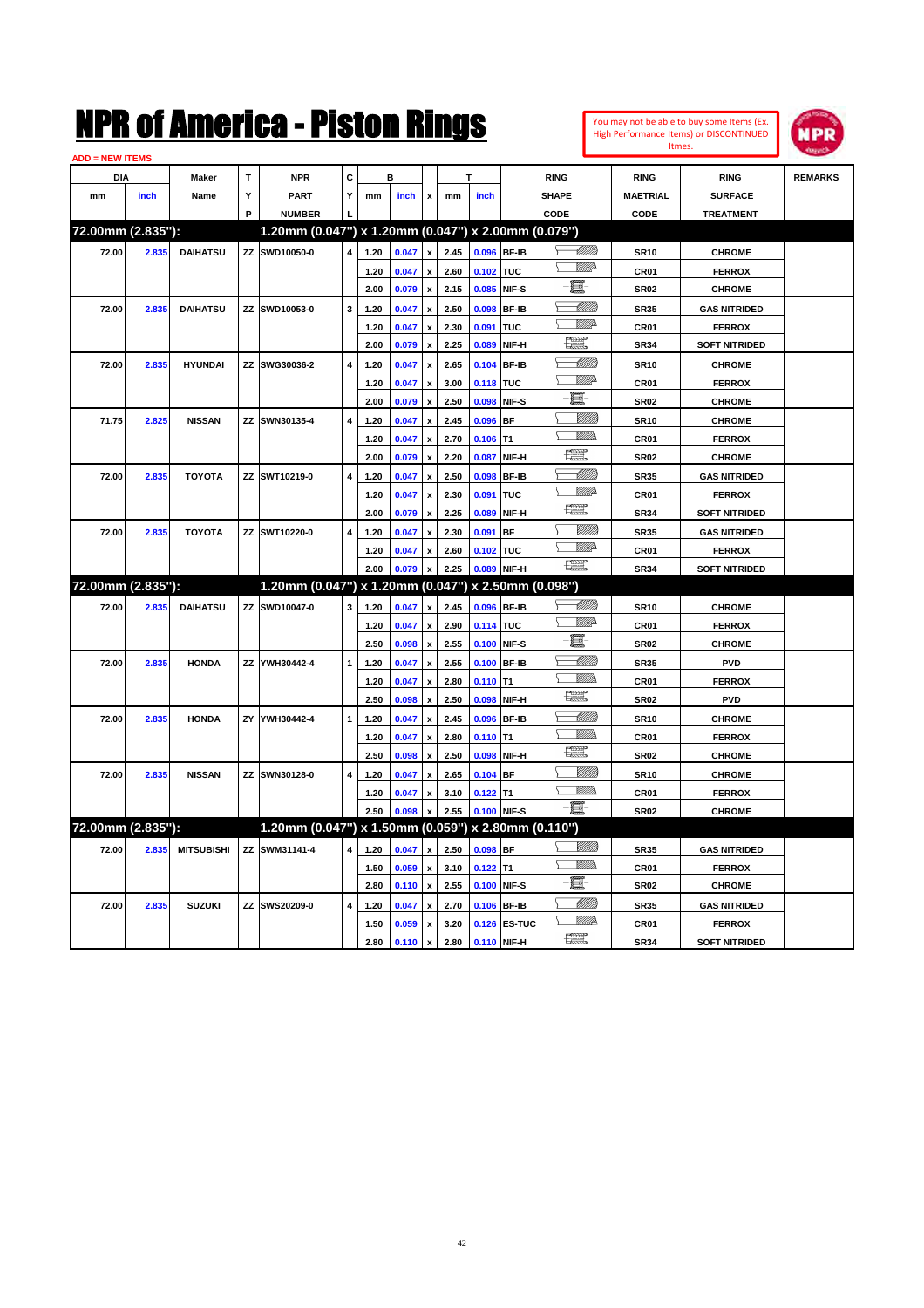

| <b>ADD = NEW ITEMS</b> |       |                   |   |                                                     |   |      |           |                           |      |             |             |                 |                  |                      |                |
|------------------------|-------|-------------------|---|-----------------------------------------------------|---|------|-----------|---------------------------|------|-------------|-------------|-----------------|------------------|----------------------|----------------|
| <b>DIA</b>             |       | Maker             | Т | <b>NPR</b>                                          | c |      | в         |                           |      | т           |             | <b>RING</b>     | <b>RING</b>      | <b>RING</b>          | <b>REMARKS</b> |
| mm                     | inch  | Name              | Y | <b>PART</b>                                         | Y | mm   | inch      | $\mathbf{x}$              | mm   | inch        |             | <b>SHAPE</b>    | <b>MAETRIAL</b>  | <b>SURFACE</b>       |                |
|                        |       |                   | P | <b>NUMBER</b>                                       |   |      |           |                           |      |             |             | CODE            | CODE             | <b>TREATMENT</b>     |                |
| 72.00mm (2.835"):      |       |                   |   | 1.20mm (0.047") x 1.50mm (0.059") x 3.00mm (0.118") |   |      |           |                           |      |             |             |                 |                  |                      |                |
| 72.00                  | 2.835 | <b>KIA</b>        |   | ZZ SWK30017-4                                       | 4 | 1.20 | 0.047     | $\pmb{\mathsf{x}}$        | 2.47 | $0.097$ BF  |             | VM))            | <b>SR10</b>      | <b>CHROME</b>        |                |
|                        |       |                   |   | (SWL03048-4)                                        |   | 1.50 | 0.059     | $\boldsymbol{\mathsf{x}}$ | 3.10 | 0.122 TUC   |             | <u>WW</u> A     | CR01             | <b>FERROX</b>        |                |
|                        |       |                   |   |                                                     |   | 3.00 | $0.118$ x |                           | 2.92 |             | 0.115 NIF-S | e.              | <b>SR02</b>      | <b>CHROME</b>        |                |
| 72.00                  | 2.835 | <b>MAZDA</b>      |   | ZZ SWT20052-4                                       | 4 | 1.20 | 0.047     | x                         | 2.47 | $0.097$ BF  |             | VIIII)          | <b>SR10</b>      | <b>CHROME</b>        |                |
|                        |       |                   |   |                                                     |   | 1.50 | 0.059     | x                         | 3.10 | 0.122 TUC   |             | <u>VM</u> D     | CR01             | <b>FERROX</b>        |                |
|                        |       |                   |   |                                                     |   | 3.00 | 0.118     | $\pmb{\mathsf{x}}$        | 2.92 | 0.115 NIF-S |             | E.              | <b>SR02</b>      | <b>CHROME</b>        |                |
| 72.00                  | 2.835 | <b>MITSUBISHI</b> |   | ZZ SWM31082-4                                       | 4 | 1.20 | 0.047     | $\pmb{\mathsf{x}}$        | 2.50 | $0.098$ BF  |             | <u>Villitti</u> | <b>SR35</b>      | <b>GAS NITRIDED</b>  |                |
|                        |       |                   |   |                                                     |   | 1.50 | 0.059     | $\pmb{\mathsf{x}}$        | 3.10 | $0.122$ T1  |             | .<br>VMD        | CR <sub>01</sub> | <b>FERROX</b>        |                |
|                        |       |                   |   |                                                     |   | 3.00 | 0.118     | $\pmb{\mathsf{x}}$        | 2.80 | 0.110 NIF-S |             | - 1             | <b>SR34</b>      | <b>SOFT NITRIDED</b> |                |
| 72.00                  | 2.835 | <b>MITSUBISHI</b> |   | ZX SWM31082-4                                       | 4 | 1.20 | 0.047     | $\pmb{\mathsf{x}}$        | 2.47 | 0.097 BF    |             |                 | <b>SR10</b>      | <b>CHROME</b>        |                |
|                        |       |                   |   |                                                     |   | 1.50 | 0.059     | $\pmb{\mathsf{x}}$        | 3.10 | $0.122$ T1  |             | VM).            | CR <sub>01</sub> | <b>FERROX</b>        |                |
|                        |       |                   |   |                                                     |   | 3.00 | 0.118     | $\pmb{\mathsf{x}}$        | 2.85 | 0.112 NIF-S |             | e.              | <b>SR02</b>      | <b>CHROME</b>        |                |
| 72.00                  | 2.835 | <b>NISSAN</b>     |   | ZZ SWN30110-4                                       | 4 | 1.20 | 0.047     | $\boldsymbol{\mathsf{x}}$ | 2.45 | $0.096$ BF  |             | <u>Villitti</u> | SR <sub>10</sub> | <b>CHROME</b>        |                |
|                        |       |                   |   |                                                     |   | 1.50 | 0.059     | x                         | 3.10 | $0.122$ T1  |             | VM))            | CR01             | <b>FERROX</b>        |                |
|                        |       |                   |   |                                                     |   | 3.00 | 0.118     |                           | 2.85 |             | 0.112 NIF-S | - 1             | <b>SR02</b>      | <b>CHROME</b>        |                |
| 72.00mm (2.835"):      |       |                   |   | 1.50mm (0.059") x 1.50mm (0.059") x 2.80mm (0.110") |   |      |           |                           |      |             |             |                 |                  |                      |                |
| 72.00                  | 2.835 | <b>DAIHATSU</b>   |   | ZZ SWD10041-0                                       | 3 | 1.50 | 0.059     | $\boldsymbol{x}$          | 3.00 | 0.118 BF    |             | <u>Sillilli</u> | <b>SR10</b>      | <b>CHROME</b>        |                |
|                        |       |                   |   |                                                     |   | 1.50 | 0.059     | $\mathbf{x}$              | 2.90 | $0.114$ T1  |             | <u>Villida</u>  | CR <sub>01</sub> | <b>FERROX</b>        |                |
|                        |       |                   |   |                                                     |   | 2.80 | 0.110     | $\pmb{\mathsf{x}}$        | 2.55 |             | 0.100 NIF-S | ·ii             | <b>SR02</b>      | <b>CHROME</b>        |                |
| 72.00                  | 2.835 | <b>HONDA</b>      |   | <b>ZY SWH30184-0</b>                                | 4 | 1.50 | 0.059     | $\pmb{\mathsf{x}}$        | 2.85 | 0.112 BF    |             | <br>Viited      | <b>SR10</b>      | <b>CHROME</b>        |                |
|                        |       |                   |   |                                                     |   | 1.50 | 0.059     | $\pmb{\mathsf{x}}$        | 3.40 | $0.134$ T1  |             | <u>Willib</u>   | CR01             | <b>FERROX</b>        |                |
|                        |       |                   |   |                                                     |   | 2.80 | 0.110     | $\boldsymbol{\mathsf{x}}$ | 3.10 | 0.122 NIF-S |             | e.              | <b>SR02</b>      | <b>CHROME</b>        |                |
| 72.00                  | 2.835 | <b>NISSAN</b>     |   | ZZ SWN30074-4                                       | 4 | 1.50 | 0.059     | $\boldsymbol{\mathsf{x}}$ | 2.55 | $0.100$ BF  |             |                 | <b>SR10</b>      | <b>CHROME</b>        |                |
|                        |       |                   |   |                                                     |   | 1.50 | 0.059     | x                         | 3.25 | $0.128$ T1  |             | VM))            | CR <sub>01</sub> | <b>FERROX</b>        |                |
|                        |       |                   |   |                                                     |   | 2.80 | 0.110     | $\boldsymbol{\mathsf{x}}$ | 2.80 | 0.110 NIF-S |             | e.              | <b>SR34</b>      | <b>SOFT NITRIDED</b> |                |
| 72.00                  | 2.835 | <b>NISSAN</b>     |   | ZZ SWN30204-4                                       | 4 | 1.50 | 0.059     | $\pmb{\mathsf{x}}$        | 3.15 | 0.124 BF    |             | <u>UMB</u>      | CR10             | <b>CHROME</b>        |                |
|                        |       |                   |   |                                                     |   | 1.50 | 0.059     | x                         | 3.10 | $0.122$ T1  |             | .<br>VMD        | CR01             | <b>FERROX</b>        |                |
|                        |       |                   |   |                                                     |   | 2.80 | 0.110     | $\pmb{\mathsf{x}}$        | 2.80 |             | 0.110 NIF-S | $-\Xi$ -        | <b>SR34</b>      | <b>SOFT NITRIDED</b> |                |
| 72.00mm (2.835"):      |       |                   |   | 1.50mm (0.059") x 1.50mm (0.059") x 3.00mm (0.118") |   |      |           |                           |      |             |             |                 |                  |                      |                |
| 72.00                  | 2.835 | <b>HYUNDAI</b>    |   | ZZ SWG30016-2                                       | 4 | 1.50 | 0.059     | $\boldsymbol{\mathsf{x}}$ | 2.65 | $0.104$ BF  |             |                 | <b>SR10</b>      | <b>CHROME</b>        |                |
|                        |       |                   |   | (SWL03028-2)                                        |   | 1.50 | 0.059     | x                         | 3.10 | $0.122$ T1  |             | <u>MMa</u>      | CR01             | <b>FERROX</b>        |                |
|                        |       |                   |   |                                                     |   | 3.00 | $0.118$ x |                           | 2.85 | 0.112 NIF-S |             | $-\mathbf{H}$   | <b>SR02</b>      | <b>CHROME</b>        |                |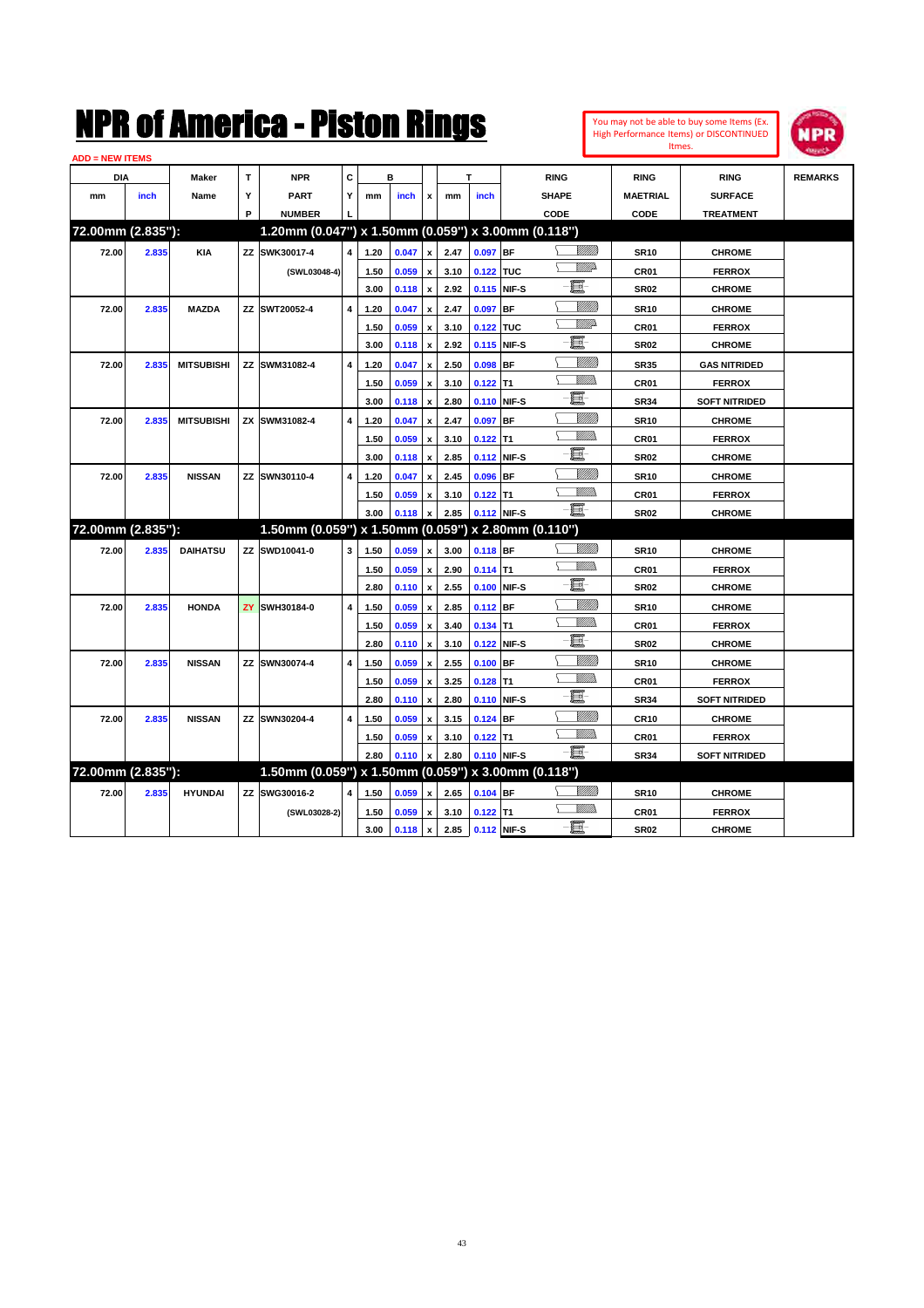| You may not be able to buy some Items (Ex.     |
|------------------------------------------------|
| <b>High Performance Items) or DISCONTINUED</b> |
| Itmes.                                         |



| <b>ADD = NEW ITEMS</b>         |       |                   |    |                                                     |                |              |                |                    |              |             |             |                 |                  |                      |                |
|--------------------------------|-------|-------------------|----|-----------------------------------------------------|----------------|--------------|----------------|--------------------|--------------|-------------|-------------|-----------------|------------------|----------------------|----------------|
| DIA                            |       | Maker             | т  | <b>NPR</b>                                          | С              |              | в              |                    |              | т           |             | <b>RING</b>     | <b>RING</b>      | <b>RING</b>          | <b>REMARKS</b> |
| mm                             | inch  | Name              | Υ  | <b>PART</b>                                         | Y              | mm           | inch           | x                  | mm           | inch        |             | <b>SHAPE</b>    | <b>MAETRIAL</b>  | <b>SURFACE</b>       |                |
|                                |       |                   | P  | <b>NUMBER</b>                                       |                |              |                |                    |              |             |             | CODE            | CODE             | <b>TREATMENT</b>     |                |
| 72.00mm (2.835"):              |       |                   |    | 1.50mm (0.059") x 1.50mm (0.059") x 4.00mm (0.157") |                |              |                |                    |              |             |             |                 |                  |                      |                |
| 72.00                          | 2.835 | <b>HONDA</b>      |    | SWH30109-0                                          | 4              | 1.50         | 0.059          | x                  | 3.40         | 0.134 BF    |             | <u> UMB</u>     | <b>CR02</b>      | <b>CHROME</b>        |                |
|                                |       |                   |    | <b>DELETE</b>                                       |                | 1.50         | 0.059          |                    | 3.40         | $0.134$ T1  |             | <br>Mad         | CR01             | <b>FERROX</b>        |                |
|                                |       |                   |    |                                                     |                | 4.00         | 0.157          | x                  | 3.07         |             | 0.121 NIF-S | E               | <b>SR02</b>      | <b>CHROME</b>        |                |
| 72.00                          | 2.835 | <b>HONDA</b>      |    | ZZ SWH30162-0                                       | 4              | 1.50         | 0.059          |                    | 3.10         | $0.122$ BF  |             | <u>Sillilli</u> | <b>SR10</b>      | <b>CHROME</b>        |                |
|                                |       |                   |    |                                                     |                | 1.50         | 0.059          | x                  | 3.40         | $0.134$ T1  |             | <br>Mar         | CR01             | <b>FERROX</b>        |                |
|                                |       |                   |    |                                                     |                | 4.00         | 0.157          | x                  | 3.07         | 0.121       | NIF-S       | e               | <b>SR02</b>      | <b>CHROME</b>        |                |
| 72.00                          | 2.835 | <b>HYUNDAI</b>    |    | ZZ SWG30022-4                                       | 4              | 1.50         | 0.059          |                    | 2.65         | $0.104$ BF  |             | <u>Sillilli</u> | <b>SR10</b>      | <b>CHROME</b>        |                |
|                                |       |                   |    | (SWL03073-4)                                        |                | 1.50         | 0.059          | x                  | 3.10         | $0.122$ T1  |             | UM)             | CR01             | <b>FERROX</b>        |                |
|                                |       |                   |    |                                                     |                | 4.00         | 0.157          | x                  | 3.25         |             | 0.128 NIF-S | E               | <b>SR02</b>      | <b>CHROME</b>        |                |
| 72.00                          | 2.835 | <b>MITSUBISHI</b> | ΖY | SWM31062-4                                          | $\overline{4}$ | 1.50         | 0.059          |                    | 2.70         | $0.106$ BF  |             | <u>Sillilli</u> | <b>CR10</b>      | <b>CHROME</b>        |                |
|                                |       |                   |    |                                                     |                | 1.50         | 0.059          | x                  | 3.10         | $0.122$ T1  |             | UM)             | CR01             | <b>FERROX</b>        |                |
|                                |       |                   |    |                                                     |                | 4.00         | 0.157          | x                  | 3.20         |             | 0.126 NIF-S | E               | <b>SR02</b>      | <b>CHROME</b>        |                |
| 72.00                          | 2.835 | <b>MITSUBISHI</b> | ZZ | SWM31062-4                                          | 4              | 1.50         | 0.059          |                    | 2.65         | $0.104$ BF  |             | <u>Sillilli</u> | <b>CR10</b>      | <b>CHROME</b>        |                |
|                                |       |                   |    | <b>DELETE</b>                                       |                | 1.50         | 0.059          |                    | 3.10         | $0.122$ T1  |             | .<br>VMD        | CR01             | <b>FERROX</b>        |                |
|                                |       |                   |    |                                                     |                | 4.00         | 0.157          |                    | 3.25         |             | 0.128 NIF-S | -8              | <b>SR02</b>      | <b>CHROME</b>        |                |
| 72.00mm (2.835"):              |       |                   |    | 2.00mm (0.079") x 2.00mm (0.079") x 4.00mm (0.157") |                |              |                |                    |              |             |             |                 |                  |                      |                |
| 72.00                          | 2.835 | <b>MITSUBISHI</b> |    | ZZ SWM31012-4                                       | 4              | 2.00         | 0.079          | x                  | 3.30         | $0.130$ BF  |             | <u> UMB</u>     | <b>CR02</b>      | <b>CHROME</b>        |                |
|                                |       |                   |    |                                                     |                | 2.00         | 0.079          |                    | 3.30         | $0.130$ T1  |             | UM)             | CR01             | <b>FERROX</b>        |                |
|                                |       |                   |    |                                                     |                | 4.00         | 0.157          | x<br>x             | 3.85         |             | 0.152 NIF-S | E               | <b>SR02</b>      | <b>CHROME</b>        |                |
| 72.00                          |       | <b>TOYOTA</b>     |    | ZZ SWT10029-0                                       | 4              |              |                |                    |              |             |             | .<br>VMD        |                  |                      |                |
|                                | 2.835 |                   |    |                                                     |                | 2.00         | 0.079          |                    | 3.40         | $0.134$ T1  |             | <br>Militar     | <b>CR02</b>      | <b>CHROME</b>        |                |
|                                |       |                   |    |                                                     |                | 2.00<br>4.00 | 0.079<br>0.157 | x                  | 3.40<br>3.90 | $0.134$ T1  | 0.154 NIF-S | -8              | CR01             | <b>FERROX</b>        |                |
| 72.05mm (2.837"):              |       |                   |    | 1.50mm (0.059") x 1.50mm (0.059") x 4.00mm (0.157") |                |              |                |                    |              |             |             |                 | <b>SR02</b>      | <b>CHROME</b>        |                |
|                                |       |                   |    | SWM31060-1                                          |                |              |                |                    |              |             |             | <u>Sillilli</u> |                  |                      |                |
| 72.05                          | 2.837 | <b>MITSUBISHI</b> |    |                                                     | 4              | 1.50         | 0.059          |                    | 3.20         | $0.126$ BF  |             | UM)             | <b>CR02</b>      | <b>CHROME</b>        |                |
|                                |       |                   |    | <b>DELETE</b>                                       |                | 1.50         | 0.059          |                    | 3.20         | $0.126$ T1  |             | -8              | CR01             | <b>FERROX</b>        |                |
| 72.08mm (2.838"):              |       |                   |    | 1.50mm (0.059") x 1.50mm (0.059") x 3.00mm (0.118") |                | 4.00         | 0.157          |                    | 3.15         |             | 0.124 NIF-S |                 | <b>SR02</b>      | <b>CHROME</b>        |                |
|                                |       |                   |    |                                                     |                |              |                |                    |              |             |             | <u> UMB</u>     |                  |                      |                |
| 72.08                          | 2.838 | <b>GMC</b>        |    | ZZ SWG10055-4                                       | 4              | 1.50         | 0.059          | x                  | 3.00         | $0.118$ BF  |             | VM))            | <b>CR10</b>      | <b>CHROME</b>        |                |
|                                |       |                   |    |                                                     |                | 1.50         | 0.059          |                    | 3.00         | $0.118$ T1  |             | -8              | CR01             | <b>FERROX</b>        |                |
|                                |       |                   |    |                                                     |                | 3.00         | 0.118          | x                  | 3.35         |             | 0.132 NIF-S |                 | <b>SR02</b>      | <b>CHROME</b>        |                |
| 72.10mm (2.839"):              |       |                   |    | 1.50mm (0.059") x 1.50mm (0.059") x 2.80mm (0.110") |                |              |                |                    |              |             |             |                 |                  |                      |                |
| 72.10                          | 2.839 | <b>DAIHATSU</b>   |    | ZZ SWD10023-2                                       | 2              | 1.50         | 0.059          | x                  | 3.00         | $0.118$ BF  |             | <u>Sillilli</u> | CR02             | <b>CHROME</b>        |                |
|                                |       |                   |    |                                                     |                | 1.50         | 0.059          | $\pmb{\mathsf{x}}$ | 3.00         | 0.118 TUC   |             | <u>MMP</u>      | CR01             | <b>FERROX</b>        |                |
|                                |       |                   |    |                                                     |                | 2.80         | 0.110          | $\pmb{\mathsf{x}}$ | 3.35         | 0.132 NIF-S |             | -8              | <b>SR02</b>      | <b>CHROME</b>        |                |
| 72.20mm (2.843"):              |       |                   |    | 1.20mm (0.047") x 1.20mm (0.047") x 2.50mm (0.098") |                |              |                |                    |              |             |             |                 |                  |                      |                |
| 72.20                          | 2.843 | <b>NISSAN</b>     |    | SWN30129-0                                          | 4              | 1.20         | 0.047          | x                  | 2.65         | $0.104$ BF  |             | <u>Millit</u>   | SR35             | <b>GAS NITRIDED</b>  |                |
| <b>WARNING!!!: NO OVERSIZE</b> |       |                   |    | <b>DELETE</b>                                       |                | 1.20         | 0.047          | x                  | 3.10         | $0.122$ T1  |             | <u>VMM)</u>     | CR01             | <b>FERROX</b>        |                |
|                                |       |                   |    |                                                     |                | 2.50         | 0.098          |                    | 2.55         |             | 0.100 NIF-S | $-\Xi$          | <b>SR34</b>      | <b>SOFT NITRIDED</b> |                |
| 72.20mm (2.843"):              |       |                   |    | 1.20mm (0.047") x 1.50mm (0.059") x 3.00mm (0.118") |                |              |                |                    |              |             |             |                 |                  |                      |                |
| 72.20                          | 2.843 | <b>MITSUBISHI</b> |    | ZZ SWM31099-0                                       | 4              | 1.20         | 0.047          |                    | 2.50         | $0.098$ BF  |             | <u>UMB</u>      | <b>SR35</b>      | <b>GAS NITRIDED</b>  |                |
|                                |       |                   |    |                                                     |                | 1.50         | 0.059          | x                  | 3.10         | $0.122$ T1  |             | <u>VMMs</u>     | CR01             | <b>FERROX</b>        |                |
|                                |       |                   |    |                                                     |                | 3.00         | 0.118          |                    | 2.85         |             | 0.112 NIF-S | -夏-             | <b>SR34</b>      | <b>SOFT NITRIDED</b> |                |
| 72.25mm (2.844"):              |       |                   |    | 1.00mm (0.039") x 1.00mm (0.039") x 1.50mm (0.059") |                |              |                |                    |              |             |             |                 |                  |                      |                |
| 72.25                          | 2.844 | <b>TOYOTA</b>     |    | ZZ SWT10238-1                                       | 4              | 1.00         | 0.039          |                    | 2.25         |             | 0.089 BF-IB | <u> MMB</u>     | <b>SR10</b>      | <b>CHROME</b>        |                |
|                                |       |                   |    |                                                     |                | 1.00         | 0.039          | x                  | 2.30         | 0.091 TUC   |             | <u>VM</u> A     | CR <sub>10</sub> | <b>FERROX</b>        |                |
|                                |       |                   |    |                                                     |                | 1.50         | 0.059          | $\pmb{\mathsf{x}}$ | 2.00         |             | 0.079 NIF-H | R               | SR02             | <b>CHROME</b>        |                |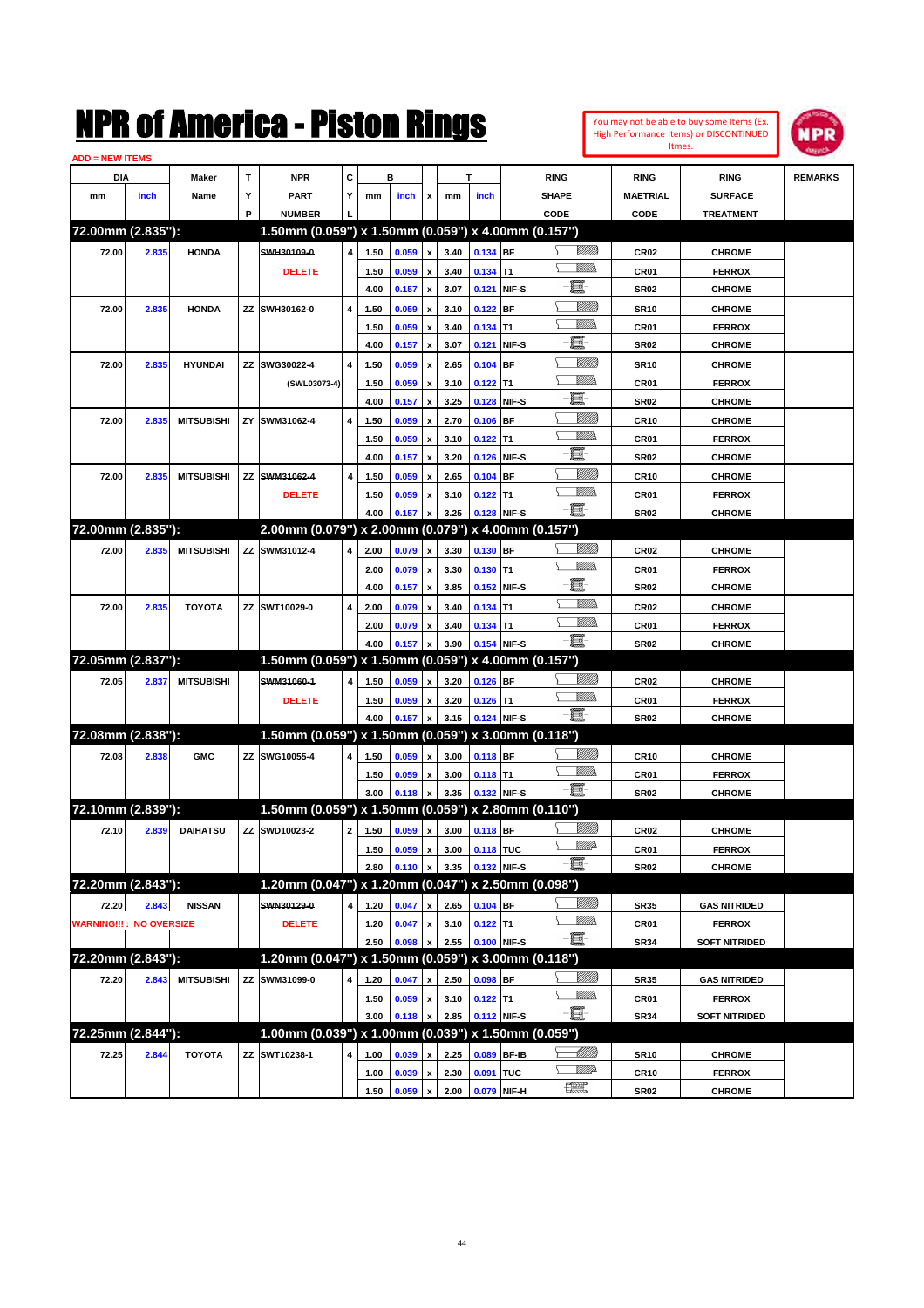|                        |       |                 |    | NMK OI AINCrica - Miston Kings                      |           |      |       |                           |      |            |              |                                                                                                                                                                                                                                                                                                                                                                                             |                               |                  | You may not be able to buy some Items (Ex.<br>High Performance Items) or DISCONTINUED<br>Itmes. | NPR            |
|------------------------|-------|-----------------|----|-----------------------------------------------------|-----------|------|-------|---------------------------|------|------------|--------------|---------------------------------------------------------------------------------------------------------------------------------------------------------------------------------------------------------------------------------------------------------------------------------------------------------------------------------------------------------------------------------------------|-------------------------------|------------------|-------------------------------------------------------------------------------------------------|----------------|
| <b>ADD = NEW ITEMS</b> |       |                 |    |                                                     |           |      |       |                           |      |            |              |                                                                                                                                                                                                                                                                                                                                                                                             |                               |                  |                                                                                                 |                |
| DIA                    |       | Maker           | T  | <b>NPR</b>                                          | C         |      | в     |                           |      | т          |              | <b>RING</b>                                                                                                                                                                                                                                                                                                                                                                                 |                               | <b>RING</b>      | <b>RING</b>                                                                                     | <b>REMARKS</b> |
| mm                     | inch  | Name            | Υ  | <b>PART</b>                                         | Y         | mm   | inch  | x                         | mm   | inch       |              | <b>SHAPE</b>                                                                                                                                                                                                                                                                                                                                                                                |                               | <b>MAETRIAL</b>  | <b>SURFACE</b>                                                                                  |                |
|                        |       |                 | P  | <b>NUMBER</b>                                       |           |      |       |                           |      |            |              | CODE                                                                                                                                                                                                                                                                                                                                                                                        |                               | CODE             | <b>TREATMENT</b>                                                                                |                |
| 72.25mm (2.844"):      |       |                 |    | 1.00mm (0.039") x 1.00mm (0.039") x 2.50mm (0.098") |           |      |       |                           |      |            |              |                                                                                                                                                                                                                                                                                                                                                                                             |                               |                  |                                                                                                 |                |
| 72.25                  | 2.844 | <b>HONDA</b>    |    | SWH30414-1                                          | 4         | 1.00 | 0.039 | $\boldsymbol{x}$          | 2.85 |            | 0.112 BF-IB  |                                                                                                                                                                                                                                                                                                                                                                                             | <u> UMB</u>                   | <b>SR10</b>      | <b>CHROME</b>                                                                                   |                |
|                        |       |                 |    | <b>DELETE</b>                                       |           | 1.00 | 0.039 | x                         | 2.80 | $0.110$ T1 |              |                                                                                                                                                                                                                                                                                                                                                                                             | VMM)                          | CR01             | <b>FERROX</b>                                                                                   |                |
|                        |       |                 |    |                                                     |           | 2.50 | 0.098 | x                         | 2.50 |            | 0.098 NIF-S  | e.                                                                                                                                                                                                                                                                                                                                                                                          |                               | <b>SR02</b>      | <b>CHROME</b>                                                                                   |                |
| 72.25mm (2.844"):      |       |                 |    | 1.00mm (0.039") x 1.20mm (0.047") x 2.50mm (0.098") |           |      |       |                           |      |            |              |                                                                                                                                                                                                                                                                                                                                                                                             |                               |                  |                                                                                                 |                |
| 72.25                  | 2.835 | <b>HYUNDAI</b>  |    | ZZ SWG30069-1                                       | 4         | 1.00 | 0.039 | $\boldsymbol{\mathsf{x}}$ | 2.25 |            | 0.089 BF-IB  |                                                                                                                                                                                                                                                                                                                                                                                             | <u> UMM</u>                   | <b>SR10</b>      | <b>CHROME</b>                                                                                   |                |
| <b>ADD</b>             |       |                 |    |                                                     |           | 1.20 | 0.047 | x                         | 2.60 | 0.102 TUC  |              |                                                                                                                                                                                                                                                                                                                                                                                             | <u>WWA</u>                    | CR01             | <b>FERROX</b>                                                                                   |                |
|                        |       |                 |    |                                                     |           | 2.00 | 0.079 | $\pmb{\mathsf{x}}$        | 1.95 |            | 0.077 NIF-H  | $\begin{picture}(20,20) \put(0,0){\line(1,0){10}} \put(15,0){\line(1,0){10}} \put(15,0){\line(1,0){10}} \put(15,0){\line(1,0){10}} \put(15,0){\line(1,0){10}} \put(15,0){\line(1,0){10}} \put(15,0){\line(1,0){10}} \put(15,0){\line(1,0){10}} \put(15,0){\line(1,0){10}} \put(15,0){\line(1,0){10}} \put(15,0){\line(1,0){10}} \put(15,0){\line(1$                                         |                               | <b>SR34</b>      | <b>SOFT NITRIDED</b>                                                                            |                |
| 72.25mm (2.844"):      |       |                 |    | 1.00mm (0.039") x 1.20mm (0.047") x 2.80mm (0.110") |           |      |       |                           |      |            |              |                                                                                                                                                                                                                                                                                                                                                                                             |                               |                  |                                                                                                 |                |
| 72.25                  | 2.844 | <b>HONDA</b>    |    | ZZ SWH30219-1                                       | 4         | 1.00 | 0.039 | $\boldsymbol{x}$          | 2.80 | $0.110$ BF |              |                                                                                                                                                                                                                                                                                                                                                                                             | <u>Millitt</u>                | <b>SR10</b>      | <b>CHROME</b>                                                                                   |                |
|                        |       |                 |    |                                                     |           | 1.20 | 0.047 | x                         | 3.20 | $0.126$ T1 |              |                                                                                                                                                                                                                                                                                                                                                                                             | VMM)                          | CR01             | <b>FERROX</b>                                                                                   |                |
|                        |       |                 |    |                                                     |           | 2.80 | 0.110 | $\boldsymbol{\mathsf{x}}$ | 3.00 |            | 0.118 NIF-S  | E.                                                                                                                                                                                                                                                                                                                                                                                          |                               | <b>SR02</b>      | <b>CHROME</b>                                                                                   |                |
| 72.25mm (2.844"):      |       |                 |    | 1.20mm (0.047") x 1.20mm (0.047") x 2.00mm (0.079") |           |      |       |                           |      |            |              |                                                                                                                                                                                                                                                                                                                                                                                             |                               |                  |                                                                                                 |                |
| 72.25                  | 2.844 | <b>DAIHATSU</b> |    | ZZ SWD10050-1                                       | 4         | 1.20 | 0.047 | x                         | 2.45 |            | 0.096 BF-IB  |                                                                                                                                                                                                                                                                                                                                                                                             | <u> UMB</u>                   | <b>SR10</b>      | <b>CHROME</b>                                                                                   |                |
|                        |       |                 |    |                                                     |           | 1.20 | 0.047 | x                         | 2.60 | 0.102 TUC  |              |                                                                                                                                                                                                                                                                                                                                                                                             | <u>Willia</u>                 | CR01             | <b>FERROX</b>                                                                                   |                |
|                        |       |                 |    |                                                     |           | 2.00 | 0.079 | $\boldsymbol{\mathsf{x}}$ | 2.15 | 0.085      | NIF-S        | E                                                                                                                                                                                                                                                                                                                                                                                           |                               | <b>SR02</b>      | <b>CHROME</b>                                                                                   |                |
| 72.25                  | 2.844 | <b>DAIHATSU</b> |    | ZZ SWD10053-1                                       | 3         | 1.20 | 0.047 | x                         | 2.50 | 0.098      | <b>BF-IB</b> |                                                                                                                                                                                                                                                                                                                                                                                             | <u>UMM</u>                    | <b>SR35</b>      | <b>GAS NITRIDED</b>                                                                             |                |
|                        |       |                 |    |                                                     |           | 1.20 | 0.047 | x                         | 2.30 | 0.091      | <b>TUC</b>   |                                                                                                                                                                                                                                                                                                                                                                                             | <u>MMP</u>                    | CR01             | <b>FERROX</b>                                                                                   |                |
|                        |       |                 |    |                                                     |           | 2.00 | 0.079 | x                         | 2.25 | 0.089      | NIF-H        | æ                                                                                                                                                                                                                                                                                                                                                                                           |                               | <b>SR34</b>      | <b>SOFT NITRIDED</b>                                                                            |                |
| 72.25                  | 2.844 | <b>HYUNDAI</b>  |    | ZZ SWG30036-3                                       | 4         | 1.20 | 0.047 | x                         | 2.65 |            | 0.104 BF-IB  |                                                                                                                                                                                                                                                                                                                                                                                             | <u> Millill</u>               | <b>SR10</b>      | <b>CHROME</b>                                                                                   |                |
|                        |       |                 |    |                                                     |           | 1.20 | 0.047 | x                         | 3.00 | 0.118 TUC  |              |                                                                                                                                                                                                                                                                                                                                                                                             | <u>Willia</u>                 | CR <sub>01</sub> | <b>FERROX</b>                                                                                   |                |
|                        |       |                 |    |                                                     |           | 2.00 | 0.079 | $\boldsymbol{\mathsf{x}}$ | 2.50 | 0.098      | NIF-S        | E                                                                                                                                                                                                                                                                                                                                                                                           |                               | <b>SR02</b>      | <b>CHROME</b>                                                                                   |                |
| 72.25                  | 2.844 | <b>TOYOTA</b>   |    | ZZ SWT10219-1                                       | 4         | 1.20 | 0.047 | x                         | 2.50 | 0.098      | <b>BF-IB</b> |                                                                                                                                                                                                                                                                                                                                                                                             | <u> UMM</u>                   | <b>SR35</b>      | <b>GAS NITRIDED</b>                                                                             |                |
|                        |       |                 |    |                                                     |           | 1.20 | 0.047 | x                         | 2.30 | 0.091      | TUC          |                                                                                                                                                                                                                                                                                                                                                                                             | <u>Villid</u>                 | CR01             | <b>FERROX</b>                                                                                   |                |
|                        |       |                 |    |                                                     |           | 2.00 | 0.079 | x                         | 2.25 | 0.089      | NIF-H        | $\begin{picture}(20,20) \put(0,0){\dashbox{0.5}(20,0){ }} \put(15,0){\circle{10}} \put(25,0){\circle{10}} \put(25,0){\circle{10}} \put(25,0){\circle{10}} \put(25,0){\circle{10}} \put(25,0){\circle{10}} \put(25,0){\circle{10}} \put(25,0){\circle{10}} \put(25,0){\circle{10}} \put(25,0){\circle{10}} \put(25,0){\circle{10}} \put(25,0){\circle{10}} \put(25,0){\circle{10}} \put(25,$ |                               | <b>SR34</b>      | <b>SOFT NITRIDED</b>                                                                            |                |
| 72.25                  | 2.844 | <b>TOYOTA</b>   |    | ZZ SWT10220-1                                       | 4         | 1.20 | 0.047 | x                         | 2.30 | 0.091      | <b>BF</b>    |                                                                                                                                                                                                                                                                                                                                                                                             | MMM)                          | <b>SR35</b>      | <b>GAS NITRIDED</b>                                                                             |                |
|                        |       |                 |    |                                                     |           | 1.20 | 0.047 | x                         | 2.60 | 0.102 TUC  |              |                                                                                                                                                                                                                                                                                                                                                                                             | <u>Willia</u>                 | CR01             | <b>FERROX</b>                                                                                   |                |
|                        |       |                 |    |                                                     |           | 2.00 | 0.079 | X                         | 2.25 | 0.089      | NIF-H        | $\begin{picture}(20,20) \put(0,0){\dashbox{0.5}(20,0){ }} \put(15,0){\circle{10}} \put(25,0){\circle{10}} \put(25,0){\circle{10}} \put(25,0){\circle{10}} \put(25,0){\circle{10}} \put(25,0){\circle{10}} \put(25,0){\circle{10}} \put(25,0){\circle{10}} \put(25,0){\circle{10}} \put(25,0){\circle{10}} \put(25,0){\circle{10}} \put(25,0){\circle{10}} \put(25,0){\circle{10}} \put(25,$ |                               | <b>SR34</b>      | <b>SOFT NITRIDED</b>                                                                            |                |
| 72.25mm (2.844"):      |       |                 |    | 1.20mm (0.047") x 1.20mm (0.047")                   |           |      |       |                           |      |            |              | x 2.50mm (0.098")                                                                                                                                                                                                                                                                                                                                                                           |                               |                  |                                                                                                 |                |
| 72.25                  | 2.844 | <b>DAIHATSU</b> |    | ZZ SWD10047-1                                       | 3         | 1.20 | 0.047 | x                         | 2.45 |            | 0.096 BF-IB  |                                                                                                                                                                                                                                                                                                                                                                                             | <u> UMM</u>                   | <b>SR10</b>      | <b>CHROME</b>                                                                                   |                |
|                        |       |                 |    |                                                     |           | 1.20 | 0.047 | x                         | 2.90 | 0.114 TUC  |              |                                                                                                                                                                                                                                                                                                                                                                                             | <u>MMA</u>                    | CR01             | <b>FERROX</b>                                                                                   |                |
|                        |       |                 |    |                                                     |           | 2.50 | 0.098 | $\mathbf{x}$              | 2.55 |            | 0.100 NIF-S  | E.                                                                                                                                                                                                                                                                                                                                                                                          |                               | <b>SR02</b>      | <b>CHROME</b>                                                                                   |                |
| 72.25                  | 2.844 | <b>NISSAN</b>   | ΖZ | SWN30128-1                                          | 4         | 1.20 | 0.047 | $\pmb{\mathsf{x}}$        | 2.65 | $0.104$ BF |              |                                                                                                                                                                                                                                                                                                                                                                                             | <u>Millitti</u>               | <b>SR10</b>      | <b>CHROME</b>                                                                                   |                |
|                        |       |                 |    |                                                     |           | 1.20 | 0.047 | $\pmb{\mathsf{x}}$        | 3.10 | $0.122$ T1 |              |                                                                                                                                                                                                                                                                                                                                                                                             | <u>Millib</u>                 | CR01             | <b>FERROX</b>                                                                                   |                |
|                        |       |                 |    |                                                     |           | 2.50 | 0.098 | x                         | 2.55 |            | 0.100 NIF-S  | E                                                                                                                                                                                                                                                                                                                                                                                           |                               | SR02             | <b>CHROME</b>                                                                                   |                |
| 72.25mm (2.844"):      |       |                 |    | 1.20mm (0.047") x 1.50mm (0.059") x 2.80mm (0.110") |           |      |       |                           |      |            |              |                                                                                                                                                                                                                                                                                                                                                                                             |                               |                  |                                                                                                 |                |
| 72.25                  | 2.844 | <b>SUZUKI</b>   |    | ZZ SWS20209-1                                       | 4         | 1.20 | 0.047 | $\mathbf{x}$              | 2.70 |            | 0.106 BF-IB  |                                                                                                                                                                                                                                                                                                                                                                                             | <u> UMM</u>                   | <b>SR35</b>      | <b>GAS NITRIDED</b>                                                                             |                |
|                        |       |                 |    |                                                     |           | 1.50 | 0.059 | $\pmb{\mathsf{x}}$        | 3.20 |            | 0.126 ES-TUC | $\frac{1}{2}$                                                                                                                                                                                                                                                                                                                                                                               | <u>VMR</u>                    | CR01             | <b>FERROX</b>                                                                                   |                |
|                        |       |                 |    |                                                     |           | 2.80 | 0.110 | x                         | 2.80 |            | 0.110 NIF-H  |                                                                                                                                                                                                                                                                                                                                                                                             |                               | <b>SR34</b>      | <b>SOFT NITRIDED</b>                                                                            |                |
| 72.25mm (2.844"):      |       |                 |    | 1.50mm (0.059") x 1.50mm (0.059") x 2.80mm (0.110") |           |      |       |                           |      |            |              |                                                                                                                                                                                                                                                                                                                                                                                             |                               |                  |                                                                                                 |                |
| 72.25                  | 2.844 | <b>DAIHATSU</b> |    | ZZ SWD10041-1                                       | 3         | 1.50 | 0.059 | X                         | 3.00 | $0.118$ BF |              |                                                                                                                                                                                                                                                                                                                                                                                             | <u>Milli</u> b                | <b>SR10</b>      | <b>CHROME</b>                                                                                   |                |
|                        |       |                 |    |                                                     |           | 1.50 | 0.059 | $\pmb{\mathsf{x}}$        | 2.90 | $0.114$ T1 |              |                                                                                                                                                                                                                                                                                                                                                                                             | <u>Willib</u>                 | CR01             | <b>FERROX</b>                                                                                   |                |
|                        |       |                 |    |                                                     |           | 2.80 | 0.110 | $\pmb{\mathsf{x}}$        | 2.55 |            | 0.100 NIF-S  | e.                                                                                                                                                                                                                                                                                                                                                                                          |                               | SR <sub>02</sub> | <b>CHROME</b>                                                                                   |                |
| 72.25                  | 2.844 | <b>HONDA</b>    | ZY | SWH30184-1                                          | $\pmb{4}$ | 1.50 | 0.059 | x                         | 2.85 | $0.112$ BF |              |                                                                                                                                                                                                                                                                                                                                                                                             | <u>Milli</u><br><u>Willib</u> | <b>SR10</b>      | <b>CHROME</b>                                                                                   |                |
|                        |       |                 |    |                                                     |           | 1.50 | 0.059 | x                         | 3.40 | $0.134$ T1 |              | e.                                                                                                                                                                                                                                                                                                                                                                                          |                               | CR01             | <b>FERROX</b>                                                                                   |                |
|                        |       |                 |    |                                                     |           | 2.80 | 0.110 | $\pmb{\mathsf{x}}$        | 3.10 |            | 0.122 NIF-S  |                                                                                                                                                                                                                                                                                                                                                                                             |                               | <b>SR02</b>      | <b>CHROME</b>                                                                                   |                |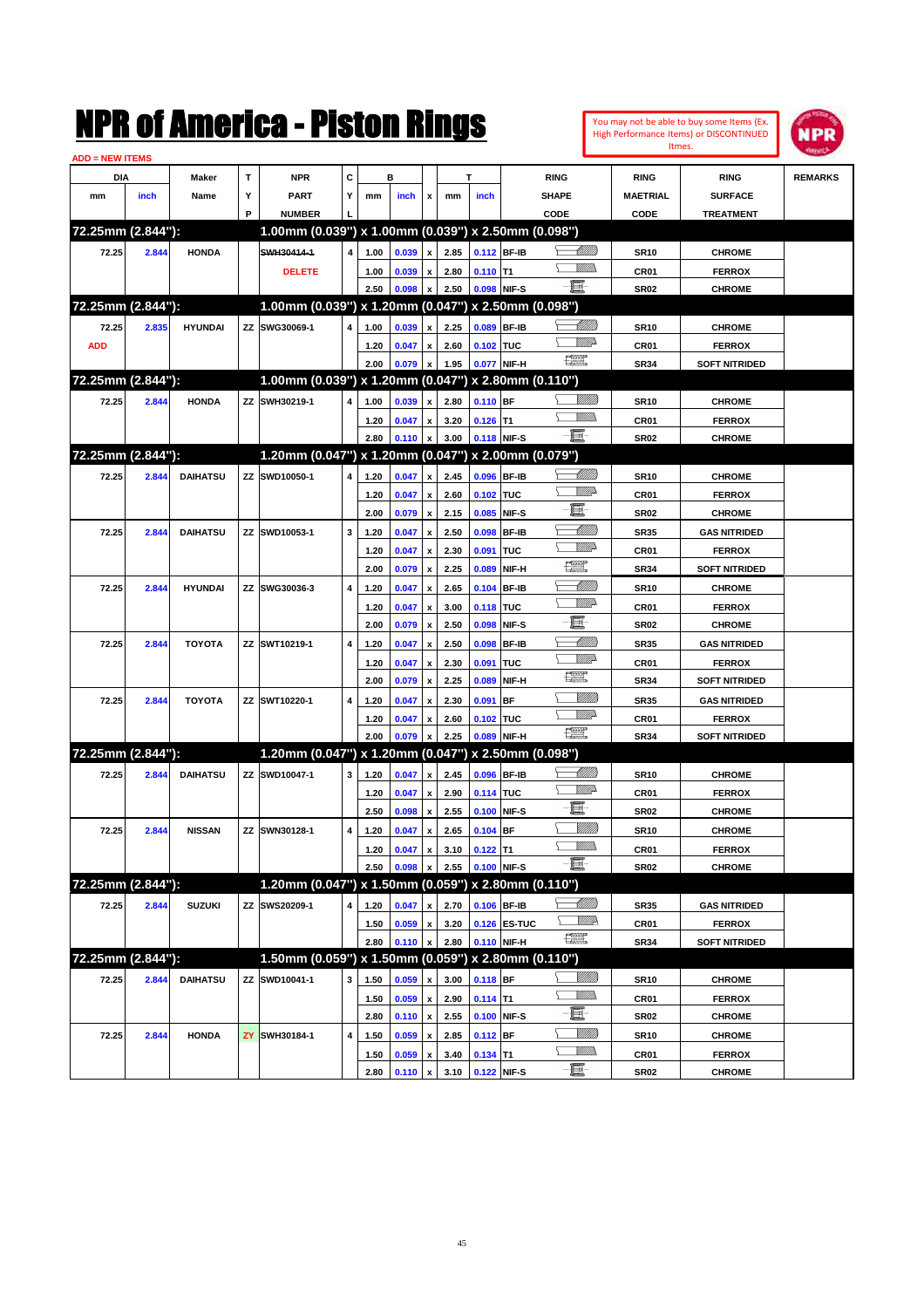|                        |       |                   |   | NMK OI AMCMICA - MISTON KINGS                          |                         |      |       |                           |      |                  |             |                                                                                                                                                                                                                                                                                                                                                                                             |                         |                  | You may not be able to buy some Items (Ex.<br>High Performance Items) or DISCONTINUED<br>Itmes. | IPR            |
|------------------------|-------|-------------------|---|--------------------------------------------------------|-------------------------|------|-------|---------------------------|------|------------------|-------------|---------------------------------------------------------------------------------------------------------------------------------------------------------------------------------------------------------------------------------------------------------------------------------------------------------------------------------------------------------------------------------------------|-------------------------|------------------|-------------------------------------------------------------------------------------------------|----------------|
| <b>ADD = NEW ITEMS</b> |       |                   |   |                                                        |                         |      |       |                           |      |                  |             |                                                                                                                                                                                                                                                                                                                                                                                             |                         |                  |                                                                                                 |                |
| DIA                    |       | Maker             | T | <b>NPR</b>                                             | C                       |      | в     |                           |      | T                |             | <b>RING</b>                                                                                                                                                                                                                                                                                                                                                                                 |                         | <b>RING</b>      | <b>RING</b>                                                                                     | <b>REMARKS</b> |
| mm                     | inch  | Name              | Υ | <b>PART</b>                                            | Υ                       | mm   | inch  | x                         | mm   | inch             |             | <b>SHAPE</b>                                                                                                                                                                                                                                                                                                                                                                                |                         | <b>MAETRIAL</b>  | <b>SURFACE</b>                                                                                  |                |
|                        |       |                   | P | <b>NUMBER</b>                                          |                         |      |       |                           |      |                  |             | CODE                                                                                                                                                                                                                                                                                                                                                                                        |                         | CODE             | <b>TREATMENT</b>                                                                                |                |
| 72.25mm (2.844"):      |       |                   |   | 1.50mm (0.059") x 1.50mm (0.059") x 3.00mm (0.118")    |                         |      |       |                           |      |                  |             |                                                                                                                                                                                                                                                                                                                                                                                             |                         |                  |                                                                                                 |                |
| 72.25                  | 2.844 | <b>HYUNDAI</b>    |   | ZZ SWG30016-3                                          | 4                       | 1.50 | 0.059 | $\pmb{\mathsf{x}}$        | 2.65 | 0.104 BF         |             |                                                                                                                                                                                                                                                                                                                                                                                             | <u>Millitt</u><br>9777) | <b>SR10</b>      | <b>CHROME</b>                                                                                   |                |
|                        |       |                   |   | (SWL03028-3)                                           |                         | 1.50 | 0.059 | $\pmb{\mathsf{x}}$        | 3.10 | $0.122$ T1       |             | e.                                                                                                                                                                                                                                                                                                                                                                                          |                         | CR01             | <b>FERROX</b>                                                                                   |                |
|                        |       |                   |   |                                                        |                         | 3.00 | 0.118 | $\pmb{\mathsf{x}}$        | 2.85 | 0.112 NIF-S      |             |                                                                                                                                                                                                                                                                                                                                                                                             |                         | <b>SR02</b>      | <b>CHROME</b>                                                                                   |                |
| 72.25mm (2.844"):      |       |                   |   | 1.50mm (0.059") x 1.50mm (0.059") x 4.00mm (0.157")    |                         |      |       |                           |      |                  |             |                                                                                                                                                                                                                                                                                                                                                                                             |                         |                  |                                                                                                 |                |
| 72.25                  | 2.844 | <b>HONDA</b>      |   | SWH30109-1                                             | 4                       | 1.50 | 0.059 | $\pmb{\mathsf{x}}$        | 3.40 | 0.134 BF         |             |                                                                                                                                                                                                                                                                                                                                                                                             | <u>Millitt</u><br>9777) | CR <sub>02</sub> | <b>CHROME</b>                                                                                   |                |
|                        |       |                   |   | <b>DELETE</b>                                          |                         | 1.50 | 0.059 | $\pmb{\mathsf{x}}$        | 3.40 | $0.134$ T1       |             | E                                                                                                                                                                                                                                                                                                                                                                                           |                         | CR01             | <b>FERROX</b>                                                                                   |                |
|                        |       |                   |   |                                                        |                         | 4.00 | 0.157 | $\boldsymbol{\mathsf{x}}$ | 3.07 |                  | 0.121 NIF-S |                                                                                                                                                                                                                                                                                                                                                                                             |                         | <b>SR02</b>      | <b>CHROME</b>                                                                                   |                |
| 72.25                  | 2.844 | <b>HONDA</b>      |   | ZZ SWH30162-1                                          | 4                       | 1.50 | 0.059 | $\pmb{\mathsf{x}}$        | 3.10 | $0.122$ BF       |             |                                                                                                                                                                                                                                                                                                                                                                                             | <u>Millil</u><br>9777)  | <b>SR10</b>      | <b>CHROME</b>                                                                                   |                |
|                        |       |                   |   |                                                        |                         | 1.50 | 0.059 | $\pmb{\mathsf{x}}$        | 3.40 | $0.134$ T1       |             | e.                                                                                                                                                                                                                                                                                                                                                                                          |                         | CR01             | <b>FERROX</b>                                                                                   |                |
|                        |       |                   |   |                                                        |                         | 4.00 | 0.157 | $\boldsymbol{\mathsf{x}}$ | 3.07 |                  | 0.121 NIF-S |                                                                                                                                                                                                                                                                                                                                                                                             |                         | <b>SR02</b>      | <b>CHROME</b>                                                                                   |                |
| 72.25mm (2.844"):      |       |                   |   | 2.00mm (0.079") x 2.00mm (0.079") x 4.00mm (0.157")    |                         |      |       |                           |      |                  |             |                                                                                                                                                                                                                                                                                                                                                                                             |                         |                  |                                                                                                 |                |
| 72.25                  | 2.844 | <b>TOYOTA</b>     |   | ZZ SWT10029-1                                          | 4                       | 2.00 | 0.079 | $\pmb{\mathsf{x}}$        | 3.40 | $0.134$ T1       |             |                                                                                                                                                                                                                                                                                                                                                                                             |                         | CR <sub>02</sub> | <b>CHROME</b>                                                                                   |                |
|                        |       |                   |   |                                                        |                         | 2.00 | 0.079 | $\pmb{\mathsf{x}}$        | 3.40 | $0.134$ T1       |             |                                                                                                                                                                                                                                                                                                                                                                                             | VMM)                    | CR01             | <b>FERROX</b>                                                                                   |                |
|                        |       |                   |   |                                                        |                         | 4.00 | 0.157 | $\boldsymbol{\mathsf{x}}$ | 3.90 |                  | 0.154 NIF-S | E.                                                                                                                                                                                                                                                                                                                                                                                          |                         | <b>SR02</b>      | <b>CHROME</b>                                                                                   |                |
| 72.30mm (2.846"):      |       |                   |   | 1.50mm (0.059") x 1.50mm (0.059") x 4.00mm (0.157")    |                         |      |       |                           |      |                  |             |                                                                                                                                                                                                                                                                                                                                                                                             |                         |                  |                                                                                                 |                |
| 72.30                  | 2.846 | <b>MITSUBISHI</b> |   | SWM31060-2                                             | 4                       | 1.50 | 0.059 | $\pmb{\mathsf{x}}$        | 3.20 | $0.126$ BF       |             |                                                                                                                                                                                                                                                                                                                                                                                             | <u>Millitti</u>         | CR <sub>02</sub> | <b>CHROME</b>                                                                                   |                |
|                        |       |                   |   | <b>DELETE</b>                                          |                         | 1.50 | 0.059 | $\pmb{\mathsf{x}}$        | 3.20 | $0.126$ T1       |             |                                                                                                                                                                                                                                                                                                                                                                                             | 9777)                   | CR01             | <b>FERROX</b>                                                                                   |                |
|                        |       |                   |   |                                                        |                         | 4.00 | 0.157 | $\pmb{\mathsf{x}}$        | 3.15 | 0.124 NIF-S      |             | E.                                                                                                                                                                                                                                                                                                                                                                                          |                         | <b>SR02</b>      | <b>CHROME</b>                                                                                   |                |
| 72.35mm (2.848"):      |       |                   |   | 1.50mm (0.059") x 1.50mm (0.059") x 2.80mm (0.110")    |                         |      |       |                           |      |                  |             |                                                                                                                                                                                                                                                                                                                                                                                             |                         |                  |                                                                                                 |                |
| 72.35                  | 2.848 | <b>DAIHATSU</b>   |   | ZZ SWD10023-3                                          | $\overline{\mathbf{2}}$ | 1.50 | 0.059 | $\pmb{\mathsf{x}}$        | 3.00 | 0.118 BF         |             |                                                                                                                                                                                                                                                                                                                                                                                             | <u>Millitti</u>         | CR <sub>02</sub> | <b>CHROME</b>                                                                                   |                |
|                        |       |                   |   |                                                        |                         | 1.50 | 0.059 | $\pmb{\mathsf{x}}$        | 3.00 | 0.118 TUC        |             |                                                                                                                                                                                                                                                                                                                                                                                             | <u>Willia</u>           | CR01             | <b>FERROX</b>                                                                                   |                |
|                        |       |                   |   |                                                        |                         | 2.80 | 0.110 | $\boldsymbol{\mathsf{x}}$ | 3.35 |                  | 0.132 NIF-S | -80                                                                                                                                                                                                                                                                                                                                                                                         |                         | <b>SR02</b>      | <b>CHROME</b>                                                                                   |                |
| 72.45mm (2.852"):      |       |                   |   | 1.20mm (0.047") x 1.50mm (0.059") x 3.00mm (0.118")    |                         |      |       |                           |      |                  |             |                                                                                                                                                                                                                                                                                                                                                                                             |                         |                  |                                                                                                 |                |
| 72.45                  | 2.852 | <b>MITSUBISHI</b> |   | ZZ SWM31099-1                                          | 4                       | 1.20 | 0.047 | $\pmb{\mathsf{x}}$        | 2.50 | $0.098$ BF       |             |                                                                                                                                                                                                                                                                                                                                                                                             | <u>Millitti</u>         | <b>SR35</b>      | <b>GAS NITRIDED</b>                                                                             |                |
|                        |       |                   |   |                                                        |                         | 1.50 | 0.059 | $\pmb{\mathsf{x}}$        | 3.10 | $0.122$ T1       |             |                                                                                                                                                                                                                                                                                                                                                                                             | 9777)                   | CR01             | <b>FERROX</b>                                                                                   |                |
|                        |       |                   |   |                                                        |                         | 3.00 | 0.118 | $\pmb{\mathsf{x}}$        | 2.85 | 0.112 NIF-S      |             | E.                                                                                                                                                                                                                                                                                                                                                                                          |                         | <b>SR34</b>      | <b>SOFT NITRIDED</b>                                                                            |                |
| 72.50mm (2.854"):      |       |                   |   | $1.00$ mm (0.039") x 1.00mm (0.039") x 1.50mm (0.059") |                         |      |       |                           |      |                  |             |                                                                                                                                                                                                                                                                                                                                                                                             |                         |                  |                                                                                                 |                |
| 72.50                  | 2.854 | <b>TOYOTA</b>     |   | ZZ SWT10238-2                                          | 4                       | 1.00 | 0.039 | $\pmb{\mathsf{x}}$        | 2.25 |                  | 0.089 BF-IB |                                                                                                                                                                                                                                                                                                                                                                                             | <u> UMM</u>             | <b>SR10</b>      | <b>CHROME</b>                                                                                   |                |
|                        |       |                   |   |                                                        |                         | 1.00 | 0.039 | $\pmb{\mathsf{x}}$        | 2.30 | 0.091            | TUC         |                                                                                                                                                                                                                                                                                                                                                                                             | <u>MM</u>               | <b>CR10</b>      | <b>FERROX</b>                                                                                   |                |
|                        |       |                   |   |                                                        |                         | 1.50 | 0.059 | $\pmb{\mathsf{x}}$        | 2.00 |                  | 0.079 NIF-H | $f_{\text{max}}^{\text{comp}}$                                                                                                                                                                                                                                                                                                                                                              |                         | <b>SR02</b>      | <b>CHROME</b>                                                                                   |                |
| 72.50                  | 2.854 | <b>TOYOTA</b>     |   | ZZ SWT10251-0                                          | 4                       | 1.00 | 0.039 | $\pmb{\mathsf{x}}$        | 2.30 |                  | 0.091 BF-IB |                                                                                                                                                                                                                                                                                                                                                                                             | <u>UMB</u>              | <b>SR35</b>      | <b>GAS NITRIDED</b>                                                                             |                |
|                        |       |                   |   |                                                        |                         | 1.00 | 0.039 | $\pmb{\mathsf{x}}$        | 2.30 | <b>0.091 TUC</b> |             |                                                                                                                                                                                                                                                                                                                                                                                             | <u>WW</u> A             | <b>CR10</b>      | <b>FERROX</b>                                                                                   |                |
|                        |       |                   |   |                                                        |                         | 1.50 | 0.059 | x                         | 2.00 |                  | 0.079 NIF-H | $\begin{picture}(20,20) \put(0,0){\dashbox{0.5}(20,0){ }} \put(15,0){\circle{10}} \put(25,0){\circle{10}} \put(25,0){\circle{10}} \put(25,0){\circle{10}} \put(25,0){\circle{10}} \put(25,0){\circle{10}} \put(25,0){\circle{10}} \put(25,0){\circle{10}} \put(25,0){\circle{10}} \put(25,0){\circle{10}} \put(25,0){\circle{10}} \put(25,0){\circle{10}} \put(25,0){\circle{10}} \put(25,$ |                         | <b>SR02</b>      | <b>CHROME</b>                                                                                   |                |
| 72.50mm (2.854"):      |       |                   |   | 1.00mm (0.039") x 1.00mm (0.039") x 1.50mm (0.059")    |                         |      |       |                           |      |                  |             |                                                                                                                                                                                                                                                                                                                                                                                             |                         |                  |                                                                                                 |                |
| 72.50                  | 2.854 | <b>TOYOTA</b>     |   | ZZ SWT10250-0                                          | 4                       | 1.00 | 0.039 | $\pmb{\mathsf{x}}$        | 2.30 |                  | 0.091 BF-IB |                                                                                                                                                                                                                                                                                                                                                                                             | <u> UMB</u>             | <b>SR35</b>      | <b>GAS NITRIDED</b>                                                                             |                |
|                        |       |                   |   |                                                        |                         | 1.00 | 0.039 | $\pmb{\mathsf{x}}$        | 2.30 | 0.091 TUC        |             |                                                                                                                                                                                                                                                                                                                                                                                             | <u>WW</u> A             | CR01             | <b>FERROX</b>                                                                                   |                |
|                        |       |                   |   |                                                        |                         | 2.00 | 0.079 | $\pmb{\mathsf{x}}$        | 2.25 |                  | 0.089 NIF-H | $\frac{1}{2}$                                                                                                                                                                                                                                                                                                                                                                               |                         | <b>SR34</b>      | <b>SOFT NITRIDED</b>                                                                            |                |
| 72.50                  | 2.854 | <b>TOYOTA</b>     |   | ZZ SWT10252-0                                          | 4                       | 1.00 | 0.039 | $\pmb{\mathsf{x}}$        | 2.45 |                  | 0.096 BF-IB |                                                                                                                                                                                                                                                                                                                                                                                             | <u> Millitt</u>         | <b>SR10</b>      | <b>CHROME</b>                                                                                   |                |
|                        |       |                   |   |                                                        |                         | 1.00 | 0.039 | $\pmb{\mathsf{x}}$        | 2.30 | 0.091 TUC        |             |                                                                                                                                                                                                                                                                                                                                                                                             | <u>WW</u> A             | <b>CR10</b>      | <b>FERROX</b>                                                                                   |                |
|                        |       |                   |   |                                                        |                         | 2.00 | 0.079 | $\pmb{\mathsf{x}}$        | 2.55 |                  | 0.100 NIF-H | <b>The Second Second</b>                                                                                                                                                                                                                                                                                                                                                                    |                         | <b>SR02</b>      | <b>CHROME</b>                                                                                   |                |
| 72.50mm (2.854"):      |       |                   |   | 1.00mm (0.039") x 1.00mm (0.039") x 2.50mm (0.098")    |                         |      |       |                           |      |                  |             |                                                                                                                                                                                                                                                                                                                                                                                             |                         |                  |                                                                                                 |                |
| 72.50                  | 2.854 | <b>HONDA</b>      |   | SWH30414-2                                             | 4                       | 1.00 | 0.039 | $\pmb{\mathsf{x}}$        | 2.85 |                  | 0.112 BF-IB |                                                                                                                                                                                                                                                                                                                                                                                             |                         | <b>SR10</b>      | <b>CHROME</b>                                                                                   |                |
|                        |       |                   |   | <b>DELETE</b>                                          |                         | 1.00 | 0.039 | $\boldsymbol{\mathsf{x}}$ | 2.80 | $0.110$ T1       |             |                                                                                                                                                                                                                                                                                                                                                                                             | <u>VMMs</u>             | CR01             | <b>FERROX</b>                                                                                   |                |
|                        |       |                   |   |                                                        |                         | 2.50 | 0.098 | $\mathbf{x}$              | 2.50 | 0.098 NIF-S      |             | -買-                                                                                                                                                                                                                                                                                                                                                                                         |                         | <b>SR02</b>      | <b>CHROME</b>                                                                                   |                |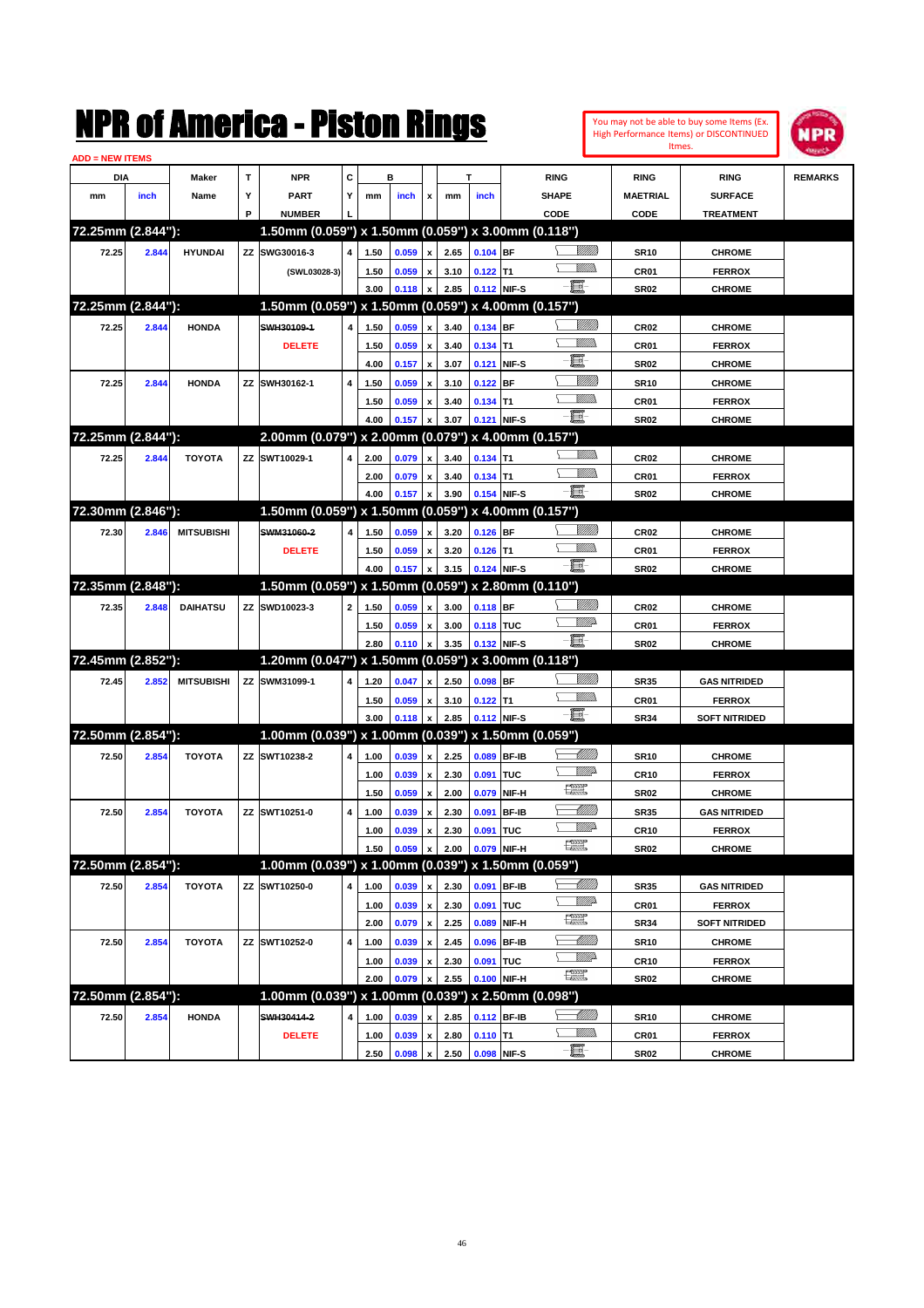|                        |       |                   |   | NMK OI AINCTICA - MISLON KINGS                      |   |      |       |                           |      |             |                   |                                                                                                                                                                                                                                                                                                                                                                                             |                  | You may not be able to buy some Items (Ex.<br>High Performance Items) or DISCONTINUED | <b>NPR</b>     |
|------------------------|-------|-------------------|---|-----------------------------------------------------|---|------|-------|---------------------------|------|-------------|-------------------|---------------------------------------------------------------------------------------------------------------------------------------------------------------------------------------------------------------------------------------------------------------------------------------------------------------------------------------------------------------------------------------------|------------------|---------------------------------------------------------------------------------------|----------------|
| <b>ADD = NEW ITEMS</b> |       |                   |   |                                                     |   |      |       |                           |      |             |                   |                                                                                                                                                                                                                                                                                                                                                                                             | Itmes.           |                                                                                       |                |
| DIA                    |       | Maker             | T | <b>NPR</b>                                          | C |      | в     |                           |      | T           |                   | <b>RING</b>                                                                                                                                                                                                                                                                                                                                                                                 | <b>RING</b>      | <b>RING</b>                                                                           | <b>REMARKS</b> |
| mm                     | inch  | Name              | Υ | <b>PART</b>                                         | Y | mm   | inch  | x                         | mm   | inch        |                   | <b>SHAPE</b>                                                                                                                                                                                                                                                                                                                                                                                | <b>MAETRIAL</b>  | <b>SURFACE</b>                                                                        |                |
|                        |       |                   | P | <b>NUMBER</b>                                       |   |      |       |                           |      |             |                   | CODE                                                                                                                                                                                                                                                                                                                                                                                        | CODE             | <b>TREATMENT</b>                                                                      |                |
| 72.50mm (2.854"):      |       |                   |   | 1.00mm (0.039") x 1.20mm (0.047") x 2.50mm (0.098") |   |      |       |                           |      |             |                   |                                                                                                                                                                                                                                                                                                                                                                                             |                  |                                                                                       |                |
| 72.50                  | 2.835 | <b>HYUNDAI</b>    |   | ZZ SWG30069-2                                       | 4 | 1.00 | 0.039 | $\pmb{\mathsf{x}}$        | 2.25 | 0.089       | <b>BF-IB</b>      | <u> UMM</u>                                                                                                                                                                                                                                                                                                                                                                                 | <b>SR10</b>      | <b>CHROME</b>                                                                         |                |
| <b>ADD</b>             |       |                   |   |                                                     |   | 1.20 | 0.047 | $\pmb{\mathsf{x}}$        | 2.60 | 0.102       | <b>TUC</b>        | <u>MM</u>                                                                                                                                                                                                                                                                                                                                                                                   | CR <sub>01</sub> | <b>FERROX</b>                                                                         |                |
|                        |       |                   |   |                                                     |   | 2.00 | 0.079 | $\pmb{\mathsf{x}}$        | 1.95 | 0.077       | NIF-H             | $\begin{picture}(20,20) \put(0,0){\dashbox{0.5}(20,0){ }} \put(15,0){\circle{10}} \put(25,0){\circle{10}} \put(25,0){\circle{10}} \put(25,0){\circle{10}} \put(25,0){\circle{10}} \put(25,0){\circle{10}} \put(25,0){\circle{10}} \put(25,0){\circle{10}} \put(25,0){\circle{10}} \put(25,0){\circle{10}} \put(25,0){\circle{10}} \put(25,0){\circle{10}} \put(25,0){\circle{10}} \put(25,$ | <b>SR34</b>      | <b>SOFT NITRIDED</b>                                                                  |                |
| 72.50mm (2.854"):      |       |                   |   | 1.00mm (0.039") x 1.20mm (0.047") x 2.80mm (0.110") |   |      |       |                           |      |             |                   |                                                                                                                                                                                                                                                                                                                                                                                             |                  |                                                                                       |                |
| 72.50                  | 2.854 | <b>HI PERFORM</b> |   | 21-GNH07250                                         | 1 | 1.00 | 0.039 | x                         | 2.70 | 0.106       | <b>BF</b>         | <u>Sillilli</u>                                                                                                                                                                                                                                                                                                                                                                             | <b>SR34</b>      | <b>GAS NITRIDED</b>                                                                   |                |
|                        |       |                   |   |                                                     |   | 1.20 | 0.047 | x                         | 3.00 | 0.118       | <b>TUH</b>        | ₩₩                                                                                                                                                                                                                                                                                                                                                                                          | CR <sub>01</sub> | <b>FERROX</b>                                                                         |                |
|                        |       |                   |   |                                                     |   | 2.80 | 0.110 | $\boldsymbol{\mathsf{x}}$ | 2.80 | 0.110       | NIF-H             | <b>FOR 5</b>                                                                                                                                                                                                                                                                                                                                                                                | <b>SR34</b>      | <b>SOFT NITRIDED</b>                                                                  |                |
| 72.50                  | 2.854 | <b>HI PERFORM</b> |   | <b>XC2854</b>                                       | 1 | 1.00 | 0.039 | x                         | 2.60 | 0.102       | BF                | <u>Millil</u>                                                                                                                                                                                                                                                                                                                                                                               | <b>SR10</b>      | <b>CHROME</b>                                                                         |                |
|                        |       |                   |   |                                                     |   | 1.20 | 0.047 | x                         | 3.20 | 0.126       | lT1               | 9777)                                                                                                                                                                                                                                                                                                                                                                                       | CR <sub>01</sub> | <b>FERROX</b>                                                                         |                |
|                        |       |                   |   |                                                     |   | 2.80 | 0.110 | $\boldsymbol{\mathsf{x}}$ | 2.80 | 0.110       | NIF-S             | E                                                                                                                                                                                                                                                                                                                                                                                           | SR02             | <b>CHROME</b>                                                                         |                |
| 72.50                  | 2.854 | <b>HI PERFORM</b> |   | <b>XC2854LG</b>                                     | 1 | 1.00 | 0.039 | x                         | 2.60 | 0.102       | <b>BF</b>         | <u>Sillilli</u>                                                                                                                                                                                                                                                                                                                                                                             | SR <sub>10</sub> | <b>CHROME</b>                                                                         |                |
|                        |       |                   |   |                                                     |   | 1.20 | 0.047 | x                         | 3.20 | 0.126       | lT1               | 9777)                                                                                                                                                                                                                                                                                                                                                                                       | CR <sub>01</sub> | <b>FERROX</b>                                                                         |                |
|                        |       |                   |   |                                                     |   | 2.80 | 0.110 | $\boldsymbol{\mathsf{x}}$ | 2.80 | 0.110       | NIF-S             | E                                                                                                                                                                                                                                                                                                                                                                                           | SR02             | <b>CHROME</b>                                                                         |                |
| 72.50                  | 2.854 | <b>HONDA</b>      |   | ZZ SWH30219-2                                       | 4 | 1.00 | 0.039 | x                         | 2.80 | 0.110       | <b>BF</b>         | <u>Sillilli</u>                                                                                                                                                                                                                                                                                                                                                                             | SR <sub>10</sub> | <b>CHROME</b>                                                                         |                |
|                        |       |                   |   |                                                     |   | 1.20 | 0.047 | x                         | 3.20 | 0.126       | lT1               | 9777)                                                                                                                                                                                                                                                                                                                                                                                       | CR <sub>01</sub> | <b>FERROX</b>                                                                         |                |
|                        |       |                   |   |                                                     |   | 2.80 | 0.110 | $\boldsymbol{\mathsf{x}}$ | 3.00 | 0.118       | NIF-S             | - 1                                                                                                                                                                                                                                                                                                                                                                                         | <b>SR02</b>      | <b>CHROME</b>                                                                         |                |
| 72.50mm (2.854"):      |       |                   |   | 1.20mm (0.047") x 1.00mm (0.039") x 2.00mm (0.079") |   |      |       |                           |      |             |                   |                                                                                                                                                                                                                                                                                                                                                                                             |                  |                                                                                       |                |
| 72.50                  | 2.854 | <b>DAIHATSU</b>   |   | ZZ SWD10054-0                                       | 4 | 1.20 | 0.047 | x                         | 2.50 | 0.098       | <b>BF</b>         | <u>Sillilli</u>                                                                                                                                                                                                                                                                                                                                                                             | <b>SR34</b>      | <b>GAS NITRIDED</b>                                                                   |                |
| <b>ADD</b>             |       |                   |   |                                                     |   | 1.00 | 0.039 | x                         | 2.30 | 0.091       | <b>TUC</b>        | <u>MM</u>                                                                                                                                                                                                                                                                                                                                                                                   | <b>SR07</b>      | <b>FERROX</b>                                                                         |                |
|                        |       |                   |   |                                                     |   | 2.00 | 0.079 | $\mathbf{x}$              | 2.25 | 0.089       | NIF-H             | $\begin{picture}(20,20) \put(0,0){\dashbox{0.5}(20,0){ }} \put(15,0){\circle{10}} \put(25,0){\circle{10}} \put(25,0){\circle{10}} \put(25,0){\circle{10}} \put(25,0){\circle{10}} \put(25,0){\circle{10}} \put(25,0){\circle{10}} \put(25,0){\circle{10}} \put(25,0){\circle{10}} \put(25,0){\circle{10}} \put(25,0){\circle{10}} \put(25,0){\circle{10}} \put(25,0){\circle{10}} \put(25,$ | <b>SR34</b>      | <b>SOFT NITRIDED</b>                                                                  |                |
| 72.50mm (2.854"):      |       |                   |   | 1.20mm (0.047") x 1.20mm (0.047")                   |   |      |       |                           |      |             | x 2.00mm (0.079") |                                                                                                                                                                                                                                                                                                                                                                                             |                  |                                                                                       |                |
| 72.50                  | 2.854 | <b>DAIHATSU</b>   |   | ZZ SWD10050-2                                       | 4 | 1.20 | 0.047 | $\mathbf{x}$              | 2.45 | 0.096       | <b>BF-IB</b>      | <u> UMM</u>                                                                                                                                                                                                                                                                                                                                                                                 | SR <sub>10</sub> | <b>CHROME</b>                                                                         |                |
|                        |       |                   |   |                                                     |   | 1.20 | 0.047 | $\pmb{\mathsf{x}}$        | 2.60 | 0.102       | <b>TUC</b>        | <u>MM</u>                                                                                                                                                                                                                                                                                                                                                                                   | CR <sub>01</sub> | <b>FERROX</b>                                                                         |                |
|                        |       |                   |   |                                                     |   | 2.00 | 0.079 | x                         | 2.15 | 0.085       | NIF-S             | E                                                                                                                                                                                                                                                                                                                                                                                           | <b>SR02</b>      | <b>CHROME</b>                                                                         |                |
| 72.50                  | 2.854 | <b>DAIHATSU</b>   |   | ZZ SWD10053-2                                       | 3 | 1.20 | 0.047 | x                         | 2.50 | 0.098       | <b>BF-IB</b>      | <u> Milli</u>                                                                                                                                                                                                                                                                                                                                                                               | <b>SR35</b>      | <b>GAS NITRIDED</b>                                                                   |                |
|                        |       |                   |   |                                                     |   | 1.20 | 0.047 | x                         | 2.30 | 0.091       | TUC               | <u>MM</u>                                                                                                                                                                                                                                                                                                                                                                                   | CR <sub>01</sub> | <b>FERROX</b>                                                                         |                |
|                        |       |                   |   |                                                     |   | 2.00 | 0.079 | $\boldsymbol{\mathsf{x}}$ | 2.25 | 0.089       | NIF-H             | $\mathbb{R}$                                                                                                                                                                                                                                                                                                                                                                                | SR34             | <b>SOFT NITRIDED</b>                                                                  |                |
| 72.50                  | 2.854 | <b>GMC</b>        |   | ZZ SWG10061-0                                       | 4 | 1.20 | 0.047 | x                         | 2.70 | 0.106       | <b>BF-IB</b>      | <u> UMM</u>                                                                                                                                                                                                                                                                                                                                                                                 | SR35             | <b>GAS NITRIDED</b>                                                                   |                |
| <b>ADD</b>             |       |                   |   |                                                     |   | 1.20 | 0.047 | x                         | 3.00 | 0.118       | <b>TUH</b>        | ₩₩                                                                                                                                                                                                                                                                                                                                                                                          | CR <sub>01</sub> | <b>FERROX</b>                                                                         |                |
|                        |       |                   |   |                                                     |   | 2.00 | 0.079 | x                         | 2.60 | 0.102       | NIF-S             | E                                                                                                                                                                                                                                                                                                                                                                                           | SR02             | <b>CHROME</b>                                                                         |                |
| 72.50                  | 2.854 | <b>HYUNDAI</b>    |   | ZZ SWG30036-4                                       | 4 | 1.20 | 0.047 | $\pmb{\mathsf{x}}$        | 2.65 | 0.104 BF-IB |                   | <u>UMB</u>                                                                                                                                                                                                                                                                                                                                                                                  | <b>SR10</b>      | <b>CHROME</b>                                                                         |                |
|                        |       |                   |   |                                                     |   | 1.20 | 0.047 | $\pmb{\mathsf{x}}$        | 3.00 | 0.118 TUC   |                   | ₩₩                                                                                                                                                                                                                                                                                                                                                                                          | CR <sub>01</sub> | <b>FERROX</b>                                                                         |                |
|                        |       |                   |   |                                                     |   | 2.00 | 0.079 | x                         | 2.50 | 0.098       | NIF-S             | E.                                                                                                                                                                                                                                                                                                                                                                                          | <b>SR02</b>      | <b>CHROME</b>                                                                         |                |
| 72.50                  | 2.854 | <b>TOYOTA</b>     |   | ZZ SWT10219-2                                       | 4 | 1.20 | 0.047 | $\pmb{\mathsf{x}}$        | 2.50 | 0.098       | <b>BF-IB</b>      | <u>- MM B</u>                                                                                                                                                                                                                                                                                                                                                                               | <b>SR35</b>      | <b>GAS NITRIDED</b>                                                                   |                |
|                        |       |                   |   |                                                     |   | 1.20 | 0.047 | $\pmb{\mathsf{x}}$        | 2.30 | 0.091       | TUC               | <u>VMP</u>                                                                                                                                                                                                                                                                                                                                                                                  | CR01             | <b>FERROX</b>                                                                         |                |
|                        |       |                   |   |                                                     |   | 2.00 | 0.079 | $\pmb{\mathsf{x}}$        | 2.25 | 0.089       | NIF-H             | 漂                                                                                                                                                                                                                                                                                                                                                                                           | <b>SR34</b>      | <b>SOFT NITRIDED</b>                                                                  |                |
| 72.50                  | 2.854 | <b>TOYOTA</b>     |   | ZZ SWT10220-2                                       | 4 | 1.20 | 0.047 | $\pmb{\mathsf{x}}$        | 2.30 | 0.091       | BF                | <u>Milli</u>                                                                                                                                                                                                                                                                                                                                                                                | <b>SR35</b>      | <b>GAS NITRIDED</b>                                                                   |                |
|                        |       |                   |   |                                                     |   | 1.20 | 0.047 | $\pmb{\mathsf{x}}$        | 2.60 | 0.102       | TUC               | <u>WW</u> A                                                                                                                                                                                                                                                                                                                                                                                 | CR01             | <b>FERROX</b>                                                                         |                |
|                        |       |                   |   |                                                     |   | 2.00 | 0.079 |                           | 2.25 | 0.089       | NIF-H             | $f_{\rm max}^{\rm exp}$                                                                                                                                                                                                                                                                                                                                                                     | <b>SR34</b>      | <b>SOFT NITRIDED</b>                                                                  |                |
| 72.50mm (2.854"):      |       |                   |   | 1.20mm (0.047") x 1.20mm (0.047") x 2.50mm (0.098") |   |      |       |                           |      |             |                   |                                                                                                                                                                                                                                                                                                                                                                                             |                  |                                                                                       |                |
| 72.50                  | 2.854 | <b>DAIHATSU</b>   |   | ZZ SWD10047-2                                       | 3 | 1.20 | 0.047 | x                         | 2.45 | 0.096 BF-IB |                   | <u>- Millitt</u><br>ᄂ                                                                                                                                                                                                                                                                                                                                                                       | <b>SR10</b>      | <b>CHROME</b>                                                                         |                |
|                        |       |                   |   |                                                     |   | 1.20 | 0.047 | $\pmb{\mathsf{x}}$        | 2.90 | 0.114 TUC   |                   | <u>WW</u> A                                                                                                                                                                                                                                                                                                                                                                                 | CR01             | <b>FERROX</b>                                                                         |                |
|                        |       |                   |   |                                                     |   | 2.50 | 0.098 | x                         | 2.55 | 0.100       | NIF-S             | E.                                                                                                                                                                                                                                                                                                                                                                                          | <b>SR02</b>      | <b>CHROME</b>                                                                         |                |
| 72.50                  | 2.854 | <b>NISSAN</b>     |   | ZZ SWN30128-2                                       | 4 | 1.20 | 0.047 | x                         | 2.65 | 0.104 BF    |                   | <u>Milli</u>                                                                                                                                                                                                                                                                                                                                                                                | <b>SR10</b>      | <b>CHROME</b>                                                                         |                |
|                        |       |                   |   |                                                     |   | 1.20 | 0.047 | x                         | 3.10 | $0.122$ T1  |                   | <u>Willib</u>                                                                                                                                                                                                                                                                                                                                                                               | CR01             | <b>FERROX</b>                                                                         |                |
|                        |       |                   |   |                                                     |   | 2.50 | 0.098 | $\mathbf{x}$              | 2.55 | 0.100 NIF-S |                   | -8                                                                                                                                                                                                                                                                                                                                                                                          | <b>SR02</b>      | <b>CHROME</b>                                                                         |                |

**2.50 0.098 x 2.55 0.100 NIF-S SR02 CHROME**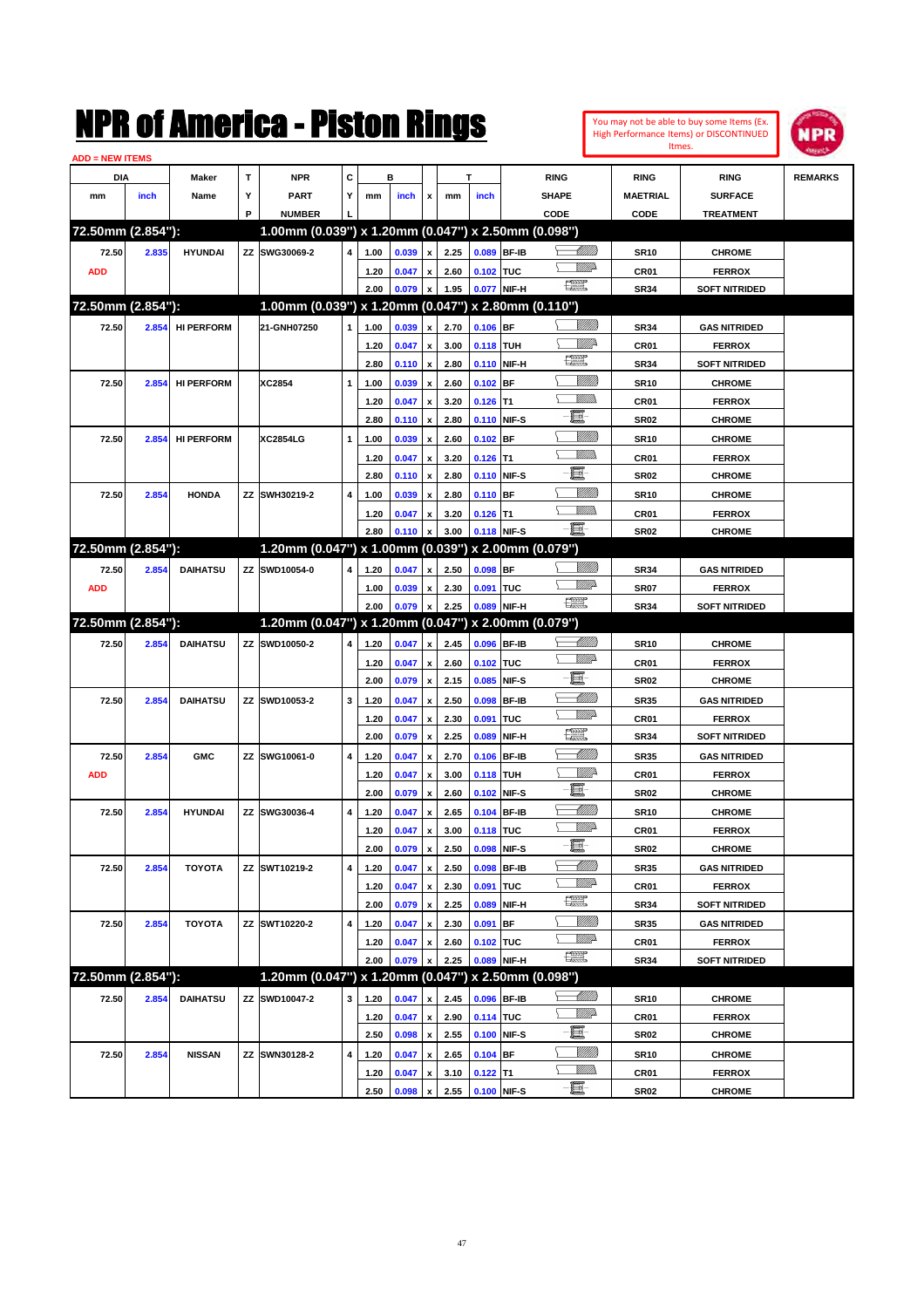|                   |       |                   |   | NMK OI AINCrica - Miston Kings                         |              |      |       |                    |      |            |                   |              |                 |                  | You may not be able to buy some Items (Ex.<br>High Performance Items) or DISCONTINUED | NPR            |
|-------------------|-------|-------------------|---|--------------------------------------------------------|--------------|------|-------|--------------------|------|------------|-------------------|--------------|-----------------|------------------|---------------------------------------------------------------------------------------|----------------|
| ADD = NEW ITEMS   |       |                   |   |                                                        |              |      |       |                    |      |            |                   |              |                 |                  | Itmes.                                                                                |                |
| DIA               |       | Maker             | T | <b>NPR</b>                                             | c            |      | в     |                    |      | т          |                   | <b>RING</b>  |                 | <b>RING</b>      | <b>RING</b>                                                                           | <b>REMARKS</b> |
| mm                | inch  | Name              | Υ | <b>PART</b>                                            | Y            | mm   | inch  | x                  | mm   | inch       |                   | <b>SHAPE</b> |                 | <b>MAETRIAL</b>  | <b>SURFACE</b>                                                                        |                |
|                   |       |                   | P | <b>NUMBER</b>                                          |              |      |       |                    |      |            |                   | CODE         |                 | CODE             | <b>TREATMENT</b>                                                                      |                |
| 72.50mm (2.854"): |       |                   |   | 1.20mm (0.047") x 1.50mm (0.059") x 2.80mm (0.110")    |              |      |       |                    |      |            |                   |              |                 |                  |                                                                                       |                |
| 72.50             | 2.854 | <b>SUZUKI</b>     |   | ZZ SWS20209-2                                          | 4            | 1.20 | 0.047 | X                  | 2.70 |            | 0.106 BF-IB       |              | <u> UMM</u>     | <b>SR35</b>      | <b>GAS NITRIDED</b>                                                                   |                |
|                   |       |                   |   |                                                        |              | 1.50 | 0.059 | x                  | 3.20 |            | 0.126 ES-TUC      |              | <u>MMP</u>      | CR01             | <b>FERROX</b>                                                                         |                |
|                   |       |                   |   |                                                        |              | 2.80 | 0.110 | x                  | 2.80 |            | 0.110 NIF-H       | æ            |                 | <b>SR34</b>      | <b>SOFT NITRIDED</b>                                                                  |                |
| 72.50mm (2.854"): |       |                   |   | 1.50mm (0.059") x 1.50mm (0.059") x 2.80mm (0.110")    |              |      |       |                    |      |            |                   |              |                 |                  |                                                                                       |                |
| 72.50             | 2.854 | <b>DAIHATSU</b>   |   | ZZ SWD10041-2                                          | 3            | 1.50 | 0.059 | x                  | 3.00 | 0.118 BF   |                   |              | <u>Millil</u>   | <b>SR10</b>      | <b>CHROME</b>                                                                         |                |
|                   |       |                   |   |                                                        |              | 1.50 | 0.059 | x                  | 2.90 | $0.114$ T1 |                   |              | CM)             | CR01             | <b>FERROX</b>                                                                         |                |
|                   |       |                   |   |                                                        |              | 2.80 | 0.110 | x                  | 2.55 | 0.100      | NIF-S             | E            |                 | <b>SR02</b>      | <b>CHROME</b>                                                                         |                |
| 72.50             | 2.854 | <b>HONDA</b>      |   | <b>ZY SWH30184-2</b>                                   | 4            | 1.50 | 0.059 | x                  | 2.85 | 0.112 BF   |                   |              | <u>MMM</u>      | <b>SR10</b>      | <b>CHROME</b>                                                                         |                |
|                   |       |                   |   |                                                        |              | 1.50 | 0.059 | x                  | 3.40 | $0.134$ T1 |                   |              | <br>Mar         | CR01             | <b>FERROX</b>                                                                         |                |
|                   |       |                   |   |                                                        |              | 2.80 | 0.110 | x                  | 3.10 |            | 0.122 NIF-S       | -8           |                 | <b>SR02</b>      | <b>CHROME</b>                                                                         |                |
| 72.50mm (2.854"): |       |                   |   | 1.50mm (0.059") x 1.50mm (0.059")                      |              |      |       |                    |      |            | x 3.00mm (0.118") |              |                 |                  |                                                                                       |                |
| 72.50             | 2.854 | <b>HYUNDAI</b>    |   | ZZ SWG30016-4                                          | 4            | 1.50 | 0.059 | x                  | 2.65 | $0.104$ BF |                   |              | <u> UMB</u>     | <b>SR10</b>      | <b>CHROME</b>                                                                         |                |
|                   |       |                   |   | (SWL03028-4)                                           |              | 1.50 | 0.059 | x                  | 3.10 | $0.122$ T1 |                   |              | <br>Mar         | CR01             | <b>FERROX</b>                                                                         |                |
|                   |       |                   |   |                                                        |              | 3.00 | 0.118 | x                  | 2.85 |            | 0.112 NIF-S       | -8           |                 | <b>SR02</b>      | <b>CHROME</b>                                                                         |                |
| 72.50mm (2.854"): |       |                   |   | 1.50mm (0.059") x 1.50mm (0.059")                      |              |      |       |                    |      |            | x 4.00mm (0.157") |              |                 |                  |                                                                                       |                |
| 72.50             | 2.854 | <b>HONDA</b>      |   | SWH30109-2                                             | 4            | 1.50 | 0.059 | x                  | 3.40 | $0.134$ BF |                   |              | <u> UMB</u>     | CR <sub>02</sub> | <b>CHROME</b>                                                                         |                |
|                   |       |                   |   | <b>DELETE</b>                                          |              | 1.50 | 0.059 | x                  | 3.40 | $0.134$ T1 |                   |              | 9777)           | CR01             | <b>FERROX</b>                                                                         |                |
|                   |       |                   |   |                                                        |              | 4.00 | 0.157 | x                  | 3.07 | 0.121      | NIF-S             | E            |                 | <b>SR02</b>      | <b>CHROME</b>                                                                         |                |
| 72.50             | 2.854 | <b>HONDA</b>      |   | ZZ SWH30162-2                                          | 4            | 1.50 | 0.059 | x                  | 3.10 | $0.122$ BF |                   |              | <u>MMM</u>      | <b>SR10</b>      | <b>CHROME</b>                                                                         |                |
|                   |       |                   |   |                                                        |              | 1.50 | 0.059 | x                  | 3.40 | $0.134$ T1 |                   |              | 9777)           | CR01             | <b>FERROX</b>                                                                         |                |
|                   |       |                   |   |                                                        |              | 4.00 | 0.157 | x                  | 3.07 |            | 0.121 NIF-S       | -8           |                 | <b>SR02</b>      | <b>CHROME</b>                                                                         |                |
| 72.50mm (2.854"): |       |                   |   | 2.00mm (0.079") x 2.00mm (0.079")                      |              |      |       |                    |      |            | x 4.00mm (0.157") |              |                 |                  |                                                                                       |                |
| 72.50             | 2.854 | <b>TOYOTA</b>     |   | ZZ SWT10029-2                                          | 4            | 2.00 | 0.079 | x                  | 3.40 | $0.134$ T1 |                   |              | <br>Mar         | CR <sub>02</sub> | <b>CHROME</b>                                                                         |                |
|                   |       |                   |   |                                                        |              | 2.00 | 0.079 | x                  | 3.40 | $0.134$ T1 |                   |              | MM)             | CR01             | <b>FERROX</b>                                                                         |                |
|                   |       |                   |   |                                                        |              | 4.00 | 0.157 | X                  | 3.90 |            | 0.154 NIF-S       | -8           |                 | <b>SR02</b>      | <b>CHROME</b>                                                                         |                |
| 72.55mm (2.856"): |       |                   |   | 1.50mm (0.059") x 1.50mm (0.059")                      |              |      |       |                    |      |            | x 4.00mm (0.157") |              |                 |                  |                                                                                       |                |
| 72.55             | 2.856 | <b>MITSUBISHI</b> |   | SWM31060-3                                             | 4            | 1.50 | 0.059 | x                  | 3.20 | $0.126$ BF |                   |              | <u>Villitti</u> | CR <sub>02</sub> | <b>CHROME</b>                                                                         |                |
|                   |       |                   |   | <b>DELETE</b>                                          |              | 1.50 | 0.059 | x                  | 3.20 | $0.126$ T1 |                   |              | .<br>VMD        | CR01             | <b>FERROX</b>                                                                         |                |
|                   |       |                   |   |                                                        |              | 4.00 | 0.157 | x                  | 3.15 |            | 0.124 NIF-S       | -8           |                 | <b>SR02</b>      | <b>CHROME</b>                                                                         |                |
| 72.60mm (2.858"): |       |                   |   | 1.50mm (0.059") x 1.50mm (0.059") x 2.80mm (0.110")    |              |      |       |                    |      |            |                   |              |                 |                  |                                                                                       |                |
| 72.60             | 2.858 | <b>DAIHATSU</b>   |   | ZZ SWD10023-4                                          | $\mathbf{2}$ | 1.50 | 0.059 | $\mathbf{x}$       | 3.00 | 0.118 BF   |                   |              | <u>Millitti</u> | CR <sub>02</sub> | <b>CHROME</b>                                                                         |                |
|                   |       |                   |   |                                                        |              | 1.50 | 0.059 | $\pmb{\mathsf{x}}$ | 3.00 | 0.118 TUC  |                   |              | <u>WW</u> A     | CR01             | <b>FERROX</b>                                                                         |                |
|                   |       |                   |   |                                                        |              | 2.80 | 0.110 | x                  | 3.35 |            | 0.132 NIF-S       | E            |                 | <b>SR02</b>      | <b>CHROME</b>                                                                         |                |
| 72.70mm (2.862"): |       |                   |   | 1.20mm (0.047") x 1.50mm (0.059") x 3.00mm (0.118")    |              |      |       |                    |      |            |                   |              |                 |                  |                                                                                       |                |
| 72.70             | 2.862 | <b>MITSUBISHI</b> |   | ZZ SWM31099-2                                          | 4            | 1.20 | 0.047 | $\pmb{\mathsf{x}}$ | 2.50 | 0.098 BF   |                   |              | <u>Villin</u>   | <b>SR35</b>      | <b>GAS NITRIDED</b>                                                                   |                |
|                   |       |                   |   |                                                        |              | 1.50 | 0.059 | $\pmb{\mathsf{x}}$ | 3.10 | $0.122$ T1 |                   |              | <u>WMW</u>      | CR01             | <b>FERROX</b>                                                                         |                |
|                   |       |                   |   |                                                        |              | 3.00 | 0.118 | $\pmb{\mathsf{x}}$ | 2.85 |            | 0.112 NIF-S       | -8           |                 | <b>SR34</b>      | <b>SOFT NITRIDED</b>                                                                  |                |
| 72.75mm (2.864"): |       |                   |   | $1.00$ mm (0.039") x 1.00mm (0.039") x 1.50mm (0.059") |              |      |       |                    |      |            |                   |              |                 |                  |                                                                                       |                |
| 72.75             | 2.864 | <b>TOYOTA</b>     |   | ZZ SWT10238-3                                          | 4            | 1.00 | 0.039 | X                  | 2.25 | 0.089      | <b>BF-IB</b>      |              |                 | <b>SR10</b>      | <b>CHROME</b>                                                                         |                |
|                   |       |                   |   |                                                        |              | 1.00 | 0.039 | $\pmb{\mathsf{x}}$ | 2.30 | 0.091 TUC  |                   |              | <u>VMP</u>      | <b>CR10</b>      | <b>FERROX</b>                                                                         |                |
|                   |       |                   |   |                                                        |              | 1.50 | 0.059 | $\pmb{\mathsf{x}}$ | 2.00 | 0.079      | NIF-H             | <b>THE</b>   |                 | <b>SR02</b>      | <b>CHROME</b>                                                                         |                |
| 72.75             | 2.864 | <b>TOYOTA</b>     |   | ZZ SWT10251-1                                          | 4            | 1.00 | 0.039 | $\pmb{\mathsf{x}}$ | 2.30 |            | 0.091 BF-IB       |              | <u> MM B</u>    | <b>SR35</b>      | <b>GAS NITRIDED</b>                                                                   |                |
|                   |       |                   |   |                                                        |              | 1.00 | 0.039 | $\pmb{\mathsf{x}}$ | 2.30 | 0.091 TUC  |                   |              | <u>VMP</u>      | <b>CR10</b>      | <b>FERROX</b>                                                                         |                |
|                   |       |                   |   |                                                        |              | 1.50 | 0.059 | $\pmb{\mathsf{x}}$ | 2.00 |            | 0.079 NIF-H       | æ            |                 | <b>SR02</b>      | <b>CHROME</b>                                                                         |                |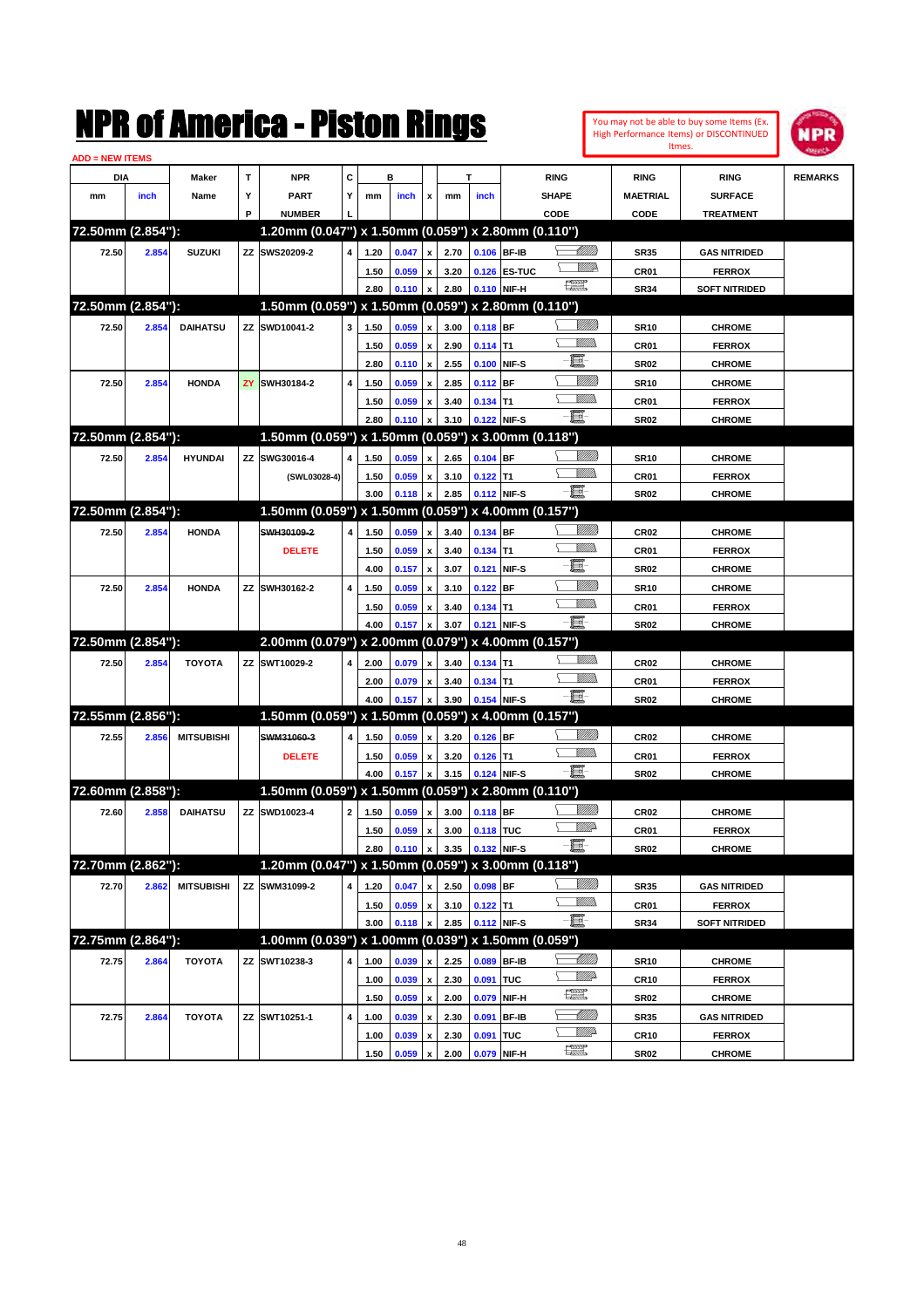| <b>ADD = NEW ITEMS</b> |       |                 |   |                                                     |                         |      |       |                           |      |            |              |                               | Itmes.           |                      |                |
|------------------------|-------|-----------------|---|-----------------------------------------------------|-------------------------|------|-------|---------------------------|------|------------|--------------|-------------------------------|------------------|----------------------|----------------|
| DIA                    |       | <b>Maker</b>    | T | <b>NPR</b>                                          | C                       |      | в     |                           |      |            |              | <b>RING</b>                   | <b>RING</b>      | <b>RING</b>          | <b>REMARKS</b> |
| mm                     | inch  | Name            | Υ | <b>PART</b>                                         | Υ                       | mm   | inch  | $\pmb{\chi}$              | mm   | inch       |              | <b>SHAPE</b>                  | <b>MAETRIAL</b>  | <b>SURFACE</b>       |                |
|                        |       |                 | P | <b>NUMBER</b>                                       |                         |      |       |                           |      |            |              | CODE                          | CODE             | <b>TREATMENT</b>     |                |
| 72.75mm (2.864"):      |       |                 |   | 1.00mm (0.039") x 1.00mm (0.039") x 1.50mm (0.059") |                         |      |       |                           |      |            |              |                               |                  |                      |                |
| 72.75                  | 2.864 | <b>TOYOTA</b>   |   | ZZ SWT10250-1                                       | 4                       | 1.00 | 0.039 | $\mathbf{x}$              | 2.30 |            | 0.091 BF-IB  | <u> UMB</u>                   | <b>SR35</b>      | <b>GAS NITRIDED</b>  |                |
|                        |       |                 |   |                                                     |                         | 1.00 | 0.039 | $\pmb{\mathsf{x}}$        | 2.30 | 0.091      | TUC          | <u>VMD</u>                    | <b>CR01</b>      | <b>FERROX</b>        |                |
|                        |       |                 |   |                                                     |                         | 2.00 | 0.079 | $\pmb{\mathsf{x}}$        | 2.25 | 0.089      | NIF-H        | 鱱                             | <b>SR34</b>      | <b>SOFT NITRIDED</b> |                |
| 72.75                  | 2.864 | <b>TOYOTA</b>   |   | ZZ SWT10252-1                                       | $\overline{\mathbf{4}}$ | 1.00 | 0.039 | $\pmb{\mathsf{x}}$        | 2.45 | 0.096      | <b>BF-IB</b> | <u>UMM</u>                    | <b>SR10</b>      | <b>CHROME</b>        |                |
|                        |       |                 |   |                                                     |                         | 1.00 | 0.039 | x                         | 2.30 | 0.091      | TUC          | <u>VMD</u>                    | <b>CR10</b>      | <b>FERROX</b>        |                |
|                        |       |                 |   |                                                     |                         | 2.00 | 0.079 | $\mathbf{x}$              | 2.55 |            | 0.100 NIF-H  | <b>The Second</b>             | SR <sub>02</sub> | <b>CHROME</b>        |                |
| 72.75mm (2.864"):      |       |                 |   | 1.00mm (0.039") x 1.00mm (0.039") x 2.50mm (0.098") |                         |      |       |                           |      |            |              |                               |                  |                      |                |
| 72.75                  | 2.864 | <b>HONDA</b>    |   | SWH30414-3                                          |                         | 1.00 | 0.039 | x                         | 2.85 |            | 0.112 BF-IB  | <u>UMM</u>                    | <b>SR10</b>      | <b>CHROME</b>        |                |
|                        |       |                 |   | <b>DELETE</b>                                       |                         | 1.00 | 0.039 | $\pmb{\mathsf{x}}$        | 2.80 | $0.110$ T1 |              | <u>MMs</u><br>↘               | <b>CR01</b>      | <b>FERROX</b>        |                |
|                        |       |                 |   |                                                     |                         | 2.50 | 0.098 | $\pmb{\mathsf{x}}$        | 2.50 |            | 0.098 NIF-S  | - 1                           | <b>SR02</b>      | <b>CHROME</b>        |                |
| 72.75mm (2.864"):      |       |                 |   | 1.00mm (0.039") x 1.20mm (0.047") x 2.50mm (0.098") |                         |      |       |                           |      |            |              |                               |                  |                      |                |
| 72.75                  | 2.835 | <b>HYUNDAI</b>  |   | ZZ SWG30069-3                                       | 4                       | 1.00 | 0.039 | $\mathbf{x}$              | 2.25 |            | 0.089 BF-IB  | <u>UMM</u>                    | <b>SR10</b>      | <b>CHROME</b>        |                |
| <b>ADD</b>             |       |                 |   |                                                     |                         | 1.20 | 0.047 | $\pmb{\mathsf{x}}$        | 2.60 | 0.102 TUC  |              | VMD-                          | CR01             | <b>FERROX</b>        |                |
|                        |       |                 |   |                                                     |                         | 2.00 | 0.079 | $\boldsymbol{\mathsf{x}}$ | 1.95 |            | 0.077 NIF-H  | <u>reev</u>                   | <b>SR34</b>      | <b>SOFT NITRIDED</b> |                |
| 72.75mm (2.864"):      |       |                 |   | 1.00mm (0.039") x 1.20mm (0.047") x 2.80mm (0.110") |                         |      |       |                           |      |            |              |                               |                  |                      |                |
| 72.75                  | 2.864 | <b>HONDA</b>    |   | ZZ SWH30219-3                                       | 4                       | 1.00 | 0.039 | $\mathbf{x}$              | 2.80 | $0.110$ BF |              |                               | <b>SR10</b>      | <b>CHROME</b>        |                |
|                        |       |                 |   |                                                     |                         | 1.20 | 0.047 | x                         | 3.20 | 0.126      | lT1          | VM).<br>N                     | CR <sub>01</sub> | <b>FERROX</b>        |                |
|                        |       |                 |   |                                                     |                         | 2.80 | 0.110 | $\pmb{\mathsf{x}}$        | 3.00 |            | 0.118 NIF-S  | - 1                           | <b>SR02</b>      | <b>CHROME</b>        |                |
| 72.75mm (2.864"):      |       |                 |   | 1.20mm (0.047") x 1.00mm (0.039") x 2.00mm (0.079") |                         |      |       |                           |      |            |              |                               |                  |                      |                |
| 72.75                  | 2.864 | <b>DAIHATSU</b> |   | ZZ SWD10054-1                                       | 4                       | 1.20 | 0.047 | $\mathbf{x}$              | 2.50 | $0.098$ BF |              | VMM)                          | <b>SR34</b>      | <b>GAS NITRIDED</b>  |                |
| <b>ADD</b>             |       |                 |   |                                                     |                         | 1.00 | 0.039 | $\mathbf{x}$              | 2.30 | 0.091 TUC  |              | <u>VM</u> D                   | <b>SR07</b>      | <b>FERROX</b>        |                |
|                        |       |                 |   |                                                     |                         | 2.00 | 0.079 | $\mathbf{x}$              | 2.25 | 0.089      | NIF-H        | <b>Text</b>                   | <b>SR34</b>      | <b>SOFT NITRIDED</b> |                |
| 72.75mm (2.864"):      |       |                 |   | 1.20mm (0.047") x 1.20mm (0.047") x 2.00mm (0.079") |                         |      |       |                           |      |            |              |                               |                  |                      |                |
| 72.75                  | 2.864 | <b>DAIHATSU</b> |   | ZZ SWD10050-3                                       | 4                       | 1.20 | 0.047 | $\mathbf{x}$              | 2.45 |            | 0.096 BF-IB  | UMM.                          | <b>SR10</b>      | <b>CHROME</b>        |                |
|                        |       |                 |   |                                                     |                         | 1.20 | 0.047 | $\boldsymbol{x}$          | 2.60 | 0.102      | <b>TUC</b>   | <u>VIII</u> D                 | <b>CR01</b>      | <b>FERROX</b>        |                |
|                        |       |                 |   |                                                     |                         | 2.00 | 0.079 | $\mathbf{x}$              | 2.15 | 0.085      | NIF-S        | E                             | <b>SR02</b>      | <b>CHROME</b>        |                |
| 72.75                  | 2.864 | <b>DAIHATSU</b> |   | ZZ SWD10053-3                                       | 3                       | 1.20 | 0.047 |                           | 2.50 | 0.098      | <b>BF-IB</b> | <u>UMM</u>                    | <b>SR35</b>      | <b>GAS NITRIDED</b>  |                |
|                        |       |                 |   |                                                     |                         | 1.20 | 0.047 | x                         | 2.30 | 0.091      | <b>TUC</b>   | <u>WW</u>                     | CR01             | <b>FERROX</b>        |                |
|                        |       |                 |   |                                                     |                         | 2.00 | 0.079 | $\pmb{\mathsf{x}}$        | 2.25 | 0.089      | NIF-H        | <b>PEER</b>                   | <b>SR34</b>      | <b>SOFT NITRIDED</b> |                |
| 72.75                  | 2.864 | <b>GMC</b>      |   | ZZ SWG10061-1                                       | $\overline{\mathbf{4}}$ | 1.20 | 0.047 | x                         | 2.70 | 0.106      | <b>BF-IB</b> | <u> Millil</u>                | <b>SR35</b>      | <b>GAS NITRIDED</b>  |                |
| <b>ADD</b>             |       |                 |   |                                                     |                         | 1.20 | 0.047 | x                         | 3.00 | 0.118      | <b>TUH</b>   | <u>Willi</u> da               | CR <sub>01</sub> | <b>FERROX</b>        |                |
|                        |       |                 |   |                                                     |                         | 2.00 | 0.079 | X                         | 2.60 | 0.102      | NIF-S        | E.                            | <b>SR02</b>      | <b>CHROME</b>        |                |
| 72.75                  | 2.864 | <b>TOYOTA</b>   |   | ZZ SWT10219-3                                       | 4                       | 1.20 | 0.047 | x                         | 2.50 | 0.098      | <b>BF-IB</b> | <u> UMM</u>                   | <b>SR35</b>      | <b>GAS NITRIDED</b>  |                |
|                        |       |                 |   |                                                     |                         | 1.20 | 0.047 | $\boldsymbol{\mathsf{x}}$ | 2.30 | 0.091      | <b>TUC</b>   | <u>VM</u> D                   | CR01             | <b>FERROX</b>        |                |
|                        |       |                 |   |                                                     |                         | 2.00 | 0.079 | x                         | 2.25 | 0.089      | NIF-H        | $f_{\text{max}}^{\text{max}}$ | <b>SR34</b>      | <b>SOFT NITRIDED</b> |                |
| 72.75                  | 2.864 | <b>TOYOTA</b>   |   | ZZ SWT10220-3                                       | 4                       | 1.20 | 0.047 | x                         | 2.30 | 0.091      | BF           | <u>Villitti</u>               | <b>SR35</b>      | <b>GAS NITRIDED</b>  |                |
|                        |       |                 |   |                                                     |                         | 1.20 | 0.047 | X                         | 2.60 | 0.102 TUC  |              | <u>VIII)</u>                  | CR01             | <b>FERROX</b>        |                |
|                        |       |                 |   |                                                     |                         |      |       |                           |      |            |              |                               |                  |                      |                |

You may not be able to buy some Items (Ex. High Performance Items) or DISCONTINUED

| .                 | <b><i><u><u></u></u></i></b> | ,,,,,,          | <i>LL</i> United to                                 |   | $-0.1$ |                |      | 2.JV V.VJI DI       |                 | ິ                | שבישונו וזו שמט      |  |
|-------------------|------------------------------|-----------------|-----------------------------------------------------|---|--------|----------------|------|---------------------|-----------------|------------------|----------------------|--|
|                   |                              |                 |                                                     |   | 1.20   | 0.047 x        | 2.60 | 0.102 TUC           | <u>VMB</u>      | CR <sub>01</sub> | <b>FERROX</b>        |  |
|                   |                              |                 |                                                     |   | 2.00   | $0.079 \times$ | 2.25 | $\big  0.089$ NIF-H | 矘               | <b>SR34</b>      | <b>SOFT NITRIDED</b> |  |
| 72.75mm (2.864"): |                              |                 | 1.20mm (0.047") x 1.20mm (0.047") x 2.50mm (0.098") |   |        |                |      |                     |                 |                  |                      |  |
| 72.75             | 2.864                        | <b>DAIHATSU</b> | <b>ZZ SWD10047-3</b>                                | 3 | 1.20   | $0.047 \times$ |      | 2.45 0.096 BF-IB    | <u> UMM)</u>    | <b>SR10</b>      | <b>CHROME</b>        |  |
|                   |                              |                 |                                                     |   | 1.20   | $0.047 \times$ | 2.90 | $0.114$ TUC         | <u>VMB</u>      | CR <sub>01</sub> | <b>FERROX</b>        |  |
|                   |                              |                 |                                                     |   | 2.50   | 0.098 x        | 2.55 | 0.100 NIF-S         | $-\blacksquare$ | <b>SR02</b>      | <b>CHROME</b>        |  |
| 72.75             | 2.864                        | <b>NISSAN</b>   | <b>ZZ SWN30128-3</b>                                | 4 | 1.20   | $0.047 \times$ |      | 2.65 0.104 BF       | VIIII))         | <b>SR10</b>      | <b>CHROME</b>        |  |
|                   |                              |                 |                                                     |   | 1.20   | 0.047 x        |      | $3.10$ 0.122 T1     | <u>Willib</u>   | CR <sub>01</sub> | <b>FERROX</b>        |  |
|                   |                              |                 |                                                     |   | 2.50   | 0.098 x        |      | 2.55 0.100 NIF-S    | $-\Xi$          | <b>SR02</b>      | <b>CHROME</b>        |  |

49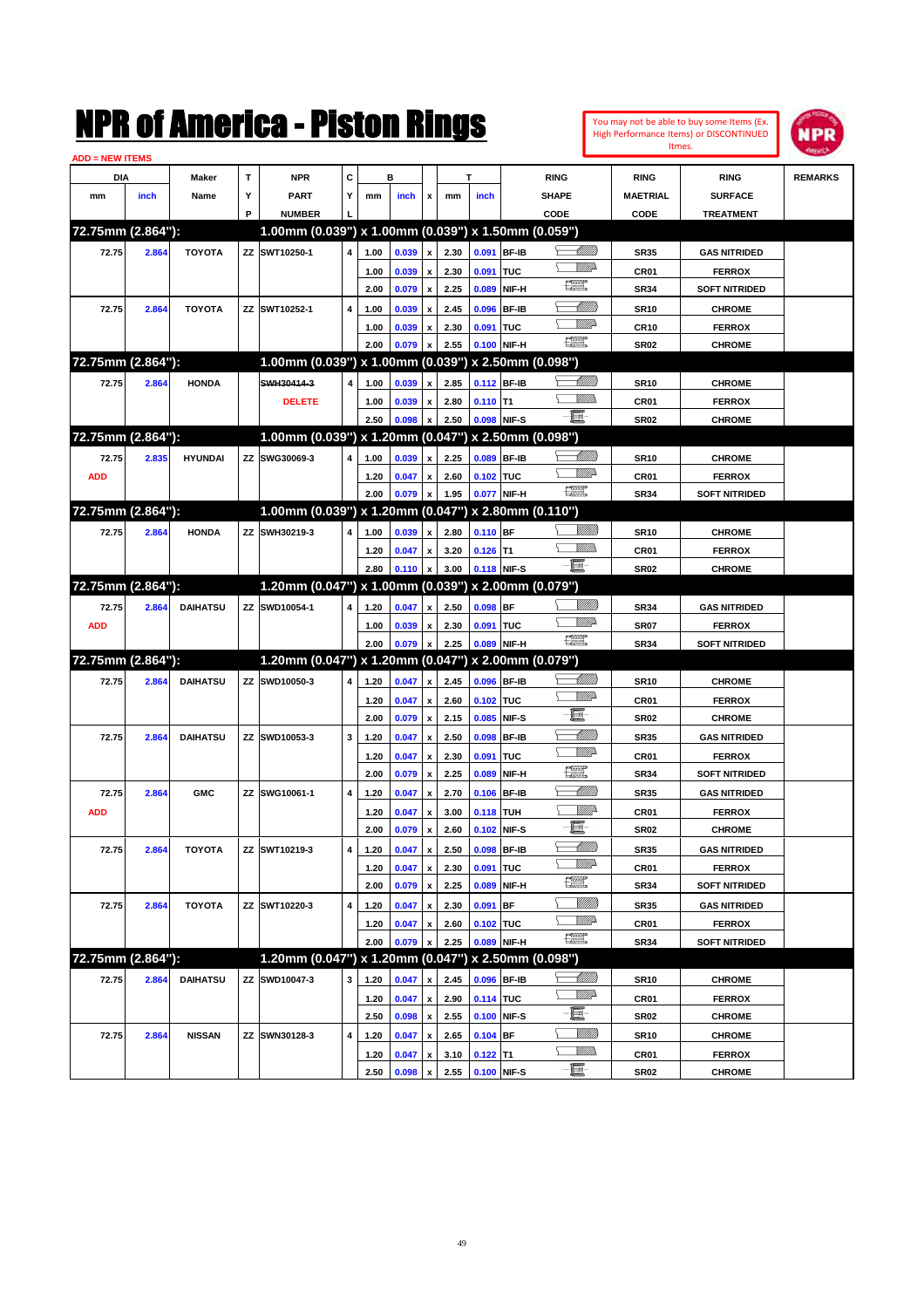|                   |       |                   |   | NMK OI AINCrica - Miston Kings                                       |   |      |       |                           |      |             |                   |              |                 |                  | You may not be able to buy some Items (Ex.<br>High Performance Items) or DISCONTINUED<br>Itmes. | <b>NPR</b>     |
|-------------------|-------|-------------------|---|----------------------------------------------------------------------|---|------|-------|---------------------------|------|-------------|-------------------|--------------|-----------------|------------------|-------------------------------------------------------------------------------------------------|----------------|
| ADD = NEW ITEMS   |       |                   |   |                                                                      |   |      |       |                           |      |             |                   |              |                 |                  |                                                                                                 |                |
| DIA               |       | Maker             | T | <b>NPR</b>                                                           | c |      | в     |                           |      | т           |                   | <b>RING</b>  |                 | <b>RING</b>      | <b>RING</b>                                                                                     | <b>REMARKS</b> |
| mm                | inch  | Name              | Υ | <b>PART</b>                                                          | Y | mm   | inch  | x                         | mm   | inch        |                   | <b>SHAPE</b> |                 | <b>MAETRIAL</b>  | <b>SURFACE</b>                                                                                  |                |
| 72.75mm (2.864"): |       |                   | P | <b>NUMBER</b><br>1.20mm (0.047") x 1.50mm (0.059") x 2.80mm (0.110") |   |      |       |                           |      |             |                   | CODE         |                 | CODE             | <b>TREATMENT</b>                                                                                |                |
| 72.75             | 2.864 | <b>SUZUKI</b>     |   | ZZ SWS20209-3                                                        | 4 | 1.20 | 0.047 | x                         | 2.70 |             | 0.106 BF-IB       |              | <u> UMM</u>     | <b>SR35</b>      | <b>GAS NITRIDED</b>                                                                             |                |
|                   |       |                   |   |                                                                      |   | 1.50 | 0.059 | x                         | 3.20 |             | 0.126 ES-TUC      |              | <u>MMP</u>      | CR01             | <b>FERROX</b>                                                                                   |                |
|                   |       |                   |   |                                                                      |   | 2.80 | 0.110 | x                         | 2.80 |             | 0.110 NIF-H       | æ            |                 | <b>SR34</b>      | <b>SOFT NITRIDED</b>                                                                            |                |
| 72.75mm (2.864"): |       |                   |   | 1.50mm (0.059") x 1.50mm (0.059") x 2.80mm (0.110")                  |   |      |       |                           |      |             |                   |              |                 |                  |                                                                                                 |                |
| 72.75             | 2.864 | <b>DAIHATSU</b>   |   | ZZ SWD10041-3                                                        | 3 | 1.50 | 0.059 | x                         | 3.00 | 0.118 BF    |                   |              | <u>Millil</u>   | <b>SR10</b>      | <b>CHROME</b>                                                                                   |                |
|                   |       |                   |   |                                                                      |   | 1.50 | 0.059 | x                         | 2.90 | $0.114$ T1  |                   |              | CM)             | CR01             | <b>FERROX</b>                                                                                   |                |
|                   |       |                   |   |                                                                      |   | 2.80 | 0.110 | $\boldsymbol{\mathsf{x}}$ | 2.55 | 0.100       | NIF-S             | E            |                 | <b>SR02</b>      | <b>CHROME</b>                                                                                   |                |
| 72.75             | 2.864 | <b>HONDA</b>      |   | ZY SWH30184-3                                                        | 4 | 1.50 | 0.059 | x                         | 2.85 | $0.112$ BF  |                   |              | <u>MMM</u>      | <b>SR10</b>      | <b>CHROME</b>                                                                                   |                |
|                   |       |                   |   |                                                                      |   | 1.50 | 0.059 | x                         | 3.40 | $0.134$ T1  |                   |              | <br>Mar         | CR01             | <b>FERROX</b>                                                                                   |                |
|                   |       |                   |   |                                                                      |   | 2.80 | 0.110 | x                         | 3.10 |             | 0.122 NIF-S       | -8           |                 | <b>SR02</b>      | <b>CHROME</b>                                                                                   |                |
| 72.75mm (2.864"): |       |                   |   | 1.50mm (0.059") x 1.50mm (0.059")                                    |   |      |       |                           |      |             | x 4.00mm (0.157") |              |                 |                  |                                                                                                 |                |
| 72.75             | 2.864 | <b>HONDA</b>      |   | SWH30109-3                                                           | 4 | 1.50 | 0.059 | x                         | 3.40 | $0.134$ BF  |                   |              | <u> UMB</u>     | CR <sub>02</sub> | <b>CHROME</b>                                                                                   |                |
|                   |       |                   |   | <b>DELETE</b>                                                        |   | 1.50 | 0.059 | x                         | 3.40 | $0.134$ T1  |                   |              | 9777)           | CR01             | <b>FERROX</b>                                                                                   |                |
|                   |       |                   |   |                                                                      |   | 4.00 | 0.157 | $\boldsymbol{\mathsf{x}}$ | 3.07 | 0.121       | NIF-S             | E            |                 | <b>SR02</b>      | <b>CHROME</b>                                                                                   |                |
| 72.75             | 2.864 | <b>HONDA</b>      |   | ZZ SWH30162-3                                                        | 4 | 1.50 | 0.059 | x                         | 3.10 | $0.122$ BF  |                   |              | <u>MMM</u>      | <b>SR10</b>      | <b>CHROME</b>                                                                                   |                |
|                   |       |                   |   |                                                                      |   | 1.50 | 0.059 | x                         | 3.40 | $0.134$ T1  |                   |              | CM)             | CR01             | <b>FERROX</b>                                                                                   |                |
|                   |       |                   |   |                                                                      |   | 4.00 | 0.157 | x                         | 3.07 |             | 0.121 NIF-S       | -8           |                 | <b>SR02</b>      | <b>CHROME</b>                                                                                   |                |
| 72.75mm (2.864"): |       |                   |   | 2.00mm (0.079") x 2.00mm (0.079")                                    |   |      |       |                           |      |             | x 4.00mm (0.157") |              |                 |                  |                                                                                                 |                |
| 72.75             | 2.864 | <b>TOYOTA</b>     |   | ZZ SWT10029-3                                                        | 4 | 2.00 | 0.079 | x                         | 3.40 | $0.134$ T1  |                   |              | <br>Mar         | CR <sub>02</sub> | <b>CHROME</b>                                                                                   |                |
|                   |       |                   |   |                                                                      |   | 2.00 | 0.079 | x                         | 3.40 | $0.134$ T1  |                   |              | MM)             | CR01             | <b>FERROX</b>                                                                                   |                |
|                   |       |                   |   |                                                                      |   | 4.00 | 0.157 | x                         | 3.90 |             | 0.154 NIF-S       | -8           |                 | <b>SR02</b>      | <b>CHROME</b>                                                                                   |                |
| 72.80mm (2.866"): |       |                   |   | 1.50mm (0.059") x 1.50mm (0.059")                                    |   |      |       |                           |      |             | x 4.00mm (0.157") |              |                 |                  |                                                                                                 |                |
| 72.80             | 2.866 | <b>MITSUBISHI</b> |   | SWM31060-4                                                           | 4 | 1.50 | 0.059 | x                         | 3.20 | $0.126$ BF  |                   |              | <u>MMM</u>      | CR <sub>02</sub> | <b>CHROME</b>                                                                                   |                |
|                   |       |                   |   | <b>DELETE</b>                                                        |   | 1.50 | 0.059 | x                         | 3.20 | $0.126$ T1  |                   |              | <br>Mar         | CR01             | <b>FERROX</b>                                                                                   |                |
|                   |       |                   |   |                                                                      |   | 4.00 | 0.157 | x                         | 3.15 |             | 0.124 NIF-S       | -8           |                 | <b>SR02</b>      | <b>CHROME</b>                                                                                   |                |
| 72.95mm (2.872"): |       |                   |   | 1.20mm (0.047") x 1.50mm (0.059")                                    |   |      |       |                           |      |             | x 3.00mm (0.118") |              |                 |                  |                                                                                                 |                |
| 72.95             | 2.872 | <b>MITSUBISHI</b> |   | ZZ SWM31099-3                                                        | 4 | 1.20 | 0.047 | X                         | 2.50 | $0.098$ BF  |                   |              | <u>Villida</u>  | <b>SR35</b>      | <b>GAS NITRIDED</b>                                                                             |                |
|                   |       |                   |   |                                                                      |   | 1.50 | 0.059 | x                         | 3.10 | $0.122$ T1  |                   |              | .<br>VMD        | CR01             | <b>FERROX</b>                                                                                   |                |
|                   |       |                   |   |                                                                      |   | 3.00 | 0.118 | x                         | 2.85 |             | 0.112 NIF-S       | -8           |                 | <b>SR34</b>      | <b>SOFT NITRIDED</b>                                                                            |                |
| 73.00mm (2.874"): |       |                   |   | 1.00mm (0.039") x 1.00mm (0.039") x 1.50mm (0.059")                  |   |      |       |                           |      |             |                   |              |                 |                  |                                                                                                 |                |
| 73.00             | 2.874 | <b>TOYOTA</b>     |   | ZZ SWT10238-4                                                        | 4 | 1.00 | 0.039 | $\pmb{\mathsf{x}}$        | 2.25 | 0.089 BF-IB |                   |              | <u> UMM</u>     | <b>SR10</b>      | <b>CHROME</b>                                                                                   |                |
|                   |       |                   |   |                                                                      |   | 1.00 | 0.039 | $\pmb{\mathsf{x}}$        | 2.30 | 0.091 TUC   |                   |              | <u>Mille</u>    | <b>CR10</b>      | <b>FERROX</b>                                                                                   |                |
|                   |       |                   |   |                                                                      |   | 1.50 | 0.059 | $\pmb{\mathsf{x}}$        | 2.00 | 0.079       | NIF-H             | æ            |                 | <b>SR02</b>      | <b>CHROME</b>                                                                                   |                |
| 73.00             | 2.874 | <b>TOYOTA</b>     |   | ZZ SWT10251-2                                                        | 4 | 1.00 | 0.039 | $\pmb{\mathsf{x}}$        | 2.30 |             | 0.091 BF-IB       |              | <u> Millitt</u> | <b>SR35</b>      | <b>GAS NITRIDED</b>                                                                             |                |
|                   |       |                   |   |                                                                      |   | 1.00 | 0.039 | $\pmb{\mathsf{x}}$        | 2.30 | 0.091 TUC   |                   |              | <u>WW</u> A     | CR <sub>10</sub> | <b>FERROX</b>                                                                                   |                |
|                   |       |                   |   |                                                                      |   | 1.50 | 0.059 | x                         | 2.00 |             | 0.079 NIF-H       | œ            |                 | <b>SR02</b>      | <b>CHROME</b>                                                                                   |                |
| 73.00mm (2.874"): |       |                   |   | 1.00mm (0.039") x 1.00mm (0.039") x 2.00mm (0.079")                  |   |      |       |                           |      |             |                   |              |                 |                  |                                                                                                 |                |
| 73.00             | 2.874 | <b>HONDA</b>      |   | ZZ SWH30465-0                                                        | 4 | 1.00 | 0.039 | X                         | 2.35 |             | 0.093 BF-IB       |              | <u> Millitt</u> | <b>SR35</b>      | <b>GAS NITRIDED</b>                                                                             |                |
|                   |       |                   |   |                                                                      |   | 1.00 | 0.039 | $\pmb{\mathsf{x}}$        | 2.30 | 0.091 TUC   |                   |              | <u>VMP</u>      | SR08             | <b>FERROX</b>                                                                                   |                |
|                   |       |                   |   |                                                                      |   | 2.00 | 0.079 | $\pmb{\mathsf{x}}$        | 2.25 | 0.089       | NIF-H             | æ            |                 | <b>SR34</b>      | <b>SOFT NITRIDED</b>                                                                            |                |
| 73.00             | 2.874 | <b>TOYOTA</b>     |   | ZZ SWT10250-2                                                        | 4 | 1.00 | 0.039 | $\pmb{\mathsf{x}}$        | 2.30 |             | 0.091 BF-IB       |              | <u> Milli</u>   | <b>SR35</b>      | <b>GAS NITRIDED</b>                                                                             |                |
|                   |       |                   |   |                                                                      |   | 1.00 | 0.039 | $\pmb{\mathsf{x}}$        | 2.30 | 0.091 TUC   |                   |              | <u>VM</u> D     | CR01             | <b>FERROX</b>                                                                                   |                |
|                   |       |                   |   |                                                                      |   | 2.00 | 0.079 | $\boldsymbol{\mathsf{x}}$ | 2.25 | 0.089       | NIF-H             | æ            |                 | <b>SR34</b>      | <b>SOFT NITRIDED</b>                                                                            |                |
| 73.00             | 2.874 | <b>TOYOTA</b>     |   | ZZ SWT10252-2                                                        | 4 | 1.00 | 0.039 | $\pmb{\mathsf{x}}$        | 2.45 |             | 0.096 BF-IB       |              | <u> Millitt</u> | <b>SR10</b>      | <b>CHROME</b>                                                                                   |                |
|                   |       |                   |   |                                                                      |   | 1.00 | 0.039 | x                         | 2.30 | 0.091 TUC   |                   |              | <u>VM</u> D     | CR <sub>10</sub> | <b>FERROX</b>                                                                                   |                |
|                   |       |                   |   |                                                                      |   | 2.00 | 0.079 | $\pmb{\mathsf{x}}$        | 2.55 |             | 0.100 NIF-H       | æ            |                 | <b>SR02</b>      | <b>CHROME</b>                                                                                   |                |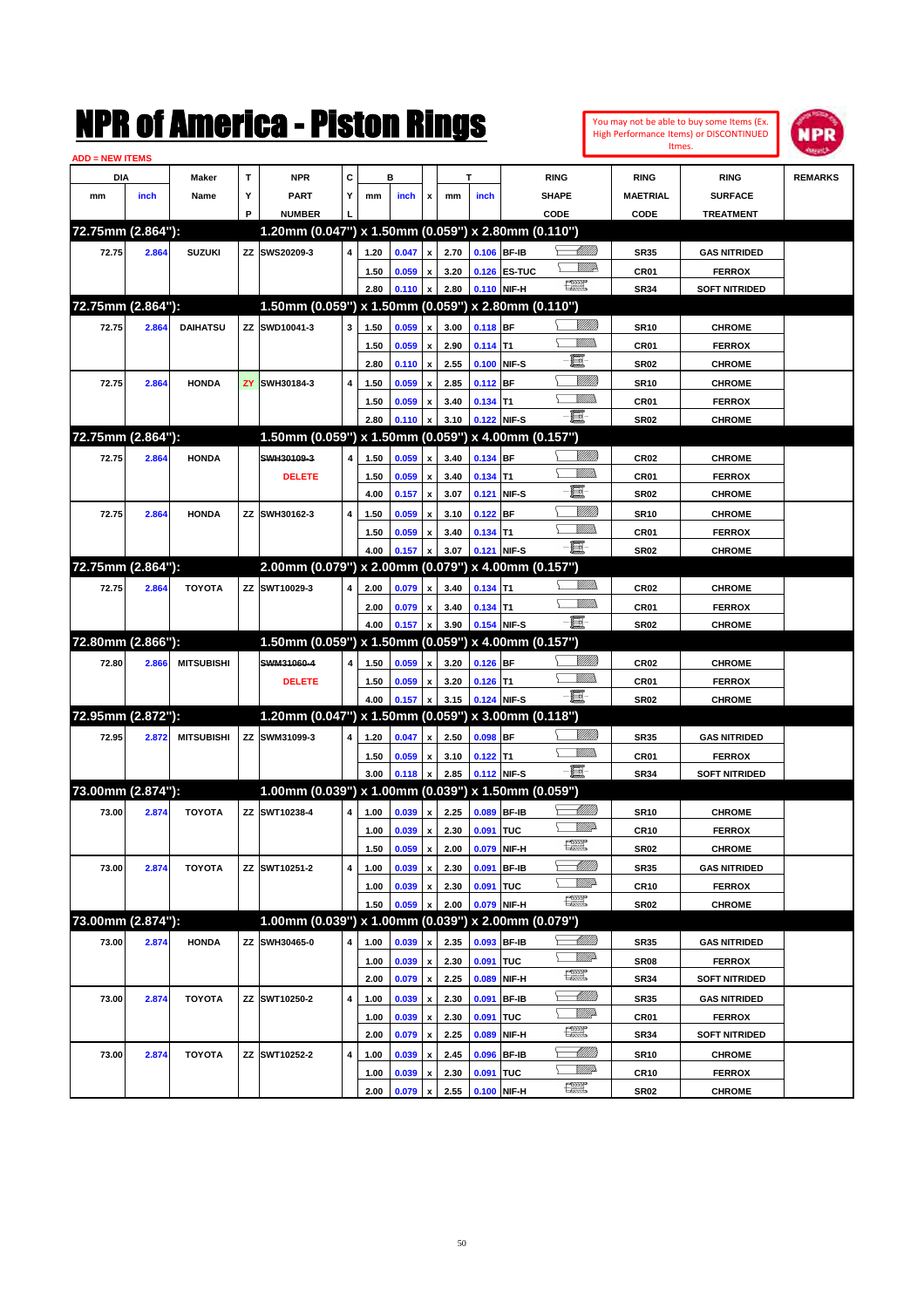| <b>ADD = NEW ITEMS</b> |       |                   |   |                                                     |                |      |       |                           |      |                  |              |                                                                                                                                                                                                                                                                                                                                                                                             |                  |                      |                |
|------------------------|-------|-------------------|---|-----------------------------------------------------|----------------|------|-------|---------------------------|------|------------------|--------------|---------------------------------------------------------------------------------------------------------------------------------------------------------------------------------------------------------------------------------------------------------------------------------------------------------------------------------------------------------------------------------------------|------------------|----------------------|----------------|
| DIA                    |       | Maker             | т | <b>NPR</b>                                          | С              |      | в     |                           |      | T                |              | <b>RING</b>                                                                                                                                                                                                                                                                                                                                                                                 | <b>RING</b>      | <b>RING</b>          | <b>REMARKS</b> |
| mm                     | inch  | Name              | Y | <b>PART</b>                                         | Υ              | mm   | inch  | x                         | mm   | inch             |              | <b>SHAPE</b>                                                                                                                                                                                                                                                                                                                                                                                | <b>MAETRIAL</b>  | <b>SURFACE</b>       |                |
|                        |       |                   | P | <b>NUMBER</b>                                       |                |      |       |                           |      |                  |              | CODE                                                                                                                                                                                                                                                                                                                                                                                        | CODE             | <b>TREATMENT</b>     |                |
| 73.00mm (2.874"):      |       |                   |   | 1.00mm (0.039") x 1.00mm (0.039") x 2.50mm (0.098") |                |      |       |                           |      |                  |              |                                                                                                                                                                                                                                                                                                                                                                                             |                  |                      |                |
| 73.00                  | 2.874 | <b>HONDA</b>      |   | SWH30414-4                                          | $\overline{4}$ | 1.00 | 0.039 | $\mathbf{x}$              | 2.85 | 0.112 BF-IB      |              | <u>UMB</u>                                                                                                                                                                                                                                                                                                                                                                                  | <b>SR10</b>      | <b>CHROME</b>        |                |
|                        |       |                   |   | <b>DELETE</b>                                       |                | 1.00 | 0.039 | $\mathbf{x}$              | 2.80 | $0.110$ T1       |              | <u>Villida</u>                                                                                                                                                                                                                                                                                                                                                                              | CR01             | <b>FERROX</b>        |                |
|                        |       |                   |   |                                                     |                | 2.50 | 0.098 | $\mathbf{x}$              | 2.50 | 0.098 NIF-S      |              | -E.                                                                                                                                                                                                                                                                                                                                                                                         | <b>SR02</b>      | <b>CHROME</b>        |                |
| 73.00mm (2.874"):      |       |                   |   | 1.00mm (0.039") x 1.20mm (0.047") x 2.50mm (0.098") |                |      |       |                           |      |                  |              |                                                                                                                                                                                                                                                                                                                                                                                             |                  |                      |                |
| 73.00                  | 2.835 | <b>HYUNDAI</b>    |   | ZZ SWG30069-4                                       | 4              | 1.00 | 0.039 | $\boldsymbol{x}$          | 2.25 | 0.089 BF-IB      |              | —UMM)                                                                                                                                                                                                                                                                                                                                                                                       | <b>SR10</b>      | <b>CHROME</b>        |                |
| <b>ADD</b>             |       |                   |   |                                                     |                | 1.20 | 0.047 | $\pmb{\mathsf{x}}$        | 2.60 | 0.102 TUC        |              | VM)                                                                                                                                                                                                                                                                                                                                                                                         | CR01             | <b>FERROX</b>        |                |
|                        |       |                   |   |                                                     |                | 2.00 | 0.079 | $\pmb{\mathsf{x}}$        | 1.95 | 0.077            | NIF-H        | $\begin{picture}(20,20) \put(0,0){\dashbox{0.5}(20,0){ }} \put(15,0){\circle{10}} \put(25,0){\circle{10}} \put(25,0){\circle{10}} \put(25,0){\circle{10}} \put(25,0){\circle{10}} \put(25,0){\circle{10}} \put(25,0){\circle{10}} \put(25,0){\circle{10}} \put(25,0){\circle{10}} \put(25,0){\circle{10}} \put(25,0){\circle{10}} \put(25,0){\circle{10}} \put(25,0){\circle{10}} \put(25,$ | <b>SR34</b>      | <b>SOFT NITRIDED</b> |                |
| 73.00                  | 2.874 | <b>HONDA</b>      |   | ZZ SWH30474-0                                       | $\overline{4}$ | 1.00 | 0.039 | $\mathbf{x}$              | 2.25 | 0.089 BF-IB      |              | <u>UMB</u>                                                                                                                                                                                                                                                                                                                                                                                  | <b>SR10</b>      | <b>CHROME</b>        |                |
|                        |       |                   |   |                                                     |                | 1.20 | 0.047 | x                         | 3.00 | <b>0.118 TUC</b> |              | <u>MMD</u>                                                                                                                                                                                                                                                                                                                                                                                  | CR01             | <b>FERROX</b>        |                |
|                        |       |                   |   |                                                     |                | 2.00 | 0.079 | $\pmb{\mathsf{x}}$        | 2.20 |                  | 0.087 NIF-H  | <b>The Second</b>                                                                                                                                                                                                                                                                                                                                                                           | <b>SR02</b>      | <b>CHROME</b>        |                |
| 73.00                  | 2.874 | <b>SUZUKI</b>     |   | ZZ SWS20223-0                                       | 3              | 1.00 | 0.039 | $\boldsymbol{x}$          | 2.30 | 0.091            | <b>BF-IB</b> | <u> MMM</u>                                                                                                                                                                                                                                                                                                                                                                                 | <b>SR35</b>      | <b>GAS NITRIDED</b>  |                |
|                        |       |                   |   |                                                     |                | 1.20 | 0.047 | x                         | 2.55 | 0.100 TUC        |              | <u>VM) do</u>                                                                                                                                                                                                                                                                                                                                                                               | CR01             | <b>FERROX</b>        |                |
|                        |       |                   |   |                                                     |                | 2.00 | 0.079 |                           | 2.20 |                  | 0.087 NIF-H  | 理                                                                                                                                                                                                                                                                                                                                                                                           | <b>SR34</b>      | <b>SOFT NITRIDED</b> |                |
| 73.00mm (2.874"):      |       |                   |   | 1.00mm (0.039") x 1.20mm (0.047") x 2.80mm (0.110") |                |      |       |                           |      |                  |              |                                                                                                                                                                                                                                                                                                                                                                                             |                  |                      |                |
| 73.00                  |       | 2.874 HI PERFORM  |   | XC2874                                              |                | 1.00 | 0.039 | $\mathbf{x}$              | 2.60 | $0.102$ BF       |              |                                                                                                                                                                                                                                                                                                                                                                                             | <b>SR10</b>      | <b>CHROME</b>        |                |
|                        |       |                   |   |                                                     |                | 1.20 | 0.047 | $\pmb{\mathsf{x}}$        | 3.20 | $0.126$ T1       |              | VM).                                                                                                                                                                                                                                                                                                                                                                                        | CR <sub>01</sub> | <b>FERROX</b>        |                |
|                        |       |                   |   |                                                     |                | 2.80 | 0.110 | $\boldsymbol{\mathsf{x}}$ | 2.80 | 0.110 NIF-S      |              | e.                                                                                                                                                                                                                                                                                                                                                                                          | <b>SR02</b>      | <b>CHROME</b>        |                |
| 73.00                  | 2.874 | <b>HI PERFORM</b> |   | <b>XC2874LG</b>                                     | $\mathbf{1}$   | 1.00 | 0.039 | $\pmb{\mathsf{x}}$        | 2.60 | $0.102$ BF       |              |                                                                                                                                                                                                                                                                                                                                                                                             | <b>SR10</b>      | <b>CHROME</b>        |                |
|                        |       |                   |   |                                                     |                | 1.20 | 0.047 | $\pmb{\mathsf{x}}$        | 3.20 | $0.126$ T1       |              | .<br>VMD                                                                                                                                                                                                                                                                                                                                                                                    | CR <sub>01</sub> | <b>FERROX</b>        |                |
|                        |       |                   |   |                                                     |                | 2.80 | 0.110 | $\pmb{\mathsf{x}}$        | 2.80 |                  | 0.110 NIF-S  | e.                                                                                                                                                                                                                                                                                                                                                                                          | <b>SR02</b>      | <b>CHROME</b>        |                |
| 73.00                  | 2.874 | <b>HI PERFORM</b> |   | 21-GNH07300                                         | $\mathbf{1}$   | 1.00 | 0.039 | $\pmb{\mathsf{x}}$        | 2.70 | $0.106$ BF       |              | VIII))                                                                                                                                                                                                                                                                                                                                                                                      | <b>SR34</b>      | <b>GAS NITRIDED</b>  |                |
|                        |       |                   |   |                                                     |                | 1.20 | 0.047 | $\pmb{\mathsf{x}}$        | 3.00 | <b>0.118 TUH</b> |              | WMP-                                                                                                                                                                                                                                                                                                                                                                                        | CR <sub>01</sub> | <b>FERROX</b>        |                |
|                        |       |                   |   |                                                     |                | 2.80 | 0.110 | $\mathbf{x}$              | 2.80 | 0.110 NIF-H      |              | 鱱                                                                                                                                                                                                                                                                                                                                                                                           | <b>SR34</b>      | <b>SOFT NITRIDED</b> |                |
| 73.00                  | 2.874 | <b>HONDA</b>      |   | ZZ SWH30219-4                                       | 4              | 1.00 | 0.039 | $\pmb{\mathsf{x}}$        | 2.80 | 0.110 BF         |              |                                                                                                                                                                                                                                                                                                                                                                                             | <b>SR10</b>      | <b>CHROME</b>        |                |
|                        |       |                   |   |                                                     |                | 1.20 | 0.047 | $\mathbf{x}$              | 3.20 | $0.126$ T1       |              | VM)                                                                                                                                                                                                                                                                                                                                                                                         | CR <sub>01</sub> | <b>FERROX</b>        |                |
|                        |       |                   |   |                                                     |                | 2.80 | 0.110 | x                         | 3.00 | 0.118 NIF-S      |              | - <b>e</b>                                                                                                                                                                                                                                                                                                                                                                                  | <b>SR02</b>      | <b>CHROME</b>        |                |
| 73.00mm (2.874"):      |       |                   |   | 1.20mm (0.047") x 1.00mm (0.039") x 2.00mm (0.079") |                |      |       |                           |      |                  |              |                                                                                                                                                                                                                                                                                                                                                                                             |                  |                      |                |
| 73.00                  | 2.874 | <b>DAIHATSU</b>   |   | ZZ SWD10054-2                                       | 4              | 1.20 | 0.047 | $\pmb{\mathsf{x}}$        | 2.50 | $0.098$ BF       |              | VIIII)                                                                                                                                                                                                                                                                                                                                                                                      | <b>SR34</b>      | <b>GAS NITRIDED</b>  |                |
| <b>ADD</b>             |       |                   |   |                                                     |                | 1.00 | 0.039 | $\mathbf{x}$              | 2.30 | <b>0.091 TUC</b> |              | <u>VMD</u>                                                                                                                                                                                                                                                                                                                                                                                  | <b>SR07</b>      | <b>FERROX</b>        |                |
|                        |       |                   |   |                                                     |                | 2.00 | 0.079 | l x                       | 2.25 | 0.089 NIF-H      |              | 理                                                                                                                                                                                                                                                                                                                                                                                           | <b>SR34</b>      | <b>SOFT NITRIDED</b> |                |

You may not be able to buy some Items (Ex. High Performance Items) or DISCONTINUED Itmes.

**NPR**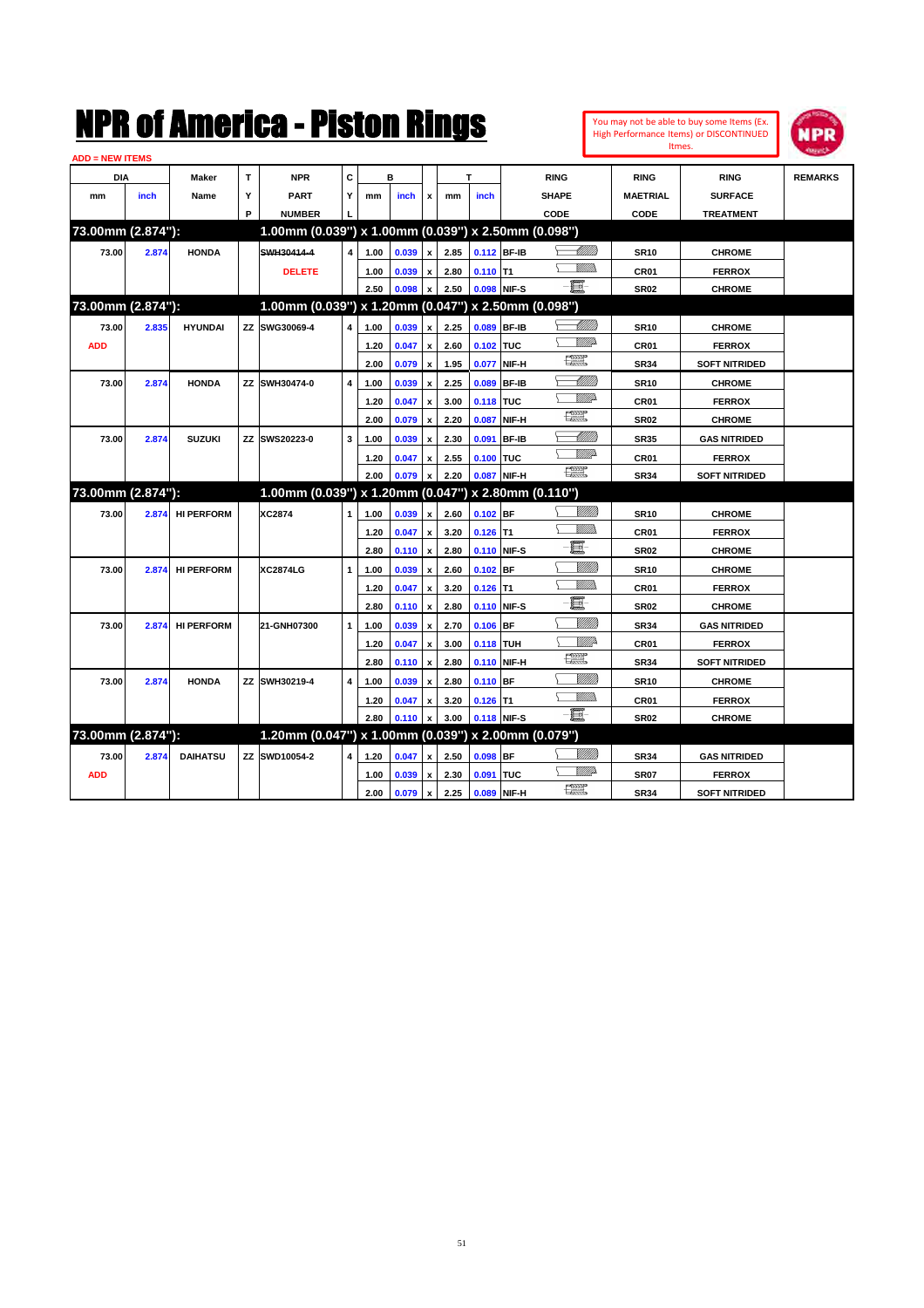

| <b>ADD = NEW ITEMS</b> |       |                 |    |                                                     |                         |              |                |                         |              |                  |                             |                                                                                                                                                                                                                                                                                                                                                                                             |                 |                      |                |
|------------------------|-------|-----------------|----|-----------------------------------------------------|-------------------------|--------------|----------------|-------------------------|--------------|------------------|-----------------------------|---------------------------------------------------------------------------------------------------------------------------------------------------------------------------------------------------------------------------------------------------------------------------------------------------------------------------------------------------------------------------------------------|-----------------|----------------------|----------------|
| DIA                    |       | <b>Maker</b>    | т  | <b>NPR</b>                                          | С                       |              | в              |                         |              | T                |                             | <b>RING</b>                                                                                                                                                                                                                                                                                                                                                                                 | <b>RING</b>     | <b>RING</b>          | <b>REMARKS</b> |
| mm                     | inch  | Name            | Υ  | <b>PART</b>                                         | Y                       | mm           | inch           | x                       | mm           | inch             |                             | <b>SHAPE</b>                                                                                                                                                                                                                                                                                                                                                                                | <b>MAETRIAL</b> | <b>SURFACE</b>       |                |
|                        |       |                 | P  | <b>NUMBER</b>                                       |                         |              |                |                         |              |                  |                             | CODE                                                                                                                                                                                                                                                                                                                                                                                        | CODE            | <b>TREATMENT</b>     |                |
| 73.00mm (2.874"):      |       |                 |    | 1.20mm (0.047") x 1.20mm (0.047") x 2.00mm (0.079") |                         |              |                |                         |              |                  |                             |                                                                                                                                                                                                                                                                                                                                                                                             |                 |                      |                |
| 73.00                  | 2.874 | <b>DAIHATSU</b> |    | ZZ SWD10050-4                                       | 4                       | 1.20         | 0.047          | $\pmb{\mathsf{x}}$      | 2.45         | 0.096 BF-IB      |                             | <u> Millito</u>                                                                                                                                                                                                                                                                                                                                                                             | <b>SR10</b>     | <b>CHROME</b>        |                |
|                        |       |                 |    |                                                     |                         | 1.20         | 0.047          | $\pmb{\mathsf{x}}$      | 2.60         | 0.102 TUC        |                             | <u>VMD</u>                                                                                                                                                                                                                                                                                                                                                                                  | CR01            | <b>FERROX</b>        |                |
|                        |       |                 |    |                                                     |                         | 2.00         | 0.079          | $\pmb{\mathsf{x}}$      | 2.15         | 0.085 NIF-S      |                             | E                                                                                                                                                                                                                                                                                                                                                                                           | <b>SR02</b>     | <b>CHROME</b>        |                |
| 73.00                  | 2.874 | <b>DAIHATSU</b> |    | ZZ SWD10053-4                                       | 3                       | 1.20         | 0.047          | x                       | 2.50         |                  | 0.098 BF-IB                 | <u> Millitti</u>                                                                                                                                                                                                                                                                                                                                                                            | <b>SR35</b>     | <b>GAS NITRIDED</b>  |                |
|                        |       |                 |    |                                                     |                         | 1.20         | 0.047          | x                       | 2.30         | 0.091 TUC        |                             | <u>MMP</u>                                                                                                                                                                                                                                                                                                                                                                                  | CR01            | <b>FERROX</b>        |                |
|                        |       |                 |    |                                                     |                         | 2.00         | 0.079          | $\pmb{\mathsf{x}}$      | 2.25         | 0.089            | NIF-H                       | $\frac{1}{2}$                                                                                                                                                                                                                                                                                                                                                                               | <b>SR34</b>     | <b>SOFT NITRIDED</b> |                |
| 73.00                  | 2.874 | <b>GMC</b>      |    | ZZ SWG10061-2                                       | 4                       | 1.20         | 0.047          | x                       | 2.70         | 0.106 BF-IB      |                             | <u> Millits</u>                                                                                                                                                                                                                                                                                                                                                                             | <b>SR35</b>     | <b>GAS NITRIDED</b>  |                |
| <b>ADD</b>             |       |                 |    |                                                     |                         | 1.20         | 0.047          | x                       | 3.00         | <b>0.118 TUH</b> |                             | ₩₩                                                                                                                                                                                                                                                                                                                                                                                          | CR01            | <b>FERROX</b>        |                |
|                        |       |                 |    |                                                     |                         | 2.00         | 0.079          | $\pmb{\mathsf{x}}$      | 2.60         |                  | 0.102 NIF-S                 | E                                                                                                                                                                                                                                                                                                                                                                                           | <b>SR02</b>     | <b>CHROME</b>        |                |
| 73.00                  | 2.874 | <b>NISSAN</b>   |    | ZZ SWN30137-0                                       | 4                       | 1.20         | 0.047          | x                       | 2.25         | 0.089 BF         |                             | <u>VIIII)</u>                                                                                                                                                                                                                                                                                                                                                                               | <b>SR10</b>     | <b>CHROME</b>        |                |
|                        |       |                 |    |                                                     |                         | 1.20         | 0.047          | x                       | 2.80         | $0.110$ T1       |                             | <br>Mar                                                                                                                                                                                                                                                                                                                                                                                     | CR01            | <b>FERROX</b>        |                |
|                        |       |                 |    |                                                     |                         | 2.00         | 0.079          | $\pmb{\mathsf{x}}$      | 2.20         | 0.087            | NIF-S                       | E                                                                                                                                                                                                                                                                                                                                                                                           | <b>SR02</b>     | <b>CHROME</b>        |                |
| 73.00                  | 2.874 | <b>TOYOTA</b>   |    | ZZ SWT10219-4                                       | 4                       | 1.20         | 0.047          | x                       | 2.50         |                  | 0.098 BF-IB                 | <u>UMB</u>                                                                                                                                                                                                                                                                                                                                                                                  | <b>SR35</b>     | <b>GAS NITRIDED</b>  |                |
|                        |       |                 |    |                                                     |                         | 1.20         | 0.047          | x                       | 2.30         | 0.091 TUC        |                             | <u>VMD</u>                                                                                                                                                                                                                                                                                                                                                                                  | CR01            | <b>FERROX</b>        |                |
|                        |       |                 |    |                                                     |                         | 2.00         | 0.079          | x                       | 2.25         | 0.089            | NIF-H                       | H                                                                                                                                                                                                                                                                                                                                                                                           | <b>SR34</b>     | <b>SOFT NITRIDED</b> |                |
| 73.00                  | 2.874 | <b>TOYOTA</b>   |    | ZZ SWT10220-4                                       | 4                       | 1.20         | 0.047          | x                       | 2.30         | 0.091 BF         |                             | <u>Sillilli</u>                                                                                                                                                                                                                                                                                                                                                                             | <b>SR35</b>     | <b>GAS NITRIDED</b>  |                |
|                        |       |                 |    |                                                     |                         | 1.20         | 0.047          | x                       | 2.60         | 0.102 TUC        |                             | <u>VMD</u>                                                                                                                                                                                                                                                                                                                                                                                  | CR01            | <b>FERROX</b>        |                |
|                        |       |                 |    |                                                     |                         | 2.00         | 0.079          | x                       | 2.25         |                  | 0.089 NIF-H                 | <b>The Second Second</b>                                                                                                                                                                                                                                                                                                                                                                    | <b>SR34</b>     | <b>SOFT NITRIDED</b> |                |
| 73.00mm (2.874"):      |       |                 |    | 1.20mm (0.047") x 1.20mm (0.047")                   |                         |              |                |                         |              |                  | x 2.50mm (0.098")           |                                                                                                                                                                                                                                                                                                                                                                                             |                 |                      |                |
| 73.00                  | 2.874 | <b>DAIHATSU</b> |    | ZZ SWD10047-4                                       | 3                       | 1.20         | 0.047          | $\pmb{\mathsf{x}}$      | 2.45         | 0.096 BF-IB      |                             | <u> Millitto</u>                                                                                                                                                                                                                                                                                                                                                                            | <b>SR10</b>     | <b>CHROME</b>        |                |
|                        |       |                 |    |                                                     |                         | 1.20         | 0.047          | x                       | 2.90         | 0.114 TUC        |                             | <u>VMD</u>                                                                                                                                                                                                                                                                                                                                                                                  | CR01            | <b>FERROX</b>        |                |
|                        |       |                 |    |                                                     |                         | 2.50         | 0.098          | $\pmb{\mathsf{x}}$      | 2.55         | 0.100 NIF-S      |                             | e                                                                                                                                                                                                                                                                                                                                                                                           | <b>SR02</b>     | <b>CHROME</b>        |                |
| 73.00                  | 2.874 | <b>NISSAN</b>   |    | ZZ SWN30128-4                                       | 4                       | 1.20         | 0.047          | x                       | 2.65         | $0.104$ BF       |                             | <u>VIIII)</u>                                                                                                                                                                                                                                                                                                                                                                               | <b>SR10</b>     | <b>CHROME</b>        |                |
|                        |       |                 |    |                                                     |                         | 1.20         | 0.047          | x                       | 3.10         | $0.122$ T1       |                             | <br>Militar                                                                                                                                                                                                                                                                                                                                                                                 | CR01            | <b>FERROX</b>        |                |
|                        |       |                 |    |                                                     |                         | 2.50         | 0.098          | x                       | 2.55         | 0.100 NIF-S      |                             | -8                                                                                                                                                                                                                                                                                                                                                                                          | <b>SR02</b>     | <b>CHROME</b>        |                |
| 73.00mm (2.874"):      |       |                 |    | 1.20mm (0.047") x 1.50mm (0.059") x 2.80mm (0.110") |                         |              |                |                         |              |                  |                             |                                                                                                                                                                                                                                                                                                                                                                                             |                 |                      |                |
| 73.00                  | 2.874 | <b>SUZUKI</b>   |    | ZZ SWS20209-4                                       | 4                       | 1.20         | 0.047          |                         | 2.70         | 0.106 BF-IB      |                             | <u> Millito</u>                                                                                                                                                                                                                                                                                                                                                                             |                 | <b>GAS NITRIDED</b>  |                |
|                        |       |                 |    |                                                     |                         |              |                | x                       |              |                  |                             | <u>VM</u> D                                                                                                                                                                                                                                                                                                                                                                                 | <b>SR35</b>     |                      |                |
|                        |       |                 |    |                                                     |                         | 1.50<br>2.80 | 0.059<br>0.110 | x<br>$\pmb{\mathsf{x}}$ | 3.20<br>2.80 |                  | 0.126 ES-TUC<br>0.110 NIF-H | $\begin{picture}(20,20) \put(0,0){\dashbox{0.5}(20,0){ }} \put(15,0){\circle{10}} \put(25,0){\circle{10}} \put(25,0){\circle{10}} \put(25,0){\circle{10}} \put(25,0){\circle{10}} \put(25,0){\circle{10}} \put(25,0){\circle{10}} \put(25,0){\circle{10}} \put(25,0){\circle{10}} \put(25,0){\circle{10}} \put(25,0){\circle{10}} \put(25,0){\circle{10}} \put(25,0){\circle{10}} \put(25,$ | CR01            | <b>FERROX</b>        |                |
| 73.00mm (2.874"):      |       |                 |    | 1.50mm (0.059") x 1.50mm (0.059") x 2.80mm (0.110") |                         |              |                |                         |              |                  |                             |                                                                                                                                                                                                                                                                                                                                                                                             | <b>SR34</b>     | <b>SOFT NITRIDED</b> |                |
|                        |       |                 |    |                                                     |                         |              |                |                         |              |                  |                             | <u>VIIII)</u>                                                                                                                                                                                                                                                                                                                                                                               |                 |                      |                |
| 73.00                  | 2.874 | <b>DAIHATSU</b> |    | ZZ SWD10041-4                                       | 3                       | 1.50         | 0.059          | $\pmb{\mathsf{x}}$      | 3.00         | $0.118$ BF       |                             |                                                                                                                                                                                                                                                                                                                                                                                             | <b>SR10</b>     | <b>CHROME</b>        |                |
|                        |       |                 |    |                                                     |                         | 1.50         | 0.059          | x                       | 2.90         | $0.114$ T1       |                             | -8                                                                                                                                                                                                                                                                                                                                                                                          | CR01            | <b>FERROX</b>        |                |
|                        |       |                 |    |                                                     |                         | 2.80         | 0.110 x        |                         | 2.55         | 0.100 NIF-S      |                             |                                                                                                                                                                                                                                                                                                                                                                                             | SR02            | <b>CHROME</b>        |                |
| 73.00                  | 2.874 | <b>HONDA</b>    | ZY | SWH30184-4                                          | 4                       | 1.50         | 0.059          | $\pmb{\mathsf{x}}$      | 2.85         | $0.112$ BF       |                             | <u>VIIII)</u><br><u>MMs</u>                                                                                                                                                                                                                                                                                                                                                                 | <b>SR10</b>     | <b>CHROME</b>        |                |
|                        |       |                 |    |                                                     |                         | 1.50         | 0.059          | $\pmb{\mathsf{x}}$      | 3.40         | $0.134$ T1       |                             | e                                                                                                                                                                                                                                                                                                                                                                                           | CR01            | <b>FERROX</b>        |                |
|                        |       |                 |    |                                                     |                         | 2.80         | 0.110          | $\pmb{\mathsf{x}}$      | 3.10         | 0.122 NIF-S      |                             |                                                                                                                                                                                                                                                                                                                                                                                             | SR02            | <b>CHROME</b>        |                |
| 73.00mm (2.874"):      |       |                 |    | 1.50mm (0.059") x 1.50mm (0.059") x 3.00mm (0.118") |                         |              |                |                         |              |                  |                             |                                                                                                                                                                                                                                                                                                                                                                                             |                 |                      |                |
| 73.00                  | 2.874 | <b>TOYOTA</b>   |    | ZZ SWT10105-0                                       | 4                       | 1.50         | 0.059          | x                       | 2.70         |                  | 0.106 BF-IB                 | <u>- MMB</u>                                                                                                                                                                                                                                                                                                                                                                                | <b>SR35</b>     | <b>GAS NITRIDED</b>  |                |
|                        |       |                 |    |                                                     |                         | 1.50         | 0.059          | $\pmb{\mathsf{x}}$      | 3.10         |                  | 0.122 ES-TUC                | ₩₩                                                                                                                                                                                                                                                                                                                                                                                          | CR01            | <b>FERROX</b>        |                |
|                        |       |                 |    |                                                     |                         | 3.00         | 0.118          | $\pmb{\mathsf{x}}$      | 3.05         |                  | 0.120 NIF-S                 | e.                                                                                                                                                                                                                                                                                                                                                                                          | SR34            | <b>SOFT NITRIDED</b> |                |
| 73.00                  | 2.874 | <b>TOYOTA</b>   |    | SWT10143-0                                          | $\overline{\mathbf{4}}$ | 1.50         | 0.059          | x                       | 3.70         | $0.146$ BF       |                             | <u>VIIII)</u>                                                                                                                                                                                                                                                                                                                                                                               | CR02            | <b>CHROME</b>        |                |
|                        |       |                 |    | <b>DELETE</b>                                       |                         | 1.50         | 0.059          | x                       | 3.10         |                  | 0.122 ES-TUC                | <u>WW</u> A                                                                                                                                                                                                                                                                                                                                                                                 | CR01            | <b>FERROX</b>        |                |
|                        |       |                 |    |                                                     |                         | 3.00         | 0.118          | x                       | 3.00         |                  | 0.118 NIF-S                 | e                                                                                                                                                                                                                                                                                                                                                                                           | SR02            | <b>CHROME</b>        |                |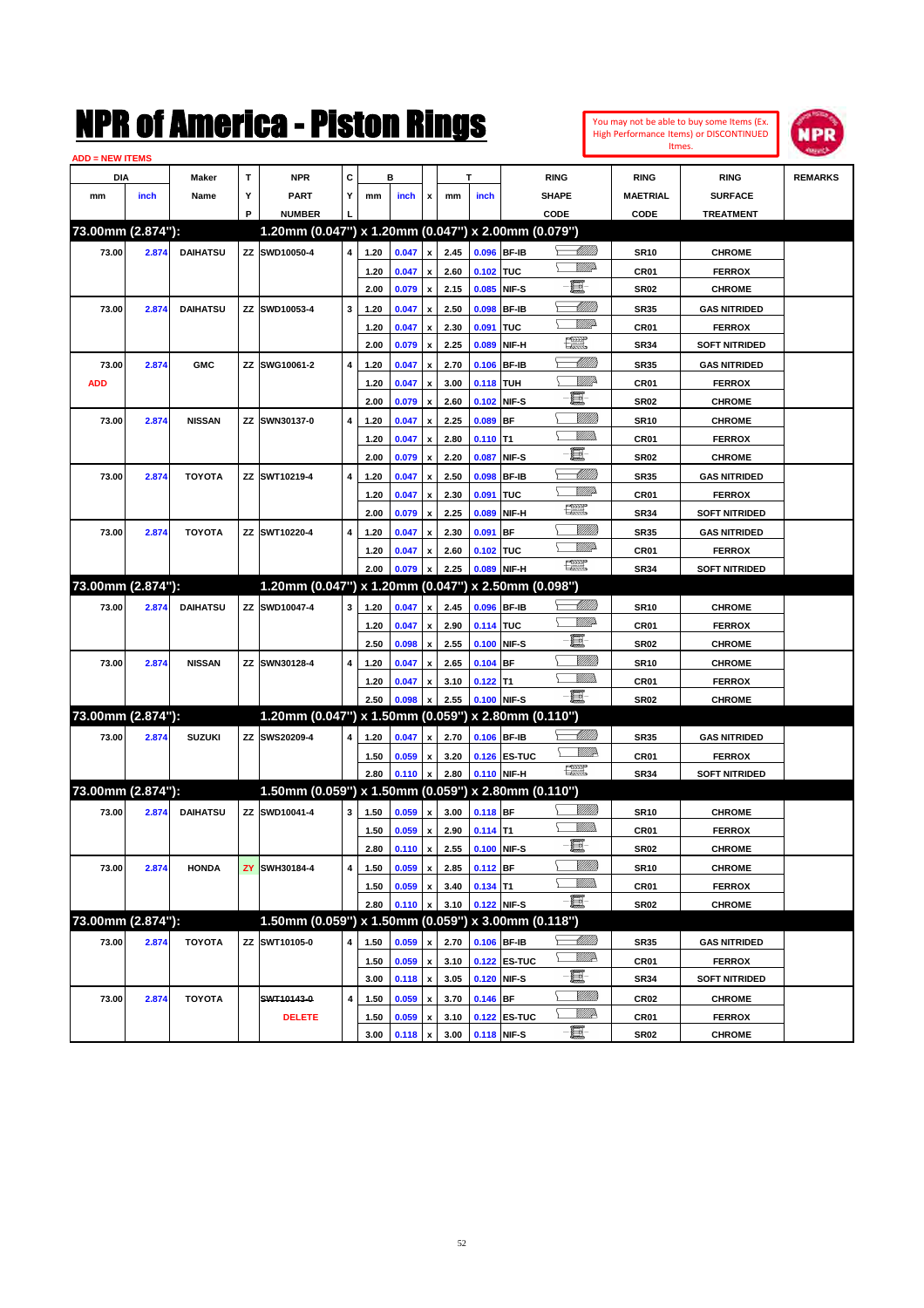

| <b>ADD = NEW ITEMS</b>         |       |                   |   |                                                     |                |      |       |                           |      |             |                     |                 |                  |                      |                |
|--------------------------------|-------|-------------------|---|-----------------------------------------------------|----------------|------|-------|---------------------------|------|-------------|---------------------|-----------------|------------------|----------------------|----------------|
| DIA                            |       | Maker             | т | <b>NPR</b>                                          | С              |      | в     |                           |      | T           |                     | <b>RING</b>     | <b>RING</b>      | <b>RING</b>          | <b>REMARKS</b> |
| mm                             | inch  | Name              | Υ | PART                                                | Y              | mm   | inch  | x                         | mm   | inch        |                     | <b>SHAPE</b>    | MAETRIAL         | <b>SURFACE</b>       |                |
|                                |       |                   | P | <b>NUMBER</b>                                       |                |      |       |                           |      |             |                     | CODE            | <b>CODE</b>      | <b>TREATMENT</b>     |                |
| 73.00mm (2.874"):              |       |                   |   | 1.50mm (0.059") x 1.50mm (0.059") x 4.00mm (0.157") |                |      |       |                           |      |             |                     |                 |                  |                      |                |
| 73.00                          | 2.874 | <b>HONDA</b>      |   | SWH30109-4                                          | $\overline{4}$ | 1.50 | 0.059 | $\pmb{\mathsf{x}}$        | 3.40 | 0.134 BF    |                     | <u> UMB</u>     | CR <sub>02</sub> | <b>CHROME</b>        |                |
|                                |       |                   |   | <b>DELETE</b>                                       |                | 1.50 | 0.059 | x                         | 3.40 | $0.134$ T1  |                     | <br>Mad         | CR01             | <b>FERROX</b>        |                |
|                                |       |                   |   |                                                     |                | 4.00 | 0.157 | $\pmb{\mathsf{x}}$        | 3.07 | 0.121 NIF-S |                     | E               | <b>SR02</b>      | <b>CHROME</b>        |                |
| 73.00                          | 2.874 | <b>HONDA</b>      |   | ZZ SWH30162-4                                       | 4              | 1.50 | 0.059 | x                         | 3.10 | $0.122$ BF  |                     | <u>VIIII)</u>   | <b>SR10</b>      | <b>CHROME</b>        |                |
|                                |       |                   |   |                                                     |                | 1.50 | 0.059 | x                         | 3.40 | $0.134$ T1  |                     | VMM)            | CR01             | <b>FERROX</b>        |                |
|                                |       |                   |   |                                                     |                | 4.00 | 0.157 | $\pmb{\mathsf{x}}$        | 3.07 | 0.121 NIF-S |                     | e               | <b>SR02</b>      | <b>CHROME</b>        |                |
| 73.00                          | 2.874 | <b>MAZDA</b>      |   | ZZ SWT20033-0                                       | 4              | 1.50 | 0.059 | x                         | 3.10 | $0.122$ BF  |                     | <u>VIIII)</u>   | CR10             | <b>CHROME</b>        |                |
|                                |       |                   |   |                                                     |                | 1.50 | 0.059 | х                         | 3.10 | $0.122$ T1  |                     | <br>Mar         | CR01             | <b>FERROX</b>        |                |
|                                |       |                   |   |                                                     |                | 4.00 | 0.157 | $\pmb{\mathsf{x}}$        | 3.05 | 0.120 NIF-S |                     | E               | <b>SR02</b>      | <b>CHROME</b>        |                |
| 73.00                          | 2.874 | <b>MITSUBISHI</b> |   | ZZ SWM31016-0                                       | 4              | 1.50 | 0.059 | x                         | 3.30 | 0.130 BF    |                     | <u>VIIII)</u>   | CR02             | <b>CHROME</b>        |                |
|                                |       |                   |   |                                                     |                | 1.50 | 0.059 | х                         | 3.30 | $0.130$ T1  |                     | UM)             | CR01             | <b>FERROX</b>        |                |
|                                |       |                   |   |                                                     |                | 4.00 | 0.157 | $\pmb{\mathsf{x}}$        | 3.05 | 0.120 NIF-S |                     | E               | <b>SR02</b>      | <b>CHROME</b>        |                |
| 73.00                          | 2.874 | <b>MITSUBISHI</b> |   | ZZ SWM31024-0                                       | 4              | 1.50 | 0.059 | x                         | 2.70 | $0.106$ BF  |                     | <u>VIIII)</u>   | <b>SR35</b>      | <b>GAS NITRIDED</b>  |                |
|                                |       |                   |   |                                                     |                | 1.50 | 0.059 | x                         | 3.30 | $0.130$ T1  |                     | UM)             | CR01             | <b>FERROX</b>        |                |
|                                |       |                   |   |                                                     |                | 4.00 | 0.157 | $\pmb{\mathsf{x}}$        | 3.20 | 0.126 NIF-S |                     | E               | <b>SR34</b>      | <b>SOFT NITRIDED</b> |                |
| 73.00                          | 2.874 | <b>MITSUBISHI</b> |   | SXM31024-0                                          | 4              | 1.50 | 0.059 | $\boldsymbol{\mathsf{x}}$ | 3.30 | $0.130$ BF  |                     | <u>Sillilli</u> | CR02             | <b>CHROME</b>        |                |
|                                |       |                   |   | <b>DELETE</b>                                       |                | 1.50 | 0.059 | x                         | 3.30 | $0.130$ T1  |                     | UM)             | CR01             | <b>FERROX</b>        |                |
|                                |       |                   |   |                                                     |                | 4.00 | 0.157 | $\pmb{\mathsf{x}}$        | 3.10 | 0.122 NIF-S |                     | E               | <b>SR02</b>      | <b>CHROME</b>        |                |
| 73.00                          | 2.874 | <b>NISSAN</b>     |   | ZZ SWN30095-0                                       | 4              | 1.50 | 0.059 | $\boldsymbol{\mathsf{x}}$ | 3.00 | 0.118 BF    |                     | <u>VIIII)</u>   | CR10             | <b>CHROME</b>        |                |
|                                |       |                   |   |                                                     |                | 1.50 | 0.059 | x                         | 3.00 |             | <b>0.118 ES-TUC</b> | <u>MM</u>       | CR01             | <b>FERROX</b>        |                |
|                                |       |                   |   |                                                     |                | 4.00 | 0.157 | x                         | 3.05 | 0.120 NIF-S |                     | -8              | <b>SR02</b>      | <b>CHROME</b>        |                |
| 73.00mm (2.874"):              |       |                   |   | 2.00mm (0.079") x 2.00mm (0.079") x 4.00mm (0.157") |                |      |       |                           |      |             |                     |                 |                  |                      |                |
| 73.00                          | 2.874 | <b>MAZDA</b>      |   | ZZ SWT20026-0                                       | 4              | 2.00 | 0.079 | $\pmb{\mathsf{x}}$        | 3.10 | $0.122$ BF  |                     | <u>VIIII)</u>   | CR10             | <b>CHROME</b>        |                |
|                                |       |                   |   |                                                     |                | 2.00 | 0.079 | $\pmb{\mathsf{x}}$        | 3.10 |             | 0.122 ES-TUC        | <u>WW</u> A     | CR01             | <b>FERROX</b>        |                |
|                                |       |                   |   |                                                     |                | 4.00 | 0.157 | $\pmb{\mathsf{x}}$        | 3.05 | 0.120 NIF-S |                     | e               | <b>SR02</b>      | <b>CHROME</b>        |                |
| 73.00                          | 2.874 | <b>MITSUBISHI</b> |   | ZZ SWM30057-0                                       | 4              | 2.00 | 0.079 | x                         | 3.30 | 0.130 BF    |                     | <u>VIIII)</u>   | CR02             | <b>CHROME</b>        |                |
|                                |       |                   |   |                                                     |                | 2.00 | 0.079 | x                         | 3.30 | $0.130$ T1  |                     | CM)             | CR01             | <b>FERROX</b>        |                |
|                                |       |                   |   |                                                     |                | 4.00 | 0.157 | $\pmb{\mathsf{x}}$        | 3.05 | 0.120 NIF-S |                     | E               | <b>SR02</b>      | <b>CHROME</b>        |                |
| 73.00                          | 2.874 | <b>NISSAN</b>     |   | ZZ SWN30026-0                                       | 4              | 2.00 | 0.079 | x                         | 3.00 | $0.118$ T1  |                     | .<br>VMD        | CR02             | <b>CHROME</b>        |                |
|                                |       |                   |   |                                                     |                | 2.00 | 0.079 | x                         | 3.00 | $0.118$ T1  |                     | .<br>VMD        | CR01             | <b>FERROX</b>        |                |
|                                |       |                   |   |                                                     |                | 4.00 | 0.157 | $\pmb{\mathsf{x}}$        | 3.05 | 0.120 NIF-S |                     | E               | <b>SR02</b>      | <b>CHROME</b>        |                |
| 73.00                          | 2.874 | <b>NISSAN</b>     |   | SWN30080-0                                          | 4              | 2.00 | 0.079 | x                         | 2.80 | $0.110$ BF  |                     | <u>Sillilli</u> | CR10             | <b>CHROME</b>        |                |
|                                |       |                   |   | <b>DELETE</b>                                       |                | 2.00 | 0.079 | $\mathbf x$               | 2.90 | $0.114$ T1  |                     | 9777)           | CR01             | <b>FERROX</b>        |                |
|                                |       |                   |   |                                                     |                | 4.00 | 0.157 | $\pmb{\mathsf{x}}$        | 3.05 | 0.120 NIF-S |                     | E               | <b>SR02</b>      | <b>CHROME</b>        |                |
| 73.00                          | 2.874 | <b>TOYOTA</b>     |   | ZZ SWT10029-4                                       | 4              | 2.00 | 0.079 | $\pmb{\mathsf{x}}$        | 3.40 | $0.134$ T1  |                     | <u>MMD</u>      | CR <sub>02</sub> | <b>CHROME</b>        |                |
|                                |       |                   |   |                                                     |                | 2.00 | 0.079 | $\pmb{\mathsf{x}}$        | 3.40 | $0.134$ T1  |                     | <u>WMW</u>      | CR01             | <b>FERROX</b>        |                |
|                                |       |                   |   |                                                     |                | 4.00 | 0.157 | x                         | 3.90 | 0.154 NIF-S |                     | e.              | SR02             | <b>CHROME</b>        |                |
| 73.20mm (2.882"):              |       |                   |   | 1.20mm (0.047") x 1.20mm (0.047")                   |                |      |       |                           |      |             | x 2.00mm (0.079")   |                 |                  |                      |                |
| 73.20                          | 2.882 | <b>NISSAN</b>     |   | SWN30138-0                                          | 4              | 1.20 | 0.047 | x                         | 2.25 | $0.089$ BF  |                     | <u>Millit</u>   | <b>SR10</b>      | <b>CHROME</b>        |                |
| <b>WARNING!!!: NO OVERSIZE</b> |       |                   |   | <b>DELETE</b>                                       |                | 1.20 | 0.047 | x                         | 2.80 | $0.110$ T1  |                     | <u>VMM</u>      | CR01             | <b>FERROX</b>        |                |
|                                |       |                   |   |                                                     |                | 2.00 | 0.079 | x                         | 2.20 |             | 0.087 NIF-H         | H               | SR02             | <b>CHROME</b>        |                |
| 73.20mm (2.882"):              |       |                   |   | 1.20mm (0.047") x 1.50mm (0.059") x 3.00mm (0.118") |                |      |       |                           |      |             |                     |                 |                  |                      |                |
| 73.20                          | 2.882 | <b>MITSUBISHI</b> |   | ZZ SWM31099-4                                       | 4              | 1.20 | 0.047 | x                         | 2.50 | $0.098$ BF  |                     | <u>Millit</u>   | <b>SR35</b>      | <b>GAS NITRIDED</b>  |                |
|                                |       |                   |   |                                                     |                | 1.50 | 0.059 | $\pmb{\mathsf{x}}$        | 3.10 | $0.122$ T1  |                     | <u>MM)</u>      | CR01             | <b>FERROX</b>        |                |
|                                |       |                   |   |                                                     |                | 3.00 | 0.118 | $\pmb{\mathsf{x}}$        | 2.85 | 0.112 NIF-S |                     | E               | <b>SR34</b>      | <b>SOFT NITRIDED</b> |                |
|                                |       |                   |   |                                                     |                |      |       |                           |      |             |                     |                 |                  |                      |                |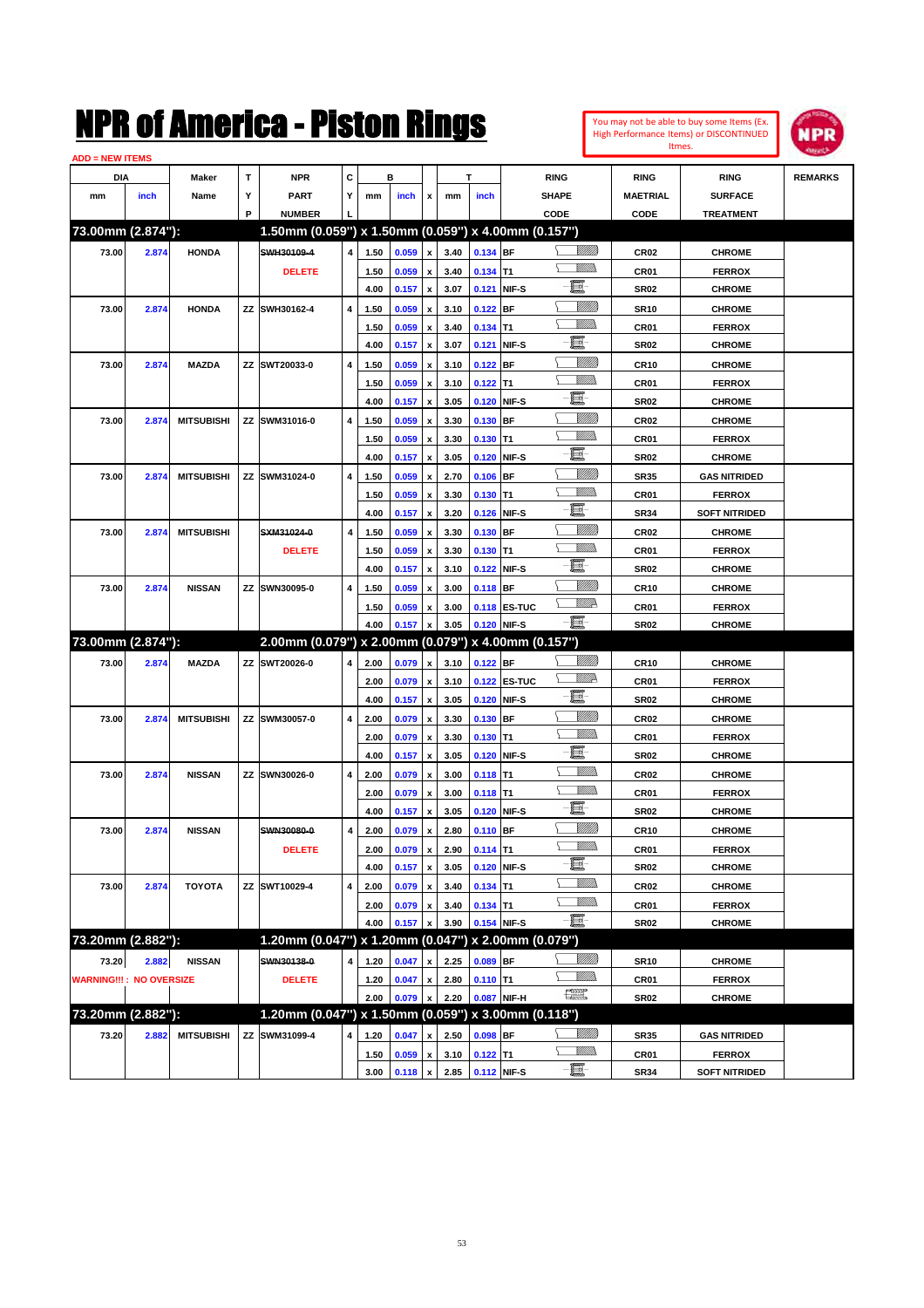|                        |       |                 |   | NMK OI AINCrica - Miston Kings                      |   |              |                |                           |              |                    |                   |                               |                            |                  | You may not be able to buy some Items (Ex.<br>High Performance Items) or DISCONTINUED<br>Itmes. | IPR            |
|------------------------|-------|-----------------|---|-----------------------------------------------------|---|--------------|----------------|---------------------------|--------------|--------------------|-------------------|-------------------------------|----------------------------|------------------|-------------------------------------------------------------------------------------------------|----------------|
| ADD = NEW ITEMS<br>DIA |       |                 | T | <b>NPR</b>                                          | c |              | в              |                           |              | т                  |                   | <b>RING</b>                   |                            | <b>RING</b>      | <b>RING</b>                                                                                     | <b>REMARKS</b> |
|                        |       | Maker           | Υ | <b>PART</b>                                         | Y |              |                |                           |              |                    |                   | <b>SHAPE</b>                  |                            | <b>MAETRIAL</b>  | <b>SURFACE</b>                                                                                  |                |
| mm                     | inch  | Name            | P | <b>NUMBER</b>                                       |   | mm           | inch           | x                         | mm           | inch               |                   | CODE                          |                            | CODE             | <b>TREATMENT</b>                                                                                |                |
| 73.25mm (2.884"):      |       |                 |   | $1.00$ mm (0.039") x 1.00mm (0.039") x 1.50mm       |   |              |                |                           |              |                    |                   | (0.059")                      |                            |                  |                                                                                                 |                |
|                        |       |                 |   |                                                     |   |              |                |                           |              |                    | <b>BF-IB</b>      |                               | <u> UMM</u>                |                  |                                                                                                 |                |
| 73.25                  | 2.884 | <b>TOYOTA</b>   |   | ZZ SWT10251-3                                       | 4 | 1.00         | 0.039          | x                         | 2.30         | 0.091              |                   |                               | <u>VMD</u>                 | <b>SR35</b>      | <b>GAS NITRIDED</b>                                                                             |                |
|                        |       |                 |   |                                                     |   | 1.00<br>1.50 | 0.039<br>0.059 | x                         | 2.30<br>2.00 | 0.091 TUC<br>0.079 | NIF-H             | $\frac{1}{2}$                 |                            | <b>CR10</b>      | <b>FERROX</b>                                                                                   |                |
| 73.25mm (2.884"):      |       |                 |   | 1.00mm (0.039") x 1.00mm (0.039") x 2.00mm (0.079") |   |              |                | x                         |              |                    |                   |                               |                            | <b>SR02</b>      | <b>CHROME</b>                                                                                   |                |
|                        |       |                 |   | ZZ SWH30465-1                                       |   |              |                |                           |              |                    |                   |                               | <u> UMM</u>                |                  |                                                                                                 |                |
| 73.25                  | 2.884 | <b>HONDA</b>    |   |                                                     | 4 | 1.00         | 0.039          | X                         | 2.35         | 0.093              | <b>BF-IB</b>      |                               | <u>MM</u> D                | <b>SR35</b>      | <b>GAS NITRIDED</b>                                                                             |                |
|                        |       |                 |   |                                                     |   | 1.00         | 0.039          | $\boldsymbol{\mathsf{x}}$ | 2.30         | 0.091              | <b>TUC</b>        | œ                             |                            | SR <sub>08</sub> | <b>FERROX</b>                                                                                   |                |
|                        |       |                 |   |                                                     |   | 2.00         | 0.079          | $\boldsymbol{\mathsf{x}}$ | 2.25         | 0.089              | NIF-H             |                               | <u> Millill</u>            | <b>SR34</b>      | <b>SOFT NITRIDED</b>                                                                            |                |
| 73.25                  | 2.884 | <b>TOYOTA</b>   |   | ZZ SWT10250-3                                       | 4 | 1.00         | 0.039          | x                         | 2.30         | 0.091              | <b>BF-IB</b>      |                               | <u>MM</u> D                | <b>SR35</b>      | <b>GAS NITRIDED</b>                                                                             |                |
|                        |       |                 |   |                                                     |   | 1.00         | 0.039          | x                         | 2.30         | 0.091              | <b>TUC</b>        | æ                             |                            | CR01             | <b>FERROX</b>                                                                                   |                |
|                        |       |                 |   |                                                     |   | 2.00         | 0.079          | x                         | 2.25         | 0.089              | NIF-H             |                               |                            | <b>SR34</b>      | <b>SOFT NITRIDED</b>                                                                            |                |
| 73.25                  | 2.884 | <b>TOYOTA</b>   |   | ZZ SWT10252-3                                       | 4 | 1.00         | 0.039          | x                         | 2.45         | 0.096              | <b>BF-IB</b>      |                               | <u> UMM</u><br><u>MM</u> D | <b>SR10</b>      | <b>CHROME</b>                                                                                   |                |
|                        |       |                 |   |                                                     |   | 1.00         | 0.039          | x                         | 2.30         | 0.091              | <b>TUC</b>        | $f_{\text{max}}^{\text{max}}$ |                            | <b>CR10</b>      | <b>FERROX</b>                                                                                   |                |
|                        |       |                 |   |                                                     |   | 2.00         | 0.079          | x                         | 2.55         | 0.100              | NIF-H             |                               |                            | <b>SR02</b>      | <b>CHROME</b>                                                                                   |                |
| 73.25mm (2.884"):      |       |                 |   | 1.00mm (0.039") x 1.20mm (0.047")                   |   |              |                |                           |              |                    | x 2.00mm (0.079") |                               |                            |                  |                                                                                                 |                |
| 73.25                  | 2.884 | <b>HONDA</b>    |   | ZZ SWH30474-1                                       | 4 | 1.00         | 0.039          | x                         | 2.25         | 0.089              | <b>BF-IB</b>      |                               | <u> UMM</u><br>.<br>WWW    | <b>SR10</b>      | <b>CHROME</b>                                                                                   |                |
|                        |       |                 |   |                                                     |   | 1.20         | 0.047          | $\boldsymbol{\mathsf{x}}$ | 3.00         | 0.118 TUC          |                   | œ                             |                            | CR01             | <b>FERROX</b>                                                                                   |                |
|                        |       |                 |   |                                                     |   | 2.00         | 0.079          | $\boldsymbol{\mathsf{x}}$ | 2.20         | 0.087              | NIF-H             |                               |                            | <b>SR02</b>      | <b>CHROME</b>                                                                                   |                |
| 73.25                  | 2.884 | <b>SUZUKI</b>   |   | ZZ SWS20223-1                                       | 3 | 1.00         | 0.039          | x                         | 2.30         | 0.091              | <b>BF-IB</b>      |                               | <u> UMM</u>                | <b>SR35</b>      | <b>GAS NITRIDED</b>                                                                             |                |
|                        |       |                 |   |                                                     |   | 1.20         | 0.047          | x                         | 2.55         | 0.100              | <b>TUC</b>        |                               | <u>MM</u> D                | CR01             | <b>FERROX</b>                                                                                   |                |
|                        |       |                 |   |                                                     |   | 2.00         | 0.079          | x                         | 2.20         | 0.087              | NIF-H             | $\frac{1}{2}$                 |                            | <b>SR34</b>      | <b>SOFT NITRIDED</b>                                                                            |                |
| 73.25mm (2.884"):      |       |                 |   | 1.20mm (0.047") x 1.00mm (0.039")                   |   |              |                |                           |              |                    | x 2.00mm (0.079") |                               |                            |                  |                                                                                                 |                |
| 73.25                  | 2.884 | <b>DAIHATSU</b> |   | ZZ SWD10054-3                                       | 4 | 1.20         | 0.047          | X                         | 2.50         | 0.098              | <b>BF</b>         |                               | <u>Millil</u>              | <b>SR34</b>      | <b>GAS NITRIDED</b>                                                                             |                |
| <b>ADD</b>             |       |                 |   |                                                     |   | 1.00         | 0.039          | x                         | 2.30         | 0.091 TUC          |                   |                               | <u>VMD</u>                 | <b>SR07</b>      | <b>FERROX</b>                                                                                   |                |
|                        |       |                 |   |                                                     |   | 2.00         | 0.079          | x                         | 2.25         | 0.089              | NIF-H             | 鱸                             |                            | <b>SR34</b>      | <b>SOFT NITRIDED</b>                                                                            |                |
| 73.25mm (2.884"):      |       |                 |   | 1.20mm (0.047") x 1.20mm (0.047")                   |   |              |                |                           |              |                    | x 2.00mm (0.079") |                               |                            |                  |                                                                                                 |                |
| 73.25                  | 2.884 | <b>GMC</b>      |   | ZZ SWG10061-3                                       | 4 | 1.20         | 0.047          | X                         | 2.70         | 0.106              | <b>BF-IB</b>      |                               | <u> Milli</u>              | <b>SR35</b>      | <b>GAS NITRIDED</b>                                                                             |                |
| <b>ADD</b>             |       |                 |   |                                                     |   | 1.20         | 0.047          | $\boldsymbol{\mathsf{x}}$ | 3.00         | <b>0.118 TUH</b>   |                   |                               | ₩₩                         | CR01             | <b>FERROX</b>                                                                                   |                |
|                        |       |                 |   |                                                     |   | 2.00         | 0.079          | $\pmb{\mathsf{x}}$        | 2.60         | 0.102              | NIF-S             | E.                            |                            | <b>SR02</b>      | <b>CHROME</b>                                                                                   |                |
| 73.25                  | 2.884 | <b>NISSAN</b>   |   | ZZ SWN30137-1                                       | 4 | 1.20         | 0.047          | x                         | 2.25         | 0.089              | <b>IBF</b>        |                               | <u>Millil</u>              | <b>SR10</b>      | <b>CHROME</b>                                                                                   |                |
|                        |       |                 |   |                                                     |   | 1.20         | 0.047          | x                         | 2.80         | $0.110$ T1         |                   |                               | 9777)).                    | CR01             | <b>FERROX</b>                                                                                   |                |
|                        |       |                 |   |                                                     |   | 2.00         | $0.079 \times$ |                           | 2.20         |                    | 0.087 NIF-S       | E-                            |                            | <b>SR02</b>      | <b>CHROME</b>                                                                                   |                |
| 73.25mm (2.884"):      |       |                 |   | 1.50mm (0.059") x 1.50mm (0.059") x 3.00mm (0.118") |   |              |                |                           |              |                    |                   |                               |                            |                  |                                                                                                 |                |
| 73.25                  | 2.884 | <b>TOYOTA</b>   |   | ZZ SWT10105-1                                       | 4 | 1.50         | 0.059          | $\pmb{\mathsf{x}}$        | 2.70         |                    | 0.106 BF-IB       |                               | <u> UMM</u>                | <b>SR35</b>      | <b>GAS NITRIDED</b>                                                                             |                |
|                        |       |                 |   |                                                     |   | 1.50         | 0.059          | $\pmb{\mathsf{x}}$        | 3.10         |                    | 0.122 ES-TUC      |                               | <b>W///A</b>               | CR01             | <b>FERROX</b>                                                                                   |                |
|                        |       |                 |   |                                                     |   | 3.00         | $0.118 \times$ |                           | 3.05         |                    | 0.120 NIF-S       | e                             |                            | <b>SR34</b>      | <b>SOFT NITRIDED</b>                                                                            |                |
| 73.25                  | 2.884 | TOYOTA          |   | SWT10143-1                                          | 4 | 1.50         | 0.059          | $\pmb{\mathsf{x}}$        | 3.70         | $0.146$ BF         |                   |                               | <u>VIIII)</u>              | CR <sub>02</sub> | <b>CHROME</b>                                                                                   |                |
|                        |       |                 |   | <b>DELETE</b>                                       |   | 1.50         | 0.059          | $\pmb{\mathsf{x}}$        | 3.10         |                    | 0.122 ES-TUC      |                               | <b>W///A</b>               | CR01             | <b>FERROX</b>                                                                                   |                |
|                        |       |                 |   |                                                     |   | 3.00         | $0.118$ x      |                           | 3.00         | 0.118 NIF-S        |                   | -8                            |                            | <b>SR02</b>      | <b>CHROME</b>                                                                                   |                |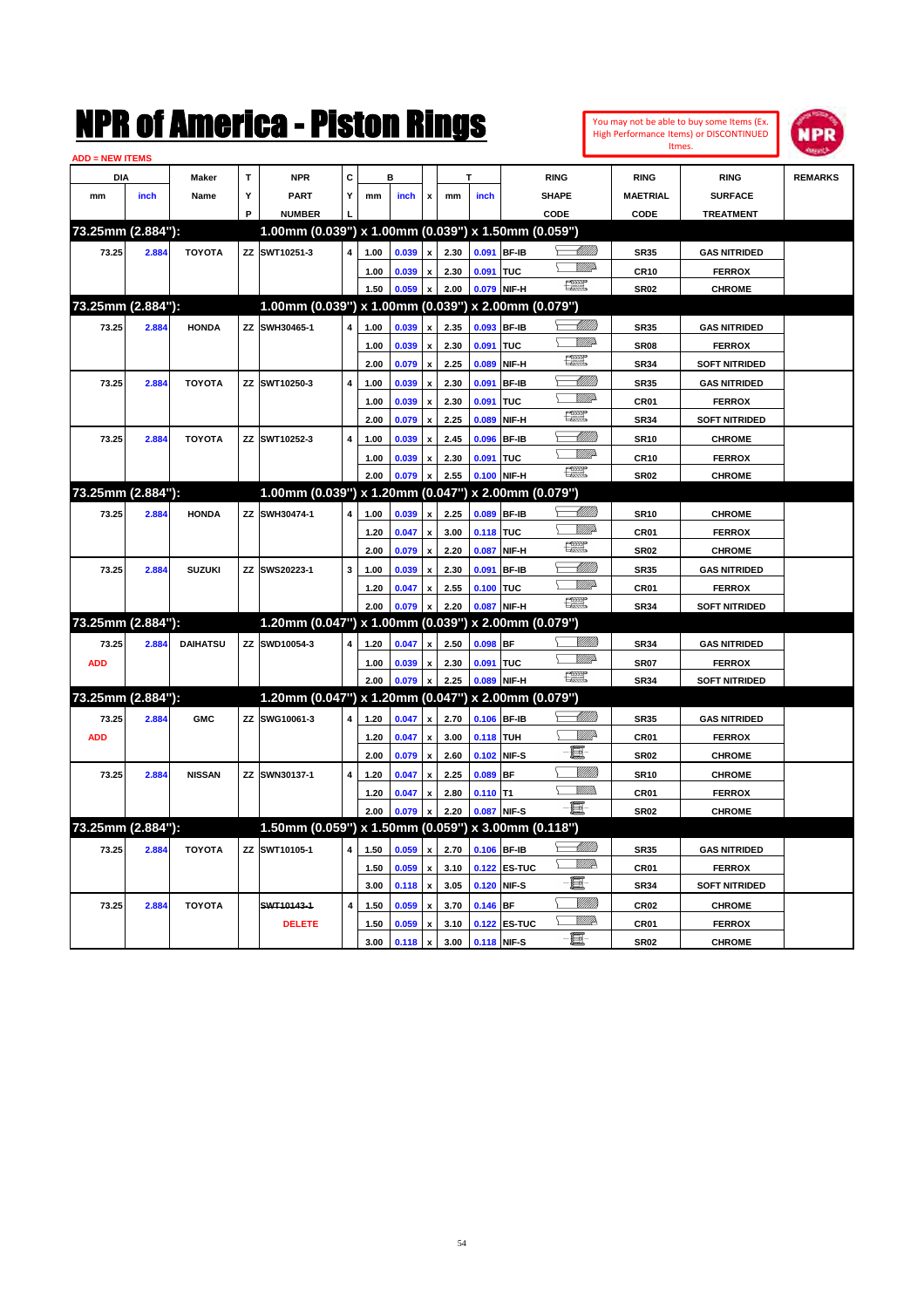

| <b>ADD = NEW ITEMS</b> |       |                   |   |                                                        |   |      |       |                         |      |             |                     |                                                                                                                                                                                                                                                                                                                                                                                             |                  |                      |                |
|------------------------|-------|-------------------|---|--------------------------------------------------------|---|------|-------|-------------------------|------|-------------|---------------------|---------------------------------------------------------------------------------------------------------------------------------------------------------------------------------------------------------------------------------------------------------------------------------------------------------------------------------------------------------------------------------------------|------------------|----------------------|----------------|
| DIA                    |       | Maker             | т | <b>NPR</b>                                             | С |      | в     |                         |      | T           |                     | <b>RING</b>                                                                                                                                                                                                                                                                                                                                                                                 | <b>RING</b>      | <b>RING</b>          | <b>REMARKS</b> |
| mm                     | inch  | Name              | Υ | <b>PART</b>                                            | Y | mm   | inch  | x                       | mm   | inch        |                     | <b>SHAPE</b>                                                                                                                                                                                                                                                                                                                                                                                | <b>MAETRIAL</b>  | <b>SURFACE</b>       |                |
|                        |       |                   | P | <b>NUMBER</b>                                          |   |      |       |                         |      |             |                     | CODE                                                                                                                                                                                                                                                                                                                                                                                        | CODE             | <b>TREATMENT</b>     |                |
| 73.25mm (2.884"):      |       |                   |   | 1.50mm (0.059") x 1.50mm (0.059") x 4.00mm (0.157")    |   |      |       |                         |      |             |                     |                                                                                                                                                                                                                                                                                                                                                                                             |                  |                      |                |
| 73.25                  | 2.884 | <b>MAZDA</b>      |   | ZZ SWT20033-1                                          | 4 | 1.50 | 0.059 | $\pmb{\mathsf{x}}$      | 3.10 | $0.122$ BF  |                     | <u>Sillilli</u>                                                                                                                                                                                                                                                                                                                                                                             | <b>CR10</b>      | <b>CHROME</b>        |                |
|                        |       |                   |   |                                                        |   | 1.50 | 0.059 | x                       | 3.10 | $0.122$ T1  |                     | <br>Mad                                                                                                                                                                                                                                                                                                                                                                                     | CR01             | <b>FERROX</b>        |                |
|                        |       |                   |   |                                                        |   | 4.00 | 0.157 | $\pmb{\mathsf{x}}$      | 3.05 |             | 0.120 NIF-S         | E                                                                                                                                                                                                                                                                                                                                                                                           | <b>SR02</b>      | <b>CHROME</b>        |                |
| 73.25                  | 2.884 | <b>MITSUBISHI</b> |   | ZZ SWM31016-1                                          | 4 | 1.50 | 0.059 | x                       | 3.30 | 0.130 BF    |                     | <u>Sillilli</u>                                                                                                                                                                                                                                                                                                                                                                             | CR <sub>02</sub> | <b>CHROME</b>        |                |
|                        |       |                   |   |                                                        |   | 1.50 | 0.059 | x                       | 3.30 | $0.130$ T1  |                     | VMM)                                                                                                                                                                                                                                                                                                                                                                                        | CR01             | <b>FERROX</b>        |                |
|                        |       |                   |   |                                                        |   | 4.00 | 0.157 | $\pmb{\mathsf{x}}$      | 3.05 |             | 0.120 NIF-S         | E                                                                                                                                                                                                                                                                                                                                                                                           | <b>SR02</b>      | <b>CHROME</b>        |                |
| 73.25                  | 2.884 | <b>MITSUBISHI</b> |   | ZZ SWM31024-1                                          | 4 | 1.50 | 0.059 | x                       | 2.70 | $0.106$ BF  |                     | <u>VIIII)</u>                                                                                                                                                                                                                                                                                                                                                                               | <b>SR35</b>      | <b>GAS NITRIDED</b>  |                |
|                        |       |                   |   |                                                        |   | 1.50 | 0.059 | x                       | 3.30 | $0.130$ T1  |                     | <br>Mar                                                                                                                                                                                                                                                                                                                                                                                     | CR01             | <b>FERROX</b>        |                |
|                        |       |                   |   |                                                        |   | 4.00 | 0.157 | $\pmb{\mathsf{x}}$      | 3.20 |             | 0.126 NIF-S         | E                                                                                                                                                                                                                                                                                                                                                                                           | <b>SR34</b>      | <b>SOFT NITRIDED</b> |                |
| 73.25                  | 2.884 | <b>MITSUBISHI</b> |   | SXM31024-1                                             | 4 | 1.50 | 0.059 | x                       | 3.30 | 0.130 BF    |                     | <u>VIIII)</u>                                                                                                                                                                                                                                                                                                                                                                               | CR02             | <b>CHROME</b>        |                |
|                        |       |                   |   | <b>DELETE</b>                                          |   | 1.50 | 0.059 | x                       | 3.30 | $0.130$ T1  |                     | <br>Mar                                                                                                                                                                                                                                                                                                                                                                                     | CR01             | <b>FERROX</b>        |                |
|                        |       |                   |   |                                                        |   | 4.00 | 0.157 | $\pmb{\mathsf{x}}$      | 3.10 |             | 0.122 NIF-S         | E                                                                                                                                                                                                                                                                                                                                                                                           | <b>SR02</b>      | <b>CHROME</b>        |                |
| 73.25                  | 2.884 | <b>NISSAN</b>     |   | ZZ SWN30095-1                                          | 4 | 1.50 | 0.059 | x                       | 3.00 | 0.118 BF    |                     | <u>VIIII)</u>                                                                                                                                                                                                                                                                                                                                                                               | CR10             | <b>CHROME</b>        |                |
|                        |       |                   |   |                                                        |   | 1.50 | 0.059 | x                       | 3.00 |             | <b>0.118 ES-TUC</b> | <u>W//R</u>                                                                                                                                                                                                                                                                                                                                                                                 | CR01             | <b>FERROX</b>        |                |
|                        |       |                   |   |                                                        |   | 4.00 | 0.157 | X                       | 3.05 | 0.120 NIF-S |                     | -E.                                                                                                                                                                                                                                                                                                                                                                                         | <b>SR02</b>      | <b>CHROME</b>        |                |
| 73.25mm (2.884"):      |       |                   |   | 2.00mm (0.079") x 2.00mm (0.079") x 4.00mm (0.157")    |   |      |       |                         |      |             |                     |                                                                                                                                                                                                                                                                                                                                                                                             |                  |                      |                |
| 73.25                  | 2.884 | <b>MAZDA</b>      |   | ZZ SWT20026-1                                          | 4 | 2.00 | 0.079 | $\pmb{\mathsf{x}}$      | 3.10 | $0.122$ BF  |                     | <u>VIIII)</u>                                                                                                                                                                                                                                                                                                                                                                               | <b>CR10</b>      | <b>CHROME</b>        |                |
|                        |       |                   |   |                                                        |   | 2.00 | 0.079 | $\pmb{\mathsf{x}}$      | 3.10 |             | 0.122 ES-TUC        | <u>WW</u> A                                                                                                                                                                                                                                                                                                                                                                                 | CR01             | <b>FERROX</b>        |                |
|                        |       |                   |   |                                                        |   | 4.00 | 0.157 | $\pmb{\mathsf{x}}$      | 3.05 |             | 0.120 NIF-S         | E                                                                                                                                                                                                                                                                                                                                                                                           | <b>SR02</b>      | <b>CHROME</b>        |                |
| 73.25                  | 2.884 | <b>MITSUBISHI</b> |   | ZZ SWM30057-1                                          | 4 | 2.00 | 0.079 | x                       | 3.30 | 0.130 BF    |                     | <u>VIIII)</u>                                                                                                                                                                                                                                                                                                                                                                               | CR <sub>02</sub> | <b>CHROME</b>        |                |
|                        |       |                   |   |                                                        |   | 2.00 | 0.079 | x                       | 3.30 | $0.130$ T1  |                     | .<br>VMD                                                                                                                                                                                                                                                                                                                                                                                    | CR01             | <b>FERROX</b>        |                |
|                        |       |                   |   |                                                        |   | 4.00 | 0.157 | $\pmb{\mathsf{x}}$      | 3.05 |             | 0.120 NIF-S         | e                                                                                                                                                                                                                                                                                                                                                                                           | <b>SR02</b>      | <b>CHROME</b>        |                |
| 73.25                  | 2.884 | <b>NISSAN</b>     |   | ZZ SWN30026-1                                          | 4 | 2.00 | 0.079 | x                       | 3.00 | $0.118$ T1  |                     | .<br>VMD                                                                                                                                                                                                                                                                                                                                                                                    | CR <sub>02</sub> | <b>CHROME</b>        |                |
|                        |       |                   |   |                                                        |   | 2.00 | 0.079 | x                       | 3.00 | $0.118$ T1  |                     | <br>Militar                                                                                                                                                                                                                                                                                                                                                                                 | CR01             | <b>FERROX</b>        |                |
|                        |       |                   |   |                                                        |   | 4.00 | 0.157 | $\pmb{\mathsf{x}}$      | 3.05 |             | 0.120 NIF-S         | e                                                                                                                                                                                                                                                                                                                                                                                           | <b>SR02</b>      | <b>CHROME</b>        |                |
| 73.25                  | 2.884 | <b>NISSAN</b>     |   | SWN30080-1                                             | 4 | 2.00 | 0.079 | x                       | 2.80 | 0.110 BF    |                     | <u>VIIII)</u>                                                                                                                                                                                                                                                                                                                                                                               | CR10             | <b>CHROME</b>        |                |
|                        |       |                   |   | <b>DELETE</b>                                          |   | 2.00 | 0.079 | x                       | 2.90 | $0.114$ T1  |                     | <u>Millib</u>                                                                                                                                                                                                                                                                                                                                                                               | CR01             | <b>FERROX</b>        |                |
|                        |       |                   |   |                                                        |   | 4.00 | 0.157 | x                       | 3.05 | 0.120 NIF-S |                     | -E.                                                                                                                                                                                                                                                                                                                                                                                         | <b>SR02</b>      | <b>CHROME</b>        |                |
| 73.40mm (2.890"):      |       |                   |   | 0.80mm (0.032") x 0.80mm (0.032") x 1.50mm (0.059")    |   |      |       |                         |      |             |                     |                                                                                                                                                                                                                                                                                                                                                                                             |                  |                      |                |
| 73.40                  | 2.890 | <b>HI PERFORM</b> |   | <b>MAC07340</b>                                        | 1 | 0.80 | 0.031 | x                       | 2.50 |             | 0.098 BF-IB         | <u> Millitt</u>                                                                                                                                                                                                                                                                                                                                                                             | <b>SR35</b>      | <b>GAS NITRIDED</b>  |                |
|                        |       |                   |   |                                                        |   | 0.80 | 0.031 |                         | 2.90 | $0.114$ T1  |                     |                                                                                                                                                                                                                                                                                                                                                                                             | <b>CR10</b>      | <b>FERROX</b>        |                |
|                        |       |                   |   |                                                        |   | 1.50 | 0.059 | x<br>$\pmb{\mathsf{x}}$ | 2.50 |             | 0.089 NIF-H         | $\begin{picture}(20,20) \put(0,0){\dashbox{0.5}(20,0){ }} \put(15,0){\circle{10}} \put(25,0){\circle{10}} \put(25,0){\circle{10}} \put(25,0){\circle{10}} \put(25,0){\circle{10}} \put(25,0){\circle{10}} \put(25,0){\circle{10}} \put(25,0){\circle{10}} \put(25,0){\circle{10}} \put(25,0){\circle{10}} \put(25,0){\circle{10}} \put(25,0){\circle{10}} \put(25,0){\circle{10}} \put(25,$ | <b>SR02</b>      | <b>PVD</b>           |                |
| 73.50mm (2.894"):      |       |                   |   | 1.00mm (0.039") x 1.00mm (0.039") x 1.50mm (0.059")    |   |      |       |                         |      |             |                     |                                                                                                                                                                                                                                                                                                                                                                                             |                  |                      |                |
|                        |       |                   |   |                                                        |   |      |       |                         |      |             |                     | <u> MMM</u>                                                                                                                                                                                                                                                                                                                                                                                 |                  |                      |                |
| 73.50                  | 2.894 | <b>TOYOTA</b>     |   | ZZ SWT10251-4                                          | 4 | 1.00 | 0.039 | $\pmb{\mathsf{x}}$      | 2.30 |             | 0.091 BF-IB         | <u>MMP</u>                                                                                                                                                                                                                                                                                                                                                                                  | <b>SR35</b>      | <b>GAS NITRIDED</b>  |                |
|                        |       |                   |   |                                                        |   | 1.00 | 0.039 | x                       | 2.30 | 0.091 TUC   |                     | $\frac{1}{2}$                                                                                                                                                                                                                                                                                                                                                                               | <b>CR10</b>      | <b>FERROX</b>        |                |
|                        |       |                   |   |                                                        |   | 1.50 | 0.059 | x                       | 2.00 |             | 0.079 NIF-H         |                                                                                                                                                                                                                                                                                                                                                                                             | SR02             | <b>CHROME</b>        |                |
| 73.50mm (2.894"):      |       |                   |   | $1.00$ mm (0.039") x 1.00mm (0.039") x 2.00mm (0.079") |   |      |       |                         |      |             |                     |                                                                                                                                                                                                                                                                                                                                                                                             |                  |                      |                |
| 73.50                  | 2.894 | <b>HONDA</b>      |   | ZZ SWH30465-2                                          | 4 | 1.00 | 0.039 | $\pmb{\mathsf{x}}$      | 2.35 |             | 0.093 BF-IB         | <u>- MMB</u>                                                                                                                                                                                                                                                                                                                                                                                | SR35             | <b>GAS NITRIDED</b>  |                |
|                        |       |                   |   |                                                        |   | 1.00 | 0.039 | $\pmb{\mathsf{x}}$      | 2.30 | 0.091 TUC   |                     | WW                                                                                                                                                                                                                                                                                                                                                                                          | <b>SR08</b>      | <b>FERROX</b>        |                |
|                        |       |                   |   |                                                        |   | 2.00 | 0.079 | $\pmb{\mathsf{x}}$      | 2.25 | 0.089       | NIF-H               | H                                                                                                                                                                                                                                                                                                                                                                                           | SR34             | <b>SOFT NITRIDED</b> |                |
| 73.50                  | 2.894 | <b>TOYOTA</b>     |   | ZZ SWT10250-4                                          | 4 | 1.00 | 0.039 | x                       | 2.30 |             | 0.091 BF-IB         | <u>- MMB</u>                                                                                                                                                                                                                                                                                                                                                                                | <b>SR35</b>      | <b>GAS NITRIDED</b>  |                |
|                        |       |                   |   |                                                        |   | 1.00 | 0.039 | x                       | 2.30 | 0.091 TUC   |                     | <u>VM</u> A                                                                                                                                                                                                                                                                                                                                                                                 | CR01             | <b>FERROX</b>        |                |
|                        |       |                   |   |                                                        |   | 2.00 | 0.079 | $\pmb{\mathsf{x}}$      | 2.25 |             | 0.089 NIF-H         | $\frac{1}{2}$                                                                                                                                                                                                                                                                                                                                                                               | <b>SR34</b>      | <b>SOFT NITRIDED</b> |                |
| 73.50                  | 2.894 | <b>TOYOTA</b>     |   | ZZ SWT10252-4                                          | 4 | 1.00 | 0.039 | x                       | 2.45 |             | 0.096 BF-IB         | <u>- MMB</u>                                                                                                                                                                                                                                                                                                                                                                                | SR10             | <b>CHROME</b>        |                |
|                        |       |                   |   |                                                        |   | 1.00 | 0.039 | x                       | 2.30 | 0.091 TUC   |                     | <u>VM</u> A                                                                                                                                                                                                                                                                                                                                                                                 | <b>CR10</b>      | <b>FERROX</b>        |                |
|                        |       |                   |   |                                                        |   | 2.00 | 0.079 | $\pmb{\mathsf{x}}$      | 2.55 |             | $0.100$ NIF-H       | H                                                                                                                                                                                                                                                                                                                                                                                           | SR02             | <b>CHROME</b>        |                |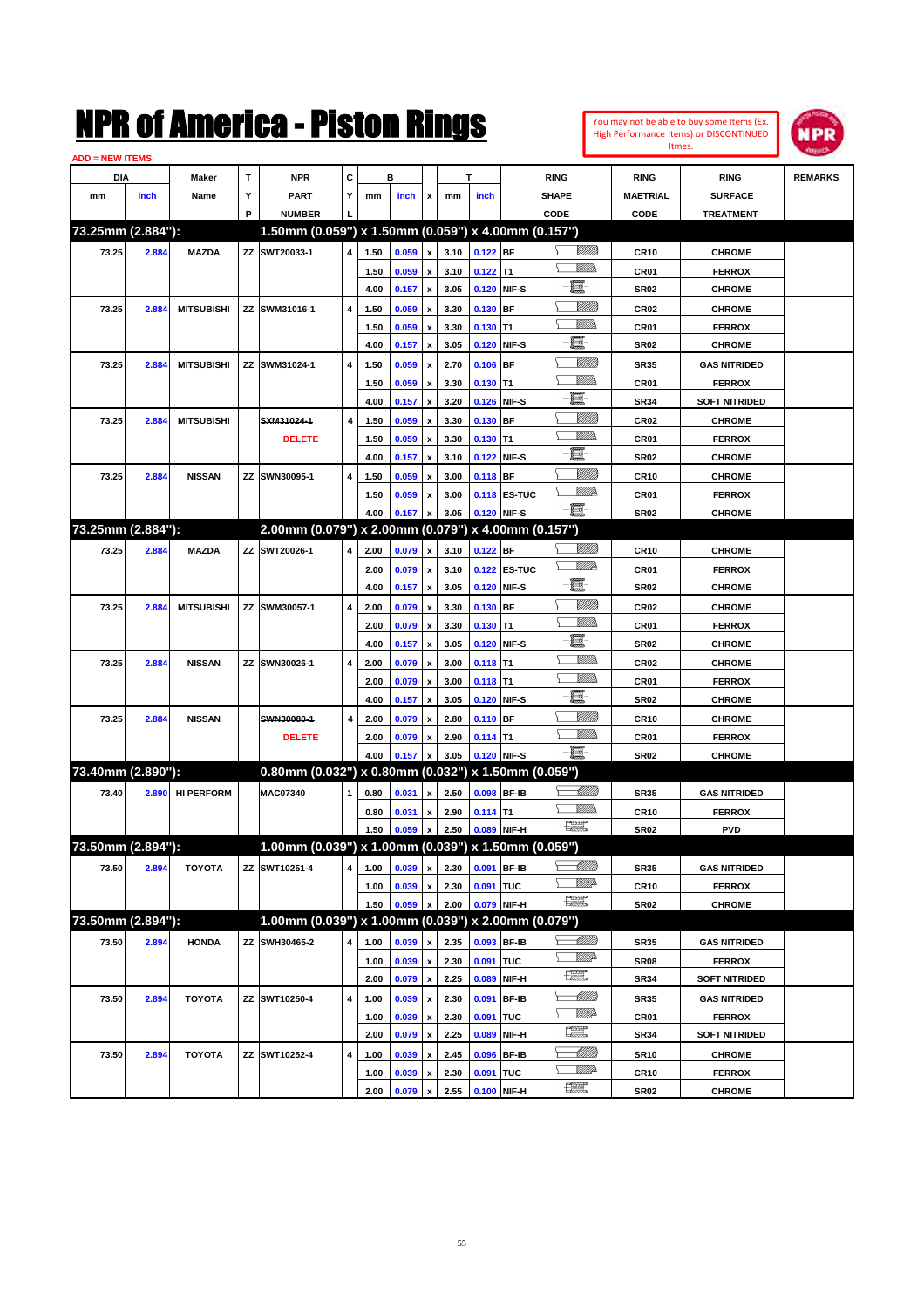

| <b>ADD = NEW ITEMS</b> |       |                   |   |                                                     |                |      |       |                           |      |                  |              |                                                                                                                                                                                                                                                                                                                                                                                             |                  |                      |                |
|------------------------|-------|-------------------|---|-----------------------------------------------------|----------------|------|-------|---------------------------|------|------------------|--------------|---------------------------------------------------------------------------------------------------------------------------------------------------------------------------------------------------------------------------------------------------------------------------------------------------------------------------------------------------------------------------------------------|------------------|----------------------|----------------|
| <b>DIA</b>             |       | Maker             | T | <b>NPR</b>                                          | C              |      | в     |                           |      | T                |              | <b>RING</b>                                                                                                                                                                                                                                                                                                                                                                                 | <b>RING</b>      | <b>RING</b>          | <b>REMARKS</b> |
| mm                     | inch  | Name              | Υ | <b>PART</b>                                         | Y              | mm   | inch  | x                         | mm   | inch             |              | <b>SHAPE</b>                                                                                                                                                                                                                                                                                                                                                                                | <b>MAETRIAL</b>  | <b>SURFACE</b>       |                |
|                        |       |                   | P | <b>NUMBER</b>                                       |                |      |       |                           |      |                  |              | CODE                                                                                                                                                                                                                                                                                                                                                                                        | CODE             | <b>TREATMENT</b>     |                |
| 73.50mm (2.894"):      |       |                   |   | 1.00mm (0.039") x 1.20mm (0.047") x 2.00mm (0.079") |                |      |       |                           |      |                  |              |                                                                                                                                                                                                                                                                                                                                                                                             |                  |                      |                |
| 73.50                  | 2.894 | <b>HONDA</b>      |   | ZZ SWH30474-2                                       | 4              | 1.00 | 0.039 | $\mathbf{x}$              | 2.25 |                  | 0.089 BF-IB  |                                                                                                                                                                                                                                                                                                                                                                                             | <b>SR10</b>      | <b>CHROME</b>        |                |
|                        |       |                   |   |                                                     |                | 1.20 | 0.047 | $\pmb{\mathsf{x}}$        | 3.00 | 0.118 TUC        |              | WMD                                                                                                                                                                                                                                                                                                                                                                                         | CR01             | <b>FERROX</b>        |                |
|                        |       |                   |   |                                                     |                | 2.00 | 0.079 | $\boldsymbol{\mathsf{x}}$ | 2.20 |                  | 0.087 NIF-H  | 鱱                                                                                                                                                                                                                                                                                                                                                                                           | <b>SR02</b>      | <b>CHROME</b>        |                |
| 73.50                  | 2.894 | <b>SUZUKI</b>     |   | ZZ SWS20223-2                                       | 3              | 1.00 | 0.039 | $\boldsymbol{\mathsf{x}}$ | 2.30 |                  | 0.091 BF-IB  | <u>UMM</u>                                                                                                                                                                                                                                                                                                                                                                                  | <b>SR35</b>      | <b>GAS NITRIDED</b>  |                |
|                        |       |                   |   |                                                     |                | 1.20 | 0.047 | $\pmb{\mathsf{x}}$        | 2.55 | 0.100 TUC        |              | VMD-                                                                                                                                                                                                                                                                                                                                                                                        | CR01             | <b>FERROX</b>        |                |
|                        |       |                   |   |                                                     |                | 2.00 | 0.079 | $\mathbf{x}$              | 2.20 |                  | 0.087 NIF-H  | 理                                                                                                                                                                                                                                                                                                                                                                                           | <b>SR34</b>      | <b>SOFT NITRIDED</b> |                |
| 73.50mm (2.894"):      |       |                   |   | 1.00mm (0.039") x 1.20mm (0.047") x 2.80mm (0.110") |                |      |       |                           |      |                  |              |                                                                                                                                                                                                                                                                                                                                                                                             |                  |                      |                |
| 73.50                  |       | 2.894 HI PERFORM  |   | 21-GNH07350                                         |                | 1.00 | 0.039 | $\boldsymbol{\mathsf{x}}$ | 2.70 | $0.106$ BF       |              |                                                                                                                                                                                                                                                                                                                                                                                             | <b>SR34</b>      | <b>GAS NITRIDED</b>  |                |
|                        |       |                   |   |                                                     |                | 1.20 | 0.047 | $\pmb{\mathsf{x}}$        | 3.00 | <b>0.118 TUH</b> |              | WW.                                                                                                                                                                                                                                                                                                                                                                                         | CR01             | <b>FERROX</b>        |                |
|                        |       |                   |   |                                                     |                | 2.80 | 0.110 | $\boldsymbol{\mathsf{x}}$ | 2.80 |                  | 0.110 NIF-H  | $\begin{picture}(20,20) \put(0,0){\dashbox{0.5}(20,0){ }} \put(15,0){\circle{10}} \put(25,0){\circle{10}} \put(25,0){\circle{10}} \put(25,0){\circle{10}} \put(25,0){\circle{10}} \put(25,0){\circle{10}} \put(25,0){\circle{10}} \put(25,0){\circle{10}} \put(25,0){\circle{10}} \put(25,0){\circle{10}} \put(25,0){\circle{10}} \put(25,0){\circle{10}} \put(25,0){\circle{10}} \put(25,$ | <b>SR34</b>      | <b>SOFT NITRIDED</b> |                |
| 73.50                  | 2.894 | <b>HI PERFORM</b> |   | XC2894                                              | $\mathbf{1}$   | 1.00 | 0.039 | $\boldsymbol{\mathsf{x}}$ | 2.60 | $0.102$ BF       |              | <u>Villitti</u>                                                                                                                                                                                                                                                                                                                                                                             | <b>SR10</b>      | <b>CHROME</b>        |                |
|                        |       |                   |   |                                                     |                | 1.20 | 0.047 | $\pmb{\mathsf{x}}$        | 3.20 | $0.126$ T1       |              | VM).                                                                                                                                                                                                                                                                                                                                                                                        | CR01             | <b>FERROX</b>        |                |
|                        |       |                   |   |                                                     |                | 2.80 | 0.110 | $\boldsymbol{\mathsf{x}}$ | 2.80 |                  | 0.110 NIF-S  | E                                                                                                                                                                                                                                                                                                                                                                                           | <b>SR02</b>      | <b>CHROME</b>        |                |
| 73.50                  | 2.894 | <b>HI PERFORM</b> |   | <b>XC2894LG</b>                                     | $\mathbf{1}$   | 1.00 | 0.039 | x                         | 2.60 | $0.102$ BF       |              | VIIII)                                                                                                                                                                                                                                                                                                                                                                                      | <b>SR10</b>      | <b>CHROME</b>        |                |
|                        |       |                   |   |                                                     |                | 1.20 | 0.047 | $\mathbf{x}$              | 3.20 | $0.126$ T1       |              | VM))                                                                                                                                                                                                                                                                                                                                                                                        | CR01             | <b>FERROX</b>        |                |
|                        |       |                   |   |                                                     |                | 2.80 | 0.110 | $\pmb{\mathsf{x}}$        | 2.80 |                  | 0.110 NIF-S  | -8                                                                                                                                                                                                                                                                                                                                                                                          | <b>SR02</b>      | <b>CHROME</b>        |                |
| 73.50mm (2.894"):      |       |                   |   | 1.20mm (0.047") x 1.00mm (0.039") x 2.00mm (0.079") |                |      |       |                           |      |                  |              |                                                                                                                                                                                                                                                                                                                                                                                             |                  |                      |                |
| 73.50                  | 2.894 | <b>DAIHATSU</b>   |   | ZZ SWD10054-4                                       | 4              | 1.20 | 0.047 | x                         | 2.50 | $0.098$ BF       |              | VIIII)                                                                                                                                                                                                                                                                                                                                                                                      | <b>SR34</b>      | <b>GAS NITRIDED</b>  |                |
| <b>ADD</b>             |       |                   |   |                                                     |                | 1.00 | 0.039 | $\pmb{\mathsf{x}}$        | 2.30 | 0.091 TUC        |              | VMD                                                                                                                                                                                                                                                                                                                                                                                         | <b>SR07</b>      | <b>FERROX</b>        |                |
|                        |       |                   |   |                                                     |                | 2.00 | 0.079 | $\mathbf{x}$              | 2.25 |                  | 0.089 NIF-H  | <b>Designation</b>                                                                                                                                                                                                                                                                                                                                                                          | <b>SR34</b>      | <b>SOFT NITRIDED</b> |                |
| 73.50mm (2.894"):      |       |                   |   | 1.20mm (0.047") x 1.20mm (0.047") x 2.00mm (0.079") |                |      |       |                           |      |                  |              |                                                                                                                                                                                                                                                                                                                                                                                             |                  |                      |                |
| 73.50                  | 2.894 | <b>GMC</b>        |   | ZZ SWG10061-4                                       | 4              | 1.20 | 0.047 | $\boldsymbol{x}$          | 2.70 |                  | 0.106 BF-IB  | <u>UMB</u>                                                                                                                                                                                                                                                                                                                                                                                  | <b>SR35</b>      | <b>GAS NITRIDED</b>  |                |
| <b>ADD</b>             |       |                   |   |                                                     |                | 1.20 | 0.047 | $\boldsymbol{\mathsf{x}}$ | 3.00 | 0.118 TUH        |              | WM:                                                                                                                                                                                                                                                                                                                                                                                         | CR01             | <b>FERROX</b>        |                |
|                        |       |                   |   |                                                     |                | 2.00 | 0.079 | $\boldsymbol{\mathsf{x}}$ | 2.60 |                  | 0.102 NIF-S  | E.                                                                                                                                                                                                                                                                                                                                                                                          | <b>SR02</b>      | <b>CHROME</b>        |                |
| 73.50                  | 2.894 | <b>NISSAN</b>     |   | ZZ SWN30137-2                                       | 4              | 1.20 | 0.047 | $\pmb{\mathsf{x}}$        | 2.25 | $0.089$ BF       |              | <u>Villin</u>                                                                                                                                                                                                                                                                                                                                                                               | <b>SR10</b>      | <b>CHROME</b>        |                |
|                        |       |                   |   |                                                     |                | 1.20 | 0.047 | $\pmb{\mathsf{x}}$        | 2.80 | $0.110$ T1       |              | .<br>William                                                                                                                                                                                                                                                                                                                                                                                | CR01             | <b>FERROX</b>        |                |
|                        |       |                   |   |                                                     |                | 2.00 | 0.079 | $\mathbf{x}$              | 2.20 |                  | 0.087 NIF-S  | $-\mathbf{E}$                                                                                                                                                                                                                                                                                                                                                                               | <b>SR02</b>      | <b>CHROME</b>        |                |
| 73.50mm (2.894"):      |       |                   |   | 1.50mm (0.059") x 1.50mm (0.059") x 3.00mm (0.118") |                |      |       |                           |      |                  |              |                                                                                                                                                                                                                                                                                                                                                                                             |                  |                      |                |
| 73.50                  | 2.894 | <b>TOYOTA</b>     |   | ZZ SWT10105-2                                       |                | 1.50 | 0.059 | $\boldsymbol{x}$          | 2.70 |                  | 0.106 BF-IB  | -MM))                                                                                                                                                                                                                                                                                                                                                                                       | <b>SR35</b>      | <b>GAS NITRIDED</b>  |                |
|                        |       |                   |   |                                                     |                | 1.50 | 0.059 | $\pmb{\mathsf{x}}$        | 3.10 |                  | 0.122 ES-TUC | <u>WW</u> A                                                                                                                                                                                                                                                                                                                                                                                 | CR <sub>01</sub> | <b>FERROX</b>        |                |
|                        |       |                   |   |                                                     |                | 3.00 | 0.118 | $\boldsymbol{\mathsf{x}}$ | 3.05 |                  | 0.120 NIF-S  | E                                                                                                                                                                                                                                                                                                                                                                                           | <b>SR34</b>      | <b>SOFT NITRIDED</b> |                |
| 73.50                  | 2.894 | <b>TOYOTA</b>     |   | SWT10143-2                                          | $\overline{4}$ | 1.50 | 0.059 | x                         | 3.70 | $0.146$ BF       |              | <u>VIIII)</u>                                                                                                                                                                                                                                                                                                                                                                               | CR <sub>02</sub> | <b>CHROME</b>        |                |
|                        |       |                   |   | <b>DELETE</b>                                       |                | 1.50 | 0.059 | $\pmb{\mathsf{x}}$        | 3.10 |                  | 0.122 ES-TUC | <u>MM</u>                                                                                                                                                                                                                                                                                                                                                                                   | CR01             | <b>FERROX</b>        |                |
|                        |       |                   |   |                                                     |                | 3.00 | 0.118 | $\mathbf{x}$              | 3.00 |                  | 0.118 NIF-S  | Ð.                                                                                                                                                                                                                                                                                                                                                                                          | SR <sub>02</sub> | <b>CHROME</b>        |                |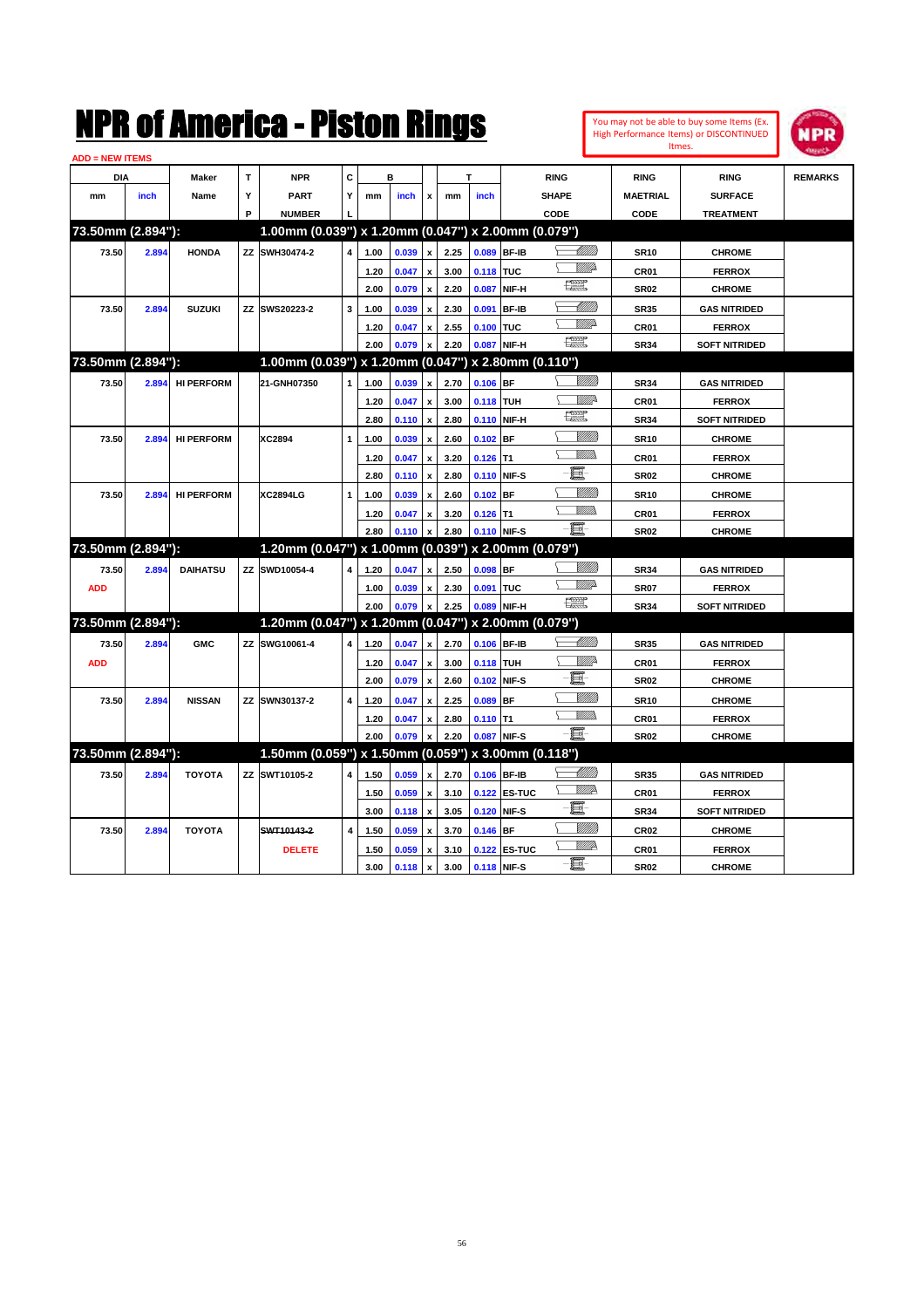

| <b>ADD = NEW ITEMS</b> |       |                   |   |                                                     |   |      |       |                         |              |             |                     |                                                                                                                                                                                                                                                                                                                                                                                             |                  |                                       |                |
|------------------------|-------|-------------------|---|-----------------------------------------------------|---|------|-------|-------------------------|--------------|-------------|---------------------|---------------------------------------------------------------------------------------------------------------------------------------------------------------------------------------------------------------------------------------------------------------------------------------------------------------------------------------------------------------------------------------------|------------------|---------------------------------------|----------------|
| DIA                    |       | Maker             | т | <b>NPR</b>                                          | С |      | в     |                         |              | T           |                     | <b>RING</b>                                                                                                                                                                                                                                                                                                                                                                                 | <b>RING</b>      | <b>RING</b>                           | <b>REMARKS</b> |
| mm                     | inch  | Name              | Υ | <b>PART</b>                                         | Y | mm   | inch  | x                       | mm           | inch        |                     | <b>SHAPE</b>                                                                                                                                                                                                                                                                                                                                                                                | <b>MAETRIAL</b>  | <b>SURFACE</b>                        |                |
|                        |       |                   | P | <b>NUMBER</b>                                       |   |      |       |                         |              |             |                     | CODE                                                                                                                                                                                                                                                                                                                                                                                        | CODE             | <b>TREATMENT</b>                      |                |
| 73.50mm (2.894"):      |       |                   |   | 1.50mm (0.059") x 1.50mm (0.059") x 4.00mm (0.157") |   |      |       |                         |              |             |                     |                                                                                                                                                                                                                                                                                                                                                                                             |                  |                                       |                |
| 73.50                  | 2.894 | <b>MAZDA</b>      |   | ZZ SWT20033-2                                       | 4 | 1.50 | 0.059 | $\pmb{\mathsf{x}}$      | 3.10         | $0.122$ BF  |                     | <u>Sillilli</u>                                                                                                                                                                                                                                                                                                                                                                             | <b>CR10</b>      | <b>CHROME</b>                         |                |
|                        |       |                   |   |                                                     |   | 1.50 | 0.059 | x                       | 3.10         | $0.122$ T1  |                     |                                                                                                                                                                                                                                                                                                                                                                                             | CR01             | <b>FERROX</b>                         |                |
|                        |       |                   |   |                                                     |   | 4.00 | 0.157 | $\pmb{\mathsf{x}}$      | 3.05         |             | 0.120 NIF-S         | E                                                                                                                                                                                                                                                                                                                                                                                           | <b>SR02</b>      | <b>CHROME</b>                         |                |
| 73.50                  | 2.894 | <b>MITSUBISHI</b> |   | ZZ SWM31016-2                                       | 4 | 1.50 | 0.059 | x                       | 3.30         | 0.130 BF    |                     | <u>Sillilli</u>                                                                                                                                                                                                                                                                                                                                                                             | CR <sub>02</sub> | <b>CHROME</b>                         |                |
|                        |       |                   |   |                                                     |   | 1.50 | 0.059 | x                       | 3.30         | $0.130$ T1  |                     | <br>Mad                                                                                                                                                                                                                                                                                                                                                                                     | CR01             | <b>FERROX</b>                         |                |
|                        |       |                   |   |                                                     |   | 4.00 | 0.157 | $\pmb{\mathsf{x}}$      | 3.05         | 0.120 NIF-S |                     | E                                                                                                                                                                                                                                                                                                                                                                                           | <b>SR02</b>      | <b>CHROME</b>                         |                |
| 73.50                  | 2.894 | <b>MITSUBISHI</b> |   | ZZ SWM31024-2                                       | 4 | 1.50 | 0.059 | x                       | 2.70         | $0.106$ BF  |                     | <u>VIIII)</u>                                                                                                                                                                                                                                                                                                                                                                               | <b>SR35</b>      | <b>GAS NITRIDED</b>                   |                |
|                        |       |                   |   |                                                     |   | 1.50 | 0.059 | x                       | 3.30         | $0.130$ T1  |                     | <br>Mar                                                                                                                                                                                                                                                                                                                                                                                     | CR01             | <b>FERROX</b>                         |                |
|                        |       |                   |   |                                                     |   | 4.00 | 0.157 | $\pmb{\mathsf{x}}$      | 3.20         |             | 0.126 NIF-S         | E                                                                                                                                                                                                                                                                                                                                                                                           | <b>SR34</b>      | <b>SOFT NITRIDED</b>                  |                |
| 73.50                  | 2.894 | <b>MITSUBISHI</b> |   | SXM31024-2                                          | 4 | 1.50 | 0.059 | x                       | 3.30         | 0.130 BF    |                     | <u>VIIII)</u>                                                                                                                                                                                                                                                                                                                                                                               | CR02             | <b>CHROME</b>                         |                |
|                        |       |                   |   | <b>DELETE</b>                                       |   | 1.50 | 0.059 | x                       | 3.30         | $0.130$ T1  |                     | <br>Mar                                                                                                                                                                                                                                                                                                                                                                                     | CR01             | <b>FERROX</b>                         |                |
|                        |       |                   |   |                                                     |   | 4.00 | 0.157 | $\pmb{\mathsf{x}}$      | 3.10         | 0.122 NIF-S |                     | E                                                                                                                                                                                                                                                                                                                                                                                           | <b>SR02</b>      | <b>CHROME</b>                         |                |
| 73.50                  | 2.894 | <b>NISSAN</b>     |   | ZZ SWN30095-2                                       | 4 | 1.50 | 0.059 | x                       | 3.00         | 0.118 BF    |                     | <u>VIIII)</u>                                                                                                                                                                                                                                                                                                                                                                               | CR10             | <b>CHROME</b>                         |                |
|                        |       |                   |   |                                                     |   | 1.50 | 0.059 | x                       | 3.00         |             | <b>0.118 ES-TUC</b> | <u>WW</u> A                                                                                                                                                                                                                                                                                                                                                                                 | CR01             | <b>FERROX</b>                         |                |
|                        |       |                   |   |                                                     |   | 4.00 | 0.157 | X                       | 3.05         | 0.120 NIF-S |                     | -6                                                                                                                                                                                                                                                                                                                                                                                          | <b>SR02</b>      | <b>CHROME</b>                         |                |
| 73.50mm (2.894"):      |       |                   |   | 2.00mm (0.079") x 2.00mm (0.079") x 4.00mm (0.157") |   |      |       |                         |              |             |                     |                                                                                                                                                                                                                                                                                                                                                                                             |                  |                                       |                |
| 73.50                  | 2.894 | <b>MAZDA</b>      |   | ZZ SWT20026-2                                       | 4 | 2.00 | 0.079 | $\pmb{\mathsf{x}}$      | 3.10         | $0.122$ BF  |                     | <u>Sillilli</u>                                                                                                                                                                                                                                                                                                                                                                             | <b>CR10</b>      | <b>CHROME</b>                         |                |
|                        |       |                   |   |                                                     |   | 2.00 | 0.079 | $\pmb{\mathsf{x}}$      | 3.10         |             | 0.122 ES-TUC        | <u>WW</u> A                                                                                                                                                                                                                                                                                                                                                                                 | CR01             | <b>FERROX</b>                         |                |
|                        |       |                   |   |                                                     |   | 4.00 | 0.157 | $\pmb{\mathsf{x}}$      | 3.05         | 0.120 NIF-S |                     | E                                                                                                                                                                                                                                                                                                                                                                                           | <b>SR02</b>      | <b>CHROME</b>                         |                |
| 73.50                  | 2.894 | <b>MITSUBISHI</b> |   | ZZ SWM30057-2                                       | 4 | 2.00 | 0.079 | x                       | 3.30         | 0.130 BF    |                     | <u>VIIII)</u>                                                                                                                                                                                                                                                                                                                                                                               | CR <sub>02</sub> | <b>CHROME</b>                         |                |
|                        |       |                   |   |                                                     |   | 2.00 | 0.079 | x                       | 3.30         | $0.130$ T1  |                     | .<br>VMD                                                                                                                                                                                                                                                                                                                                                                                    | CR01             | <b>FERROX</b>                         |                |
|                        |       |                   |   |                                                     |   | 4.00 | 0.157 | $\pmb{\mathsf{x}}$      | 3.05         | 0.120 NIF-S |                     | e                                                                                                                                                                                                                                                                                                                                                                                           | <b>SR02</b>      | <b>CHROME</b>                         |                |
| 73.50                  | 2.894 | <b>NISSAN</b>     |   | ZZ SWN30026-2                                       | 4 | 2.00 | 0.079 | x                       | 3.00         | $0.118$ T1  |                     | .<br>VMD                                                                                                                                                                                                                                                                                                                                                                                    | CR <sub>02</sub> | <b>CHROME</b>                         |                |
|                        |       |                   |   |                                                     |   | 2.00 | 0.079 | x                       | 3.00         | $0.118$ T1  |                     | .<br>VMD                                                                                                                                                                                                                                                                                                                                                                                    | CR01             | <b>FERROX</b>                         |                |
|                        |       |                   |   |                                                     |   | 4.00 | 0.157 | $\pmb{\mathsf{x}}$      | 3.05         | 0.120 NIF-S |                     | e                                                                                                                                                                                                                                                                                                                                                                                           | <b>SR02</b>      | <b>CHROME</b>                         |                |
| 73.50                  | 2.894 | <b>NISSAN</b>     |   | SWN30080-2                                          | 4 | 2.00 | 0.079 | x                       | 2.80         | $0.110$ BF  |                     | <u>VIIII)</u>                                                                                                                                                                                                                                                                                                                                                                               | CR10             | <b>CHROME</b>                         |                |
|                        |       |                   |   | <b>DELETE</b>                                       |   | 2.00 | 0.079 | x                       | 2.90         | $0.114$ T1  |                     | <u>Millib</u>                                                                                                                                                                                                                                                                                                                                                                               | CR01             | <b>FERROX</b>                         |                |
|                        |       |                   |   |                                                     |   | 4.00 | 0.157 | x                       | 3.05         | 0.120 NIF-S |                     | $-\Xi$                                                                                                                                                                                                                                                                                                                                                                                      | <b>SR02</b>      | <b>CHROME</b>                         |                |
| 73.60mm (2.898"):      |       |                   |   | 1.20mm (0.047") x 1.20mm (0.047") x 2.50mm (0.098") |   |      |       |                         |              |             |                     |                                                                                                                                                                                                                                                                                                                                                                                             |                  |                                       |                |
| 73.60                  | 2.898 | <b>NISSAN</b>     |   | ZZ SWN30172-0                                       | 4 | 1.20 | 0.047 | x                       | 2.50         | $0.098$ BF  |                     | <u>Sillilli</u>                                                                                                                                                                                                                                                                                                                                                                             | <b>SR10</b>      | <b>CHROME</b>                         |                |
|                        |       |                   |   |                                                     |   | 1.20 | 0.047 |                         | 3.20         | $0.126$ T1  |                     |                                                                                                                                                                                                                                                                                                                                                                                             | CR01             | <b>FERROX</b>                         |                |
|                        |       |                   |   |                                                     |   | 2.50 | 0.098 | x<br>$\pmb{\mathsf{x}}$ | 2.60         |             | 0.102 NIF-H         | $\begin{picture}(20,20) \put(0,0){\dashbox{0.5}(20,0){ }} \put(15,0){\circle{10}} \put(25,0){\circle{10}} \put(25,0){\circle{10}} \put(25,0){\circle{10}} \put(25,0){\circle{10}} \put(25,0){\circle{10}} \put(25,0){\circle{10}} \put(25,0){\circle{10}} \put(25,0){\circle{10}} \put(25,0){\circle{10}} \put(25,0){\circle{10}} \put(25,0){\circle{10}} \put(25,0){\circle{10}} \put(25,$ | <b>SR34</b>      | <b>SOFT NITRIDED</b>                  |                |
| 73.60mm (2.898"):      |       |                   |   | 1.50mm (0.059") x 1.50mm (0.059") x 2.80mm (0.110") |   |      |       |                         |              |             |                     |                                                                                                                                                                                                                                                                                                                                                                                             |                  |                                       |                |
|                        | 2.898 | <b>NISSAN</b>     |   | ZZ SWN30103-0                                       | 4 |      |       |                         |              |             |                     | <u>VIIII)</u>                                                                                                                                                                                                                                                                                                                                                                               | <b>SR35</b>      |                                       |                |
| 73.60                  |       |                   |   |                                                     |   | 1.50 | 0.059 | $\pmb{\mathsf{x}}$      | 2.70         | $0.106$ BF  |                     | <u>MMs</u>                                                                                                                                                                                                                                                                                                                                                                                  |                  | <b>GAS NITRIDED</b>                   |                |
|                        |       |                   |   |                                                     |   | 1.50 | 0.059 | $\pmb{\mathsf{x}}$      | 3.10<br>2.80 | $0.122$ T1  | 0.110 NIF-S         | $-\Xi$                                                                                                                                                                                                                                                                                                                                                                                      | CR01             | <b>FERROX</b><br><b>SOFT NITRIDED</b> |                |
| 73.75mm (2.884"):      |       |                   |   | 1.00mm (0.039") x 1.00mm (0.039") x 2.00mm (0.079") |   | 2.80 | 0.110 | $\pmb{\mathsf{x}}$      |              |             |                     |                                                                                                                                                                                                                                                                                                                                                                                             | SR34             |                                       |                |
|                        |       |                   |   |                                                     |   |      |       |                         |              |             |                     | <u>- MMB</u>                                                                                                                                                                                                                                                                                                                                                                                |                  |                                       |                |
| 73.75                  | 2.884 | <b>HONDA</b>      |   | ZZ SWH30465-3                                       | 4 | 1.00 | 0.039 | $\pmb{\mathsf{x}}$      | 2.35         |             | 0.093 BF-IB         | WW                                                                                                                                                                                                                                                                                                                                                                                          | <b>SR35</b>      | <b>GAS NITRIDED</b>                   |                |
|                        |       |                   |   |                                                     |   | 1.00 | 0.039 | $\pmb{\mathsf{x}}$      | 2.30         | 0.091 TUC   |                     | H                                                                                                                                                                                                                                                                                                                                                                                           | <b>SR08</b>      | <b>FERROX</b>                         |                |
| 73.75mm (2.884"):      |       |                   |   |                                                     |   | 2.00 | 0.079 | x                       | 2.25         |             | 0.089 NIF-H         |                                                                                                                                                                                                                                                                                                                                                                                             | SR34             | <b>SOFT NITRIDED</b>                  |                |
|                        |       |                   |   | 1.00mm (0.039") x 1.20mm (0.047") x 2.00mm (0.079") |   |      |       |                         |              |             |                     |                                                                                                                                                                                                                                                                                                                                                                                             |                  |                                       |                |
| 73.75                  | 2.884 | <b>HONDA</b>      |   | ZZ SWH30474-3                                       | 4 | 1.00 | 0.039 | x                       | 2.25         |             | 0.089 BF-IB         | <u> MMB</u>                                                                                                                                                                                                                                                                                                                                                                                 | <b>SR10</b>      | <b>CHROME</b>                         |                |
|                        |       |                   |   |                                                     |   | 1.20 | 0.047 | $\pmb{\mathsf{x}}$      | 3.00         | 0.118 TUC   |                     | <u>WW</u> A<br>H                                                                                                                                                                                                                                                                                                                                                                            | CR01             | <b>FERROX</b>                         |                |
|                        |       |                   |   |                                                     |   | 2.00 | 0.079 | $\pmb{\mathsf{x}}$      | 2.20         |             | 0.087 NIF-H         |                                                                                                                                                                                                                                                                                                                                                                                             | <b>SR02</b>      | <b>CHROME</b>                         |                |
| 73.75                  | 2.884 | <b>SUZUKI</b>     |   | ZZ SWS20223-3                                       | 3 | 1.00 | 0.039 | x                       | 2.30         | 0.091       | <b>BF-IB</b>        | <u> MMB</u>                                                                                                                                                                                                                                                                                                                                                                                 | <b>SR35</b>      | <b>GAS NITRIDED</b>                   |                |
|                        |       |                   |   |                                                     |   | 1.20 | 0.047 | x                       | 2.55         | 0.100 TUC   |                     | WW<br>H                                                                                                                                                                                                                                                                                                                                                                                     | CR01             | <b>FERROX</b>                         |                |
|                        |       |                   |   |                                                     |   | 2.00 | 0.079 | $\pmb{\mathsf{x}}$      | 2.20         | 0.087 NIF-H |                     |                                                                                                                                                                                                                                                                                                                                                                                             | <b>SR34</b>      | <b>SOFT NITRIDED</b>                  |                |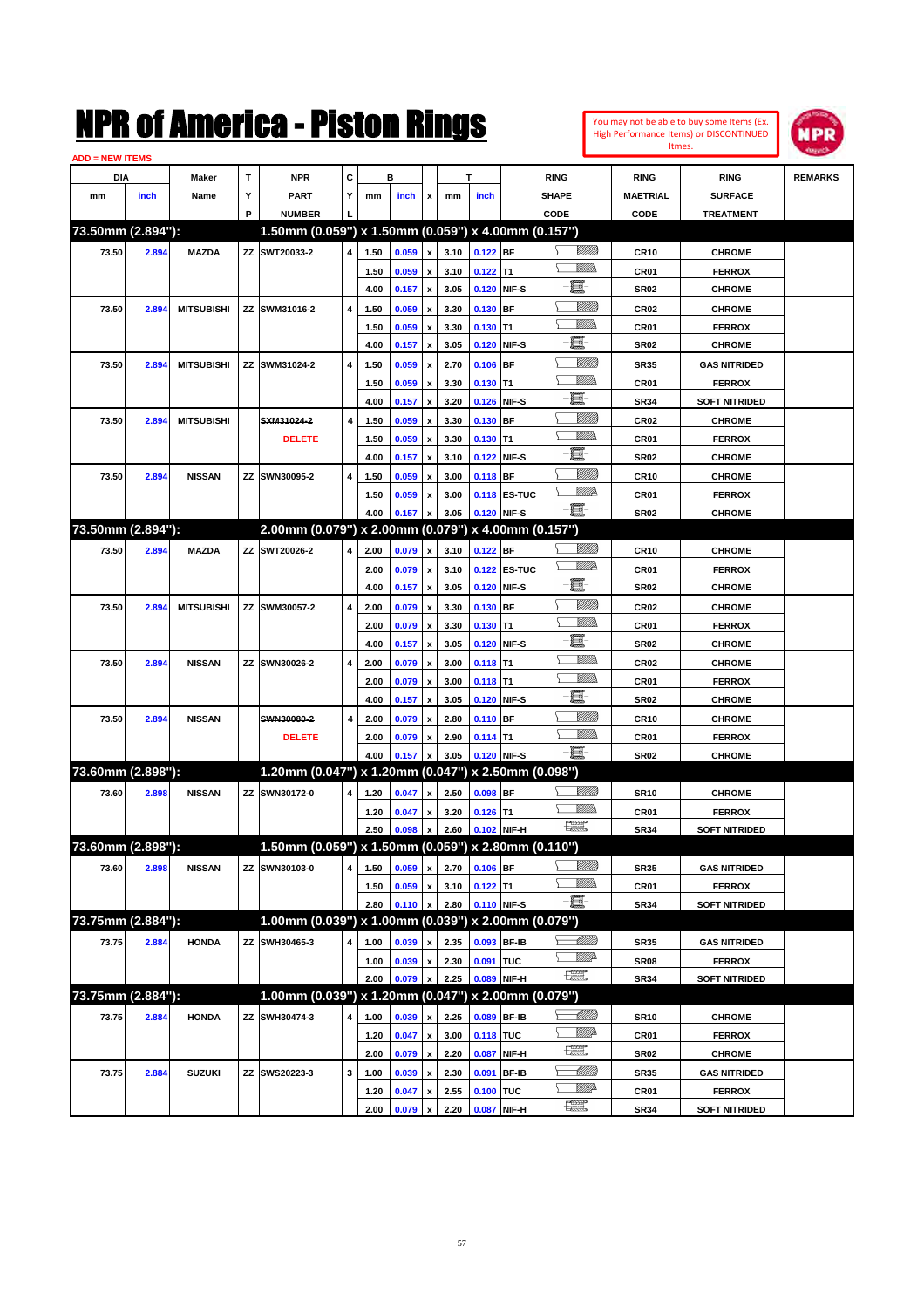|                               |       |                   |             | NMK OI AINCrica - Miston Kings                      |   |      |         |                           |      |             |              |                         |                 |                  | You may not be able to buy some Items (Ex.<br>High Performance Items) or DISCONTINUED<br>Itmes. | <b>NPR</b>     |
|-------------------------------|-------|-------------------|-------------|-----------------------------------------------------|---|------|---------|---------------------------|------|-------------|--------------|-------------------------|-----------------|------------------|-------------------------------------------------------------------------------------------------|----------------|
| <b>ADD = NEW ITEMS</b><br>DIA |       | Maker             | $\mathbf T$ | <b>NPR</b>                                          | C |      | в       |                           |      | т           |              | <b>RING</b>             |                 | <b>RING</b>      | <b>RING</b>                                                                                     | <b>REMARKS</b> |
| mm                            | inch  | Name              | Υ           | <b>PART</b>                                         | Υ | mm   | inch    | x                         | mm   | inch        |              | SHAPE                   |                 | <b>MAETRIAL</b>  | <b>SURFACE</b>                                                                                  |                |
|                               |       |                   | P           | <b>NUMBER</b>                                       |   |      |         |                           |      |             |              | CODE                    |                 | CODE             | <b>TREATMENT</b>                                                                                |                |
| 73.75mm (2.904"):             |       |                   |             | 1.20mm (0.047") x 1.20mm (0.047") x 2.00mm (0.079") |   |      |         |                           |      |             |              |                         |                 |                  |                                                                                                 |                |
| 73.75                         | 2.904 | <b>NISSAN</b>     |             | ZZ SWN30137-3                                       | 4 | 1.20 | 0.047   | $\pmb{\mathsf{x}}$        | 2.25 | 0.089 BF    |              |                         | <u>Millitti</u> | <b>SR10</b>      | <b>CHROME</b>                                                                                   |                |
|                               |       |                   |             |                                                     |   | 1.20 | 0.047   | x                         | 2.80 | $0.110$ T1  |              |                         | .<br>VMD        | CR01             | <b>FERROX</b>                                                                                   |                |
|                               |       |                   |             |                                                     |   | 2.00 | 0.079   | $\pmb{\mathsf{x}}$        | 2.20 |             | 0.087 NIF-S  | e.                      |                 | <b>SR02</b>      | <b>CHROME</b>                                                                                   |                |
| 73.75mm (2.904"):             |       |                   |             | 1.50mm (0.059") x 1.50mm (0.059") x 3.00mm (0.118") |   |      |         |                           |      |             |              |                         |                 |                  |                                                                                                 |                |
| 73.75                         | 2.904 | <b>TOYOTA</b>     |             | ZZ SWT10105-3                                       | 4 | 1.50 | 0.059   | $\pmb{\mathsf{x}}$        | 2.70 |             | 0.106 BF-IB  |                         | <u> UMM</u>     | <b>SR35</b>      | <b>GAS NITRIDED</b>                                                                             |                |
|                               |       |                   |             |                                                     |   | 1.50 | 0.059   | $\pmb{\mathsf{x}}$        | 3.10 |             | 0.122 ES-TUC |                         | <u>MMP</u>      | CR01             | <b>FERROX</b>                                                                                   |                |
|                               |       |                   |             |                                                     |   | 3.00 | 0.118   | $\pmb{\mathsf{x}}$        | 3.05 |             | 0.120 NIF-S  | E                       |                 | <b>SR34</b>      | <b>SOFT NITRIDED</b>                                                                            |                |
| 73.75                         | 2.904 | <b>TOYOTA</b>     |             | SWT10143-3                                          | 4 | 1.50 | 0.059   | $\pmb{\mathsf{x}}$        | 3.70 | $0.146$ BF  |              |                         | <u>MMW</u>      | CR <sub>02</sub> | <b>CHROME</b>                                                                                   |                |
|                               |       |                   |             | <b>DELETE</b>                                       |   | 1.50 | 0.059   | $\pmb{\mathsf{x}}$        | 3.10 |             | 0.122 ES-TUC |                         | <u>MM</u>       | CR01             | <b>FERROX</b>                                                                                   |                |
|                               |       |                   |             |                                                     |   | 3.00 | 0.118   | $\boldsymbol{\mathsf{x}}$ | 3.00 |             | 0.118 NIF-S  | ei-                     |                 | <b>SR02</b>      | <b>CHROME</b>                                                                                   |                |
| 73.75mm (2.904"):             |       |                   |             | 1.50mm (0.059") x 1.50mm (0.059") x 4.00mm (0.157") |   |      |         |                           |      |             |              |                         |                 |                  |                                                                                                 |                |
| 73.75                         | 2.904 | <b>MAZDA</b>      |             | ZZ SWT20033-3                                       | 4 | 1.50 | 0.059   | $\pmb{\mathsf{x}}$        | 3.10 | 0.122 BF    |              |                         | <u>Millitti</u> | <b>CR10</b>      | <b>CHROME</b>                                                                                   |                |
|                               |       |                   |             |                                                     |   | 1.50 | 0.059   | $\pmb{\mathsf{x}}$        | 3.10 | $0.122$ T1  |              |                         | MM)             | CR01             | <b>FERROX</b>                                                                                   |                |
|                               |       |                   |             |                                                     |   | 4.00 | 0.157   | $\pmb{\mathsf{x}}$        | 3.05 |             | 0.120 NIF-S  | E.                      |                 | <b>SR02</b>      | <b>CHROME</b>                                                                                   |                |
| 73.75                         | 2.904 | <b>MITSUBISHI</b> |             | ZZ SWM31016-3                                       | 4 | 1.50 | 0.059   | $\pmb{\mathsf{x}}$        | 3.30 | 0.130 BF    |              |                         | <u>Millil</u>   | CR <sub>02</sub> | <b>CHROME</b>                                                                                   |                |
|                               |       |                   |             |                                                     |   | 1.50 | 0.059   | $\pmb{\mathsf{x}}$        | 3.30 | $0.130$ T1  |              |                         | .<br>VMD        | CR01             | <b>FERROX</b>                                                                                   |                |
|                               |       |                   |             |                                                     |   | 4.00 | 0.157   | $\boldsymbol{\mathsf{x}}$ | 3.05 |             | 0.120 NIF-S  | E.                      |                 | <b>SR02</b>      | <b>CHROME</b>                                                                                   |                |
| 73.75                         | 2.904 | <b>MITSUBISHI</b> |             | ZZ SWM31024-3                                       | 4 | 1.50 | 0.059   | $\pmb{\mathsf{x}}$        | 2.70 | $0.106$ BF  |              |                         | <u>MMM</u>      | <b>SR35</b>      | <b>GAS NITRIDED</b>                                                                             |                |
|                               |       |                   |             |                                                     |   | 1.50 | 0.059   | $\pmb{\mathsf{x}}$        | 3.30 | $0.130$ T1  |              |                         | .<br>VMD        | CR01             | <b>FERROX</b>                                                                                   |                |
|                               |       |                   |             |                                                     |   | 4.00 | 0.157   | $\pmb{\mathsf{x}}$        | 3.20 |             | 0.126 NIF-S  | E-                      |                 | <b>SR34</b>      | <b>SOFT NITRIDED</b>                                                                            |                |
| 73.75                         | 2.904 | <b>MITSUBISHI</b> |             | SXM31024-3                                          | 4 | 1.50 | 0.059   | $\pmb{\mathsf{x}}$        | 3.30 | $0.130$ BF  |              |                         | <u>Millil</u>   | CR <sub>02</sub> | <b>CHROME</b>                                                                                   |                |
|                               |       |                   |             | <b>DELETE</b>                                       |   | 1.50 | 0.059   | $\pmb{\mathsf{x}}$        | 3.30 | $0.130$ T1  |              |                         | MM)             | CR01             | <b>FERROX</b>                                                                                   |                |
|                               |       |                   |             |                                                     |   | 4.00 | 0.157   | $\boldsymbol{\mathsf{x}}$ | 3.10 |             | 0.122 NIF-S  | E.                      |                 | <b>SR02</b>      | <b>CHROME</b>                                                                                   |                |
| 73.75                         | 2.904 | <b>NISSAN</b>     |             | ZZ SWN30095-3                                       | 4 | 1.50 | 0.059   | $\pmb{\mathsf{x}}$        | 3.00 | $0.118$ BF  |              |                         | <u>VMM)</u>     | <b>CR10</b>      | <b>CHROME</b>                                                                                   |                |
|                               |       |                   |             |                                                     |   | 1.50 | 0.059   | $\pmb{\mathsf{x}}$        | 3.00 |             | 0.118 ES-TUC |                         | <u>MM</u>       | CR01             | <b>FERROX</b>                                                                                   |                |
|                               |       |                   |             |                                                     |   | 4.00 | 0.157   | $\pmb{\mathsf{x}}$        | 3.05 |             | 0.120 NIF-S  | E.                      |                 | <b>SR02</b>      | <b>CHROME</b>                                                                                   |                |
| 73.75mm (2.904"):             |       |                   |             | 2.00mm (0.079") x 2.00mm (0.079") x 4.00mm (0.157") |   |      |         |                           |      |             |              |                         |                 |                  |                                                                                                 |                |
| 73.75                         | 2.904 | <b>MAZDA</b>      |             | ZZ SWT20026-3                                       | 4 | 2.00 | 0.079   | $\pmb{\mathsf{x}}$        | 3.10 | 0.122 BF    |              |                         | <u>Millitti</u> | <b>CR10</b>      | <b>CHROME</b>                                                                                   |                |
|                               |       |                   |             |                                                     |   | 2.00 | 0.079   | $\pmb{\mathsf{x}}$        | 3.10 |             | 0.122 ES-TUC |                         | <u>MM</u>       | CR01             | <b>FERROX</b>                                                                                   |                |
|                               |       |                   |             |                                                     |   | 4.00 | 0.157   | $\pmb{\chi}$              | 3.05 |             | 0.120 NIF-S  | E                       |                 | <b>SR02</b>      | <b>CHROME</b>                                                                                   |                |
| 73.75                         | 2.904 | <b>MITSUBISHI</b> |             | ZZ SWM30057-3                                       | 4 | 2.00 | 0.079 x |                           | 3.30 | $0.130$ BF  |              |                         | VIIII)          | CR <sub>02</sub> | <b>CHROME</b>                                                                                   |                |
|                               |       |                   |             |                                                     |   | 2.00 | 0.079   | $\pmb{\mathsf{x}}$        | 3.30 | $0.130$ T1  |              | Y                       | <u>MMD</u>      | CR01             | <b>FERROX</b>                                                                                   |                |
|                               |       |                   |             |                                                     |   | 4.00 | 0.157   | $\pmb{\mathsf{x}}$        | 3.05 |             | 0.120 NIF-S  | e.                      |                 | <b>SR02</b>      | <b>CHROME</b>                                                                                   |                |
| 73.75                         | 2.904 | <b>NISSAN</b>     |             | ZZ SWN30026-3                                       | 4 | 2.00 | 0.079   | $\pmb{\mathsf{x}}$        | 3.00 | $0.118$ T1  |              |                         | <u>MMD</u>      | CR02             | <b>CHROME</b>                                                                                   |                |
|                               |       |                   |             |                                                     |   | 2.00 | 0.079   | $\pmb{\mathsf{x}}$        | 3.00 | $0.118$ T1  |              |                         | <u>Willib</u>   | CR01             | <b>FERROX</b>                                                                                   |                |
|                               |       |                   |             |                                                     |   | 4.00 | 0.157   | $\pmb{\mathsf{x}}$        | 3.05 |             | 0.120 NIF-S  | e-                      |                 | SR02             | <b>CHROME</b>                                                                                   |                |
| 73.75                         | 2.904 | <b>NISSAN</b>     |             | SWN30080-3                                          | 4 | 2.00 | 0.079   | $\pmb{\mathsf{x}}$        | 2.80 | $0.110$ BF  |              |                         | <u>VIIII)</u>   | CR <sub>10</sub> | <b>CHROME</b>                                                                                   |                |
|                               |       |                   |             | <b>DELETE</b>                                       |   | 2.00 | 0.079   | $\pmb{\mathsf{x}}$        | 2.90 | $0.114$ T1  |              |                         | <u>VMM)</u>     | CR01             | <b>FERROX</b>                                                                                   |                |
|                               |       |                   |             |                                                     |   | 4.00 | 0.157   | x                         | 3.05 |             | 0.120 NIF-S  | 買                       |                 | <b>SR02</b>      | <b>CHROME</b>                                                                                   |                |
| 73.80mm (2.906"):             |       |                   |             | 1.20mm (0.047") x 1.20mm (0.047") x 2.00mm (0.079") |   |      |         |                           |      |             |              |                         |                 |                  |                                                                                                 |                |
| 73.80                         | 2.906 | <b>GMC</b>        |             | ZZ SWG10034-0                                       | 1 | 1.20 | 0.047   | x                         | 2.50 |             | 0.098 BF-IB  |                         |                 | <b>SR35</b>      | <b>GAS NITRIDED</b>                                                                             |                |
|                               |       |                   |             |                                                     |   | 1.20 | 0.047   | $\pmb{\mathsf{x}}$        | 2.80 | 0.110 TUC   |              |                         | <u>Willi</u> da | <b>CR10</b>      | <b>FERROX</b>                                                                                   |                |
|                               |       |                   |             |                                                     |   | 2.00 | 0.079   | $\pmb{\mathsf{x}}$        | 2.45 |             | 0.096 NIF-H  | $f_{\rm max}^{\rm exp}$ |                 | <b>SR34</b>      | <b>SOFT NITRIDED</b>                                                                            |                |
| 73.85mm (2.907"):             |       |                   |             | 1.20mm (0.047") x 1.20mm (0.047") x 2.50mm (0.098") |   |      |         |                           |      |             |              |                         |                 |                  |                                                                                                 |                |
| 73.85                         | 2.907 | <b>NISSAN</b>     | ΖZ          | SWN30172-1                                          | 4 | 1.20 | 0.047   | x                         | 2.50 | 0.098 BF    |              |                         | <u>UMB</u>      | <b>SR10</b>      | <b>CHROME</b>                                                                                   |                |
|                               |       |                   |             |                                                     |   | 1.20 | 0.047   | $\pmb{\mathsf{x}}$        | 3.20 | $0.126$ T1  |              |                         | <u>WMW</u>      | CR01             | <b>FERROX</b>                                                                                   |                |
|                               |       |                   |             |                                                     |   | 2.50 | 0.098   | $\mathbf{x}$              | 2.60 | 0.102 NIF-H |              | R                       |                 | <b>SR34</b>      | <b>SOFT NITRIDED</b>                                                                            |                |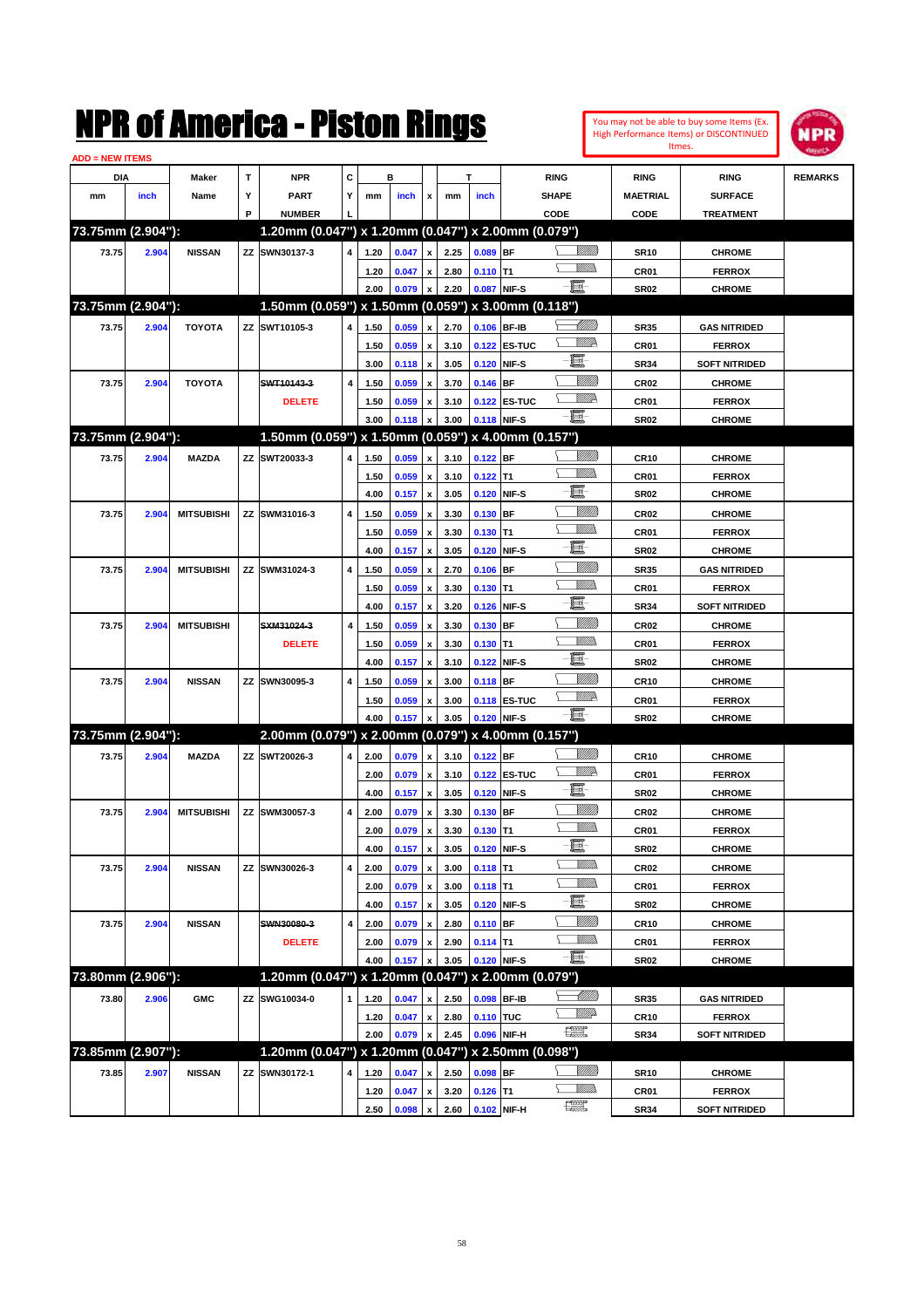|                               |       |                   |   | NMK OI AMCMICA - MISTON KINGS                       |   |      |                |                           |      |             |              |                                                                                                                                                                                                                                                                                                                                                                                             |                 |                  | You may not be able to buy some Items (Ex.<br>High Performance Items) or DISCONTINUED<br>Itmes. | IPR            |
|-------------------------------|-------|-------------------|---|-----------------------------------------------------|---|------|----------------|---------------------------|------|-------------|--------------|---------------------------------------------------------------------------------------------------------------------------------------------------------------------------------------------------------------------------------------------------------------------------------------------------------------------------------------------------------------------------------------------|-----------------|------------------|-------------------------------------------------------------------------------------------------|----------------|
| <b>ADD = NEW ITEMS</b><br>DIA |       | Maker             | T | <b>NPR</b>                                          | C |      | в              |                           |      | T           |              | <b>RING</b>                                                                                                                                                                                                                                                                                                                                                                                 |                 | <b>RING</b>      | <b>RING</b>                                                                                     | <b>REMARKS</b> |
|                               | inch  |                   | Υ | <b>PART</b>                                         | Υ |      |                |                           |      |             |              | <b>SHAPE</b>                                                                                                                                                                                                                                                                                                                                                                                |                 | <b>MAETRIAL</b>  | <b>SURFACE</b>                                                                                  |                |
| mm                            |       | Name              | P | <b>NUMBER</b>                                       |   | mm   | inch           | x                         | mm   | inch        |              | CODE                                                                                                                                                                                                                                                                                                                                                                                        |                 | CODE             | <b>TREATMENT</b>                                                                                |                |
| 73.85mm (2.907"):             |       |                   |   | 1.50mm (0.059") x 1.50mm (0.059") x 2.80mm (0.110") |   |      |                |                           |      |             |              |                                                                                                                                                                                                                                                                                                                                                                                             |                 |                  |                                                                                                 |                |
|                               |       |                   |   |                                                     |   |      |                |                           |      |             |              |                                                                                                                                                                                                                                                                                                                                                                                             |                 |                  |                                                                                                 |                |
| 73.85                         | 2.907 | <b>NISSAN</b>     |   | ZZ SWN30103-1                                       | 4 | 1.50 | 0.059          | $\pmb{\mathsf{x}}$        | 2.70 | $0.106$ BF  |              |                                                                                                                                                                                                                                                                                                                                                                                             | <br>Militar     | <b>SR35</b>      | <b>GAS NITRIDED</b>                                                                             |                |
|                               |       |                   |   |                                                     |   | 1.50 | 0.059          | $\pmb{\mathsf{x}}$        | 3.10 | $0.122$ T1  |              | e.                                                                                                                                                                                                                                                                                                                                                                                          |                 | CR <sub>01</sub> | <b>FERROX</b>                                                                                   |                |
|                               |       |                   |   |                                                     |   | 2.80 | 0.110          | $\boldsymbol{\mathsf{x}}$ | 2.80 | 0.110 NIF-S |              |                                                                                                                                                                                                                                                                                                                                                                                             |                 | <b>SR34</b>      | <b>SOFT NITRIDED</b>                                                                            |                |
| 74.00mm (2.913"):             |       |                   |   | 0.80mm (0.032") x 0.80mm (0.032") x 1.50mm (0.059") |   |      |                |                           |      |             |              |                                                                                                                                                                                                                                                                                                                                                                                             |                 |                  |                                                                                                 |                |
| 74.00                         | 2.913 | <b>HI PERFORM</b> |   | <b>MAC07400</b>                                     |   | 0.80 | 0.031          | $\pmb{\mathsf{x}}$        | 2.50 | 0.098 BF-IB |              |                                                                                                                                                                                                                                                                                                                                                                                             | <u> Millitt</u> | <b>SR35</b>      | <b>GAS NITRIDED</b>                                                                             |                |
|                               |       |                   |   |                                                     |   | 0.80 | 0.031          | $\pmb{\mathsf{x}}$        | 2.85 | $0.112$ T1  |              |                                                                                                                                                                                                                                                                                                                                                                                             | VMM)            | <b>CR10</b>      | <b>FERROX</b>                                                                                   |                |
|                               |       |                   |   |                                                     |   | 1.50 | 0.059          | $\pmb{\mathsf{x}}$        | 2.50 | 0.089 NIF-H |              | $f_{\text{max}}^{\text{comp}}$                                                                                                                                                                                                                                                                                                                                                              |                 | <b>SR02</b>      | <b>PVD</b>                                                                                      |                |
| 74.00mm (2.913"):             |       |                   |   | 1.00mm (0.039") x 1.00mm (0.039") x 2.00mm (0.079") |   |      |                |                           |      |             |              |                                                                                                                                                                                                                                                                                                                                                                                             |                 |                  |                                                                                                 |                |
| 74.00                         | 2.913 | <b>HONDA</b>      |   | ZZ SWH30465-4                                       | 4 | 1.00 | 0.039          | $\pmb{\mathsf{x}}$        | 2.35 | 0.093 BF-IB |              |                                                                                                                                                                                                                                                                                                                                                                                             | <u> UMM</u>     | <b>SR35</b>      | <b>GAS NITRIDED</b>                                                                             |                |
|                               |       |                   |   |                                                     |   | 1.00 | 0.039          | $\pmb{\mathsf{x}}$        | 2.30 | 0.091       | TUC          |                                                                                                                                                                                                                                                                                                                                                                                             | <u>MWA</u>      | <b>SR08</b>      | <b>FERROX</b>                                                                                   |                |
|                               |       |                   |   |                                                     |   | 2.00 | 0.079          | $\boldsymbol{\mathsf{x}}$ | 2.25 | 0.089       | NIF-H        | $f_{\text{max}}^{\text{comp}}$                                                                                                                                                                                                                                                                                                                                                              |                 | <b>SR34</b>      | <b>SOFT NITRIDED</b>                                                                            |                |
| 74.00                         | 2.913 | <b>MAZDA</b>      |   | ZZ SWT20083-0                                       | 4 | 1.00 | 0.039          | $\pmb{\mathsf{x}}$        | 2.47 | 0.097 BF-IB |              |                                                                                                                                                                                                                                                                                                                                                                                             | Willib          | <b>SR10</b>      | <b>CHROME</b>                                                                                   |                |
|                               |       |                   |   |                                                     |   | 1.00 | 0.039          | $\pmb{\mathsf{x}}$        | 2.50 | 0.098       | TUC          |                                                                                                                                                                                                                                                                                                                                                                                             | <u>Willia</u>   | SR <sub>08</sub> | <b>FERROX</b>                                                                                   |                |
|                               |       |                   |   |                                                     |   | 2.00 | 0.079          | $\boldsymbol{\mathsf{x}}$ | 2.25 | 0.089 NIF-H |              | $\begin{picture}(20,20) \put(0,0){\dashbox{0.5}(20,0){ }} \put(15,0){\circle{10}} \put(25,0){\circle{10}} \put(25,0){\circle{10}} \put(25,0){\circle{10}} \put(25,0){\circle{10}} \put(25,0){\circle{10}} \put(25,0){\circle{10}} \put(25,0){\circle{10}} \put(25,0){\circle{10}} \put(25,0){\circle{10}} \put(25,0){\circle{10}} \put(25,0){\circle{10}} \put(25,0){\circle{10}} \put(25,$ |                 | <b>SR34</b>      | <b>SOFT NITRIDED</b>                                                                            |                |
| 74.00mm (2.913"):             |       |                   |   | 1.00mm (0.039") x 1.20mm (0.047")                   |   |      |                |                           |      |             |              | x 2.00mm (0.079")                                                                                                                                                                                                                                                                                                                                                                           |                 |                  |                                                                                                 |                |
| 74.00                         | 2.913 | <b>HONDA</b>      |   | ZZ SWH30474-4                                       | 4 | 1.00 | 0.039          | $\pmb{\mathsf{x}}$        | 2.25 | 0.089 BF-IB |              |                                                                                                                                                                                                                                                                                                                                                                                             | <u> UMM</u>     | <b>SR10</b>      | <b>CHROME</b>                                                                                   |                |
|                               |       |                   |   |                                                     |   | 1.20 | 0.047          | $\pmb{\mathsf{x}}$        | 3.00 | 0.118 TUC   |              |                                                                                                                                                                                                                                                                                                                                                                                             | WMD-            | CR01             | <b>FERROX</b>                                                                                   |                |
|                               |       |                   |   |                                                     |   | 2.00 | 0.079          | $\boldsymbol{\mathsf{x}}$ | 2.20 | 0.087       | NIF-H        | $\begin{picture}(20,20) \put(0,0){\dashbox{0.5}(20,0){ }} \put(15,0){\circle{10}} \put(25,0){\circle{10}} \put(25,0){\circle{10}} \put(25,0){\circle{10}} \put(25,0){\circle{10}} \put(25,0){\circle{10}} \put(25,0){\circle{10}} \put(25,0){\circle{10}} \put(25,0){\circle{10}} \put(25,0){\circle{10}} \put(25,0){\circle{10}} \put(25,0){\circle{10}} \put(25,0){\circle{10}} \put(25,$ |                 | <b>SR02</b>      | <b>CHROME</b>                                                                                   |                |
| 74.00                         | 2.913 | <b>SUZUKI</b>     |   | ZZ SWS20223-4                                       | 3 | 1.00 | 0.039          | $\pmb{\mathsf{x}}$        | 2.30 | 0.091       | <b>BF-IB</b> |                                                                                                                                                                                                                                                                                                                                                                                             | <u> UMM</u>     | <b>SR35</b>      | <b>GAS NITRIDED</b>                                                                             |                |
|                               |       |                   |   |                                                     |   | 1.20 | 0.047          | $\pmb{\mathsf{x}}$        | 2.55 | 0.100 TUC   |              |                                                                                                                                                                                                                                                                                                                                                                                             | <u>MWA</u>      | CR01             | <b>FERROX</b>                                                                                   |                |
|                               |       |                   |   |                                                     |   | 2.00 | 0.079          | x                         | 2.20 | 0.087 NIF-H |              | $\begin{picture}(20,20) \put(0,0){\line(1,0){10}} \put(15,0){\line(1,0){10}} \put(15,0){\line(1,0){10}} \put(15,0){\line(1,0){10}} \put(15,0){\line(1,0){10}} \put(15,0){\line(1,0){10}} \put(15,0){\line(1,0){10}} \put(15,0){\line(1,0){10}} \put(15,0){\line(1,0){10}} \put(15,0){\line(1,0){10}} \put(15,0){\line(1,0){10}} \put(15,0){\line(1$                                         |                 | <b>SR34</b>      | <b>SOFT NITRIDED</b>                                                                            |                |
| 74.00mm (2.913"):             |       |                   |   | 1.00mm (0.039") x 1.20mm (0.047") x 2.80mm (0.110") |   |      |                |                           |      |             |              |                                                                                                                                                                                                                                                                                                                                                                                             |                 |                  |                                                                                                 |                |
| 74.00                         |       | <b>HI PERFORM</b> |   | 21-GNH07400                                         |   |      |                | $\pmb{\mathsf{x}}$        | 2.70 |             |              |                                                                                                                                                                                                                                                                                                                                                                                             | <u>Millitti</u> |                  | <b>GAS NITRIDED</b>                                                                             |                |
|                               | 2.913 |                   |   |                                                     | 1 | 1.00 | 0.039          |                           |      | $0.106$ BF  |              |                                                                                                                                                                                                                                                                                                                                                                                             | ₩₩              | <b>SR34</b>      |                                                                                                 |                |
|                               |       |                   |   |                                                     |   | 1.20 | 0.047          | $\pmb{\mathsf{x}}$        | 3.00 | 0.118 TUH   |              | <b>The Second Second</b>                                                                                                                                                                                                                                                                                                                                                                    |                 | CR <sub>01</sub> | <b>FERROX</b>                                                                                   |                |
|                               |       |                   |   |                                                     |   | 2.80 | 0.110          | $\boldsymbol{\mathsf{x}}$ | 2.80 | 0.110 NIF-H |              |                                                                                                                                                                                                                                                                                                                                                                                             | <u>Millil</u>   | <b>SR34</b>      | <b>SOFT NITRIDED</b>                                                                            |                |
| 74.00                         | 2.913 | <b>HI PERFORM</b> |   | XC2913                                              | 1 | 1.00 | 0.039          | $\pmb{\mathsf{x}}$        | 2.65 | $0.104$ BF  |              |                                                                                                                                                                                                                                                                                                                                                                                             | 977777.         | <b>SR10</b>      | <b>CHROME</b>                                                                                   |                |
|                               |       |                   |   |                                                     |   | 1.20 | 0.047          | $\pmb{\mathsf{x}}$        | 3.20 | $0.126$ T1  |              | E                                                                                                                                                                                                                                                                                                                                                                                           |                 | CR01             | <b>FERROX</b>                                                                                   |                |
|                               |       |                   |   |                                                     |   | 2.80 | 0.110          | $\boldsymbol{\mathsf{x}}$ | 2.85 | 0.112 NIF-S |              |                                                                                                                                                                                                                                                                                                                                                                                             |                 | <b>SR02</b>      | <b>CHROME</b>                                                                                   |                |
| 74.00                         | 2.913 | <b>HI PERFORM</b> |   | <b>XC2913LG</b>                                     | 1 | 1.00 | 0.039          | $\pmb{\mathsf{x}}$        | 2.65 | $0.104$ BF  |              |                                                                                                                                                                                                                                                                                                                                                                                             | <u>VMM)</u>     | <b>SR10</b>      | <b>CHROME</b>                                                                                   |                |
|                               |       |                   |   |                                                     |   | 1.20 | 0.047          | $\pmb{\mathsf{x}}$        | 3.20 | $0.126$ T1  |              |                                                                                                                                                                                                                                                                                                                                                                                             | VMM)            | CR01             | <b>FERROX</b>                                                                                   |                |
|                               |       |                   |   |                                                     |   | 2.80 | $0.110 \times$ |                           | 2.85 | 0.112 NIF-S |              | e.                                                                                                                                                                                                                                                                                                                                                                                          |                 | <b>SR02</b>      | <b>CHROME</b>                                                                                   |                |
| 74.00                         | 2.913 | <b>HONDA</b>      |   | ZZ SWH30374-0                                       | 4 | 1.00 | 0.039          | $\pmb{\mathsf{x}}$        | 2.70 | $0.106$ BF  |              |                                                                                                                                                                                                                                                                                                                                                                                             | <u>VIIII</u> )  | <b>SR10</b>      | <b>CHROME</b>                                                                                   |                |
|                               |       |                   |   |                                                     |   | 1.20 | 0.047          | $\pmb{\mathsf{x}}$        | 3.20 | $0.126$ T1  |              |                                                                                                                                                                                                                                                                                                                                                                                             | <u>MM)</u>      | CR01             | <b>FERROX</b>                                                                                   |                |
|                               |       |                   |   |                                                     |   | 2.80 | 0.110          | $\boldsymbol{\mathsf{x}}$ | 2.80 | 0.110 NIF-S |              | e.                                                                                                                                                                                                                                                                                                                                                                                          |                 | SR02             | <b>CHROME</b>                                                                                   |                |
| 74.00mm (2.913"):             |       |                   |   | 1.20mm (0.047") x 1.20mm (0.047") x 2.00mm (0.079") |   |      |                |                           |      |             |              |                                                                                                                                                                                                                                                                                                                                                                                             |                 |                  |                                                                                                 |                |
| 74.00                         | 2.913 | <b>GMC</b>        |   | ZZ SWG10058-0                                       | 4 | 1.20 | 0.047          | $\pmb{\mathsf{x}}$        | 2.70 | $0.106$ BF  |              |                                                                                                                                                                                                                                                                                                                                                                                             | <u>Milli</u> b  | SR34             | <b>GAS NITRIDED</b>                                                                             |                |
| <b>ADD</b>                    |       |                   |   |                                                     |   | 1.20 | 0.047          | $\pmb{\mathsf{x}}$        | 2.90 | 0.114 TUC   |              |                                                                                                                                                                                                                                                                                                                                                                                             | ₩₩              | CR01             | <b>FERROX</b>                                                                                   |                |
|                               |       |                   |   |                                                     |   | 2.00 | 0.079          | $\pmb{\mathsf{x}}$        | 2.80 | 0.110 NIF-H |              | H                                                                                                                                                                                                                                                                                                                                                                                           |                 | SR34             | <b>SOFT NITRIDED</b>                                                                            |                |
| 74.00                         | 2.913 | <b>NISSAN</b>     |   | ZZ SWN30137-4                                       | 4 | 1.20 | 0.047          | $\pmb{\mathsf{x}}$        | 2.25 | $0.089$ BF  |              |                                                                                                                                                                                                                                                                                                                                                                                             | <u>VIIII</u> )  | <b>SR10</b>      | <b>CHROME</b>                                                                                   |                |
|                               |       |                   |   |                                                     |   | 1.20 | 0.047          | $\pmb{\mathsf{x}}$        | 2.80 | $0.110$ T1  |              |                                                                                                                                                                                                                                                                                                                                                                                             | <u>Willibs</u>  | CR01             | <b>FERROX</b>                                                                                   |                |
|                               |       |                   |   |                                                     |   | 2.00 | 0.079          | $\mathbf{x}$              | 2.20 | 0.087 NIF-S |              | e.                                                                                                                                                                                                                                                                                                                                                                                          |                 | <b>SR02</b>      | <b>CHROME</b>                                                                                   |                |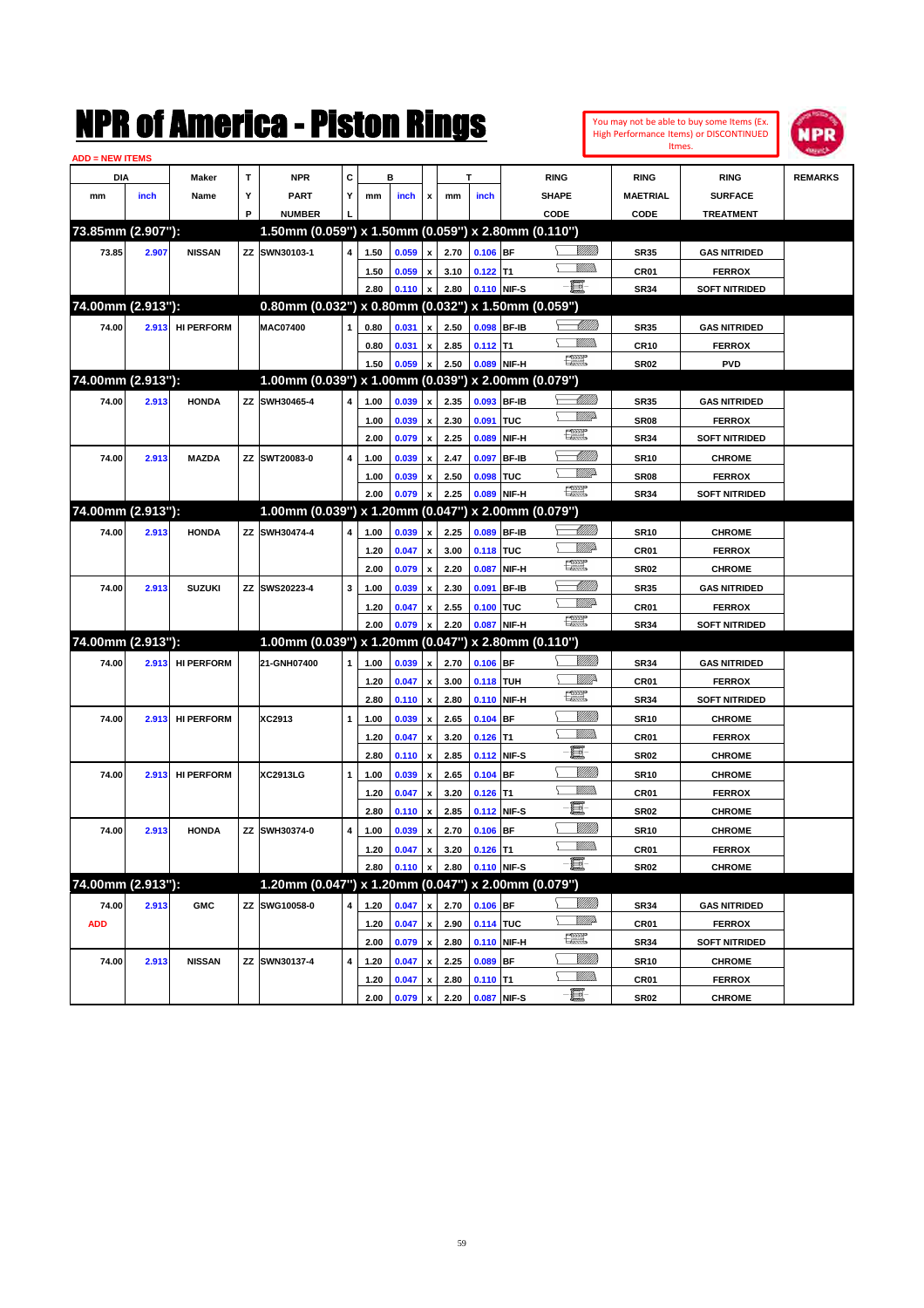| You may not be able to buy some Items (Ex. |
|--------------------------------------------|
| High Performance Items) or DISCONTINUED    |
| Itmes.                                     |



| <b>ADD = NEW ITEMS</b> |       |               |    |                                                     |   |                |       |                           |                     |             |              |                     |                 |                      |                |
|------------------------|-------|---------------|----|-----------------------------------------------------|---|----------------|-------|---------------------------|---------------------|-------------|--------------|---------------------|-----------------|----------------------|----------------|
| DIA                    |       | <b>Maker</b>  | T  | <b>NPR</b>                                          | C |                | в     |                           |                     | T           |              | <b>RING</b>         | <b>RING</b>     | <b>RING</b>          | <b>REMARKS</b> |
| mm                     | inch  | Name          | Υ  | <b>PART</b>                                         | Y | mm             | inch  | x                         | mm                  | inch        |              | <b>SHAPE</b>        | <b>MAETRIAL</b> | <b>SURFACE</b>       |                |
|                        |       |               | P  | <b>NUMBER</b>                                       |   |                |       |                           |                     |             |              | CODE                | CODE            | <b>TREATMENT</b>     |                |
| 74.00mm (2.913"):      |       |               |    | 1.20mm (0.047") x 1.20mm (0.047") x 2.50mm (0.098") |   |                |       |                           |                     |             |              |                     |                 |                      |                |
| 74.00                  | 2.913 | <b>SUZUKI</b> |    | ZZ SWS20185-0                                       | 3 | 1.20           | 0.047 | $\pmb{\mathsf{x}}$        | 2.70                | 0.106 BF-IB |              | <u>UMB</u>          | <b>SR35</b>     | <b>GAS NITRIDED</b>  |                |
|                        |       |               |    |                                                     |   | 1.20           | 0.047 | x                         | 3.20                |             | 0.126 ES-TUC | <u>Willik</u>       | CR01            | <b>FERROX</b>        |                |
|                        |       |               |    |                                                     |   | 2.50           | 0.098 | $\pmb{\mathsf{x}}$        | 2.85                | 0.112       | NIF-S        | 圓                   | <b>SR34</b>     | <b>SOFT NITRIDED</b> |                |
| 74.00                  | 2.913 | <b>SUZUKI</b> | ZZ | SWS20186-0                                          | 3 | 1.20           | 0.047 | x                         | 2.70                | 0.106 BF-IB |              | <u>UMB</u>          | <b>SR35</b>     | <b>GAS NITRIDED</b>  |                |
|                        |       |               |    |                                                     |   | 1.20           | 0.047 | x                         | 3.20                |             | 0.126 ES-TUC | <u>Willik</u>       | CR01            | <b>FERROX</b>        |                |
|                        |       |               |    |                                                     |   | 2.50           | 0.098 | $\pmb{\mathsf{x}}$        | 2.85                | 0.112       | NIF-S        | E                   | <b>SR34</b>     | <b>SOFT NITRIDED</b> |                |
| 74.00                  | 2.913 | <b>MAZDA</b>  |    | ZZ SWT20100-0                                       | 4 | 1.20           | 0.047 | x                         | 2.45                | 0.096       | <b>BF-IB</b> | <u>UMM</u>          | <b>SR10</b>     | <b>CHROME</b>        |                |
|                        |       |               |    |                                                     |   | 1.20           | 0.047 |                           | 2.90                | 0.114 TUC   |              | WWA                 | CR01            | <b>FERROX</b>        |                |
|                        |       |               |    |                                                     |   |                | 0.098 | x                         | 2.45                | 0.096       | NIF-H        | <b>The Control</b>  |                 |                      |                |
| 74.00mm (2.913"):      |       |               |    | 1.20mm (0.047") x 1.20mm (0.047") x 2.80mm (0.110") |   | 2.50           |       | x                         |                     |             |              |                     | <b>SR02</b>     | <b>CHROME</b>        |                |
|                        |       |               |    |                                                     |   |                |       |                           |                     |             |              |                     |                 |                      |                |
| 74.00                  | 2.913 | <b>HONDA</b>  |    | ZZ SWH30253-0                                       | 4 | 1.20           | 0.047 | $\pmb{\mathsf{x}}$        | 2.80                | 0.110 BF    |              | <u> UMB</u><br>VM)) | <b>SR10</b>     | <b>CHROME</b>        |                |
|                        |       |               |    |                                                     |   | 1.20           | 0.047 | x                         | 3.20                | $0.126$ T1  |              | e                   | CR01            | <b>FERROX</b>        |                |
|                        |       |               |    |                                                     |   | 2.80           | 0.110 | $\pmb{\mathsf{x}}$        | 2.85                | 0.112       | NIF-S        |                     | <b>SR02</b>     | <b>CHROME</b>        |                |
| 74.00                  | 2.913 | <b>HONDA</b>  |    | SWH30364-0                                          | 4 | 1.20           | 0.047 | x                         | 2.70                | 0.106 BF-IB |              | <u> UMB</u>         | <b>SR35</b>     | <b>GAS NITRIDED</b>  |                |
|                        |       |               |    | <b>DELETE</b>                                       |   | 1.20           | 0.047 | $\boldsymbol{\mathsf{x}}$ | 3.20                |             | 0.126 ES-TUC | <u>VM</u> D         | CR01            | <b>FERROX</b>        |                |
|                        |       |               |    |                                                     |   | 2.80           | 0.110 | $\boldsymbol{x}$          | 2.85                | 0.112 NIF-S |              | -8                  | <b>SR34</b>     | <b>SOFT NITRIDED</b> |                |
| 74.00mm (2.913"):      |       |               |    | 1.20mm (0.047") x 1.20mm (0.047") x 3.00mm (0.118") |   |                |       |                           |                     |             |              |                     |                 |                      |                |
| 74.00                  | 2.913 | <b>TOYOTA</b> |    | ZZ SWT10128-0                                       | 4 | 1.20           | 0.047 | $\pmb{\mathsf{x}}$        | 2.70                | $0.106$ BF  |              |                     | <b>SR10</b>     | <b>CHROME</b>        |                |
|                        |       |               |    |                                                     |   | 1.20           | 0.047 | x                         | 3.10                |             | 0.122 ES-TUC | <u>M</u>            | <b>CR02</b>     | <b>CHROME</b>        |                |
|                        |       |               |    |                                                     |   | 3.00           | 0.118 | $\pmb{\mathsf{x}}$        | 2.80                | 0.110 NIF-S |              | e                   | <b>SR02</b>     | <b>CHROME</b>        |                |
| 74.00                  | 2.913 | <b>TOYOTA</b> |    | SWT10164-0                                          | 4 | 1.20           | 0.047 | x                         | 2.70                | $0.106$ BF  |              | VIIII)              | <b>SR10</b>     | <b>CHROME</b>        |                |
|                        |       |               |    | <b>DELETE</b>                                       |   | 1.20           | 0.047 | x                         | 3.10                |             | 0.122 ES-TUC | <u>VM</u> D         | <b>CR02</b>     | <b>CHROME</b>        |                |
|                        |       |               |    |                                                     |   | 3.00           | 0.118 | $\pmb{\mathsf{x}}$        | 2.75                | 0.108       | NIF-S        | -8                  | <b>SR34</b>     | <b>SOFT NITRIDED</b> |                |
| 74.00mm (2.913"):      |       |               |    | 1.20mm (0.047") x 1.50mm (0.059") x 2.80mm (0.110") |   |                |       |                           |                     |             |              |                     |                 |                      |                |
| 74.00                  | 2.913 | <b>SUZUKI</b> |    | ZZ SWS20131-0                                       | 3 | 1.20           | 0.047 | $\pmb{\mathsf{x}}$        | 2.80                | 0.110 BF    |              | <u>Sillilli</u>     | <b>SR10</b>     | <b>CHROME</b>        |                |
|                        |       |               |    |                                                     |   | 1.50           | 0.059 | x                         | 3.20                | $0.126$ T1  |              | VM))                | CR01            | <b>FERROX</b>        |                |
|                        |       |               |    |                                                     |   | 2.80           | 0.110 | $\boldsymbol{\mathsf{x}}$ | 2.85                | 0.112 NIF-S |              | e                   | <b>SR02</b>     | <b>CHROME</b>        |                |
| 74.00                  | 2.913 | <b>SUZUKI</b> | ΖZ | SWS20141-0                                          | 4 | 1.20           | 0.047 | x                         | 2.80                | 0.110 BF    |              | <u>VIIII)</u>       | <b>SR10</b>     | <b>CHROME</b>        |                |
|                        |       |               |    |                                                     |   | 1.50           | 0.059 | x                         | 3.20                | $0.126$ T1  |              | VM))                | CR01            | <b>FERROX</b>        |                |
|                        |       |               |    |                                                     |   | 2.80           | 0.110 | $\pmb{\mathsf{x}}$        | 2.85                | 0.112 NIF-S |              | e                   | <b>SR02</b>     | <b>CHROME</b>        |                |
| 74.00                  | 2.913 | <b>SUZUKI</b> | ΖZ | SWS20143-0                                          | 4 | 1.20           | 0.047 | x                         | 2.85                | 0.112 BF-IB |              | <u> UMM)</u>        | <b>SR10</b>     | <b>CHROME</b>        |                |
|                        |       |               |    |                                                     |   | 1.50           | 0.059 | х                         | 3.20                | 0.126 T1-IB |              | <u>UMM</u>          | CR01            | <b>FERROX</b>        |                |
|                        |       |               |    |                                                     |   | 2.80           | 0.110 | $\pmb{\mathsf{x}}$        | 2.55                | 0.100 NIF-S |              | E.                  | SR34            | <b>SOFT NITRIDED</b> |                |
| 74.00                  | 2.913 | <b>SUZUKI</b> | ΖZ | SWS20144-0                                          | 3 | 1.20           | 0.047 | $\pmb{\mathsf{x}}$        | 2.70                | $0.106$ BF  |              | <u>Willia</u>       | <b>SR10</b>     | <b>CHROME</b>        |                |
|                        |       |               |    |                                                     |   | 1.50           | 0.059 | $\pmb{\mathsf{x}}$        | 3.20                | 0.126 T1-IB |              | <u> UMB</u>         | CR01            | <b>FERROX</b>        |                |
|                        |       |               |    |                                                     |   | 2.80           |       | $\pmb{\mathsf{x}}$        | 2.75                | 0.108       | NIF-S        | -8                  |                 | <b>CHROME</b>        |                |
|                        |       |               |    |                                                     |   |                | 0.110 |                           |                     |             |              |                     | <b>SR02</b>     |                      |                |
| 74.00                  | 2.913 | <b>SUZUKI</b> |    | SWS20145-0                                          | 4 | 1.20           | 0.047 | $\pmb{\mathsf{x}}$        |                     |             |              |                     |                 |                      | need           |
|                        |       |               |    | <b>DELETE</b>                                       |   | 1.50           | 0.059 | x                         |                     |             |              |                     |                 |                      |                |
| 74.00mm (2.913"):      |       |               |    |                                                     |   | 2.80           | 0.110 | $\boldsymbol{\mathsf{x}}$ |                     |             |              |                     |                 |                      |                |
|                        |       |               |    | 1.20mm (0.047") x NONE x 2.80mm (0.110")            |   |                |       |                           |                     |             |              |                     |                 |                      |                |
| 74.00                  | 2.913 | <b>HONDA</b>  | ΖZ | SWH30252-0                                          | 4 | 1.20           | 0.047 | $\pmb{\mathsf{x}}$        | 2.80                | $0.110$ BF  |              | <u>Sillilli</u>     | <b>SR10</b>     | <b>CHROME</b>        |                |
|                        |       |               |    |                                                     |   | $\blacksquare$ |       | x                         |                     |             |              |                     | $\blacksquare$  |                      |                |
|                        |       |               |    |                                                     |   | 2.80           |       |                           | $0.110 \times 2.85$ | 0.112 NIF-S |              | -EI                 | <b>SR02</b>     | <b>CHROME</b>        |                |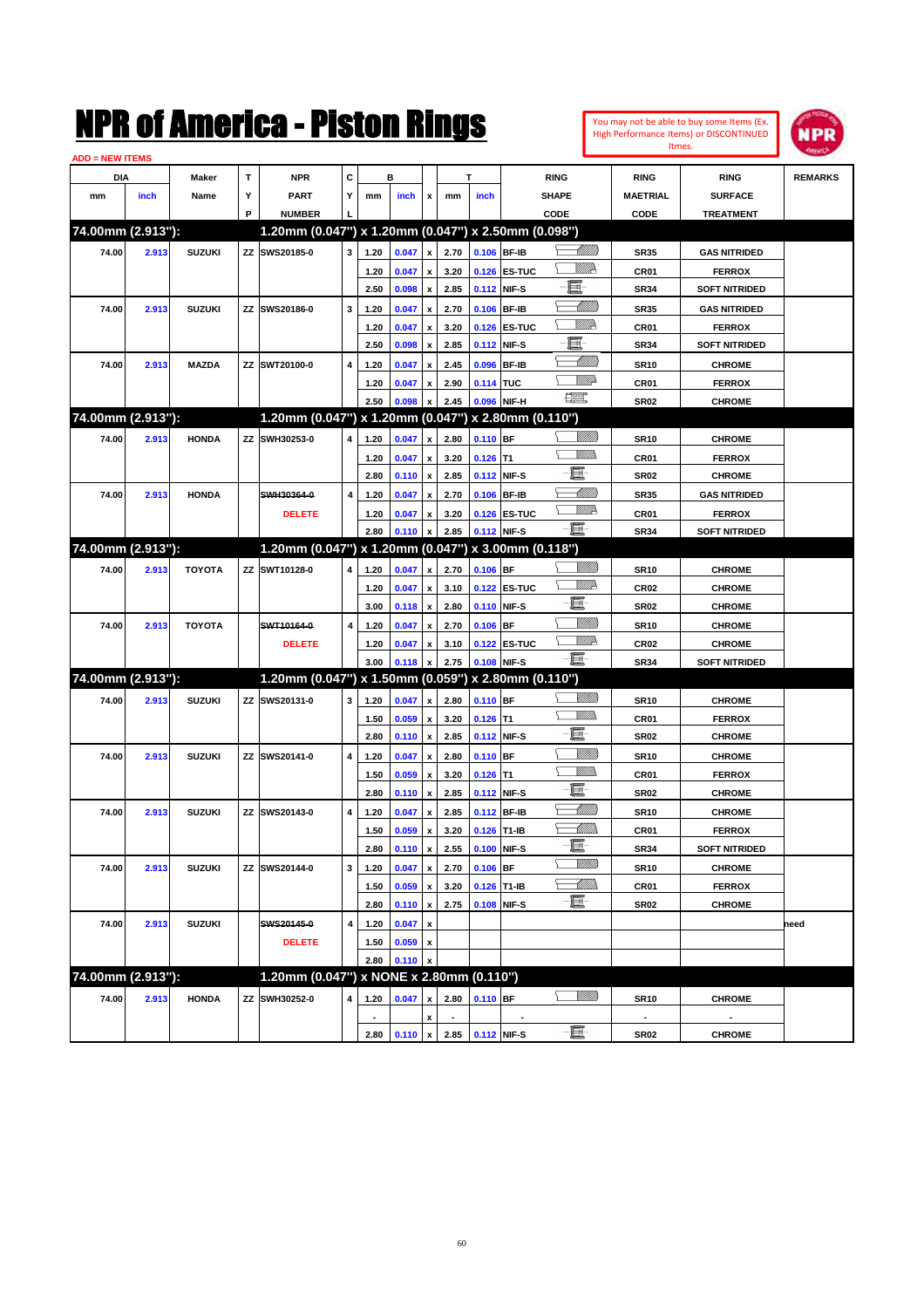

| <b>ADD = NEW ITEMS</b> |       |                   |   |                                                     |                         |      |       |                           |      |             |                     |                |                  |                      |                |
|------------------------|-------|-------------------|---|-----------------------------------------------------|-------------------------|------|-------|---------------------------|------|-------------|---------------------|----------------|------------------|----------------------|----------------|
| DIA                    |       | Maker             | T | <b>NPR</b>                                          | c                       |      | в     |                           |      | т           |                     | <b>RING</b>    | <b>RING</b>      | <b>RING</b>          | <b>REMARKS</b> |
| mm                     | inch  | Name              | Υ | <b>PART</b>                                         | Y                       | mm   | inch  | x                         | mm   | inch        |                     | <b>SHAPE</b>   | <b>MAETRIAL</b>  | <b>SURFACE</b>       |                |
|                        |       |                   | P | <b>NUMBER</b>                                       |                         |      |       |                           |      |             |                     | CODE           | CODE             | <b>TREATMENT</b>     |                |
| 74.00mm (2.913"):      |       |                   |   | 1.50mm (0.059") x 1.50mm (0.059") x 2.80mm (0.110") |                         |      |       |                           |      |             |                     |                |                  |                      |                |
| 74.00                  | 2.913 | <b>SUBARU</b>     |   | SWF20022-0                                          | $\mathbf{2}$            | 1.50 | 0.059 | $\boldsymbol{\mathsf{x}}$ | 3.40 | 0.134 BF    |                     | <u> UMB</u>    | <b>CR02</b>      | <b>CHROME</b>        |                |
|                        |       |                   |   | <b>DELETE</b>                                       |                         | 1.50 | 0.059 | $\pmb{\mathsf{x}}$        | 3.20 | $0.126$ T1  |                     |                | CR <sub>01</sub> | <b>FERROX</b>        |                |
|                        |       |                   |   |                                                     |                         | 2.80 | 0.110 | $\pmb{\mathsf{x}}$        | 2.85 |             | 0.112 NIF-S         | E              | <b>SR02</b>      | <b>CHROME</b>        |                |
| 74.00                  | 2.913 | <b>HONDA</b>      |   | ZZ SWH30091-0                                       | $\overline{\mathbf{4}}$ | 1.50 | 0.059 | $\pmb{\mathsf{x}}$        | 3.40 | 0.134 BF    |                     | VIIII          | <b>CR02</b>      | <b>CHROME</b>        |                |
|                        |       |                   |   |                                                     |                         | 1.50 | 0.059 | x                         | 3.20 | $0.126$ T1  |                     | .<br>VMD       | CR01             | <b>FERROX</b>        |                |
|                        |       |                   |   |                                                     |                         | 2.80 | 0.110 | $\pmb{\mathsf{x}}$        | 2.85 | 0.112 NIF-S |                     | $-\Xi$         | <b>SR02</b>      | <b>CHROME</b>        |                |
| 74.00mm (2.913"):      |       |                   |   | 1.50mm (0.059") x 1.50mm (0.059") x 3.00mm (0.118") |                         |      |       |                           |      |             |                     |                |                  |                      |                |
| 74.00                  | 2.913 | <b>TOYOTA</b>     |   | ZZ SWT10105-4                                       | 4                       | 1.50 | 0.059 | $\pmb{\mathsf{x}}$        | 2.70 |             | 0.106 BF-IB         | <u> UMB</u>    | <b>SR35</b>      | <b>GAS NITRIDED</b>  |                |
|                        |       |                   |   |                                                     |                         | 1.50 | 0.059 | $\pmb{\mathsf{x}}$        | 3.10 |             | 0.122 ES-TUC        | <u>W//R</u>    | CR01             | <b>FERROX</b>        |                |
|                        |       |                   |   |                                                     |                         | 3.00 | 0.118 | $\pmb{\mathsf{x}}$        | 3.05 | 0.120       | NIF-S               | E              | <b>SR34</b>      | <b>SOFT NITRIDED</b> |                |
| 74.00                  | 2.913 | <b>TOYOTA</b>     |   | SWT10143-4                                          | 4                       | 1.50 | 0.059 | $\pmb{\mathsf{x}}$        | 3.70 | 0.146 BF    |                     | <u>Millil</u>  | <b>CR02</b>      | <b>CHROME</b>        |                |
|                        |       |                   |   | <b>DELETE</b>                                       |                         | 1.50 | 0.059 | $\pmb{\mathsf{x}}$        | 3.10 |             | 0.122 ES-TUC        | <u>W//R</u>    | CR01             | <b>FERROX</b>        |                |
|                        |       |                   |   |                                                     |                         | 3.00 | 0.118 | $\pmb{\mathsf{x}}$        | 3.00 |             | 0.118 NIF-S         | E              | <b>SR02</b>      | <b>CHROME</b>        |                |
| 74.00                  | 2.913 | <b>TOYOTA</b>     |   | ZZ SWT10117-0                                       | 4                       | 1.50 | 0.059 | $\pmb{\mathsf{x}}$        | 2.70 |             | 0.106 BF-K2         | <u>TMM)</u>    | <b>SR35</b>      | <b>GAS NITRIDED</b>  |                |
|                        |       |                   |   |                                                     |                         | 1.50 | 0.059 | $\pmb{\mathsf{x}}$        | 3.20 | $0.126$ T1  |                     | <br>Militar    | CR01             | <b>FERROX</b>        |                |
|                        |       |                   |   |                                                     |                         | 3.00 | 0.118 | $\pmb{\mathsf{x}}$        | 2.80 | 0.110 NIF-S |                     | -E.            | <b>SR34</b>      | SOFT NITRIDED        |                |
| 74.00mm (2.913"):      |       |                   |   | 1.50mm (0.059") x 1.50mm (0.059") x 4.00mm (0.157") |                         |      |       |                           |      |             |                     |                |                  |                      |                |
| 74.00                  | 2.913 | <b>HONDA</b>      |   | ZZ SWH30114-0                                       | 4                       | 1.50 | 0.059 | $\pmb{\mathsf{x}}$        | 3.40 | 0.134 BF    |                     | <u> UMB</u>    | <b>CR02</b>      | <b>CHROME</b>        |                |
|                        |       |                   |   |                                                     |                         | 1.50 | 0.059 | $\pmb{\mathsf{x}}$        | 3.20 | $0.126$ T1  |                     | CM)            | CR01             | <b>FERROX</b>        |                |
|                        |       |                   |   |                                                     |                         | 4.00 | 0.157 | $\pmb{\mathsf{x}}$        | 3.10 | 0.122       | NIF-S               | E              | <b>SR02</b>      | <b>CHROME</b>        |                |
| 74.00                  | 2.913 | <b>HONDA</b>      |   | SWH30186-0                                          | 4                       | 1.50 | 0.059 | $\pmb{\mathsf{x}}$        | 2.90 | 0.114 BF    |                     | <u>Millil</u>  | <b>CR10</b>      | <b>CHROME</b>        |                |
|                        |       |                   |   | <b>DELETE</b>                                       |                         | 1.50 | 0.059 | $\pmb{\mathsf{x}}$        | 3.20 | $0.126$ T1  |                     | .<br>VMD       | CR01             | <b>FERROX</b>        |                |
|                        |       |                   |   |                                                     |                         | 4.00 | 0.157 | $\pmb{\mathsf{x}}$        | 3.15 |             | 0.124 NIF-S         | E              | <b>SR02</b>      | <b>CHROME</b>        |                |
| 74.00                  | 2.913 | <b>HONDA</b>      |   | ZZ SWH30326-0                                       | 4                       | 1.50 | 0.059 | $\pmb{\mathsf{x}}$        | 2.90 | 0.114 BF    |                     | VIIII          | <b>SR35</b>      | <b>GAS NITRIDED</b>  |                |
|                        |       |                   |   |                                                     |                         | 1.50 | 0.059 | $\pmb{\mathsf{x}}$        | 3.20 | $0.126$ T1  |                     | 9777)          | CR01             | <b>FERROX</b>        |                |
|                        |       |                   |   |                                                     |                         | 4.00 | 0.157 | $\pmb{\mathsf{x}}$        | 3.15 |             | 0.124 NIF-S         | $\blacksquare$ | <b>SR02</b>      | <b>CHROME</b>        |                |
| 74.00                  | 2.913 | <b>MAZDA</b>      |   | ZZ SWT20033-4                                       | 4                       | 1.50 | 0.059 | $\pmb{\mathsf{x}}$        | 3.10 | $0.122$ BF  |                     | <u>Millil</u>  | <b>CR10</b>      | <b>CHROME</b>        |                |
|                        |       |                   |   |                                                     |                         | 1.50 | 0.059 | $\pmb{\mathsf{x}}$        | 3.10 | $0.122$ T1  |                     | <br>Mar        | CR01             | <b>FERROX</b>        |                |
|                        |       |                   |   |                                                     |                         | 4.00 | 0.157 | $\pmb{\mathsf{x}}$        | 3.05 | 0.120       | NIF-S               | E              | <b>SR02</b>      | <b>CHROME</b>        |                |
| 74.00                  | 2.913 | <b>MITSUBISHI</b> |   | ZZ SWM31016-4                                       | 4                       | 1.50 | 0.059 | $\pmb{\mathsf{x}}$        | 3.30 | 0.130 BF    |                     | <u>Villida</u> | <b>CR02</b>      | <b>CHROME</b>        |                |
|                        |       |                   |   |                                                     |                         | 1.50 | 0.059 | $\pmb{\mathsf{x}}$        | 3.30 | $0.130$ T1  |                     | <br>Mad        | CR01             | <b>FERROX</b>        |                |
|                        |       |                   |   |                                                     |                         | 4.00 | 0.157 | $\pmb{\mathsf{x}}$        | 3.05 |             | 0.120 NIF-S         | E              | <b>SR02</b>      | <b>CHROME</b>        |                |
| 74.00                  | 2.913 |                   |   | MITSUBISHI ZZ SWM31024-4                            | 4                       | 1.50 | 0.059 | $\boldsymbol{x}$          | 2.70 | $0.106$ BF  |                     |                | <b>SR35</b>      | <b>GAS NITRIDED</b>  |                |
|                        |       |                   |   |                                                     |                         | 1.50 | 0.059 | $\pmb{\mathsf{x}}$        | 3.30 | $0.130$ T1  |                     | <u>Willida</u> | CR01             | <b>FERROX</b>        |                |
|                        |       |                   |   |                                                     |                         | 4.00 | 0.157 | $\pmb{\mathsf{x}}$        | 3.20 |             | 0.126 NIF-S         | e.             | SR34             | <b>SOFT NITRIDED</b> |                |
| 74.00                  | 2.913 | <b>MITSUBISHI</b> |   | SXM31024-4                                          | 4                       | 1.50 | 0.059 | $\pmb{\mathsf{x}}$        | 3.30 | 0.130 BF    |                     | <u>Villida</u> | CR02             | <b>CHROME</b>        |                |
|                        |       |                   |   | <b>DELETE</b>                                       |                         | 1.50 | 0.059 | $\pmb{\mathsf{x}}$        | 3.30 | $0.130$ T1  |                     | <u>Villida</u> | CR01             | <b>FERROX</b>        |                |
|                        |       |                   |   |                                                     |                         | 4.00 | 0.157 | $\pmb{\mathsf{x}}$        | 3.10 |             | 0.122 NIF-S         | e.             | <b>SR02</b>      | <b>CHROME</b>        |                |
| 74.00                  | 2.913 | <b>MITSUBISHI</b> |   | ZZ SWM31027-0                                       | 4                       | 1.50 | 0.059 | $\pmb{\mathsf{x}}$        | 3.30 | 0.130 BF    |                     | <u>Villida</u> | CR02             | <b>CHROME</b>        |                |
|                        |       |                   |   |                                                     |                         | 1.50 | 0.059 | $\pmb{\mathsf{x}}$        | 3.30 | $0.130$ T1  |                     | <u>MM)</u>     | CR01             | <b>FERROX</b>        |                |
|                        |       |                   |   |                                                     |                         | 4.00 | 0.157 | $\pmb{\mathsf{x}}$        | 3.30 |             | 0.130 NIF-S         | e.             | <b>SR02</b>      | <b>CHROME</b>        |                |
| 74.00                  | 2.913 | <b>NISSAN</b>     |   | ZZ SWN30095-4                                       | 4                       | 1.50 | 0.059 | $\pmb{\mathsf{x}}$        | 3.00 | $0.118$ BF  |                     | <u> UMB</u>    | CR <sub>10</sub> | <b>CHROME</b>        |                |
|                        |       |                   |   |                                                     |                         | 1.50 | 0.059 | $\pmb{\mathsf{x}}$        | 3.00 |             | <b>0.118 ES-TUC</b> | <u>WW</u> A    | CR01             | <b>FERROX</b>        |                |
|                        |       |                   |   |                                                     |                         | 4.00 | 0.157 | $\pmb{\mathsf{x}}$        | 3.05 |             | 0.120 NIF-S         | e.             | <b>SR02</b>      | <b>CHROME</b>        |                |
| 74.00                  | 2.913 | MAZDA             |   | ZZ SWT20079-0                                       | 4                       | 1.50 | 0.059 | $\pmb{\mathsf{x}}$        | 2.85 | $0.112$ BF  |                     | <u> UMB</u>    | <b>SR10</b>      | <b>CHROME</b>        |                |
|                        |       |                   |   |                                                     |                         | 1.50 | 0.059 | x                         | 3.40 | 0.134 TUC   |                     | ₩₩             | CR01             | <b>FERROX</b>        |                |
|                        |       |                   |   |                                                     |                         | 4.00 | 0.157 | $\mathbf x$               | 3.05 | 0.120 NIF-S |                     |                | <b>SR02</b>      | <b>CHROME</b>        |                |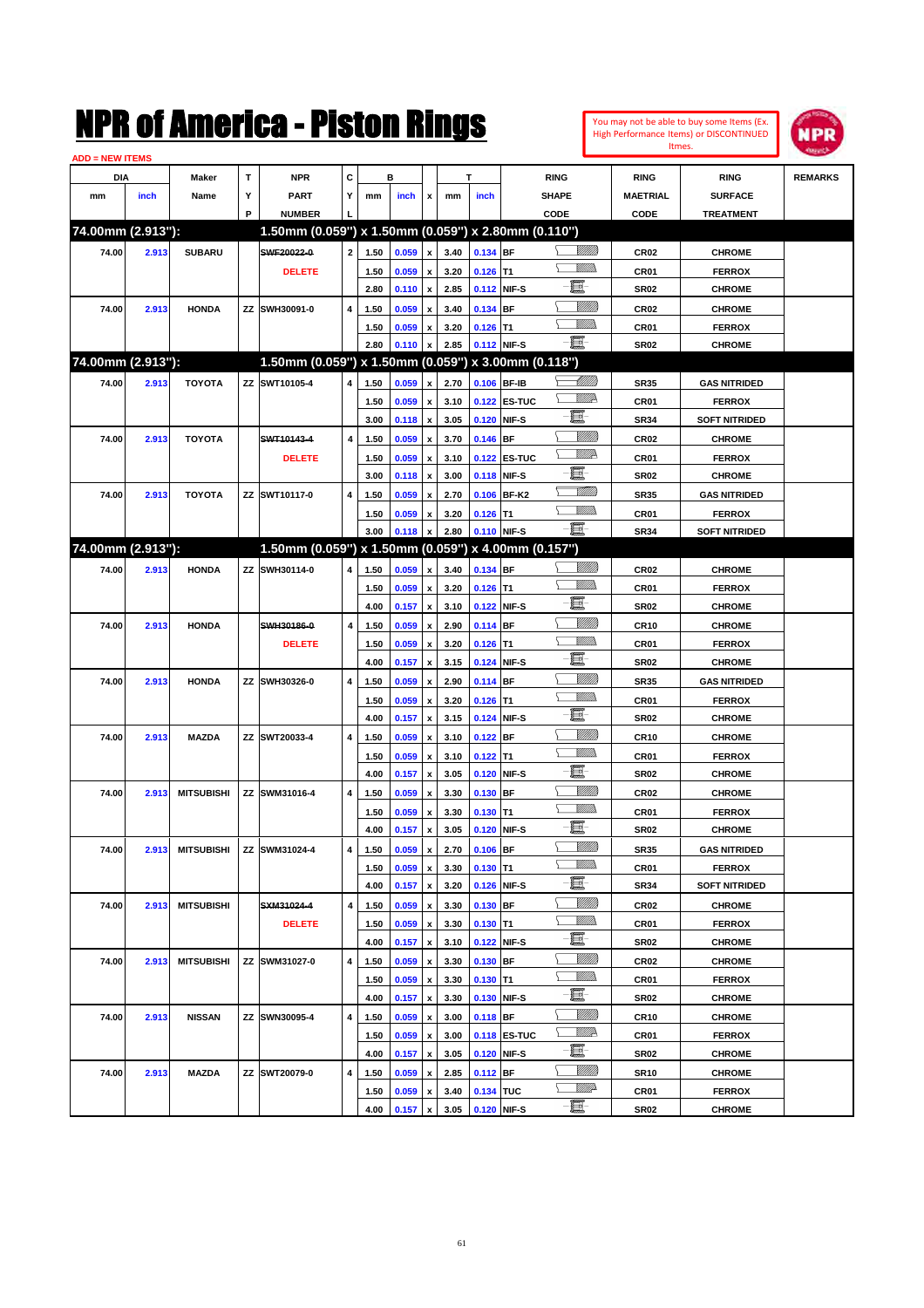| <b>ADD = NEW ITEMS</b> |       |                   |              | NMK OI AINCrica - Miston Kings                      |   |              |                |                           |              |                           |                   |                                                                                                                                                                                                                                                                                                                                                                                             |                           |                                 | You may not be able to buy some Items (Ex.<br><b>High Performance Items) or DISCONTINUED</b><br>Itmes. | <b>NPR</b>     |
|------------------------|-------|-------------------|--------------|-----------------------------------------------------|---|--------------|----------------|---------------------------|--------------|---------------------------|-------------------|---------------------------------------------------------------------------------------------------------------------------------------------------------------------------------------------------------------------------------------------------------------------------------------------------------------------------------------------------------------------------------------------|---------------------------|---------------------------------|--------------------------------------------------------------------------------------------------------|----------------|
| DIA                    |       | Maker             | $\mathbf{T}$ | <b>NPR</b>                                          | C |              | в              |                           |              | Т                         |                   | <b>RING</b>                                                                                                                                                                                                                                                                                                                                                                                 |                           | <b>RING</b>                     | <b>RING</b>                                                                                            | <b>REMARKS</b> |
| mm                     | inch  | Name              | Υ            | <b>PART</b>                                         | Y | mm           | inch           | x                         | mm           | inch                      |                   | SHAPE                                                                                                                                                                                                                                                                                                                                                                                       |                           | <b>MAETRIAL</b>                 | <b>SURFACE</b>                                                                                         |                |
|                        |       |                   | P            | <b>NUMBER</b>                                       |   |              |                |                           |              |                           |                   | CODE                                                                                                                                                                                                                                                                                                                                                                                        |                           | CODE                            | <b>TREATMENT</b>                                                                                       |                |
| 74.00mm (2.913"):      |       |                   |              | 2.00mm (0.079") x 2.00mm (0.079") x 4.00mm (0.157") |   |              |                |                           |              |                           |                   |                                                                                                                                                                                                                                                                                                                                                                                             |                           |                                 |                                                                                                        |                |
| 74.00                  | 2.913 | <b>MAZDA</b>      |              | ZZ SWT20026-4                                       | 4 | 2.00         | 0.079          | $\mathbf{x}$              | 3.10         | 0.122 BF                  |                   |                                                                                                                                                                                                                                                                                                                                                                                             | <u>Sillilli</u>           | <b>CR10</b>                     | <b>CHROME</b>                                                                                          |                |
|                        |       |                   |              |                                                     |   | 2.00         | 0.079          | $\mathbf{x}$              | 3.10         |                           | 0.122 ES-TUC      |                                                                                                                                                                                                                                                                                                                                                                                             | <u>MMP</u>                | CR <sub>01</sub>                | <b>FERROX</b>                                                                                          |                |
|                        |       |                   |              |                                                     |   | 4.00         | 0.157          | $\pmb{\mathsf{x}}$        | 3.05         | 0.120 NIF-S               |                   | E                                                                                                                                                                                                                                                                                                                                                                                           |                           | <b>SR02</b>                     | <b>CHROME</b>                                                                                          |                |
| 74.00                  | 2.913 | <b>MITSUBISHI</b> | ΖZ           | SWM30057-4                                          | 4 | 2.00         | 0.079          | $\boldsymbol{x}$          | 3.30         | $0.130$ BF                |                   |                                                                                                                                                                                                                                                                                                                                                                                             | <u>Sillilli</u>           | CR <sub>02</sub>                | <b>CHROME</b>                                                                                          |                |
|                        |       |                   |              |                                                     |   | 2.00         | 0.079          | $\boldsymbol{\mathsf{x}}$ | 3.30         | 0.130                     | T <sub>1</sub>    |                                                                                                                                                                                                                                                                                                                                                                                             | .<br>Villid               | CR <sub>01</sub>                | <b>FERROX</b>                                                                                          |                |
|                        |       |                   |              |                                                     |   | 4.00         | 0.157          | $\boldsymbol{\mathsf{x}}$ | 3.05         | 0.120 NIF-S               |                   | e.                                                                                                                                                                                                                                                                                                                                                                                          |                           | <b>SR02</b>                     | <b>CHROME</b>                                                                                          |                |
| 74.00                  | 2.913 | <b>NISSAN</b>     | ΖZ           | SWN30026-4                                          | 4 | 2.00         | 0.079          | $\boldsymbol{\mathsf{x}}$ | 3.00         | $0.118$ T1                |                   |                                                                                                                                                                                                                                                                                                                                                                                             | .<br>Villid               | CR <sub>02</sub>                | <b>CHROME</b>                                                                                          |                |
|                        |       |                   |              |                                                     |   | 2.00         | 0.079          | $\boldsymbol{\mathsf{x}}$ | 3.00         | $0.118$ T1                |                   |                                                                                                                                                                                                                                                                                                                                                                                             | .<br>Villid               | CR <sub>01</sub>                | <b>FERROX</b>                                                                                          |                |
|                        |       |                   |              |                                                     |   | 4.00         | 0.157          | $\boldsymbol{\mathsf{x}}$ | 3.05         | 0.120 NIF-S               |                   | E.                                                                                                                                                                                                                                                                                                                                                                                          |                           | <b>SR02</b>                     | <b>CHROME</b>                                                                                          |                |
| 74.00                  | 2.913 | <b>NISSAN</b>     |              | SWN30080-4                                          | 4 | 2.00         | 0.079          | $\boldsymbol{x}$          | 2.80         | $0.110$ BF                |                   |                                                                                                                                                                                                                                                                                                                                                                                             | <u>Sillilli</u>           | CR10                            | <b>CHROME</b>                                                                                          |                |
|                        |       |                   |              | <b>DELETE</b>                                       |   | 2.00         | 0.079          | $\mathbf{x}$              | 2.90         | $0.114$ T1                |                   |                                                                                                                                                                                                                                                                                                                                                                                             | .<br>Villid               | CR <sub>01</sub>                | <b>FERROX</b>                                                                                          |                |
|                        |       |                   |              |                                                     |   | 4.00         | 0.157          | $\mathbf{x}$              | 3.05         | 0.120 NIF-S               |                   | $-\mathbf{H}$ -                                                                                                                                                                                                                                                                                                                                                                             |                           | <b>SR02</b>                     | <b>CHROME</b>                                                                                          |                |
| 74.05mm (2.915"):      |       |                   |              | 1.20mm (0.047") x 1.20mm (0.047")                   |   |              |                |                           |              |                           | x 2.00mm (0.079") |                                                                                                                                                                                                                                                                                                                                                                                             |                           |                                 |                                                                                                        |                |
| 74.05                  | 2.915 | <b>GMC</b>        |              | ZZ SWG10034-1                                       | 1 | 1.20         | 0.047          | X                         | 2.50         | 0.098 BF-IB               |                   |                                                                                                                                                                                                                                                                                                                                                                                             | <u> UMM</u>               | <b>SR35</b>                     | <b>GAS NITRIDED</b>                                                                                    |                |
|                        |       |                   |              |                                                     |   | 1.20         | 0.047          | $\mathbf{x}$              | 2.80         | 0.110 TUC                 |                   | $\begin{picture}(20,20) \put(0,0){\dashbox{0.5}(20,0){ }} \put(15,0){\circle{10}} \put(25,0){\circle{10}} \put(25,0){\circle{10}} \put(25,0){\circle{10}} \put(25,0){\circle{10}} \put(25,0){\circle{10}} \put(25,0){\circle{10}} \put(25,0){\circle{10}} \put(25,0){\circle{10}} \put(25,0){\circle{10}} \put(25,0){\circle{10}} \put(25,0){\circle{10}} \put(25,0){\circle{10}} \put(25,$ | VMD                       | CR10                            | <b>FERROX</b>                                                                                          |                |
|                        |       |                   |              |                                                     |   | 2.00         | 0.079          | $\mathbf{x}$              | 2.45         | 0.096 NIF-H               |                   |                                                                                                                                                                                                                                                                                                                                                                                             |                           | <b>SR34</b>                     | <b>SOFT NITRIDED</b>                                                                                   |                |
| 74.10mm (2.917"):      |       |                   |              | 1.20mm (0.047") x 1.20mm (0.047")                   |   |              |                |                           |              |                           | x 2.50mm (0.098") |                                                                                                                                                                                                                                                                                                                                                                                             |                           |                                 |                                                                                                        |                |
| 74.10                  | 2.917 | <b>NISSAN</b>     |              | ZZ SWN30172-2                                       | 4 | 1.20         | 0.047          | X                         | 2.50         | $0.098$ BF                |                   |                                                                                                                                                                                                                                                                                                                                                                                             | <u>VIIII)</u><br>.<br>VMD | <b>SR10</b>                     | <b>CHROME</b>                                                                                          |                |
|                        |       |                   |              |                                                     |   | 1.20         | 0.047          | $\mathbf{x}$              | 3.20         | $0.126$ T1                |                   | $f_{\text{max}}^{\text{exp}}$                                                                                                                                                                                                                                                                                                                                                               |                           | CR <sub>01</sub>                | <b>FERROX</b>                                                                                          |                |
| 74.10mm (2.917"):      |       |                   |              | 1.50mm (0.059") x 1.50mm (0.059") x 2.80mm (0.110") |   | 2.50         | 0.098          | $\mathbf{x}$              | 2.60         | 0.102 NIF-H               |                   |                                                                                                                                                                                                                                                                                                                                                                                             |                           | <b>SR34</b>                     | <b>SOFT NITRIDED</b>                                                                                   |                |
|                        |       |                   |              |                                                     |   |              |                |                           |              |                           |                   |                                                                                                                                                                                                                                                                                                                                                                                             | <u>VIIII)</u>             |                                 |                                                                                                        |                |
| 74.10                  | 2.917 | <b>NISSAN</b>     | ΖZ           | SWN30103-2                                          | 4 | 1.50         | 0.059          | X                         | 2.70         | 0.106 BF                  |                   |                                                                                                                                                                                                                                                                                                                                                                                             | .<br>VMD                  | <b>SR35</b>                     | <b>GAS NITRIDED</b>                                                                                    |                |
|                        |       |                   |              |                                                     |   | 1.50<br>2.80 | 0.059<br>0.110 | x<br>x                    | 3.10<br>2.80 | $0.122$ T1<br>0.110 NIF-S |                   | $-\mathbf{E}$                                                                                                                                                                                                                                                                                                                                                                               |                           | CR <sub>01</sub><br><b>SR34</b> | <b>FERROX</b><br><b>SOFT NITRIDED</b>                                                                  |                |
| 74.25mm (2.923"):      |       |                   |              | 1.00mm (0.039") x 1.00mm (0.039") x 2.00mm (0.079") |   |              |                |                           |              |                           |                   |                                                                                                                                                                                                                                                                                                                                                                                             |                           |                                 |                                                                                                        |                |
| 74.25                  | 2.923 | <b>MAZDA</b>      | ΖZ           | SWT20083-1                                          | 4 | 1.00         | 0.039          | x                         | 2.47         | 0.097 BF-IB               |                   |                                                                                                                                                                                                                                                                                                                                                                                             | <u> UMM</u>               | <b>SR10</b>                     | <b>CHROME</b>                                                                                          |                |
|                        |       |                   |              |                                                     |   | 1.00         | 0.039          | x                         | 2.50         | 0.098                     | <b>TUC</b>        |                                                                                                                                                                                                                                                                                                                                                                                             | <u>VM</u> D               | <b>SR08</b>                     | <b>FERROX</b>                                                                                          |                |
|                        |       |                   |              |                                                     |   | 2.00         | 0.079          | x                         | 2.25         | 0.089                     | NIF-H             | $\begin{picture}(20,20) \put(0,0){\line(1,0){10}} \put(15,0){\line(1,0){10}} \put(15,0){\line(1,0){10}} \put(15,0){\line(1,0){10}} \put(15,0){\line(1,0){10}} \put(15,0){\line(1,0){10}} \put(15,0){\line(1,0){10}} \put(15,0){\line(1,0){10}} \put(15,0){\line(1,0){10}} \put(15,0){\line(1,0){10}} \put(15,0){\line(1,0){10}} \put(15,0){\line(1$                                         |                           | <b>SR34</b>                     | <b>SOFT NITRIDED</b>                                                                                   |                |
| 74.25mm (2.923"):      |       |                   |              | 1.00mm (0.039") x 1.20mm (0.047") x 2.80mm (0.110") |   |              |                |                           |              |                           |                   |                                                                                                                                                                                                                                                                                                                                                                                             |                           |                                 |                                                                                                        |                |
| 74.25                  | 2.923 | <b>HONDA</b>      | ΖZ           | SWH30374-1                                          | 4 | 1.00         | 0.039          | x                         | 2.70         | 0.106 BF                  |                   |                                                                                                                                                                                                                                                                                                                                                                                             | <u>Sillilli</u>           | <b>SR10</b>                     | <b>CHROME</b>                                                                                          |                |
|                        |       |                   |              |                                                     |   | 1.20         | 0.047          | $\pmb{\mathsf{x}}$        | 3.20         | $0.126$ T1                |                   |                                                                                                                                                                                                                                                                                                                                                                                             | <br>Mar                   | CR01                            | <b>FERROX</b>                                                                                          |                |
|                        |       |                   |              |                                                     |   | 2.80         | 0.110          | $\boldsymbol{\mathsf{x}}$ | 2.80         | 0.110 NIF-S               |                   | $-\Xi$ -                                                                                                                                                                                                                                                                                                                                                                                    |                           | <b>SR02</b>                     | <b>CHROME</b>                                                                                          |                |
| 74.25mm (2.923"):      |       |                   |              | 1.20mm (0.047") x 1.20mm (0.047") x 2.00mm (0.079") |   |              |                |                           |              |                           |                   |                                                                                                                                                                                                                                                                                                                                                                                             |                           |                                 |                                                                                                        |                |
| 74.25                  | 2.923 | <b>GMC</b>        |              | ZZ SWG10058-1                                       | 4 | 1.20         | 0.047          | x                         | 2.70         | $0.106$ BF                |                   |                                                                                                                                                                                                                                                                                                                                                                                             | <u>VIIII)</u>             | <b>SR34</b>                     | <b>GAS NITRIDED</b>                                                                                    |                |
| <b>ADD</b>             |       |                   |              |                                                     |   | 1.20         | 0.047          | $\pmb{\mathsf{x}}$        | 2.90         | 0.114 TUC                 |                   |                                                                                                                                                                                                                                                                                                                                                                                             | WWA                       | CR01                            | <b>FERROX</b>                                                                                          |                |
|                        |       |                   |              |                                                     |   | 2.00         | 0.079          | $\pmb{\mathsf{x}}$        | 2.80         | 0.110 NIF-H               |                   | $f_{\rm max}^{\rm exp}$                                                                                                                                                                                                                                                                                                                                                                     |                           | <b>SR34</b>                     | <b>SOFT NITRIDED</b>                                                                                   |                |
| 74.25mm (2.923"):      |       |                   |              | 1.20mm (0.047") x 1.20mm (0.047") x 2.50mm (0.098") |   |              |                |                           |              |                           |                   |                                                                                                                                                                                                                                                                                                                                                                                             |                           |                                 |                                                                                                        |                |
| 74.25                  | 2.923 | <b>SUZUKI</b>     | ΖZ           | SWS20185-1                                          | 3 | 1.20         | 0.047          | x                         | 2.70         | 0.106 BF-IB               |                   |                                                                                                                                                                                                                                                                                                                                                                                             | <u> MM)</u>               | <b>SR35</b>                     | <b>GAS NITRIDED</b>                                                                                    |                |
|                        |       |                   |              |                                                     |   | 1.20         | 0.047          | $\pmb{\mathsf{x}}$        | 3.20         |                           | 0.126 ES-TUC      |                                                                                                                                                                                                                                                                                                                                                                                             | <u>WW</u> A               | CR01                            | <b>FERROX</b>                                                                                          |                |
|                        |       |                   |              |                                                     |   | 2.50         | 0.098          | $\pmb{\mathsf{x}}$        | 2.85         | 0.112 NIF-S               |                   | e.                                                                                                                                                                                                                                                                                                                                                                                          |                           | <b>SR34</b>                     | <b>SOFT NITRIDED</b>                                                                                   |                |
| 74.25                  | 2.923 | <b>SUZUKI</b>     |              | ZZ SWS20186-1                                       | 3 | 1.20         | 0.047          | $\pmb{\mathsf{x}}$        | 2.70         | 0.106 BF-IB               |                   |                                                                                                                                                                                                                                                                                                                                                                                             | <u> MMB</u>               | <b>SR35</b>                     | <b>GAS NITRIDED</b>                                                                                    |                |
|                        |       |                   |              |                                                     |   | 1.20         | 0.047          | $\pmb{\mathsf{x}}$        | 3.20         |                           | 0.126 ES-TUC      |                                                                                                                                                                                                                                                                                                                                                                                             | <u>W//P</u>               | CR01                            | <b>FERROX</b>                                                                                          |                |
|                        |       |                   |              |                                                     |   | 2.50         | 0.098          | x                         | 2.85         | 0.112 NIF-S               |                   | e.                                                                                                                                                                                                                                                                                                                                                                                          |                           | <b>SR34</b>                     | <b>SOFT NITRIDED</b>                                                                                   |                |
| 74.25                  | 2.923 | <b>MAZDA</b>      |              | ZZ SWT20100-1                                       | 4 | 1.20         | 0.047          | x                         | 2.45         | 0.096 BF-IB               |                   |                                                                                                                                                                                                                                                                                                                                                                                             | <u>-1777)</u>             | <b>SR10</b>                     | <b>CHROME</b>                                                                                          |                |
|                        |       |                   |              |                                                     |   | 1.20         | 0.047          | $\mathbf{x}$              | 2.90         | 0.114 TUC                 |                   |                                                                                                                                                                                                                                                                                                                                                                                             | <u>MM</u> A               | CR01                            | <b>FERROX</b>                                                                                          |                |

**2.50 0.098 x 2.45 0.096 NIF-H SR02 CHROME**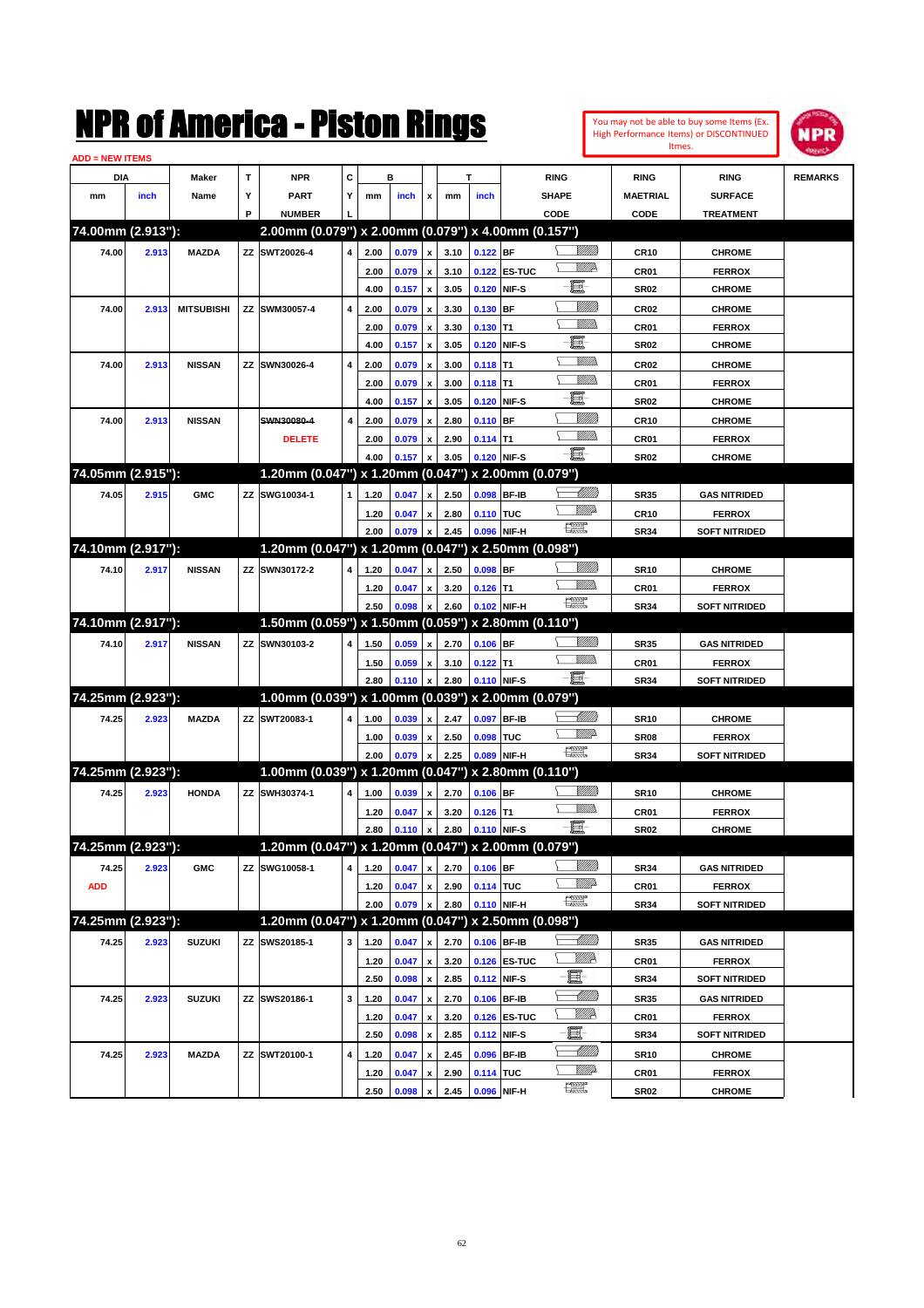|                        |       |               |   | NMK OI AMCTICA - MISTON KINGS            |                |                        |                |                           |              |                                                                                      |                                                     |                 |                               | You may not be able to buy some Items (Ex.<br>High Performance Items) or DISCONTINUED | <b>NPR</b>     |
|------------------------|-------|---------------|---|------------------------------------------|----------------|------------------------|----------------|---------------------------|--------------|--------------------------------------------------------------------------------------|-----------------------------------------------------|-----------------|-------------------------------|---------------------------------------------------------------------------------------|----------------|
| <b>ADD = NEW ITEMS</b> |       |               |   |                                          |                |                        |                |                           |              |                                                                                      |                                                     |                 |                               | Itmes.                                                                                |                |
| DIA                    |       | Maker         | т | <b>NPR</b>                               | C              |                        | в              |                           |              | T                                                                                    | <b>RING</b>                                         |                 | <b>RING</b>                   | <b>RING</b>                                                                           | <b>REMARKS</b> |
| mm                     | inch  | Name          | Υ | <b>PART</b>                              | Y              | mm                     | inch           | x                         | mm           | inch                                                                                 | <b>SHAPE</b>                                        |                 | <b>MAETRIAL</b>               | <b>SURFACE</b>                                                                        |                |
|                        |       |               | P | <b>NUMBER</b>                            |                |                        |                |                           |              |                                                                                      | CODE                                                |                 | CODE                          | <b>TREATMENT</b>                                                                      |                |
| 74.25mm (2.923"):      |       |               |   |                                          |                |                        |                |                           |              |                                                                                      | 1.20mm (0.047") x 1.20mm (0.047") x 2.80mm (0.110") |                 |                               |                                                                                       |                |
| 74.25                  | 2.923 | <b>HONDA</b>  |   | ZZ SWH30253-1                            | 4              | 1.20                   | 0.047          | $\pmb{\mathsf{x}}$        | 2.80         | 0.110 BF                                                                             |                                                     | <u> UMB</u>     | <b>SR10</b>                   | <b>CHROME</b>                                                                         |                |
|                        |       |               |   |                                          |                | 1.20                   | 0.047          | $\pmb{\mathsf{x}}$        | 3.20         | $0.126$ T1                                                                           |                                                     | VMM)            | CR <sub>01</sub>              | <b>FERROX</b>                                                                         |                |
|                        |       |               |   |                                          |                | 2.80                   | 0.110          | X                         | 2.85         |                                                                                      | E<br>0.112 NIF-S                                    |                 | <b>SR02</b>                   | <b>CHROME</b>                                                                         |                |
| 74.25                  | 2.923 | <b>HONDA</b>  |   | SWH30364-1                               | 4              | 1.20                   | 0.047          | X                         | 2.70         | 0.106                                                                                | <b>BF-IB</b>                                        | MMM             | <b>SR35</b>                   | <b>GAS NITRIDED</b>                                                                   |                |
|                        |       |               |   | <b>DELETE</b>                            |                | 1.20                   | 0.047          | X                         | 3.20         |                                                                                      | 0.126 ES-TUC                                        | <u>VM</u> D     | CR <sub>01</sub>              | <b>FERROX</b>                                                                         |                |
|                        |       |               |   |                                          |                | 2.80                   | 0.110          | X                         | 2.85         |                                                                                      | E<br>0.112 NIF-S                                    |                 | <b>SR34</b>                   | SOFT NITRIDED                                                                         |                |
| 74.25mm (2.923"):      |       |               |   |                                          |                |                        |                |                           |              |                                                                                      | 1.20mm (0.047") x 1.20mm (0.047") x 3.00mm (0.118") |                 |                               |                                                                                       |                |
| 74.25                  | 2.923 | <b>TOYOTA</b> |   | ZZ SWT10128-1                            | 4              | 1.20                   | 0.047          | X                         | 2.70         | 0.106 BF                                                                             |                                                     | <u> UMB</u>     | <b>SR10</b>                   | <b>CHROME</b>                                                                         |                |
|                        |       |               |   |                                          |                | 1.20                   | 0.047          | $\pmb{\mathsf{x}}$        | 3.10         |                                                                                      | 0.122 ES-TUC                                        | <u>WW</u> A     | CR <sub>02</sub>              | <b>CHROME</b>                                                                         |                |
|                        |       |               |   |                                          |                | 3.00                   | 0.118          | X                         | 2.80         |                                                                                      | E<br>0.110 NIF-S                                    |                 | <b>SR02</b>                   | <b>CHROME</b>                                                                         |                |
| 74.25                  | 2.923 | <b>TOYOTA</b> |   | SWT10164-1                               | 4              | 1.20                   | 0.047          | X                         | 2.70         | 0.106                                                                                | <b>BF</b>                                           | VIIII)          | <b>SR10</b>                   | <b>CHROME</b>                                                                         |                |
|                        |       |               |   | <b>DELETE</b>                            |                | 1.20                   | 0.047          | X                         | 3.10         |                                                                                      | 0.122 ES-TUC                                        | <u>VM</u> D     | <b>CR02</b>                   | <b>CHROME</b>                                                                         |                |
|                        |       |               |   |                                          |                | 3.00                   | 0.118          | X                         | 2.75         |                                                                                      | E<br>0.108 NIF-S                                    |                 | <b>SR34</b>                   | SOFT NITRIDED                                                                         |                |
| 74.25mm (2.923"):      |       |               |   |                                          |                |                        |                |                           |              |                                                                                      | 1.20mm (0.047") x 1.50mm (0.059") x 2.80mm (0.110") |                 |                               |                                                                                       |                |
| 74.25                  | 2.923 | <b>SUZUKI</b> |   | ZZ SWS20131-1                            | 3              | 1.20                   | 0.047          | $\mathbf{x}$              | 2.80         | $0.110$ BF                                                                           |                                                     | <u> UMB</u>     | <b>SR10</b>                   | <b>CHROME</b>                                                                         |                |
|                        |       |               |   |                                          |                | 1.50                   | 0.059          | X                         | 3.20         | $0.126$ T1                                                                           |                                                     | VMM)            | CR <sub>01</sub>              | <b>FERROX</b>                                                                         |                |
|                        |       |               |   |                                          |                | 2.80                   | 0.110          | X                         | 2.85         |                                                                                      | E<br>0.112 NIF-S                                    |                 | <b>SR02</b>                   | <b>CHROME</b>                                                                         |                |
| 74.25                  | 2.923 | <b>SUZUKI</b> |   | ZZ SWS20141-1                            | 4              | 1.20                   | 0.047          | X                         | 2.80         | $0.110$ BF                                                                           |                                                     | <u>Villilli</u> | <b>SR10</b>                   | <b>CHROME</b>                                                                         |                |
|                        |       |               |   |                                          |                | 1.50                   | 0.059          | X                         | 3.20         | $0.126$ T1                                                                           |                                                     | VM)             | CR <sub>01</sub>              | <b>FERROX</b>                                                                         |                |
|                        |       |               |   |                                          |                | 2.80                   | 0.110          | X                         | 2.85         |                                                                                      | E<br>0.112 NIF-S                                    |                 | <b>SR02</b>                   | <b>CHROME</b>                                                                         |                |
| 74.25                  | 2.923 | <b>SUZUKI</b> |   | ZZ SWS20143-1                            | 4              | 1.20                   | 0.047          | X                         | 2.85         |                                                                                      | 0.112 BF-IB                                         | <u> UMM</u>     | <b>SR10</b>                   | <b>CHROME</b>                                                                         |                |
|                        |       |               |   |                                          |                | 1.50                   | 0.059          | X                         | 3.20         |                                                                                      | 0.126 T1-IB                                         | <u>UMMo</u>     | CR <sub>01</sub>              | <b>FERROX</b>                                                                         |                |
|                        |       |               |   |                                          |                | 2.80                   | 0.110          | X                         | 2.55         | 0.100                                                                                | E<br>NIF-S                                          |                 | <b>SR34</b>                   | SOFT NITRIDED                                                                         |                |
| 74.25                  | 2.923 | <b>SUZUKI</b> |   | ZZ SWS20144-1                            | 4              | 1.20                   | 0.047          | X                         | 2.70         | 0.106                                                                                | <b>BF</b>                                           | <u>Villilli</u> | <b>SR10</b>                   | <b>CHROME</b>                                                                         |                |
|                        |       |               |   |                                          |                | 1.50                   | 0.059          | X                         | 3.20         | 0.126                                                                                | T1-IB                                               | <u>UMMo</u>     | CR01                          | <b>FERROX</b>                                                                         |                |
|                        |       |               |   |                                          |                | 2.80                   | 0.110          | $\boldsymbol{\mathsf{x}}$ | 2.75         | 0.108                                                                                | E<br>NIF-S                                          |                 | <b>SR02</b>                   | <b>CHROME</b>                                                                         |                |
| 74.25                  | 2.923 | <b>SUZUKI</b> |   | SWS20145-1                               | 4              | 1.20                   | 0.047          | X                         |              |                                                                                      |                                                     |                 |                               |                                                                                       | need           |
|                        |       |               |   | <b>DELETE</b>                            |                | 1.50                   |                | X                         |              |                                                                                      |                                                     |                 |                               |                                                                                       |                |
|                        |       |               |   |                                          |                | 2.80                   | 0.059<br>0.110 | x                         |              |                                                                                      |                                                     |                 |                               |                                                                                       |                |
| 74.25mm (2.923"):      |       |               |   | 1.20mm (0.047") x NONE x 2.80mm (0.110") |                |                        |                |                           |              |                                                                                      |                                                     |                 |                               |                                                                                       |                |
|                        |       | <b>HONDA</b>  |   | ZZ SWH30252-1                            | $\overline{4}$ |                        |                |                           |              | 1.20 $\begin{array}{ c c c c c c } \hline 0.047 & x & 2.80 & 0.110 & BF \end{array}$ |                                                     | <u>Villida</u>  | <b>SR10</b>                   |                                                                                       |                |
| 74.25                  | 2.923 |               |   |                                          |                |                        |                |                           |              |                                                                                      |                                                     |                 |                               | <b>CHROME</b>                                                                         |                |
|                        |       |               |   |                                          |                | $\blacksquare$<br>2.80 |                | x                         |              | $0.110$ x 2.85 0.112 NIF-S                                                           | E                                                   |                 | $\blacksquare$<br><b>SR02</b> | $\blacksquare$<br><b>CHROME</b>                                                       |                |
| 74.25mm (2.923"):      |       |               |   |                                          |                |                        |                |                           |              |                                                                                      | 1.50mm (0.059") x 1.50mm (0.059") x 2.80mm (0.110") |                 |                               |                                                                                       |                |
|                        |       |               |   | SWF20022-1                               | $\mathbf{2}$   |                        |                |                           |              |                                                                                      |                                                     | <u> UMB</u>     |                               |                                                                                       |                |
| 74.25                  | 2.923 | <b>SUBARU</b> |   |                                          |                | 1.50                   | 0.059          | $\pmb{\mathsf{x}}$        | 3.40         | 0.134 BF                                                                             |                                                     | <u>Willis</u>   | CR <sub>02</sub>              | <b>CHROME</b>                                                                         |                |
|                        |       |               |   | <b>DELETE</b>                            |                | 1.50                   | 0.059          | $\pmb{\mathsf{x}}$        | 3.20<br>2.85 | $0.126$ T1                                                                           | E<br>0.112 NIF-S                                    |                 | CR01<br><b>SR02</b>           | <b>FERROX</b>                                                                         |                |
|                        |       |               |   | ZZ SWH30091-1                            |                | 2.80                   | $0.110 \times$ |                           |              | $0.134$ BF                                                                           |                                                     | <u>Sillilli</u> |                               | <b>CHROME</b>                                                                         |                |
| 74.25                  | 2.923 | <b>HONDA</b>  |   |                                          | 4              | 1.50                   | 0.059          | $\pmb{\mathsf{x}}$        | 3.40         |                                                                                      |                                                     | <u>Willis</u>   | <b>CR02</b>                   | <b>CHROME</b>                                                                         |                |
|                        |       |               |   |                                          |                | 1.50                   | 0.059          | $\pmb{\mathsf{x}}$        | 3.20<br>2.85 | $0.126$ T1                                                                           | $-\blacksquare$<br>0.112 NIF-S                      |                 | CR01                          | <b>FERROX</b>                                                                         |                |
| 74.25mm (2.923"):      |       |               |   |                                          |                | 2.80                   | 0.110          | x                         |              |                                                                                      | 1.50mm (0.059") x 1.50mm (0.059") x 3.00mm (0.118") |                 | <b>SR02</b>                   | <b>CHROME</b>                                                                         |                |
|                        |       |               |   |                                          |                |                        |                |                           |              |                                                                                      |                                                     | <u>Millid</u> d |                               |                                                                                       |                |
| 74.25                  | 2.923 | <b>TOYOTA</b> |   | ZZ SWT10117-1                            | 4              | 1.50                   | 0.059          | x                         | 2.70         |                                                                                      | 0.106 BF-K2<br><b>Willia</b>                        |                 | <b>SR35</b>                   | <b>GAS NITRIDED</b>                                                                   |                |
|                        |       |               |   |                                          |                |                        |                |                           |              | 1.50 $0.059 \times 3.20$ 0.126 T1                                                    |                                                     |                 | CR01                          | <b>FERROX</b>                                                                         |                |

**3.00 0.118 x 2.80 0.110 NIF-S SR34 SOFT NITRIDED**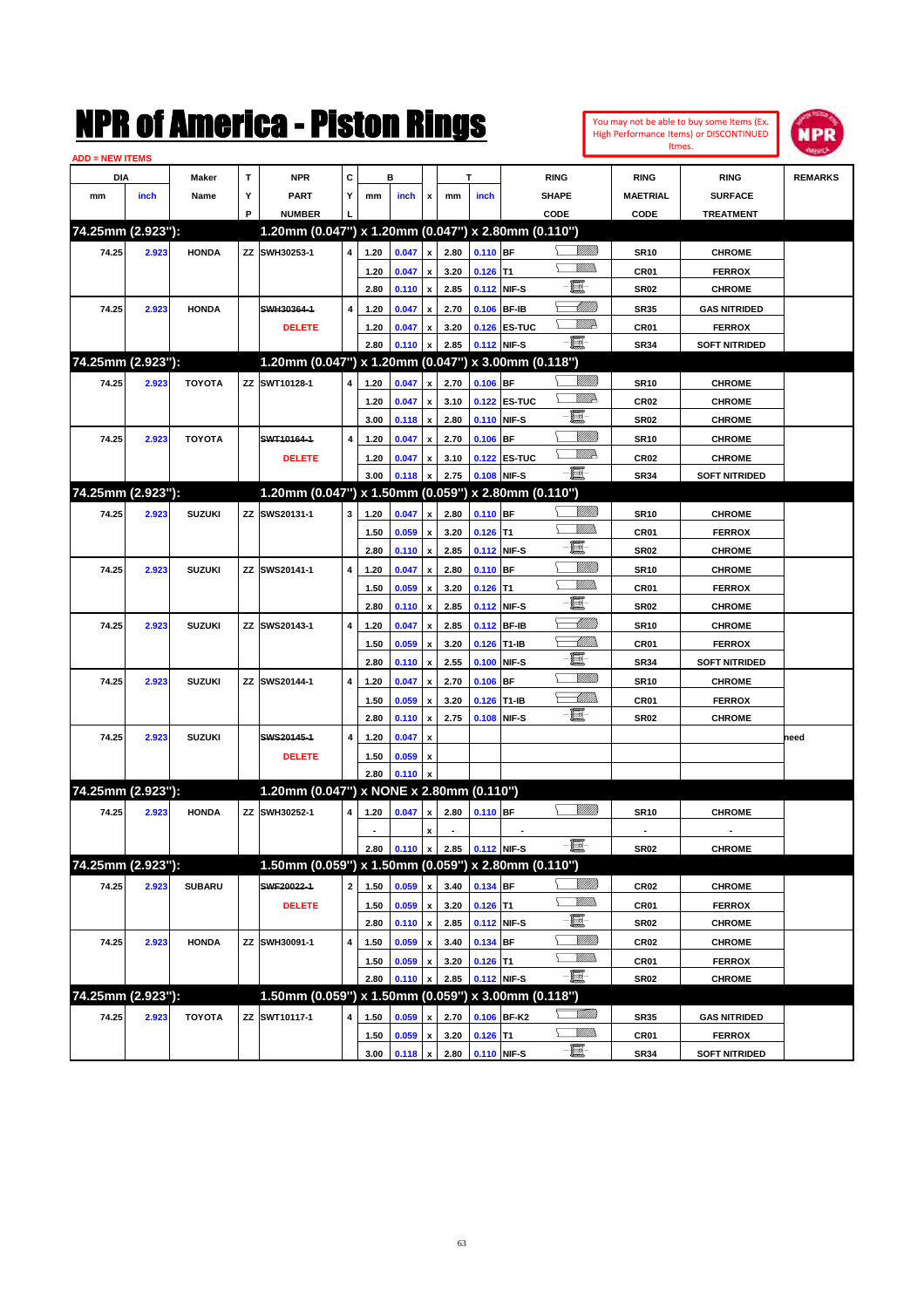| You may not be able to buy some Items (Ex.     |
|------------------------------------------------|
| <b>High Performance Items) or DISCONTINUED</b> |
| <b>Itmes</b>                                   |



| <b>ADD = NEW ITEMS</b> |       |                   |   |                                                     |              |      |       |                           |                              |                  |              |                          |                  |                      |                |
|------------------------|-------|-------------------|---|-----------------------------------------------------|--------------|------|-------|---------------------------|------------------------------|------------------|--------------|--------------------------|------------------|----------------------|----------------|
| DIA                    |       | Maker             | т | <b>NPR</b>                                          | С            |      | в     |                           |                              | т                |              | <b>RING</b>              | <b>RING</b>      | <b>RING</b>          | <b>REMARKS</b> |
| mm                     | inch  | Name              | Υ | <b>PART</b>                                         | Y            | mm   | inch  | x                         | mm                           | inch             |              | <b>SHAPE</b>             | <b>MAETRIAL</b>  | <b>SURFACE</b>       |                |
|                        |       |                   | P | <b>NUMBER</b>                                       |              |      |       |                           |                              |                  |              | CODE                     | CODE             | <b>TREATMENT</b>     |                |
| 74.25mm (2.923"):      |       |                   |   | 1.50mm (0.059") x 1.50mm (0.059") x 4.00mm (0.157") |              |      |       |                           |                              |                  |              |                          |                  |                      |                |
| 74.25                  | 2.923 | <b>HONDA</b>      |   | ZZ SWH30114-1                                       | 4            | 1.50 | 0.059 | $\pmb{\mathsf{x}}$        | 3.40                         | 0.134 BF         |              | <u>Sillilli</u>          | <b>CR02</b>      | <b>CHROME</b>        |                |
|                        |       |                   |   |                                                     |              | 1.50 | 0.059 | x                         | 3.20                         | $0.126$ T1       |              |                          | CR01             | <b>FERROX</b>        |                |
|                        |       |                   |   |                                                     |              | 4.00 | 0.157 | $\pmb{\mathsf{x}}$        | 3.10                         | 0.122            | NIF-S        | e                        | <b>SR02</b>      | <b>CHROME</b>        |                |
| 74.25                  | 2.923 | <b>HONDA</b>      |   | SWH30186-1                                          | 4            | 1.50 | 0.059 | x                         | 2.90                         | $0.114$ BF       |              | <u>VIIII)</u>            | <b>CR10</b>      | <b>CHROME</b>        |                |
|                        |       |                   |   | <b>DELETE</b>                                       |              | 1.50 | 0.059 | х                         | 3.20                         | $0.126$ T1       |              | <br>Militar              | CR01             | <b>FERROX</b>        |                |
|                        |       |                   |   |                                                     |              | 4.00 | 0.157 | $\pmb{\mathsf{x}}$        | 3.15                         | 0.124            | NIF-S        | e                        | <b>SR02</b>      | <b>CHROME</b>        |                |
| 74.25                  | 2.923 | <b>HONDA</b>      |   | ZZ SWH30326-1                                       | 4            | 1.50 | 0.059 | x                         | 2.90                         | $0.114$ BF       |              | <u>VIIII)</u>            | <b>SR35</b>      | <b>GAS NITRIDED</b>  |                |
|                        |       |                   |   |                                                     |              | 1.50 | 0.059 | х                         | 3.20                         | $0.126$ T1       |              | 9777)                    | CR01             | <b>FERROX</b>        |                |
|                        |       |                   |   |                                                     |              | 4.00 | 0.157 | $\pmb{\mathsf{x}}$        | 3.15                         | 0.124            | NIF-S        | e                        | <b>SR02</b>      | <b>CHROME</b>        |                |
| 74.25                  | 2.923 | <b>MITSUBISHI</b> |   | ZZ SWM31027-1                                       | 4            | 1.50 | 0.059 | $\boldsymbol{\mathsf{x}}$ | 3.30                         | 0.130            | <b>BF</b>    | <u>Sillilli</u>          | CR <sub>02</sub> | <b>CHROME</b>        |                |
|                        |       |                   |   |                                                     |              | 1.50 | 0.059 | х                         | 3.30                         | $0.130$ T1       |              | 9777)                    | CR01             | <b>FERROX</b>        |                |
|                        |       |                   |   |                                                     |              | 4.00 | 0.157 | $\pmb{\mathsf{x}}$        | 3.30                         | 0.130            | NIF-S        | E                        | <b>SR02</b>      | <b>CHROME</b>        |                |
| 74.25                  | 2.923 | <b>MAZDA</b>      |   | ZZ SWT20079-1                                       | 4            | 1.50 | 0.059 | x                         | 2.85                         | 0.112 BF         |              | <u>Sillilli</u>          | <b>SR10</b>      | <b>CHROME</b>        |                |
|                        |       |                   |   |                                                     |              | 1.50 | 0.059 | х                         | 3.40                         | 0.134 TUC        |              | <u>WW</u> A              | CR01             | <b>FERROX</b>        |                |
|                        |       |                   |   |                                                     |              | 4.00 | 0.157 | $\boldsymbol{\mathsf{x}}$ | 3.05                         | 0.120            | NIF-S        | -8                       | <b>SR02</b>      | <b>CHROME</b>        |                |
| 74.30mm (2.925"):      |       |                   |   | 1.20mm (0.047") x 1.20mm (0.047") x 2.00mm (0.079") |              |      |       |                           |                              |                  |              |                          |                  |                      |                |
| 74.30                  | 2.925 | <b>GMC</b>        |   | ZZ SWG10034-2                                       | 1            | 1.20 | 0.047 | x                         | 2.50                         | 0.098 BF-IB      |              | <u> Millitt</u>          | <b>SR35</b>      | <b>GAS NITRIDED</b>  |                |
|                        |       |                   |   |                                                     |              | 1.20 | 0.047 | x                         | 2.80                         | 0.110 TUC        |              | WMD-                     | CR <sub>10</sub> | <b>FERROX</b>        |                |
|                        |       |                   |   |                                                     |              | 2.00 | 0.079 | $\pmb{\mathsf{x}}$        | 2.45                         | 0.096            | NIF-H        | 鱱                        | <b>SR34</b>      | <b>SOFT NITRIDED</b> |                |
| 74.35mm (2.927"):      |       |                   |   | 1.20mm (0.047") x 1.20mm (0.047") x 2.50mm (0.098") |              |      |       |                           |                              |                  |              |                          |                  |                      |                |
| 74.35                  | 2.927 | <b>NISSAN</b>     |   | ZZ SWN30172-3                                       | 4            | 1.20 | 0.047 | x                         | 2.50                         | 0.098 BF         |              | <u>Sillilli</u>          | <b>SR10</b>      | <b>CHROME</b>        |                |
|                        |       |                   |   |                                                     |              | 1.20 | 0.047 | x                         | 3.20                         | $0.126$ T1       |              |                          | CR01             | <b>FERROX</b>        |                |
|                        |       |                   |   |                                                     |              | 2.50 | 0.098 | $\pmb{\mathsf{x}}$        | 2.60                         |                  | 0.102 NIF-H  | <b>The Second Second</b> | <b>SR34</b>      | <b>SOFT NITRIDED</b> |                |
| 74.35mm (2.927"):      |       |                   |   | 1.50mm (0.059") x 1.50mm (0.059") x 2.80mm (0.110") |              |      |       |                           |                              |                  |              |                          |                  |                      |                |
| 74.35                  | 2.927 | <b>NISSAN</b>     |   | ZZ SWN30103-3                                       | 4            | 1.50 | 0.059 | x                         | 2.70                         | $0.106$ BF       |              | <u>Sillilli</u>          | <b>SR35</b>      | <b>GAS NITRIDED</b>  |                |
|                        |       |                   |   |                                                     |              | 1.50 | 0.059 | x                         | 3.10                         | $0.122$ T1       |              |                          | CR01             | <b>FERROX</b>        |                |
|                        |       |                   |   |                                                     |              | 2.80 | 0.110 | $\pmb{\mathsf{x}}$        | 2.80                         | 0.110 NIF-S      |              | -8                       | <b>SR34</b>      | <b>SOFT NITRIDED</b> |                |
| 74.50mm (2.933"):      |       |                   |   | 1.00mm (0.039") x 1.00mm (0.039") x 2.00mm (0.079") |              |      |       |                           |                              |                  |              |                          |                  |                      |                |
| 74.50                  | 2.933 | <b>MAZDA</b>      |   | ZZ SWT20083-2                                       | 4            | 1.00 | 0.039 | x                         | 2.47                         | 0.097            | <b>BF-IB</b> | <u> Millitt</u>          | <b>SR10</b>      | <b>CHROME</b>        |                |
|                        |       |                   |   |                                                     |              | 1.00 | 0.039 | x                         | 2.50                         | 0.098            | <b>TUC</b>   | <u>WW</u> A              | <b>SR08</b>      | <b>FERROX</b>        |                |
|                        |       |                   |   |                                                     |              | 2.00 | 0.079 | $\pmb{\mathsf{x}}$        | 2.25                         | 0.089            | NIF-H        | <b>The Control</b>       | <b>SR34</b>      | <b>SOFT NITRIDED</b> |                |
| 74.50mm (2.933"):      |       |                   |   | 1.00mm (0.039") x 1.20mm (0.047") x 2.80mm (0.110") |              |      |       |                           |                              |                  |              |                          |                  |                      |                |
| 74.50                  |       | 2.933 HI PERFORM  |   | 21-GNH07450                                         |              |      |       |                           | 1 1.00 0.039 x 2.70 0.106 BF |                  |              | <u>UMB</u>               | <b>SR34</b>      | <b>GAS NITRIDED</b>  |                |
|                        |       |                   |   |                                                     |              | 1.20 | 0.047 | $\pmb{\mathsf{x}}$        | 3.00                         | <b>0.118 TUH</b> |              | ₩₩                       | CR01             | <b>FERROX</b>        |                |
|                        |       |                   |   |                                                     |              | 2.80 | 0.110 | $\pmb{\mathsf{x}}$        | 2.80                         |                  | 0.110 NIF-H  | E                        | SR34             | <b>SOFT NITRIDED</b> |                |
| 74.50                  | 2.933 | <b>HI PERFORM</b> |   | XC2933                                              | 1            | 1.00 | 0.039 | $\pmb{\mathsf{x}}$        | 2.65                         | 0.104 BF         |              | <u>VIIII</u> )           | <b>SR10</b>      | <b>CHROME</b>        |                |
|                        |       |                   |   |                                                     |              | 1.20 | 0.047 | x                         | 3.20                         | $0.126$ T1       |              | VM).                     | CR01             | <b>FERROX</b>        |                |
|                        |       |                   |   |                                                     |              | 2.80 | 0.110 | $\pmb{\mathsf{x}}$        | 2.85                         | 0.112 NIF-S      |              | e                        | SR02             | <b>CHROME</b>        |                |
| 74.50                  | 2.933 | <b>HI PERFORM</b> |   | XC2933LG                                            | $\mathbf{1}$ | 1.00 | 0.039 | $\pmb{\mathsf{x}}$        | 2.65                         | $0.104$ BF       |              | <u>VIIIIn</u>            | <b>SR10</b>      | <b>CHROME</b>        |                |
|                        |       |                   |   |                                                     |              | 1.20 | 0.047 | x                         | 3.20                         | $0.126$ T1       |              | <u>Willib</u>            | CR01             | <b>FERROX</b>        |                |
|                        |       |                   |   |                                                     |              | 2.80 | 0.110 | $\pmb{\mathsf{x}}$        | 2.85                         | 0.112 NIF-S      |              | e                        | SR02             | <b>CHROME</b>        |                |
| 74.50                  | 2.933 | <b>HONDA</b>      |   | ZZ SWH30374-2                                       | 4            | 1.00 | 0.039 | x                         | 2.70                         | $0.106$ BF       |              | <u>UMB</u>               | <b>SR10</b>      | <b>CHROME</b>        |                |
|                        |       |                   |   |                                                     |              | 1.20 | 0.047 | x                         | 3.20                         | $0.126$ T1       |              | <u>Willib</u>            | CR01             | <b>FERROX</b>        |                |
|                        |       |                   |   |                                                     |              | 2.80 | 0.110 | $\mathbf{x}$              | 2.80                         | 0.110 NIF-S      |              | e.                       | <b>SR02</b>      | <b>CHROME</b>        |                |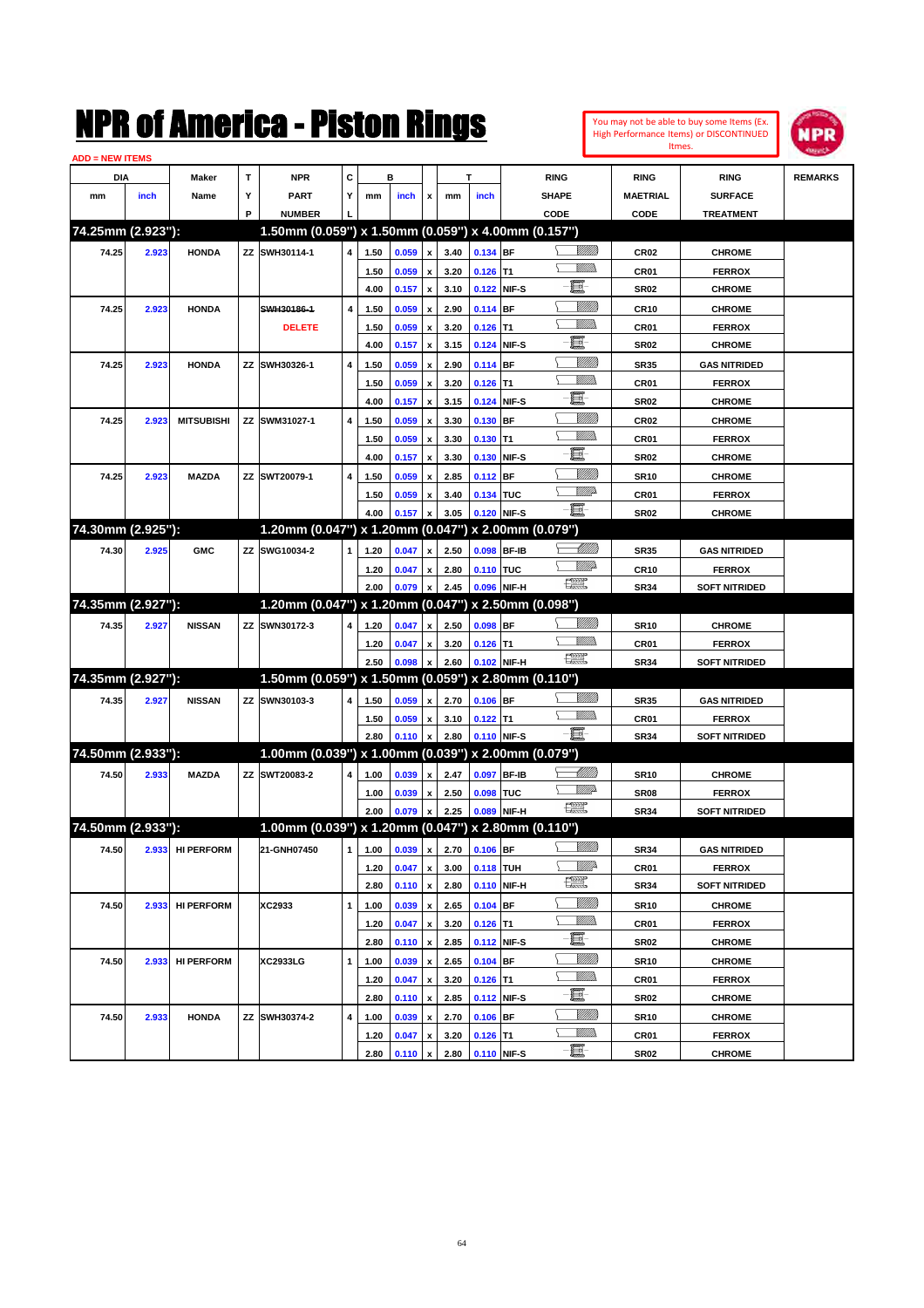| NMK OI AMCMICA - MISTON KINGS<br><b>ADD = NEW ITEMS</b> |       |               |   |                                                     |                         |      |                |                    |      |                  |               |                                                                                                                                                                                                                                                                                                                                                     | You may not be able to buy some Items (Ex.<br><b>High Performance Items) or DISCONTINUED</b> | NPR              |                      |                |
|---------------------------------------------------------|-------|---------------|---|-----------------------------------------------------|-------------------------|------|----------------|--------------------|------|------------------|---------------|-----------------------------------------------------------------------------------------------------------------------------------------------------------------------------------------------------------------------------------------------------------------------------------------------------------------------------------------------------|----------------------------------------------------------------------------------------------|------------------|----------------------|----------------|
| DIA                                                     |       | Maker         | T | <b>NPR</b>                                          | c                       |      | в              |                    |      | T                |               | <b>RING</b>                                                                                                                                                                                                                                                                                                                                         |                                                                                              | <b>RING</b>      | <b>RING</b>          | <b>REMARKS</b> |
| mm                                                      | inch  | Name          | Υ | <b>PART</b>                                         | Υ                       | mm   | inch           | x                  | mm   | inch             |               | <b>SHAPE</b>                                                                                                                                                                                                                                                                                                                                        |                                                                                              | <b>MAETRIAL</b>  | <b>SURFACE</b>       |                |
|                                                         |       |               | P | <b>NUMBER</b>                                       |                         |      |                |                    |      |                  |               | CODE                                                                                                                                                                                                                                                                                                                                                |                                                                                              | CODE             | <b>TREATMENT</b>     |                |
| 74.50mm (2.933"):                                       |       |               |   | 1.20mm (0.047") x 1.20mm (0.047") x 2.00mm (0.079") |                         |      |                |                    |      |                  |               |                                                                                                                                                                                                                                                                                                                                                     |                                                                                              |                  |                      |                |
| 74.50                                                   | 2.933 | <b>GMC</b>    |   | ZZ SWG10058-2                                       | 4                       | 1.20 | 0.047          | $\pmb{\mathsf{x}}$ | 2.70 | $0.106$ BF       |               |                                                                                                                                                                                                                                                                                                                                                     | <u>Sillilli</u>                                                                              | <b>SR34</b>      | <b>GAS NITRIDED</b>  |                |
| <b>ADD</b>                                              |       |               |   |                                                     |                         | 1.20 | 0.047          | $\pmb{\mathsf{x}}$ | 2.90 | 0.114 TUC        |               |                                                                                                                                                                                                                                                                                                                                                     | <u>WW</u> A                                                                                  | CR01             | <b>FERROX</b>        |                |
|                                                         |       |               |   |                                                     |                         | 2.00 | 0.079          | $\pmb{\mathsf{x}}$ | 2.80 |                  | 0.110 NIF-H   | $f_{\text{max}}^{\text{max}}$                                                                                                                                                                                                                                                                                                                       |                                                                                              | <b>SR34</b>      | <b>SOFT NITRIDED</b> |                |
| 74.50mm (2.933"):                                       |       |               |   | 1.20mm (0.047") x 1.20mm (0.047") x 2.50mm (0.098") |                         |      |                |                    |      |                  |               |                                                                                                                                                                                                                                                                                                                                                     |                                                                                              |                  |                      |                |
| 74.50                                                   | 2.933 | <b>SUZUKI</b> |   | ZZ SWS20185-2                                       | 3                       | 1.20 | 0.047          | $\pmb{\mathsf{x}}$ | 2.70 | 0.106 BF-IB      |               |                                                                                                                                                                                                                                                                                                                                                     | <u> UMM</u>                                                                                  | <b>SR35</b>      | <b>GAS NITRIDED</b>  |                |
|                                                         |       |               |   |                                                     |                         | 1.20 | 0.047          | $\pmb{\mathsf{x}}$ | 3.20 |                  | 0.126 ES-TUC  |                                                                                                                                                                                                                                                                                                                                                     | <u>Willik</u>                                                                                | CR01             | <b>FERROX</b>        |                |
|                                                         |       |               |   |                                                     |                         | 2.50 | 0.098          | $\pmb{\mathsf{x}}$ | 2.85 |                  | 0.112 NIF-S   | E                                                                                                                                                                                                                                                                                                                                                   |                                                                                              | <b>SR34</b>      | <b>SOFT NITRIDED</b> |                |
| 74.50                                                   | 2.933 | <b>SUZUKI</b> |   | ZZ SWS20186-2                                       | 3                       | 1.20 | 0.047          | $\pmb{\mathsf{x}}$ | 2.70 |                  | 0.106 BF-IB   |                                                                                                                                                                                                                                                                                                                                                     | <u> UMM</u>                                                                                  | <b>SR35</b>      | <b>GAS NITRIDED</b>  |                |
|                                                         |       |               |   |                                                     |                         | 1.20 | 0.047          | $\pmb{\mathsf{x}}$ | 3.20 |                  | 0.126 ES-TUC  |                                                                                                                                                                                                                                                                                                                                                     | WW P                                                                                         | CR01             | <b>FERROX</b>        |                |
|                                                         |       |               |   |                                                     |                         | 2.50 | 0.098          | $\pmb{\mathsf{x}}$ | 2.85 |                  | 0.112 NIF-S   | E                                                                                                                                                                                                                                                                                                                                                   |                                                                                              | <b>SR34</b>      | <b>SOFT NITRIDED</b> |                |
| 74.50                                                   | 2.933 | <b>MAZDA</b>  |   | ZZ SWT20100-2                                       | 4                       | 1.20 | 0.047          | $\pmb{\mathsf{x}}$ | 2.45 | 0.096            | <b>BF-IB</b>  |                                                                                                                                                                                                                                                                                                                                                     | WMM                                                                                          | <b>SR10</b>      | <b>CHROME</b>        |                |
|                                                         |       |               |   |                                                     |                         | 1.20 | 0.047          | $\pmb{\mathsf{x}}$ | 2.90 | 0.114 TUC        |               |                                                                                                                                                                                                                                                                                                                                                     | VMD                                                                                          | CR01             | <b>FERROX</b>        |                |
|                                                         |       |               |   |                                                     |                         | 2.50 | 0.098          | x                  | 2.45 |                  | 0.096 NIF-H   | $\begin{picture}(20,20) \put(0,0){\line(1,0){10}} \put(15,0){\line(1,0){10}} \put(15,0){\line(1,0){10}} \put(15,0){\line(1,0){10}} \put(15,0){\line(1,0){10}} \put(15,0){\line(1,0){10}} \put(15,0){\line(1,0){10}} \put(15,0){\line(1,0){10}} \put(15,0){\line(1,0){10}} \put(15,0){\line(1,0){10}} \put(15,0){\line(1,0){10}} \put(15,0){\line(1$ |                                                                                              | <b>SR02</b>      | <b>CHROME</b>        |                |
| 74.50mm (2.933"):                                       |       |               |   | 1.20mm (0.047") x 1.20mm (0.047") x 2.80mm (0.110") |                         |      |                |                    |      |                  |               |                                                                                                                                                                                                                                                                                                                                                     |                                                                                              |                  |                      |                |
| 74.50                                                   | 2.933 | <b>HONDA</b>  |   | ZZ SWH30253-2                                       | 4                       | 1.20 | 0.047          | $\pmb{\mathsf{x}}$ | 2.80 | 0.110 BF         |               |                                                                                                                                                                                                                                                                                                                                                     | <u>VIIIIn</u>                                                                                | <b>SR10</b>      | <b>CHROME</b>        |                |
|                                                         |       |               |   |                                                     |                         | 1.20 | 0.047          | $\pmb{\mathsf{x}}$ | 3.20 | $0.126$ T1       |               |                                                                                                                                                                                                                                                                                                                                                     | <br>Mar                                                                                      | CR01             | <b>FERROX</b>        |                |
|                                                         |       |               |   |                                                     |                         | 2.80 | 0.110          | $\pmb{\mathsf{x}}$ | 2.85 |                  | 0.112 NIF-S   | E.                                                                                                                                                                                                                                                                                                                                                  |                                                                                              | <b>SR02</b>      | <b>CHROME</b>        |                |
| 74.50                                                   | 2.933 | <b>HONDA</b>  |   | SWH30364-2                                          | 4                       | 1.20 | 0.047          | $\pmb{\mathsf{x}}$ | 2.70 |                  | 0.106 BF-IB   |                                                                                                                                                                                                                                                                                                                                                     | WMM                                                                                          | <b>SR35</b>      | <b>GAS NITRIDED</b>  |                |
|                                                         |       |               |   | <b>DELETE</b>                                       |                         | 1.20 | 0.047          | $\pmb{\mathsf{x}}$ | 3.20 |                  | 0.126 ES-TUC  |                                                                                                                                                                                                                                                                                                                                                     | <u>MM</u>                                                                                    | CR01             | <b>FERROX</b>        |                |
|                                                         |       |               |   |                                                     |                         | 2.80 | 0.110          | x                  | 2.85 |                  | 0.112 NIF-S   | E                                                                                                                                                                                                                                                                                                                                                   |                                                                                              | <b>SR34</b>      | <b>SOFT NITRIDED</b> |                |
| 74.50mm (2.933"):                                       |       |               |   | 1.20mm (0.047") x 1.20mm (0.047") x 3.00mm (0.118") |                         |      |                |                    |      |                  |               |                                                                                                                                                                                                                                                                                                                                                     |                                                                                              |                  |                      |                |
| 74.50                                                   | 2.933 | <b>TOYOTA</b> |   | ZZ SWT10128-2                                       | 4                       | 1.20 | 0.047          | $\pmb{\mathsf{x}}$ | 2.70 | $0.106$ BF       |               |                                                                                                                                                                                                                                                                                                                                                     | <u>VIIIIn</u>                                                                                | <b>SR10</b>      | <b>CHROME</b>        |                |
|                                                         |       |               |   |                                                     |                         | 1.20 | 0.047          | $\pmb{\mathsf{x}}$ | 3.10 |                  | 0.122 ES-TUC  |                                                                                                                                                                                                                                                                                                                                                     | <u>MM</u>                                                                                    | CR <sub>02</sub> | <b>CHROME</b>        |                |
|                                                         |       |               |   |                                                     |                         | 3.00 | 0.118          | $\pmb{\mathsf{x}}$ | 2.80 |                  | 0.110 NIF-S   | E                                                                                                                                                                                                                                                                                                                                                   |                                                                                              | <b>SR02</b>      | <b>CHROME</b>        |                |
| 74.50                                                   | 2.933 | <b>TOYOTA</b> |   | SWT10164-2                                          | 4                       | 1.20 | 0.047          | $\pmb{\mathsf{x}}$ | 2.70 | $0.106$ BF       |               |                                                                                                                                                                                                                                                                                                                                                     | <u>VIIII)</u>                                                                                | <b>SR10</b>      | <b>CHROME</b>        |                |
|                                                         |       |               |   | <b>DELETE</b>                                       |                         | 1.20 | 0.047          | $\pmb{\mathsf{x}}$ | 3.10 |                  | 0.122 ES-TUC  |                                                                                                                                                                                                                                                                                                                                                     | <u>WW</u> A                                                                                  | CR <sub>02</sub> | <b>CHROME</b>        |                |
|                                                         |       |               |   |                                                     |                         | 3.00 | 0.118          | x                  | 2.75 |                  | 0.108 NIF-S   | -E-                                                                                                                                                                                                                                                                                                                                                 |                                                                                              | <b>SR34</b>      | <b>SOFT NITRIDED</b> |                |
| 74.50mm (2.933"):                                       |       |               |   | 1.20mm (0.047") x 1.50mm (0.059") x 2.80mm (0.110") |                         |      |                |                    |      |                  |               |                                                                                                                                                                                                                                                                                                                                                     |                                                                                              |                  |                      |                |
| 74.50                                                   | 2.933 | <b>SUZUKI</b> |   | ZZ SWS20131-2                                       | $\overline{\mathbf{3}}$ | 1.20 | 0.047          | $\pmb{\mathsf{x}}$ | 2.80 | $0.110$ BF       |               |                                                                                                                                                                                                                                                                                                                                                     | <u>VIIIIn</u>                                                                                | <b>SR10</b>      | <b>CHROME</b>        |                |
|                                                         |       |               |   |                                                     |                         | 1.50 | 0.059          | $\pmb{\mathsf{x}}$ | 3.20 | $0.126$ T1       |               |                                                                                                                                                                                                                                                                                                                                                     | <br>Mar                                                                                      | CR01             | <b>FERROX</b>        |                |
|                                                         |       |               |   |                                                     |                         | 2.80 | $0.110 \times$ |                    |      | 2.85 0.112 NIF-S |               | e de la contrada de la contrada de la contrada de la contrada de la contrada de la contrada de la contrada de<br>Del contrada de la contrada de la contrada de la contrada de la contrada de la contrada de la contrada de la c<br>D                                                                                                                |                                                                                              | <b>SR02</b>      | <b>CHROME</b>        |                |
| 74.50                                                   | 2.933 | <b>SUZUKI</b> |   | ZZ SWS20141-2                                       | 4                       | 1.20 | 0.047          | $\pmb{\mathsf{x}}$ | 2.80 | $0.110$ BF       |               |                                                                                                                                                                                                                                                                                                                                                     | <u>Milli</u> b                                                                               | SR10             | <b>CHROME</b>        |                |
|                                                         |       |               |   |                                                     |                         | 1.50 | 0.059          | $\pmb{\mathsf{x}}$ | 3.20 | $0.126$ T1       |               |                                                                                                                                                                                                                                                                                                                                                     | <u>Willibs</u>                                                                               | CR01             | <b>FERROX</b>        |                |
|                                                         |       |               |   |                                                     |                         | 2.80 | 0.110 x        |                    | 2.85 |                  | 0.112 NIF-S   | e.                                                                                                                                                                                                                                                                                                                                                  |                                                                                              | SR02             | <b>CHROME</b>        |                |
| 74.50                                                   | 2.933 | <b>SUZUKI</b> |   | ZZ SWS20143-2                                       | 4                       | 1.20 | 0.047          | $\pmb{\mathsf{x}}$ | 2.85 |                  | 0.112 BF-IB   |                                                                                                                                                                                                                                                                                                                                                     | <u> UMM</u>                                                                                  | SR10             | <b>CHROME</b>        |                |
|                                                         |       |               |   |                                                     |                         | 1.50 | 0.059          | $\pmb{\mathsf{x}}$ | 3.20 |                  | $0.126$ T1-IB |                                                                                                                                                                                                                                                                                                                                                     | <u> MM)</u>                                                                                  | CR01             | <b>FERROX</b>        |                |
|                                                         |       |               |   |                                                     |                         | 2.80 | 0.110          | $\pmb{\mathsf{x}}$ | 2.55 |                  | 0.100 NIF-S   | e.                                                                                                                                                                                                                                                                                                                                                  |                                                                                              | SR34             | <b>SOFT NITRIDED</b> |                |
| 74.50                                                   | 2.933 | <b>SUZUKI</b> |   | ZZ SWS20144-2                                       | $\mathbf 3$             | 1.20 | 0.047          | $\pmb{\mathsf{x}}$ | 2.70 | $0.106$ BF       |               |                                                                                                                                                                                                                                                                                                                                                     | <u>Villida</u>                                                                               | SR10             | <b>CHROME</b>        |                |
|                                                         |       |               |   |                                                     |                         | 1.50 | 0.059          | $\pmb{\mathsf{x}}$ | 3.20 |                  | $0.126$ T1-IB |                                                                                                                                                                                                                                                                                                                                                     | <u>UM))</u>                                                                                  | CR01             | <b>FERROX</b>        |                |
|                                                         |       |               |   |                                                     |                         | 2.80 | 0.110          | $\pmb{\mathsf{x}}$ | 2.75 |                  | 0.108 NIF-S   | E-                                                                                                                                                                                                                                                                                                                                                  |                                                                                              | SR02             | <b>CHROME</b>        |                |
| 74.50                                                   | 2.933 | <b>SUZUKI</b> |   | SWS20145-2                                          | 4                       | 1.20 | 0.047          | $\pmb{\mathsf{x}}$ |      |                  |               |                                                                                                                                                                                                                                                                                                                                                     |                                                                                              |                  |                      | need           |
|                                                         |       |               |   | <b>DELETE</b>                                       |                         | 1.50 | 0.059          | $\pmb{\mathsf{x}}$ |      |                  |               |                                                                                                                                                                                                                                                                                                                                                     |                                                                                              |                  |                      |                |
|                                                         |       |               |   |                                                     |                         | 2.80 | 0.110          | $\pmb{\mathsf{x}}$ |      |                  |               |                                                                                                                                                                                                                                                                                                                                                     |                                                                                              |                  |                      |                |
| 74.50mm (2.933"):                                       |       |               |   | 1.20mm (0.047") x NONE x 2.80mm (0.110")            |                         |      |                |                    |      |                  |               |                                                                                                                                                                                                                                                                                                                                                     |                                                                                              |                  |                      |                |
| 74.50                                                   | 2.933 | <b>HONDA</b>  |   | ZZ SWH30252-2                                       | 4                       | 1.20 | 0.047          | $\pmb{\mathsf{x}}$ | 2.80 | $0.110$ BF       |               |                                                                                                                                                                                                                                                                                                                                                     | <u>Villida</u>                                                                               | <b>SR10</b>      | <b>CHROME</b>        |                |
|                                                         |       |               |   |                                                     |                         |      |                | $\pmb{\mathsf{x}}$ |      |                  |               |                                                                                                                                                                                                                                                                                                                                                     |                                                                                              | $\blacksquare$   |                      |                |
|                                                         |       |               |   |                                                     |                         | 2.80 | $0.110 \times$ |                    |      | 2.85 0.112 NIF-S |               | e.                                                                                                                                                                                                                                                                                                                                                  |                                                                                              | <b>SR02</b>      | <b>CHROME</b>        |                |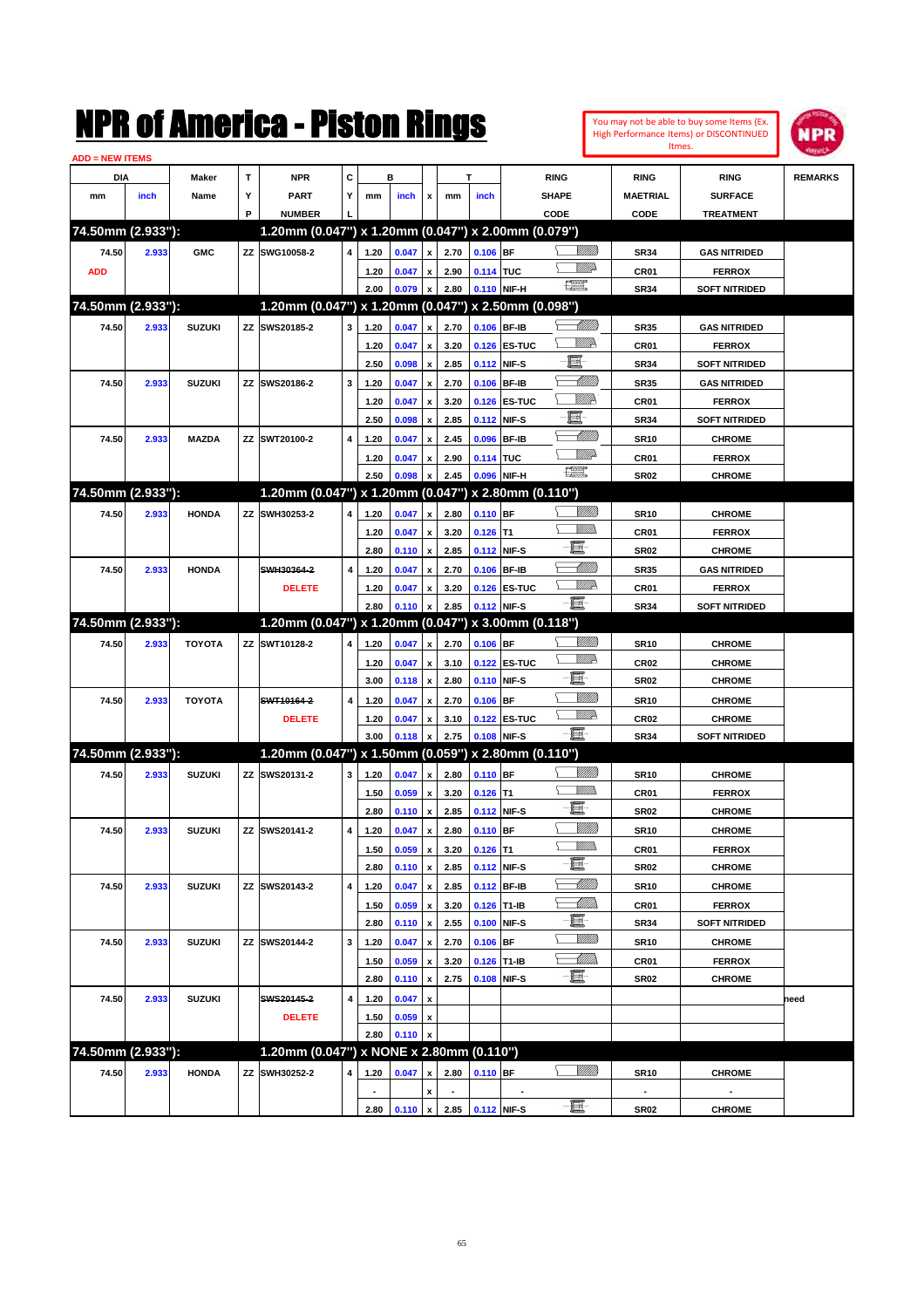

| <b>ADD = NEW ITEMS</b> |       |                   |   |                                                     |              |              |       |                           |              |             |             |                     |                     |                                |                |
|------------------------|-------|-------------------|---|-----------------------------------------------------|--------------|--------------|-------|---------------------------|--------------|-------------|-------------|---------------------|---------------------|--------------------------------|----------------|
| DIA                    |       | Maker             | T | <b>NPR</b>                                          | C            |              | в     |                           |              | T           |             | <b>RING</b>         | <b>RING</b>         | <b>RING</b>                    | <b>REMARKS</b> |
| mm                     | inch  | Name              | Υ | <b>PART</b>                                         | Y            | mm           | inch  | x                         | mm           | inch        |             | <b>SHAPE</b>        | <b>MAETRIAL</b>     | <b>SURFACE</b>                 |                |
|                        |       |                   | P | <b>NUMBER</b>                                       |              |              |       |                           |              |             |             | CODE                | CODE                | <b>TREATMENT</b>               |                |
| 74.50mm (2.933"):      |       |                   |   | 1.50mm (0.059") x 1.50mm (0.059") x 2.80mm (0.110") |              |              |       |                           |              |             |             |                     |                     |                                |                |
| 74.50                  | 2.933 | <b>SUBARU</b>     |   | SWF20022-2                                          | $\mathbf{2}$ | 1.50         | 0.059 | x                         | 3.40         | 0.134 BF    |             | <u>Sillilli</u>     | <b>CR02</b>         | <b>CHROME</b>                  |                |
|                        |       |                   |   | <b>DELETE</b>                                       |              | 1.50         | 0.059 | x                         | 3.20         | $0.126$ T1  |             | VM))                | CR01                | <b>FERROX</b>                  |                |
|                        |       |                   |   |                                                     |              | 2.80         | 0.110 | $\pmb{\mathsf{x}}$        | 2.85         |             | 0.112 NIF-S | e                   | <b>SR02</b>         | <b>CHROME</b>                  |                |
| 74.50                  | 2.933 | <b>HONDA</b>      |   | ZZ SWH30091-2                                       | 4            | 1.50         | 0.059 | x                         | 3.40         | 0.134 BF    |             | <u>Sillilli</u>     | <b>CR02</b>         | <b>CHROME</b>                  |                |
|                        |       |                   |   |                                                     |              | 1.50         | 0.059 | x                         | 3.20         | $0.126$ T1  |             |                     | CR01                | <b>FERROX</b>                  |                |
|                        |       |                   |   |                                                     |              | 2.80         | 0.110 | x                         | 2.85         |             | 0.112 NIF-S | -8                  | <b>SR02</b>         | <b>CHROME</b>                  |                |
| 74.50mm (2.933"):      |       |                   |   | 1.50mm (0.059") x 1.50mm (0.059") x 3.00mm (0.118") |              |              |       |                           |              |             |             |                     |                     |                                |                |
| 74.50                  | 2.933 | <b>TOYOTA</b>     |   | ZZ SWT10117-2                                       | 4            | 1.50         | 0.059 | x                         | 2.70         |             | 0.106 BF-K2 | <u> UMB</u>         | <b>SR35</b>         | <b>GAS NITRIDED</b>            |                |
|                        |       |                   |   |                                                     |              | 1.50         | 0.059 | x                         | 3.20         | $0.126$ T1  |             | VMM)                | CR01                | <b>FERROX</b>                  |                |
|                        |       |                   |   |                                                     |              | 3.00         | 0.118 | x                         | 2.80         | 0.110 NIF-S |             | -8                  | <b>SR34</b>         | <b>SOFT NITRIDED</b>           |                |
| 74.50mm (2.933"):      |       |                   |   | 1.50mm (0.059") x 1.50mm (0.059") x 4.00mm (0.157") |              |              |       |                           |              |             |             |                     |                     |                                |                |
| 74.50                  | 2.933 | <b>HONDA</b>      |   | ZZ SWH30114-2                                       | 4            | 1.50         | 0.059 | x                         | 3.40         | 0.134 BF    |             | <u>Sillilli</u>     | <b>CR02</b>         | <b>CHROME</b>                  |                |
|                        |       |                   |   |                                                     |              | 1.50         | 0.059 | $\boldsymbol{\mathsf{x}}$ | 3.20         | $0.126$ T1  |             |                     | CR01                | <b>FERROX</b>                  |                |
|                        |       |                   |   |                                                     |              | 4.00         | 0.157 | $\pmb{\mathsf{x}}$        | 3.10         |             | 0.122 NIF-S | e                   | <b>SR02</b>         | <b>CHROME</b>                  |                |
| 74.50                  | 2.933 | <b>HONDA</b>      |   | SWH30186-2                                          | 4            | 1.50         | 0.059 |                           | 2.90         | 0.114 BF    |             | <u>Sillilli</u>     | <b>CR10</b>         | <b>CHROME</b>                  |                |
|                        |       |                   |   | <b>DELETE</b>                                       |              |              |       | x                         |              |             |             | VM))                |                     |                                |                |
|                        |       |                   |   |                                                     |              | 1.50<br>4.00 | 0.059 | x                         | 3.20<br>3.15 | $0.126$ T1  | 0.124 NIF-S | E                   | CR01<br><b>SR02</b> | <b>FERROX</b><br><b>CHROME</b> |                |
|                        |       |                   |   |                                                     |              |              | 0.157 | x                         |              |             |             | <u>Milli</u> lli    |                     |                                |                |
| 74.50                  | 2.933 | <b>HONDA</b>      |   | ZZ SWH30326-2                                       | 4            | 1.50         | 0.059 | x                         | 2.90         | 0.114 BF    |             | VM))                | <b>SR35</b>         | <b>GAS NITRIDED</b>            |                |
|                        |       |                   |   |                                                     |              | 1.50         | 0.059 | x                         | 3.20         | $0.126$ T1  |             | E                   | CR01                | <b>FERROX</b>                  |                |
|                        |       |                   |   |                                                     |              | 4.00         | 0.157 | x                         | 3.15         |             | 0.124 NIF-S |                     | <b>SR02</b>         | <b>CHROME</b>                  |                |
| 74.50                  | 2.933 | <b>MITSUBISHI</b> |   | ZZ SWM31027-2                                       | 4            | 1.50         | 0.059 | x                         | 3.30         | 0.130 BF    |             |                     | <b>CR02</b>         | <b>CHROME</b>                  |                |
|                        |       |                   |   |                                                     |              | 1.50         | 0.059 | x                         | 3.30         | $0.130$ T1  |             | e                   | CR01                | <b>FERROX</b>                  |                |
|                        |       |                   |   |                                                     |              | 4.00         | 0.157 | x                         | 3.30         |             | 0.130 NIF-S |                     | <b>SR02</b>         | <b>CHROME</b>                  |                |
| 74.50                  | 2.933 | <b>MITSUBISHI</b> |   | ZZ SWM31130-0                                       | 4            | 1.50         | 0.059 | x                         | 2.85         | $0.112$ BF  |             | <u>Sillilli</u><br> | <b>SR10</b>         | <b>CHROME</b>                  |                |
|                        |       |                   |   |                                                     |              | 1.50         | 0.059 | x                         | 3.20         | $0.126$ T1  |             |                     | CR01                | <b>FERROX</b>                  |                |
|                        |       |                   |   |                                                     |              | 4.00         | 0.157 | x                         | 3.20         |             | 0.126 NIF-S | e                   | <b>SR02</b>         | <b>CHROME</b>                  |                |
| 74.50                  | 2.933 | <b>MAZDA</b>      |   | ZZ SWT20079-2                                       | 4            | 1.50         | 0.059 | x                         | 2.85         | $0.112$ BF  |             | <u>Sillilli</u>     | <b>SR10</b>         | <b>CHROME</b>                  |                |
|                        |       |                   |   |                                                     |              | 1.50         | 0.059 | x                         | 3.40         | 0.134 TUC   |             | <u>WW</u> A         | CR01                | <b>FERROX</b>                  |                |
|                        |       |                   |   |                                                     |              | 4.00         | 0.157 | x                         | 3.05         |             | 0.120 NIF-S | -8                  | <b>SR02</b>         | <b>CHROME</b>                  |                |
| 74.55mm (2.935"):      |       |                   |   | 1.20mm (0.047") x 1.20mm (0.047") x 2.00mm (0.079") |              |              |       |                           |              |             |             |                     |                     |                                |                |
| 74.55                  | 2.935 | <b>GMC</b>        |   | ZZ SWG10034-3                                       | $\mathbf{1}$ | 1.20         | 0.047 | x                         | 2.50         |             | 0.098 BF-IB | <u> Millitt</u>     | <b>SR35</b>         | <b>GAS NITRIDED</b>            |                |
|                        |       |                   |   |                                                     |              | 1.20         | 0.047 | x                         | 2.80         | 0.110 TUC   |             | ₩₩                  | <b>CR10</b>         | <b>FERROX</b>                  |                |
|                        |       |                   |   |                                                     |              | 2.00         | 0.079 | $\pmb{\mathsf{x}}$        | 2.45         | 0.096 NIF-H |             | 鱱                   | <b>SR34</b>         | <b>SOFT NITRIDED</b>           |                |
| 74.60mm (2.937"):      |       |                   |   | 1.20mm (0.047") x 1.20mm (0.047") x 2.50mm (0.098") |              |              |       |                           |              |             |             |                     |                     |                                |                |
| 74.60                  | 2.937 | <b>NISSAN</b>     |   | ZZ SWN30172-4                                       | 4            | 1.20         | 0.047 | x                         | 2.50         | 0.098 BF    |             | <u>Sillilli</u>     | <b>SR10</b>         | <b>CHROME</b>                  |                |
|                        |       |                   |   |                                                     |              | 1.20         | 0.047 | x                         | 3.20         | $0.126$ T1  |             | <u>Villida</u>      | CR01                | <b>FERROX</b>                  |                |
|                        |       |                   |   |                                                     |              | 2.50         | 0.098 |                           | 2.60         |             | 0.102 NIF-H | H                   | <b>SR34</b>         | <b>SOFT NITRIDED</b>           |                |
| 74.60mm (2.937"):      |       |                   |   | 1.50mm (0.059") x 1.50mm (0.059") x 2.80mm (0.110") |              |              |       |                           |              |             |             |                     |                     |                                |                |
| 74.60                  | 2.937 | <b>NISSAN</b>     |   | ZZ SWN30103-4                                       | 4            | 1.50         | 0.059 | x                         | 2.70         | $0.106$ BF  |             | <u>UMB</u>          | <b>SR35</b>         | <b>GAS NITRIDED</b>            |                |
|                        |       |                   |   |                                                     |              | 1.50         | 0.059 | x                         | 3.10         | $0.122$ T1  |             | <u>Villida</u>      | CR01                | <b>FERROX</b>                  |                |
|                        |       |                   |   |                                                     |              | 2.80         | 0.110 | x                         | 2.80         |             | 0.110 NIF-S | $-\Xi$              | <b>SR34</b>         | <b>SOFT NITRIDED</b>           |                |
| 74.70mm (2.941"):      |       |                   |   | 1.50mm (0.059") x 1.50mm (0.059") x 4.00mm (0.157") |              |              |       |                           |              |             |             |                     |                     |                                |                |
| 74.70                  | 2.941 | <b>MITSUBISHI</b> |   | ZZ SWM31133-0                                       | 6            | 1.50         | 0.059 |                           | 3.25         | $0.128$ BF  |             | <u>UMB</u>          | <b>SR10</b>         | <b>CHROME</b>                  |                |
|                        |       |                   |   |                                                     |              | 1.50         | 0.059 | $\pmb{\mathsf{x}}$        | 3.30         | $0.130$ T1  |             | <u>WMW</u>          | CR01                | <b>FERROX</b>                  |                |
|                        |       |                   |   |                                                     |              | 4.00         | 0.157 | X                         | 3.20         |             | 0.126 NIF-S | $-\Xi$ -            | SR <sub>02</sub>    | <b>CHROME</b>                  |                |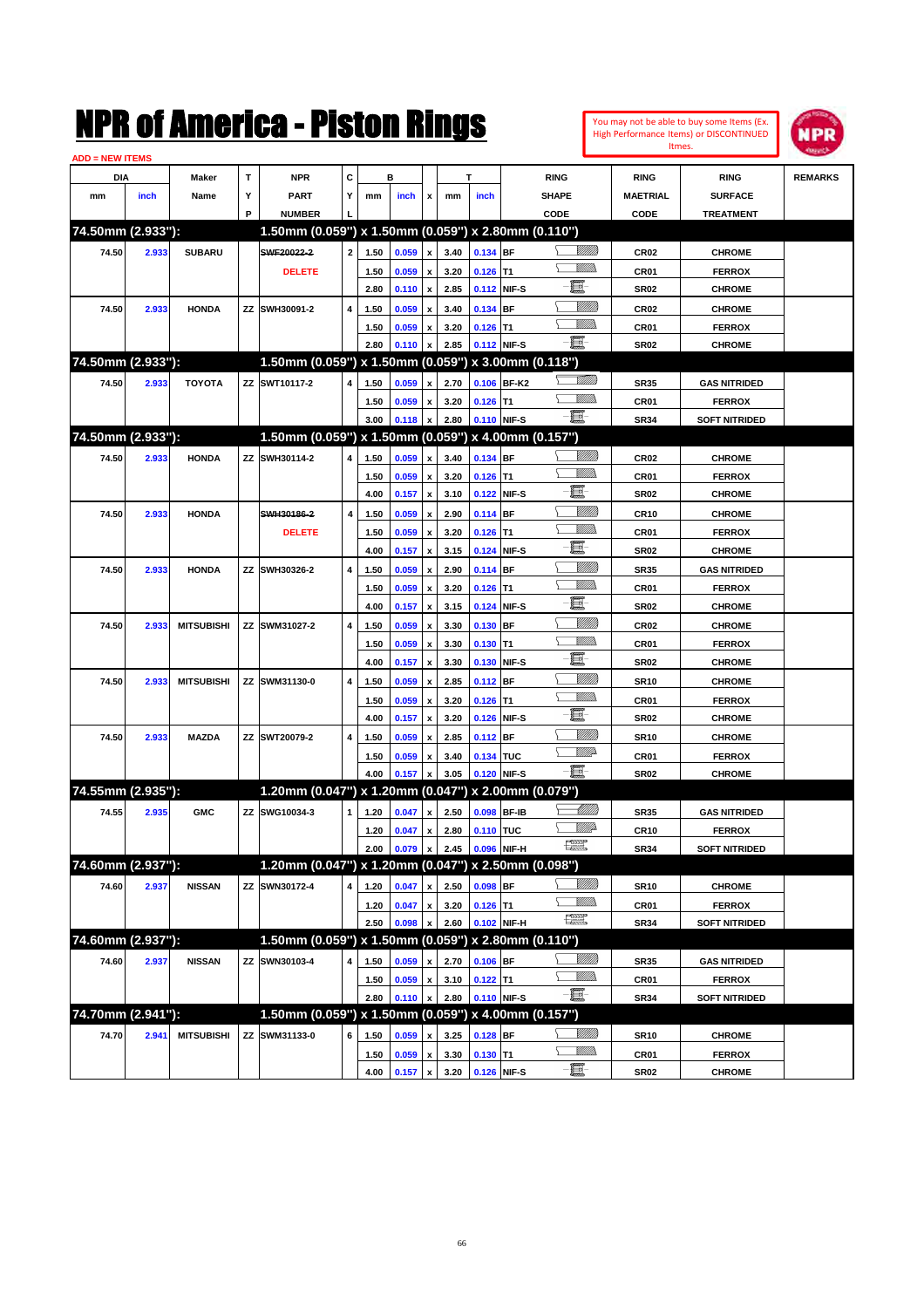|                        |       |               |     | NMK OI AMCMICA - MISTON KINGS                       |   |      |                |                           |      |             |              |                                                                                                                                                                                                                                                                                                                                                                                             |                 |                  | You may not be able to buy some Items (Ex.<br>High Performance Items) or DISCONTINUED<br>Itmes. | IPR            |
|------------------------|-------|---------------|-----|-----------------------------------------------------|---|------|----------------|---------------------------|------|-------------|--------------|---------------------------------------------------------------------------------------------------------------------------------------------------------------------------------------------------------------------------------------------------------------------------------------------------------------------------------------------------------------------------------------------|-----------------|------------------|-------------------------------------------------------------------------------------------------|----------------|
| <b>ADD = NEW ITEMS</b> |       |               |     |                                                     |   |      |                |                           |      |             |              |                                                                                                                                                                                                                                                                                                                                                                                             |                 |                  |                                                                                                 |                |
| DIA                    |       | Maker         | T   | <b>NPR</b>                                          | C |      | в              |                           |      | т           |              | <b>RING</b>                                                                                                                                                                                                                                                                                                                                                                                 |                 | <b>RING</b>      | <b>RING</b>                                                                                     | <b>REMARKS</b> |
| mm                     | inch  | Name          | Υ   | PART                                                | Y | mm   | inch           | x                         | mm   | inch        |              | <b>SHAPE</b>                                                                                                                                                                                                                                                                                                                                                                                |                 | <b>MAETRIAL</b>  | <b>SURFACE</b>                                                                                  |                |
|                        |       |               | P   | <b>NUMBER</b>                                       |   |      |                |                           |      |             |              | CODE                                                                                                                                                                                                                                                                                                                                                                                        |                 | <b>CODE</b>      | <b>TREATMENT</b>                                                                                |                |
| 74.71mm (2.941"):      |       |               |     | 1.00mm (0.039") x 1.20mm (0.047") x 2.00mm (0.079") |   |      |                |                           |      |             |              |                                                                                                                                                                                                                                                                                                                                                                                             |                 |                  |                                                                                                 |                |
| 74.71                  | 2.941 | <b>GMC</b>    | ZZ  | SWG10046-0                                          | 4 | 1.00 | 0.039          | x                         | 2.25 | $0.089$ BF  |              |                                                                                                                                                                                                                                                                                                                                                                                             |                 | <b>SR10</b>      | <b>CHROME</b>                                                                                   |                |
|                        |       |               |     |                                                     |   | 1.20 | 0.047          | x                         | 2.80 | 0.110 TUC   |              |                                                                                                                                                                                                                                                                                                                                                                                             | <u>VMD</u>      | CR01             | <b>FERROX</b>                                                                                   |                |
|                        |       |               |     |                                                     |   | 2.00 | 0.079          | x                         | 2.20 | 0.087 NIF-H |              | $\frac{1}{2}$                                                                                                                                                                                                                                                                                                                                                                               |                 | <b>SR34</b>      | <b>SOFT NITRIDED</b>                                                                            |                |
| 74.75mm (2.943"):      |       |               |     | 1.00mm (0.039") x 1.00mm (0.039") x 2.00mm (0.079") |   |      |                |                           |      |             |              |                                                                                                                                                                                                                                                                                                                                                                                             |                 |                  |                                                                                                 |                |
| 74.75                  | 2.943 | <b>MAZDA</b>  | ZZ  | SWT20083-3                                          | 4 | 1.00 | 0.039          | x                         | 2.47 | 0.097       | <b>BF-IB</b> |                                                                                                                                                                                                                                                                                                                                                                                             | <u> UMM</u>     | <b>SR10</b>      | <b>CHROME</b>                                                                                   |                |
|                        |       |               |     |                                                     |   | 1.00 | 0.039          | X                         | 2.50 | 0.098       | TUC          |                                                                                                                                                                                                                                                                                                                                                                                             | <u>MM</u> D     | SR <sub>08</sub> | <b>FERROX</b>                                                                                   |                |
|                        |       |               |     |                                                     |   | 2.00 | 0.079          | $\boldsymbol{\mathsf{x}}$ | 2.25 | 0.089       | NIF-H        | $\frac{1}{2}$                                                                                                                                                                                                                                                                                                                                                                               |                 | <b>SR34</b>      | <b>SOFT NITRIDED</b>                                                                            |                |
| 74.75mm (2.943"):      |       |               |     | 1.00mm (0.039") x 1.20mm (0.047") x 2.80mm (0.110") |   |      |                |                           |      |             |              |                                                                                                                                                                                                                                                                                                                                                                                             |                 |                  |                                                                                                 |                |
| 74.75                  | 2.943 | <b>HONDA</b>  | ZZ  | SWH30374-3                                          | 4 | 1.00 | 0.039          | x                         | 2.70 | $0.106$ BF  |              |                                                                                                                                                                                                                                                                                                                                                                                             | <u>Sillilli</u> | <b>SR10</b>      | <b>CHROME</b>                                                                                   |                |
|                        |       |               |     |                                                     |   | 1.20 | 0.047          | x                         | 3.20 | $0.126$ T1  |              |                                                                                                                                                                                                                                                                                                                                                                                             | 7777).          | CR01             | <b>FERROX</b>                                                                                   |                |
|                        |       |               |     |                                                     |   | 2.80 | 0.110          | x                         | 2.80 | 0.110 NIF-S |              | -8                                                                                                                                                                                                                                                                                                                                                                                          |                 | <b>SR02</b>      | <b>CHROME</b>                                                                                   |                |
| 74.75mm (2.943"):      |       |               |     | 1.20mm (0.047") x 1.20mm (0.047") x 2.00mm (0.079") |   |      |                |                           |      |             |              |                                                                                                                                                                                                                                                                                                                                                                                             |                 |                  |                                                                                                 |                |
| 74.75                  | 2.943 | <b>GMC</b>    | ZZ  | SWG10058-3                                          | 4 | 1.20 | 0.047          | x                         | 2.70 | $0.106$ BF  |              |                                                                                                                                                                                                                                                                                                                                                                                             | <u>Millill</u>  | <b>SR34</b>      | <b>GAS NITRIDED</b>                                                                             |                |
| <b>ADD</b>             |       |               |     |                                                     |   | 1.20 | 0.047          | X                         | 2.90 | 0.114 TUC   |              |                                                                                                                                                                                                                                                                                                                                                                                             | WMD-            | CR01             | <b>FERROX</b>                                                                                   |                |
|                        |       |               |     |                                                     |   | 2.00 | 0.079          | $\boldsymbol{\mathsf{x}}$ | 2.80 | 0.110 NIF-H |              | $\frac{1}{2}$                                                                                                                                                                                                                                                                                                                                                                               |                 | <b>SR34</b>      | <b>SOFT NITRIDED</b>                                                                            |                |
| 74.75mm (2.943"):      |       |               |     | 1.20mm (0.047") x 1.20mm (0.047") x 2.50mm (0.098") |   |      |                |                           |      |             |              |                                                                                                                                                                                                                                                                                                                                                                                             |                 |                  |                                                                                                 |                |
| 74.75                  | 2.943 | <b>SUZUKI</b> | ZZ  | SWS20185-3                                          | 3 | 1.20 | 0.047          | x                         | 2.70 | 0.106 BF-IB |              |                                                                                                                                                                                                                                                                                                                                                                                             | <u> UMM</u>     | <b>SR35</b>      | <b>GAS NITRIDED</b>                                                                             |                |
|                        |       |               |     |                                                     |   | 1.20 | 0.047          | x                         | 3.20 |             | 0.126 ES-TUC |                                                                                                                                                                                                                                                                                                                                                                                             | W//2            | CR01             | <b>FERROX</b>                                                                                   |                |
|                        |       |               |     |                                                     |   | 2.50 | 0.098          | $\boldsymbol{\mathsf{x}}$ | 2.85 | 0.112 NIF-S |              | E                                                                                                                                                                                                                                                                                                                                                                                           |                 | <b>SR34</b>      | <b>SOFT NITRIDED</b>                                                                            |                |
| 74.75                  | 2.943 | <b>SUZUKI</b> | ZZ  | SWS20186-3                                          | 3 | 1.20 | 0.047          | x                         | 2.70 | 0.106 BF-IB |              |                                                                                                                                                                                                                                                                                                                                                                                             | <u>MM</u>       | <b>SR35</b>      | <b>GAS NITRIDED</b>                                                                             |                |
|                        |       |               |     |                                                     |   | 1.20 | 0.047          | x                         | 3.20 |             | 0.126 ES-TUC |                                                                                                                                                                                                                                                                                                                                                                                             | WMP             | CR <sub>01</sub> | <b>FERROX</b>                                                                                   |                |
|                        |       |               |     |                                                     |   | 2.50 | 0.098          | X                         | 2.85 | 0.112 NIF-S |              | E                                                                                                                                                                                                                                                                                                                                                                                           |                 | <b>SR34</b>      | <b>SOFT NITRIDED</b>                                                                            |                |
| 74.75                  | 2.943 | <b>MAZDA</b>  | ZZ. | SWT20100-3                                          | 4 | 1.20 | 0.047          | x                         | 2.45 | 0.096       | <b>BF-IB</b> |                                                                                                                                                                                                                                                                                                                                                                                             | <u>UMM</u>      | <b>SR10</b>      | <b>CHROME</b>                                                                                   |                |
|                        |       |               |     |                                                     |   | 1.20 | 0.047          | X                         | 2.90 | 0.114 TUC   |              |                                                                                                                                                                                                                                                                                                                                                                                             | MM)             | CR01             | <b>FERROX</b>                                                                                   |                |
|                        |       |               |     |                                                     |   | 2.50 | 0.098          | X                         | 2.45 | 0.096 NIF-H |              | $\begin{picture}(20,20) \put(0,0){\dashbox{0.5}(20,0){ }} \put(15,0){\circle{10}} \put(25,0){\circle{10}} \put(25,0){\circle{10}} \put(25,0){\circle{10}} \put(25,0){\circle{10}} \put(25,0){\circle{10}} \put(25,0){\circle{10}} \put(25,0){\circle{10}} \put(25,0){\circle{10}} \put(25,0){\circle{10}} \put(25,0){\circle{10}} \put(25,0){\circle{10}} \put(25,0){\circle{10}} \put(25,$ |                 | <b>SR02</b>      | <b>CHROME</b>                                                                                   |                |
| 74.75mm (2.943"):      |       |               |     | 1.20mm (0.047") x 1.20mm (0.047") x 2.80mm (0.110") |   |      |                |                           |      |             |              |                                                                                                                                                                                                                                                                                                                                                                                             |                 |                  |                                                                                                 |                |
| 74.75                  | 2.943 | <b>HONDA</b>  | ZZ  | SWH30253-3                                          | 4 | 1.20 | 0.047          | x                         | 2.80 | $0.110$ BF  |              |                                                                                                                                                                                                                                                                                                                                                                                             | <u>Sillilli</u> | <b>SR10</b>      | <b>CHROME</b>                                                                                   |                |
|                        |       |               |     |                                                     |   | 1.20 | 0.047          | x                         | 3.20 | $0.126$ T1  |              |                                                                                                                                                                                                                                                                                                                                                                                             | 7777).          | CR01             | <b>FERROX</b>                                                                                   |                |
|                        |       |               |     |                                                     |   | 2.80 | 0.110          | $\boldsymbol{\mathsf{x}}$ | 2.85 | 0.112 NIF-S |              | E                                                                                                                                                                                                                                                                                                                                                                                           |                 | <b>SR02</b>      | <b>CHROME</b>                                                                                   |                |
| 74.75                  | 2.943 | <b>HONDA</b>  |     | SWH30364-3                                          | 4 | 1.20 | 0.047          | x                         | 2.70 | 0.106 BF-IB |              |                                                                                                                                                                                                                                                                                                                                                                                             | <u>UMM</u>      | <b>SR35</b>      | <b>GAS NITRIDED</b>                                                                             |                |
|                        |       |               |     | <b>DELETE</b>                                       |   | 1.20 | 0.047          | $\pmb{\mathsf{x}}$        | 3.20 |             | 0.126 ES-TUC |                                                                                                                                                                                                                                                                                                                                                                                             | <u>MM</u>       | CR01             | <b>FERROX</b>                                                                                   |                |
|                        |       |               |     |                                                     |   | 2.80 | 0.110 x        |                           | 2.85 | 0.112 NIF-S |              |                                                                                                                                                                                                                                                                                                                                                                                             |                 | <b>SR34</b>      | <b>SOFT NITRIDED</b>                                                                            |                |
| 74.75mm (2.943"):      |       |               |     | 1.20mm (0.047") x 1.20mm (0.047") x 3.00mm (0.118") |   |      |                |                           |      |             |              |                                                                                                                                                                                                                                                                                                                                                                                             |                 |                  |                                                                                                 |                |
| 74.75                  | 2.943 | <b>TOYOTA</b> | ZZ  | SWT10128-3                                          | 4 | 1.20 | 0.047          | $\pmb{\mathsf{x}}$        | 2.70 | $0.106$ BF  |              |                                                                                                                                                                                                                                                                                                                                                                                             | <u>VIIII</u> )  | <b>SR10</b>      | <b>CHROME</b>                                                                                   |                |
|                        |       |               |     |                                                     |   | 1.20 | 0.047          | $\pmb{\mathsf{x}}$        | 3.10 |             | 0.122 ES-TUC |                                                                                                                                                                                                                                                                                                                                                                                             | <u>W//A</u>     | CR02             | <b>CHROME</b>                                                                                   |                |
|                        |       |               |     |                                                     |   | 3.00 | $0.118 \times$ |                           | 2.80 | 0.110 NIF-S |              | e.                                                                                                                                                                                                                                                                                                                                                                                          |                 | SR <sub>02</sub> | <b>CHROME</b>                                                                                   |                |
| 74.75                  | 2.943 | <b>TOYOTA</b> |     | SWT10164-3                                          | 4 | 1.20 | 0.047          | $\pmb{\mathsf{x}}$        | 2.70 | $0.106$ BF  |              |                                                                                                                                                                                                                                                                                                                                                                                             | <u>Villilli</u> | <b>SR10</b>      | <b>CHROME</b>                                                                                   |                |
|                        |       |               |     | <b>DELETE</b>                                       |   | 1.20 | 0.047          | $\pmb{\mathsf{x}}$        | 3.10 |             | 0.122 ES-TUC |                                                                                                                                                                                                                                                                                                                                                                                             | <u>W//A</u>     | CR02             | <b>CHROME</b>                                                                                   |                |
|                        |       |               |     |                                                     |   | 3.00 | 0.118          | $\mathbf{x}$              | 2.75 | 0.108 NIF-S |              | $-\Xi$                                                                                                                                                                                                                                                                                                                                                                                      |                 | <b>SR34</b>      | <b>SOFT NITRIDED</b>                                                                            |                |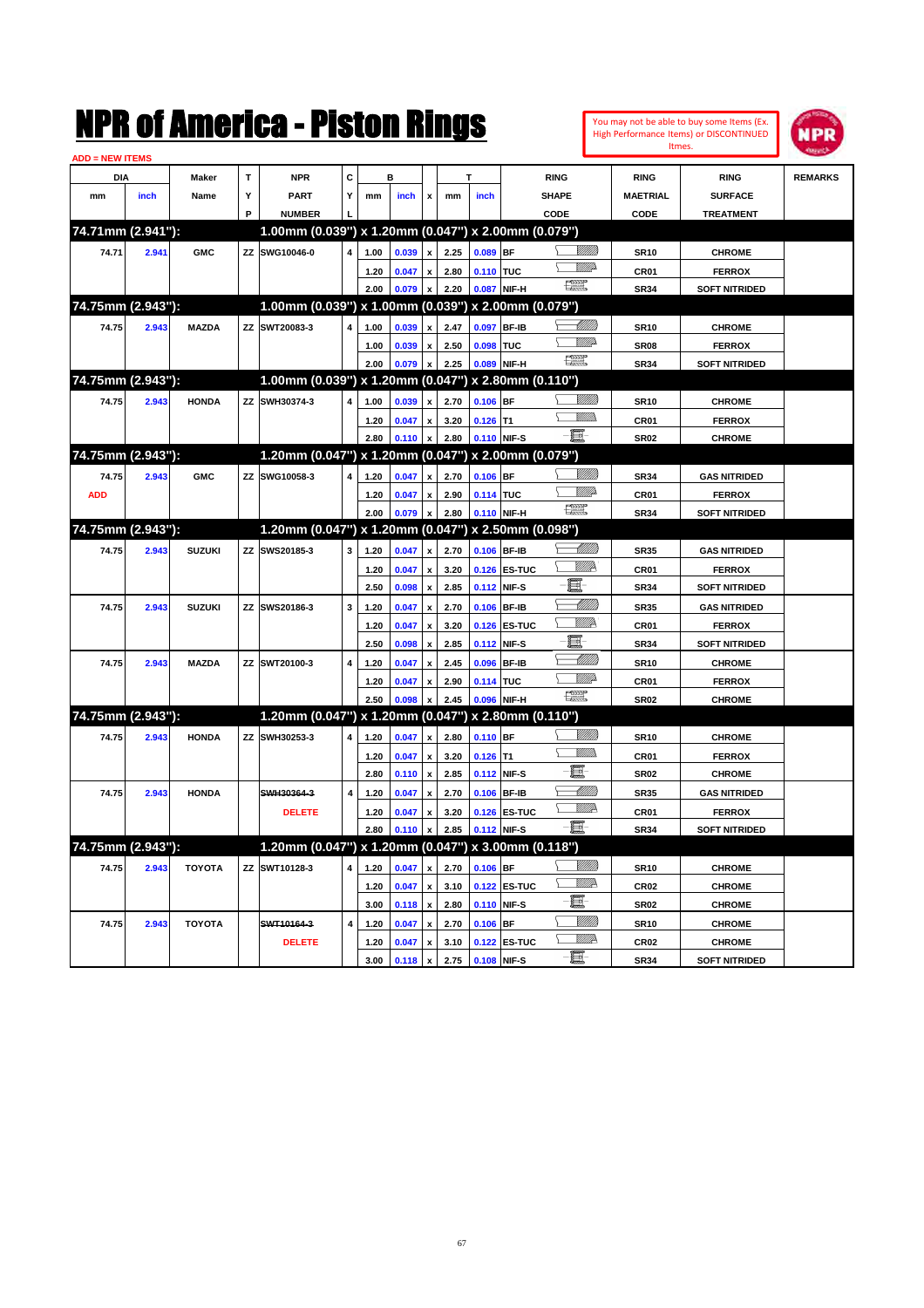| <b>ADD = NEW ITEMS</b> |       |               |              |                                                     |                |      |           |                           |      |                  |             |                                                                                                                                                                                                                                      |                  |                      |                |
|------------------------|-------|---------------|--------------|-----------------------------------------------------|----------------|------|-----------|---------------------------|------|------------------|-------------|--------------------------------------------------------------------------------------------------------------------------------------------------------------------------------------------------------------------------------------|------------------|----------------------|----------------|
| <b>DIA</b>             |       | <b>Maker</b>  | $\mathbf{T}$ | <b>NPR</b>                                          | C              |      | в         |                           |      | T                |             | <b>RING</b>                                                                                                                                                                                                                          | <b>RING</b>      | <b>RING</b>          | <b>REMARKS</b> |
| mm                     | inch  | Name          | Y            | <b>PART</b>                                         | Y              | mm   | inch      | x                         | mm   | inch             |             | <b>SHAPE</b>                                                                                                                                                                                                                         | <b>MAETRIAL</b>  | <b>SURFACE</b>       |                |
|                        |       |               | P            | <b>NUMBER</b>                                       |                |      |           |                           |      |                  |             | CODE                                                                                                                                                                                                                                 | CODE             | <b>TREATMENT</b>     |                |
| 74.75mm (2.943"):      |       |               |              | 1.20mm (0.047") x 1.50mm (0.059") x 2.80mm (0.110") |                |      |           |                           |      |                  |             |                                                                                                                                                                                                                                      |                  |                      |                |
| 74.75                  | 2.943 | <b>SUZUKI</b> |              | ZZ SWS20131-3                                       | 3              | 1.20 | 0.047     | x                         | 2.80 | 0.110 BF         |             | <br>Viited                                                                                                                                                                                                                           | <b>SR10</b>      | <b>CHROME</b>        |                |
|                        |       |               |              |                                                     |                | 1.50 | 0.059     | $\mathbf{x}$              | 3.20 | $0.126$ T1       |             | VM)).                                                                                                                                                                                                                                | CR01             | <b>FERROX</b>        |                |
|                        |       |               |              |                                                     |                | 2.80 | 0.110     | $\mathbf{x}$              | 2.85 | 0.112 NIF-S      |             | e.                                                                                                                                                                                                                                   | <b>SR02</b>      | <b>CHROME</b>        |                |
| 74.75                  | 2.943 | <b>SUZUKI</b> |              | ZZ SWS20141-3                                       | 4              | 1.20 | 0.047     | $\mathbf{x}$              | 2.80 | 0.110 BF         |             | VIIII)                                                                                                                                                                                                                               | <b>SR10</b>      | <b>CHROME</b>        |                |
|                        |       |               |              |                                                     |                | 1.50 | 0.059     | x                         | 3.20 | $0.126$ T1       |             | VM).                                                                                                                                                                                                                                 | CR01             | <b>FERROX</b>        |                |
|                        |       |               |              |                                                     |                | 2.80 | 0.110     | $\pmb{\mathsf{x}}$        | 2.85 | 0.112 NIF-S      |             | H                                                                                                                                                                                                                                    | <b>SR02</b>      | <b>CHROME</b>        |                |
| 74.75                  | 2.943 | <b>SUZUKI</b> |              | ZZ SWS20143-3                                       | 4              | 1.20 | 0.047     | $\mathbf{x}$              | 2.85 |                  | 0.112 BF-IB | <u>UMM</u>                                                                                                                                                                                                                           | <b>SR10</b>      | <b>CHROME</b>        |                |
|                        |       |               |              |                                                     |                | 1.50 | 0.059     | $\mathbf{x}$              | 3.20 | $0.126$ T1-IB    |             | <u>UMB</u>                                                                                                                                                                                                                           | CR01             | <b>FERROX</b>        |                |
|                        |       |               |              |                                                     |                | 2.80 | 0.110     | $\mathbf{x}$              | 2.55 | 0.100 NIF-S      |             | e.                                                                                                                                                                                                                                   | <b>SR34</b>      | <b>SOFT NITRIDED</b> |                |
| 74.75                  | 2.943 | <b>SUZUKI</b> |              | ZZ SWS20144-3                                       | 3              | 1.20 | 0.047     | $\mathbf{x}$              | 2.70 | $0.106$ BF       |             | <u>Cillida</u>                                                                                                                                                                                                                       | <b>SR10</b>      | <b>CHROME</b>        |                |
|                        |       |               |              |                                                     |                | 1.50 | 0.059     | x                         | 3.20 | $0.126$ T1-IB    |             | <u> 1777)</u>                                                                                                                                                                                                                        | CR01             | <b>FERROX</b>        |                |
|                        |       |               |              |                                                     |                | 2.80 | 0.110     | $\mathbf{x}$              | 2.75 | 0.108 NIF-S      |             | e de la contrada de la contrada de la contrada de la contrada de la contrada de la contrada de la contrada de<br>Del contrada de la contrada de la contrada de la contrada de la contrada de la contrada de la contrada de la c<br>D | <b>SR02</b>      | <b>CHROME</b>        |                |
| 74.75                  | 2.943 | <b>SUZUKI</b> |              | SWS20145-3                                          | $\overline{4}$ | 1.20 | 0.047     | $\mathbf{x}$              |      |                  |             |                                                                                                                                                                                                                                      |                  |                      | need           |
|                        |       |               |              | <b>DELETE</b>                                       |                | 1.50 | 0.059     | $\pmb{\mathsf{x}}$        |      |                  |             |                                                                                                                                                                                                                                      |                  |                      |                |
|                        |       |               |              |                                                     |                | 2.80 | 0.110     | $\mathbf{x}$              |      |                  |             |                                                                                                                                                                                                                                      |                  |                      |                |
| 74.75mm (2.943"):      |       |               |              | 1.20mm (0.047") x NONE x 2.80mm (0.110")            |                |      |           |                           |      |                  |             |                                                                                                                                                                                                                                      |                  |                      |                |
| 74.75                  | 2.943 | <b>HONDA</b>  | ZZ           | SWH30252-3                                          | 4              | 1.20 | 0.047     | $\pmb{\mathsf{x}}$        | 2.80 | $0.110$ BF       |             |                                                                                                                                                                                                                                      | <b>SR10</b>      | <b>CHROME</b>        |                |
|                        |       |               |              |                                                     |                |      |           | $\mathbf{x}$              |      |                  |             |                                                                                                                                                                                                                                      |                  |                      |                |
|                        |       |               |              |                                                     |                | 2.80 | 0.110     | $\pmb{\mathsf{x}}$        | 2.85 | 0.112 NIF-S      |             | $-\blacksquare$                                                                                                                                                                                                                      | <b>SR02</b>      | <b>CHROME</b>        |                |
| 74.75mm (2.943"):      |       |               |              | 1.50mm (0.059") x 1.50mm (0.059") x 2.80mm (0.110") |                |      |           |                           |      |                  |             |                                                                                                                                                                                                                                      |                  |                      |                |
| 74.75                  | 2.943 | <b>SUBARU</b> |              | SWF20022-3                                          | 2 <sup>1</sup> | 1.50 | 0.059     | $\mathbf{x}$              | 3.40 | 0.134 BF         |             | <u>VIIII</u> )                                                                                                                                                                                                                       | CR <sub>02</sub> | <b>CHROME</b>        |                |
|                        |       |               |              | <b>DELETE</b>                                       |                | 1.50 | 0.059     | x                         | 3.20 | $0.126$ T1       |             | <u>Willib</u>                                                                                                                                                                                                                        | CR01             | <b>FERROX</b>        |                |
|                        |       |               |              |                                                     |                | 2.80 | 0.110     | $\boldsymbol{\mathsf{x}}$ | 2.85 |                  | 0.112 NIF-S | e.                                                                                                                                                                                                                                   | <b>SR02</b>      | <b>CHROME</b>        |                |
| 74.75                  | 2.943 | <b>HONDA</b>  | ZZ           | SWH30091-3                                          | $\overline{4}$ | 1.50 | 0.059     | x                         | 3.40 | 0.134 BF         |             |                                                                                                                                                                                                                                      | CR <sub>02</sub> | <b>CHROME</b>        |                |
|                        |       |               |              |                                                     |                | 1.50 | 0.059     | $\mathbf{x}$              | 3.20 | $0.126$ T1       |             | VM).                                                                                                                                                                                                                                 | CR01             | <b>FERROX</b>        |                |
|                        |       |               |              |                                                     |                | 2.80 | 0.110     | $\mathbf{x}$              | 2.85 | 0.112 NIF-S      |             | $-\Xi$ -                                                                                                                                                                                                                             | <b>SR02</b>      | <b>CHROME</b>        |                |
| 74.75mm (2.943"):      |       |               |              | 1.50mm (0.059") x 1.50mm (0.059") x 3.00mm (0.118") |                |      |           |                           |      |                  |             |                                                                                                                                                                                                                                      |                  |                      |                |
| 74.75                  | 2.943 | <b>TOYOTA</b> |              | ZZ SWT10117-3                                       | 4              | 1.50 | 0.059     | $\mathbf{x}$              | 2.70 |                  | 0.106 BF-K2 | <u> Millid</u> a                                                                                                                                                                                                                     | <b>SR35</b>      | <b>GAS NITRIDED</b>  |                |
|                        |       |               |              |                                                     |                | 1.50 | 0.059     | $\pmb{\mathsf{x}}$        | 3.20 | $0.126$ T1       |             | VM).                                                                                                                                                                                                                                 | CR01             | <b>FERROX</b>        |                |
|                        |       |               |              |                                                     |                | 3.00 | $0.118$ x |                           |      | 2.80 0.110 NIF-S |             | -E-                                                                                                                                                                                                                                  | <b>SR34</b>      | <b>SOFT NITRIDED</b> |                |

You may not be able to buy some Items (Ex. High Performance Items) or DISCONTINUED Itmes.

**NPR**